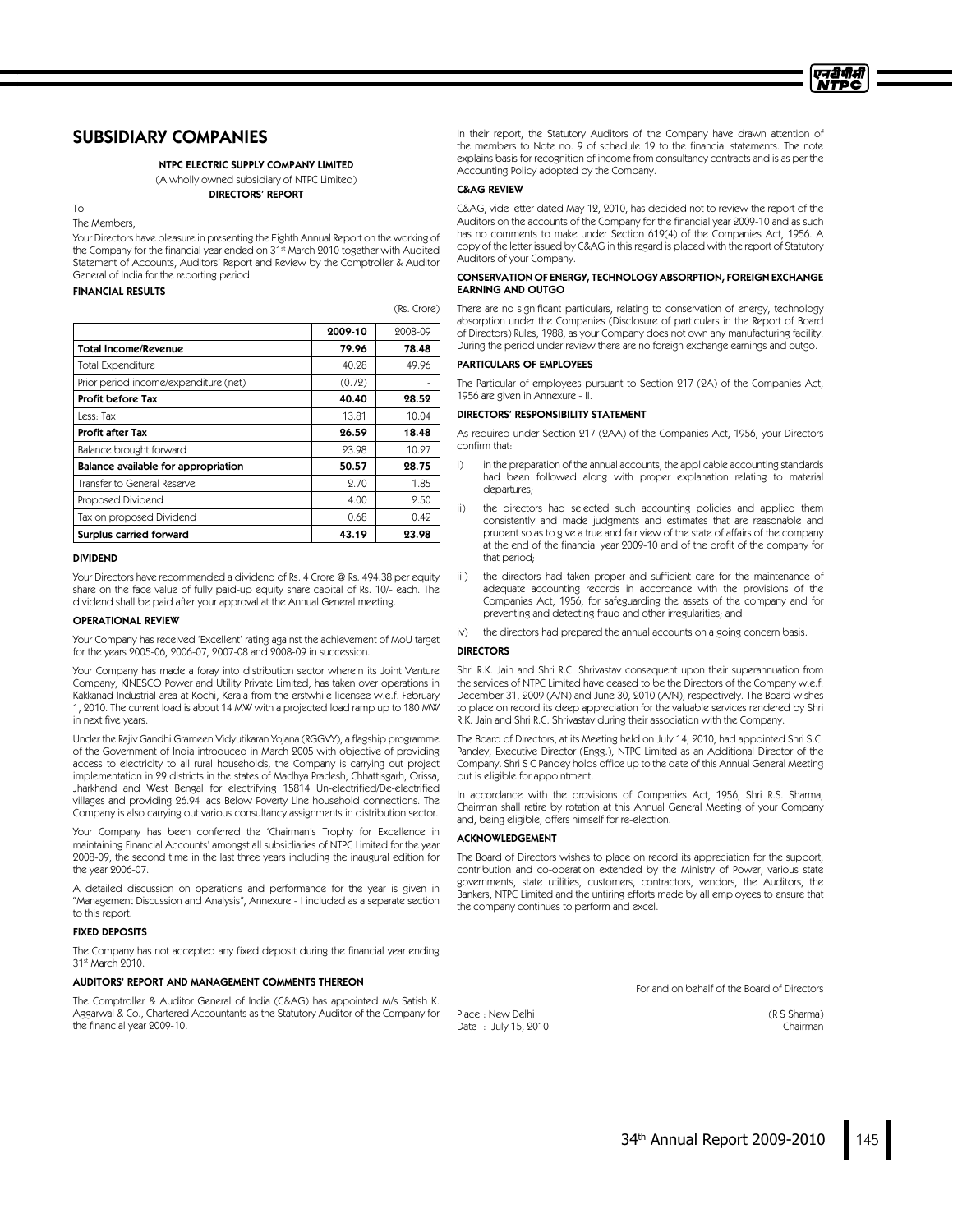

#### Management Discussion and Analysis INDUSTRY STRUCTURE AND DEVELOPMENTS

#### **DISTRIBUTION**

The Electricity Act 2003 requires the state governments to set up State Electricity Regulatory Commissions for rationalization of energy tariffs and formulation of policy within each state. As of March 31, 2010, all the states, except Arunachal Pradesh, have set up their Regulatory Commissions. In addition, two Joint Electricity Regulatory Commissions have been set up for Manipur & Mizoram and Goa & UTs. 17 state electricity boards have so far been unbundled into separate generation, transmission and distribution companies. The aim is to bring in reforms in sector for efficient operation of the state electricity boards.

Despite unbundling and corporatizing, the state governments are reluctant for privatization and acquisition of the state owned discoms by other players and thus there has not been any substantial initiative or action towards this objective. Franchisee model is an option which the state governments are now considering aftersuccess of this model in Bhiwandi in Maharashtra. On the whole, even franchisee model has not thrown any major opportunity on a large scale.

The country is now poised for a new era in distribution sector where industrial and commercial consumers are willing to pay commensurate tariffs for enjoying quality and reliable power.

The Electricity Act 2003 provides an opportunity to bulk consumers with a load of more than 1 MW to source its' power requirement from elsewhere in the country through Open Access for which the state utility is obliged to provide necessary clearances. This provides an opportunity in various industrial and Special Economic Zones (SEZ) which are being promoted by private players as well as the state industrial development corporations wherein a contiguous geographical area of all such consumers can be earmarked and power fed from upcoming NTPC and other merchant power plants. Today, wherever major industrial development is taking place, this business model offers tremendous opportunity as quality and reliable power can be assured to these growing industries.

Another great opportunity for meeting power demand of high end consumers is foreseen in dedicated rail freight corridor projects which envisage development of multiple industries along rail corridor in different states. Your company is watching development of this project closely so as to take advantage of the opportunity which it may offer in near future.

#### Development of Renewable Energy Sources (RES)

Today, RES is at 16429 MW accounts for 7.7% of the total installed capacity of nation which stands at 162366 MW. This is targeted to grow to 200000 MW by 2012 of which RES is expected to contribute 25000 MW. Over longer term, the importance of RES would be more strategic in view of its important role in mitigating the effects of climate change. It is imperative for India to build a certain level of self-reliance in renewable technologies of the future. The Government, in its quest for long-term energy and environmental security, is seeking to enhance the share of renewable power in the overall energy basket. 70% of renewable energy is contributed by wind power generation where potential exists for 45000 to 65000 MW of on-shore wind power. With the launch of Jawaharlal Nehru National Solar Mission, India has embarked upon an ambitious path to tap the vast and inexhaustible solar source. Going by emerging trends, it is amply clear that green technology is set to be the next growth sector.

Your Company is watching these developments closely with a view to occupy the space created by such opportunities.

#### STRENGTH AND WEAKNESS

Your Company's strength lies in its association with a strong promoter viz. NTPC Limited having a formidable track record in power project construction, commissioning, operation and maintenance for the last 35 years.

The professional manpower from NTPC Ltd., on secondment at your Company, has been able to leverage the knowledge gained from power project engineering and execution to the distribution sector as well.

Your Company is exposed to the risk arising out of delay in release of funds from owners /clients in the execution of deposit works on their behalf and project handing over and the risk of reduction in profit margins in case of time overrun of such projects. OPPORTUNITIES AND OUTLOOK

With the uncertainty in privatization and acquisition of state owned discoms by other players, the Company feels that growing need of various industrial and SEZ in the country offers excellent opportunities in electricity distribution. Towards this, your Company may foray either on its own or by forging alliances with developers wherein pre-identified group of industrial and commercial consumers can be serviced by arranging required input power from upcoming NTPC merchant power plants. Exploratory actions have been initiated in this direction. If successful, this model can be replicated in various such places across the country.

To enhance value chain, your Company had signed three MOUs in the year 2008 with leading real estate and SEZ developers for captive power generation with mini gas turbines and its retail distribution within the notified SEZ. However, these projects could not take off owing to global economic meltdown. With the economic scenario in the country once again looking up, the proposal is being revived.

To advance its operational and financial stability, one of the key opportunities the Company foresees is in RES in general and solar & wind projects in particular. Your Company is looking towards this opportunity with great interest and is planning to

conduct specific studies for generating green power by wind farms in locations having high wind energy potential.

The above opportunities shall also mitigate concerns towards proper utilization and deployment of experienced manpower resource available with the Company.

With a bright outlook of an economic growth projected at more than 8%, the country is witnessing huge potential investments in core infrastructure areas. With the increasing demand gap, the power sector is also looking towards large infusion of investments. State owned transmission companies are seeking to augment its bulk power transmission capacity. Your Company sees opportunities in not only the EPC area but in ownership model as well where prospects of dedicated transmission lines exist and are likely to explore more possibilities in this business segment.

#### RISKS AND CONCERNS

Annexure-I

So far the main thrust area of your Company has been project implementation on deposit work basis under RGGVY. This activity is expected to last another 12-15 months after which a sudden decline in the revenue stream is foreseen which is perceived as a major concern.

Although the new Electricity Act 2003 provides ample opportunities to new players in the field of retail distribution but in reality the state owned discoms have not implemented the same in spirit. The Act envisaged growth of electricity industry through private licensees by introduction of open access and phased withdrawal of cross subsidy but so far these regulations are quite far from realization. Therefore, one of the major risks anticipated by your Company is the inability to make a perceptible presence in the distribution sector under such scenario.

Today total manpower strength of the Company is 177 spread over more than 35 locations across the country. In the event of a sharp decline in revenue stream, it may not be possible to sustain such large manpower resource. The frittering away of manpower which has gathered experience and capability in distribution engineering and execution is another concern. In the absence of any sustainable revenue and to address this concern your Company shall explore the possibility of repatriating manpower back to NTPC Ltd.

#### INTERNAL CONTROL

Your Company has adequate internal control systems and procedures in place commensurate with the size and nature of its business. Your Company has adopted the internal control system of its holding company viz. NTPC Limited. The authorities vested in various levels are exercised within framework of appropriate checks and balances. The effectiveness of the checks and balances and internal control systems are reviewed during internal audit carried out by Internal Audit Department of NTPC Limited. An independent internal audit is also carried out by experienced firms of Chartered Accountants in close co-ordination with departments of the Company and Internal Audit Department of NTPC Limited.

# PERFORMANCE DURING THE YEAR

#### **Operations**

During the period under review, your Company has undertaken rural electrification projects under RGGVY in the states of Madhya Pradesh, Chhattisgarh, Orissa, Jharkhand and West Bengal.

The scheme was launched in April 2005 by merging all ongoing rural electrification schemes. The programme aims at electrifying all villages and habitations, providing access to electricity to all rural households and providing electricity connection to Below Poverty Line (BPL) families free of charge. Under the programme, 90% grant is provided by the Govt. of India and 10% as loan by Rural Electrification Corporation Limited (REC) to the State Governments. REC has been appointed as a nodal agency for the programme.

NTPC Ltd. had entered into a Memorandum of Understanding with REC for implementing and achieving objectives of the programme. Your Company, on behalf of NTPC, is working as an implementing agency.

Staring with 237 Un-electrified/De-electrified (UE/DE) villages and 0.20 lacs BPL connections achieved up to March 2008, your Company touched 1864 UE/DE villages and provided 1.85 lacs BPL connections in financial year 2008-09.

In the financial year 2009-10, against ambitious target of electrifying 7500 UE/DE villages and providing 8.50 lacs BPL household connections, set by the Government of India in the MOU, your Company achieved a higher performance by making ready 8017 UE/DE villages and providing 8.65 lacs BPL connections. This was possible by making, amongst other measures, the following proactive interventions:

- enhancing manufacturing capacity and productivity of pole, MS material and BPL kit manufacturers.
- leveraging IT for better monitoring by developing two tailor-made web based in-house software - Rural Electrification Data Management System (REDMS) for progress reporting and Material Tracking System from inspection call to receipt of material at sites.
- implementation of mechanized pole erection by composite earth drilling and pole pitching augur machine against traditional manual method thereby increasing productivity manifold.
- replacing manually manufactured wooden meter boards by injection moulded polycarbonate switch boards thereby sharply increasing productivity through mass production.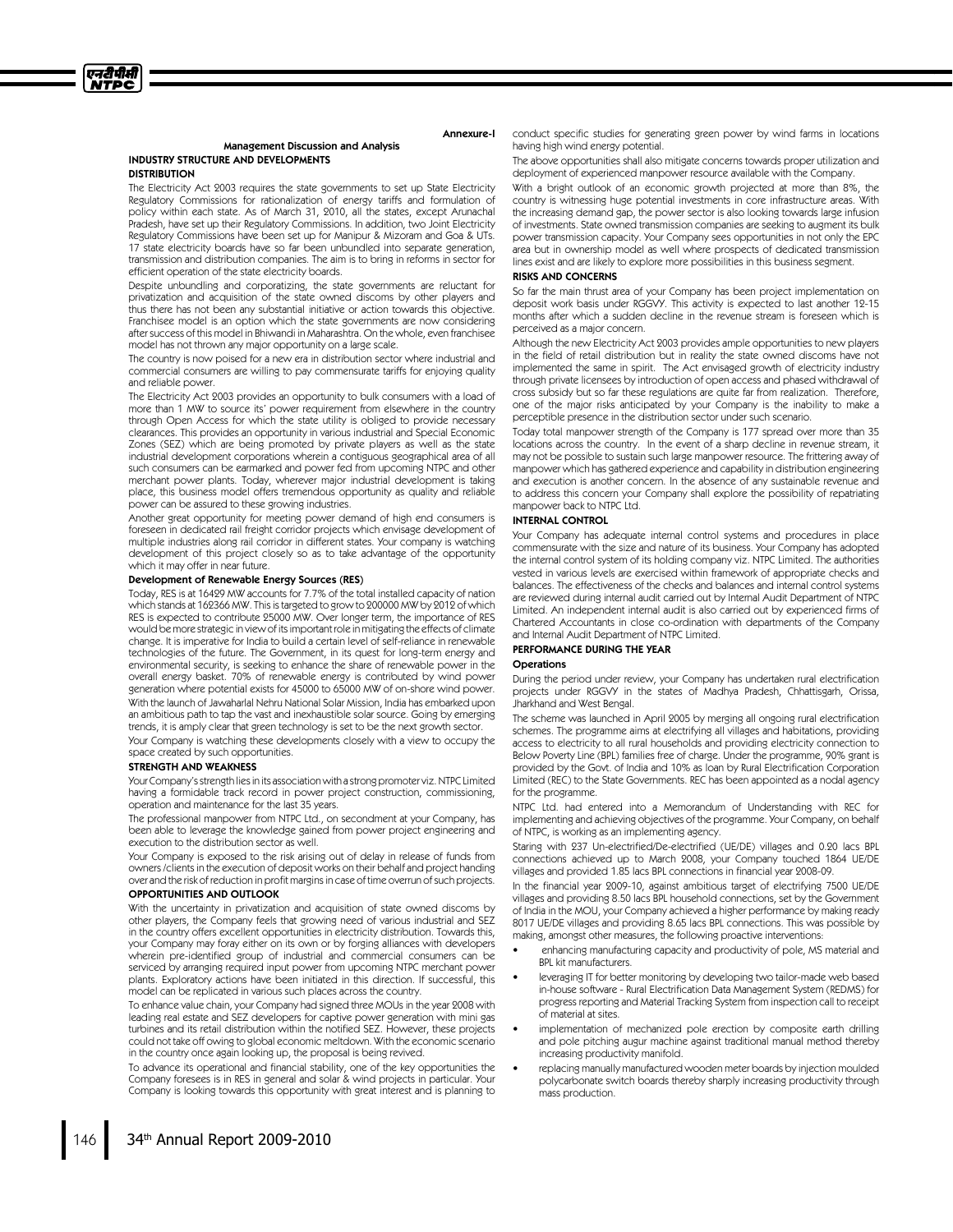

Your Company has now set an ambitious target of electrifying balance 5100 UE/DE villages and providing 12.50 lacs BPL household connections for the year 2010-11 in the allocated 29 districts.

Your Company, during the year, has also provided Project Management Consultancy Services for setting up 220 KV substation, switchyard & connected facilities related to CEMP - II for BPCL, Kochi Refinery Ltd., Pre-award Contract Management Services for Orissa Power Transmission Corporation Ltd., and turnkey execution for power supply arrangement for port based SEZ for the Cochin Port Trust.

Your Company has also provided Third Party Inspection Agency services of rural electrification projects for PGCIL and third party inspection of stock materials for Uttar Haryana Bijli Vitaran Nigam Limited and Uttarakhand Power Corporation Limited. Your Company has also successfully completed assignment for preparation and filing of ARR and tariff petition for Electricity Department, Puducherry before the Joint Electricity Regulatory Commission.

In the pursuit of its efforts to provide consultancy services to various discoms, utilities and other customers in their various projects of distribution infrastructural development, your Company has bagged turnkey execution of two nos. 66/11 kV sub-stations for the Union Territory of Chandigarh and has signed an agreement with NTPC Ltd. for making the infrastructure for power supply arrangements at NTPC coal mining projects.

#### Financial Performance

The main revenue of your Company has been realized by consultancy, project management and supervision fees.

|  | (Rs. Crore) |
|--|-------------|
|--|-------------|

(Rs. Crore)

(Rs. Crore)

|              | 2009-10 | 2008-09 |
|--------------|---------|---------|
| Sales        | 75.76   | 71.73   |
| Other income | 4.20    | 6.75    |
| Total        | 79.96   | 78.48   |

RevenuefromRGGVYprojectsinthefinancial year2009-10contributedapprox.87% of total sales, unchanged from the previous year. Interest from banks contributed approx. 99% of the total other income as compared to 90% in the previous financial year. The decrease in other income was primarily due to lower bank interest rates on account of slow down in the economy.

The expenditure incurred by your Company on account of employees' remuneration and administrative expenses for the current year as well as previous year is as follows: (Rs. Crore)

|                                      | 2009-10 | 2008-09 |
|--------------------------------------|---------|---------|
| Employees' remuneration and benefits | 26.37   | 93.97   |
| Administrative and other expenses    | 13.61   | 96.48   |
| Total operating expenses             | 39.98   | 49.75   |

The reduction in administrative expenses is on account of DPR preparation charges for RGGVY projects considered in the previous financial year.

The total expenses including operating expenses of the Company are as follows:-

|                                             |         | $1.001$ $0.0107$ |
|---------------------------------------------|---------|------------------|
|                                             | 2009-10 | 2008-09          |
| Total operating expenses                    | 39.98   | 49.75            |
| Depreciation                                | 0.29    | 0.91             |
| Provision, Interest & finance Charges       | 0.01    |                  |
| Total Expenses including operating expenses | 40.28   | 49.96            |

The depreciation cost as compared to total expense is negligible since the fixed assets are represented by furniture and fixtures, EDP machines etc. and the Gross Block was of the order of Rs. 1.88 crore as on 31.3.2010.

|                                                        | 2009-10 | 2008-09 |
|--------------------------------------------------------|---------|---------|
| Profit before tax and prior period adjustments         | 39.68   | 98.59   |
| Prior period income/expenditure(net)                   | (0.72)  |         |
| Profit before tax                                      | 40.40   | 98.59   |
| Provision for current, deferred and fringe benefit tax | 13.81   | 10.04   |
| Net profit after tax                                   | 26.59   | 18.48   |

During the period under review, the profit before tax increased by approx. 42% due to increase in sales and reduction in administrative and other expenses.

The net profit after tax has increased to Rs. 26.59 crore as compared to Rs. 18.48 crore in the previous period.

#### Reserves& Surplus

A sum of Rs. 2.70 crore has been added to Reserves and Surplus after appropriating dividend and dividend tax during the current year as compared to Rs. 1.85 crore during the previous year.

#### Current Assets, Loans and Advances

The current assets, loans and advances at the end of the year were Rs. 1149.23 crore as compared to Rs. 637.97 crore last year registering an increase of approx. 80%.

|                                          |           | (Rs. Crore) |
|------------------------------------------|-----------|-------------|
|                                          | 31.3.2010 | 31.3.2009   |
| Sundry debtors                           | 20.63     | 17.91       |
| Cash and bank balances                   | 1103.70   | 604.49      |
| Other current assets                     | 11.85     | 4.96        |
| Loans and advances                       | 13.05     | 12.08       |
| Total Current Assets, Loans and Advances | 1149.23   | 637.97      |

TheincreasewasmainlyonaccountofincreaseincashandbankbalancestoRs.1103.70 crore from Rs. 604.42 crore due to release of more funds by REC for RGGVY projects. The major amount of sundry debtors, constituting approx. 51%, was outstanding from Ministry of Power for services rendered as Advisor-cum-Consultant under the APDRP scheme. The realization of these dues with the Ministry of Power was pursued on a continuous basis and is expected in the financial year 2010-11.

#### **Current Liabilities and Provisions**

During the financial year 2009-10, current liabilities and provisions have increased to Rs. 1101.26 crore as compared to Rs. 611.45 crore in the financial year 2008-09 mainly on account of amount received for deposit works.

(Rs. Crore)

|                                  | 31.3.2010 | 31.3.9009 |
|----------------------------------|-----------|-----------|
| <b>Liabilities</b>               | 1096.20   | 606.67    |
| <b>Provisions</b>                | 5.06      | 4.78      |
| Total Liabilities and Provisions | 1101.26   | 611.45    |

The provisions have increased mainly due to increase in provision of proposed dividend and taxthereon. CashFlow Statement (Rs. Crore)

| <u>CO30 0000 2000 0000 000</u>          |         | 113. JULI |
|-----------------------------------------|---------|-----------|
|                                         | 2009-10 | 2008-09   |
| Opening Cash and cash equivalents       | 604.42  | 194.61    |
| Net cash from operating activities      | 506.00  | 409.35    |
| Net cash used in investing activities   | (3.79)  | 2.51      |
| Net cash flow from financing activities | (2.93)  | (2.05)    |
| Net Change in Cash and cash equivalents | 499.28  | 409.81    |
| Closing cash and cash equivalents       | 1103.70 | 604.49    |

The closing cash and cash equivalents for the financial year ended March 31, 2010 has increased 1.83 times to Rs. 1103.70 crore from Rs. 604.42 crore.

# Financial Indicators

The various performance indicators for the current year as compared to previous year are as under:

|                                                 | 2009-10 | 2008-09 |
|-------------------------------------------------|---------|---------|
| Capital employed in Rs. Crore                   | 49.38   | 97.47   |
| Net worth in Rs. Crore                          | 49.38   | 97.47   |
| Return on capital employed (PBT/CE)             | 81.81%  | 103.89% |
| Return on net worth (PAT/NW)                    | 53.85%  | 67.27%  |
| Dividend as % of equity capital (basic/average) | 4944    | 3090    |
| Earning per share in Rs.                        | 3286.38 | 9984.54 |

The capital employed as well as net worth has increased due to higher profits earned during the financial year 2009-10.

#### **Human Resources**

As on 31<sup>st</sup> March 2010, there were 177 employees posted on secondment basis from holding company viz. NTPC Limited. To achieve the ambitious targets, the Company has drawn professional manpower from NTPC who have rich experience in dealing in various technical, financial and commercial issues. Today, your Company is proud to state that it has built a competent manpower base required for its growth in the distribution sector.

#### CAUTIONARY STATEMENT

Statements in the Management Discussion and Analysis describing the Company's objectives, projections, estimates and expectations are "forward-looking" statements within the meaning of applicable laws and regulations. Actual results may vary materially from those expressed or implied. Important factors that could make a difference to the Company's operations include economic conditions affecting demand/supply and price conditions in the markets in which the Company operates, changes in Government regulations & policies, taxlaws and other statutes and incidental factors.

For and on behalf of the Board of Directors

Place : New Delhi (R S Sharma) Date : July 15, 2010 **Chairman**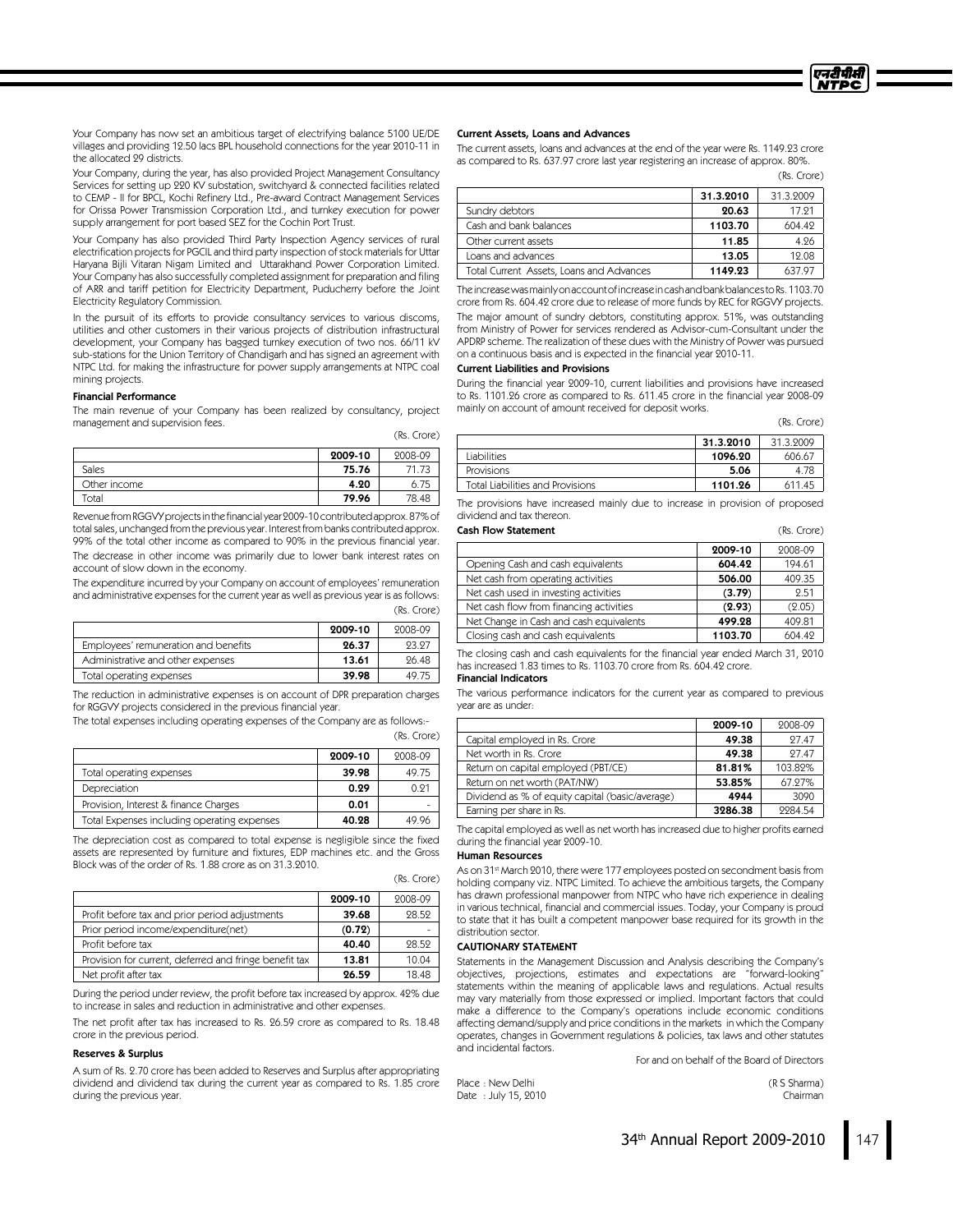

Annexure-II to Directors' Report

| Name                                   | Designation and<br>Nature of duties | Remuneration<br>(in Rs.) | Qualification                                                 | Date of commencement<br>of employment | Exp.<br>(yrs.) | Age<br>(yrs.) | Last employment<br>held                    |  |
|----------------------------------------|-------------------------------------|--------------------------|---------------------------------------------------------------|---------------------------------------|----------------|---------------|--------------------------------------------|--|
| 1.                                     | $\mathsf{2}$ .                      | 3.                       | 4.                                                            | 5.                                    | 6.             | 7.            | 8.                                         |  |
|                                        | Employed for whole of the year      |                          |                                                               |                                       |                |               |                                            |  |
| Shri Ajay Chaturvedi                   | DGM (Proj Coord)                    | 27,34,897                | MBA (Finance), B.Sc.<br>(Electrical Engg)                     | 06.09.1986                            | 23             | 44            | <b>NTPC Limited</b>                        |  |
| Shri Ajoy Jaiswal                      | DGM (Finance)                       | 25,86,985                | MBA, M Com, B Com<br>(Hons-Accountancy)                       | 24.10.1984                            | 25             | 46            | <b>NTPC Limited</b>                        |  |
| Shri Arun Kumar Gupta                  | AGM (C&M)                           | 25,93,082                | PG Diploma (Material Mgmt.),<br><b>B Sc (Electrical Engg)</b> | 10.11.1980                            | 29             | 52            | <b>NTPC Limited</b>                        |  |
| Shri Ashish Kundu                      | DGM(C&M)                            | 27,37,939                | ICWA (Cost & Work Acct.),<br>B.E.(Electrical Engg)            | 09.09.1986                            | 23             | 46            | <b>NTPC Limited</b>                        |  |
| Shri Asim Kumar Poddar                 | AGM (Proj Coord)                    | 30,35,283                | B.E. (Electrical Engg)                                        | 17.09.1981                            | 28             | 50            | <b>NTPC Limited</b>                        |  |
| Shri Asim Kumar Ray                    | DGM (Proj Coord)                    | 25,95,952                | B.Tech.(Electronics Engg),<br>B Sc (Hons)-Physics             | 15.11.1978                            | 31             | 55            | <b>NTPC Limited</b>                        |  |
| Shri Bimal Kumar Sen                   | AGM (Proj Coord)                    | 26,40,191                | B.E. (Electrical Engg)                                        | 14.02.1983                            | 27             | 59            | <b>Tarapur Atomic</b><br>Power Station     |  |
| Shri Biswanath Chatterjee              | DGM (Proj Coord)                    | 25,21,203                | B.E. (Electrical Engg)                                        | 06.09.1983                            | 26             | 49            | <b>NTPC Limited</b>                        |  |
| Shri Biswanath Mukherjee               | GM (Proj Coord)                     | 24,07,953                | B.E. (Electrical Engg)                                        | 05.02.1982                            | 28             | 56            | DAE, Heavy Water<br>Project                |  |
| Shri G Sridhar                         | Sr. Manger (P&M)                    | 28,41,623                | B.Tech.(Civil Engg)                                           | 28.09.1987                            | 22             | 49            | Mahalinga<br>Shetty&Co.Ltd.                |  |
| Shri Ganesh Venkatraman                | DGM (ENGG)                          | 28,86,124                | M.Tech. (Energy Mgt.),<br>B.E.(Electronics Engg)              | 27.06.1984                            | 25             | 59            | Hindustan Brown<br>Bovery Ltd.             |  |
| Shri George Thomas                     | DGM (Proj Coord)                    | 24,34,176                | PG Diploma (Energy Mgmt),<br>B.Tech. (Electrical Engg)        | 97.08.1985                            | 24             | 46            | NTPC Limited                               |  |
| Shri Gopal Dutt Joshi                  | DGM (P&M)                           | 26,01,059                | M.Tech.(Mgmt Science),<br>B Tech (Electrical Engg)            | 12.09.1983                            | 26             | 48            | <b>NTPC Limited</b>                        |  |
| Shri Jagadish Bhattacharyya            | DGM (Proj Coord)                    | 26,75,585                | M.E.(Thermal Engg), B.E.<br>(Mech Engg)                       | 15.04.1985                            | 25             | 54            | WBSEB                                      |  |
| Shri Janhvi Shanker                    | GM (Proj Coord)                     | 24,99,273                | B.Tech. (Electrical Engg)                                     | 02.02.1981                            | 29             | 51            | <b>NTPC Limited</b>                        |  |
| Shri Kamaleswar Pal                    | DGM (Proj Coord)                    | 25,40,394                | B.E. (Electrical Engg)                                        | 15.11.1978                            | 31             | 55            | <b>NTPC Limited</b>                        |  |
| Shri Kishore Kumar Gupta               | DGM (Proj Coord)                    | 28,18,375                | B.Sc.(Electrical Engg.)                                       | 29.10.1986                            | 23             | 53            | HITEK Industries Ltd.                      |  |
| Shri Krishna Narjala Bhat              | DGM (Proj Coord)                    | 25,91,175                | B.E. (Electrical Engg)                                        | 10.09.1985                            | 24             | 47            | <b>NTPC Limited</b>                        |  |
| Shri Kushal Banerji                    | DGM(Proj Coord)                     | 24,20,339                | B.Tech.(Electrical Engg),<br>B.Sc. (Science)                  | 16.09.1981                            | 28             | 52            | <b>NTPC Limited</b>                        |  |
| Shri Laxmi Narayan Patnaik             | DGM(Proj Coord)                     | 31,22,143                | B.Sc.(Electrical Engg.)                                       | 19.11.1983                            | 26             | 49            | <b>NTPC Limited</b>                        |  |
| Shri Nand Lal                          | DGM (Proj Coord)                    | 27,98,169                | B.E. (Electrical Engg)                                        | 26.11.1979                            | 30             | 53            | <b>NTPC Limited</b>                        |  |
| Shri N M Sharma                        | DGM (C&M)                           | 29,75,644                | PG Diploma (Production<br>Mgmt), B.Sc.(Electrical Engg)       | 12.09.1983                            | 26             | 51            | <b>TISCO</b>                               |  |
| Shri Pawan Kumar Garg                  | DGM(EDC)                            | 36,94,766                | MBA (Finance), B.Sc.<br>(Hons)-Physics                        | 30.12.1983                            | 26             | 60            | <b>NPC</b>                                 |  |
| Shri Pankaj Kumar                      | DGM (HR)                            | 24,93,606                | Diploma (General Mgmt),<br>B.Tech. (Mech Engg)                | 03.11.1982                            | 27             | 48            | NTPC Limited                               |  |
| Shri Pradeep Kumar Mohapatra           | AGM (Proj Coord)                    | 29,80,861                | B.Sc.(Electrical Engg.)                                       | 29.04.1987                            | 23             | 50            | SAIL                                       |  |
| Shri P K Dokania                       | DGM (Proj Coord)                    | 24,58,762                | B.Sc.(Mech. Engg.)                                            | 29.11.1986                            | 23             | 52            | <b>BSEB</b>                                |  |
| Shri Rakesh Prasad Mathur              | Sr. Manger (C&M)                    | 27,32,190                | Diploma (Mech Engg)                                           | 04.07.1987                            | 22             | 55            | AUTO TRACTORS LTD                          |  |
| Shri Shridhar Madhukar<br>Chauthaiwale | AGM (Proj Coord)                    | 24,24,154                | B.E. (Electrical Engg)                                        | 19.11.1983                            | 26             | 48            | NTPC Limited                               |  |
| Employed for part of the year          |                                     |                          |                                                               |                                       |                |               |                                            |  |
| Shri Joseph Kurian                     | GM (Proj Coord)                     | 23,18,637                | B.Sc. (Electrical Engg.)                                      | 17.12.1980                            | 29             | 52            | NTPC Limited                               |  |
| Shri K D Gupta                         | GM (Proj)                           | 33,17,940                | <b>B E (Electrical Engineering)</b>                           | 24.07.1978                            | 31             | 59            | <b>HSCL</b>                                |  |
| Shri S C Gupta                         | DGM (Proj<br>cordination)           | 21,79,301                | <b>B E (Electrical Engineering)</b>                           | 12.03.1987                            | 23             | 57            | Bongaigaon Refinery<br>& Petrochemical Ltd |  |

## PARTICULARS OF EMPLOYEES PURSUANT TO SECTION 217 (2A) OF THE COMPANIES ACT, 1956:

Notes:

1. The employee mentioned above is posted on secondment basis from NTPC Limited and is not related to any Directors of the Company.

2. Remuneration includes salary & allowances and perks, permissible under holding Company's rules.

For and on behalf of the Board of Directors

Place: New Delhi (R.S. SHARMA) Date: July 15, 2010 CHAIRMAN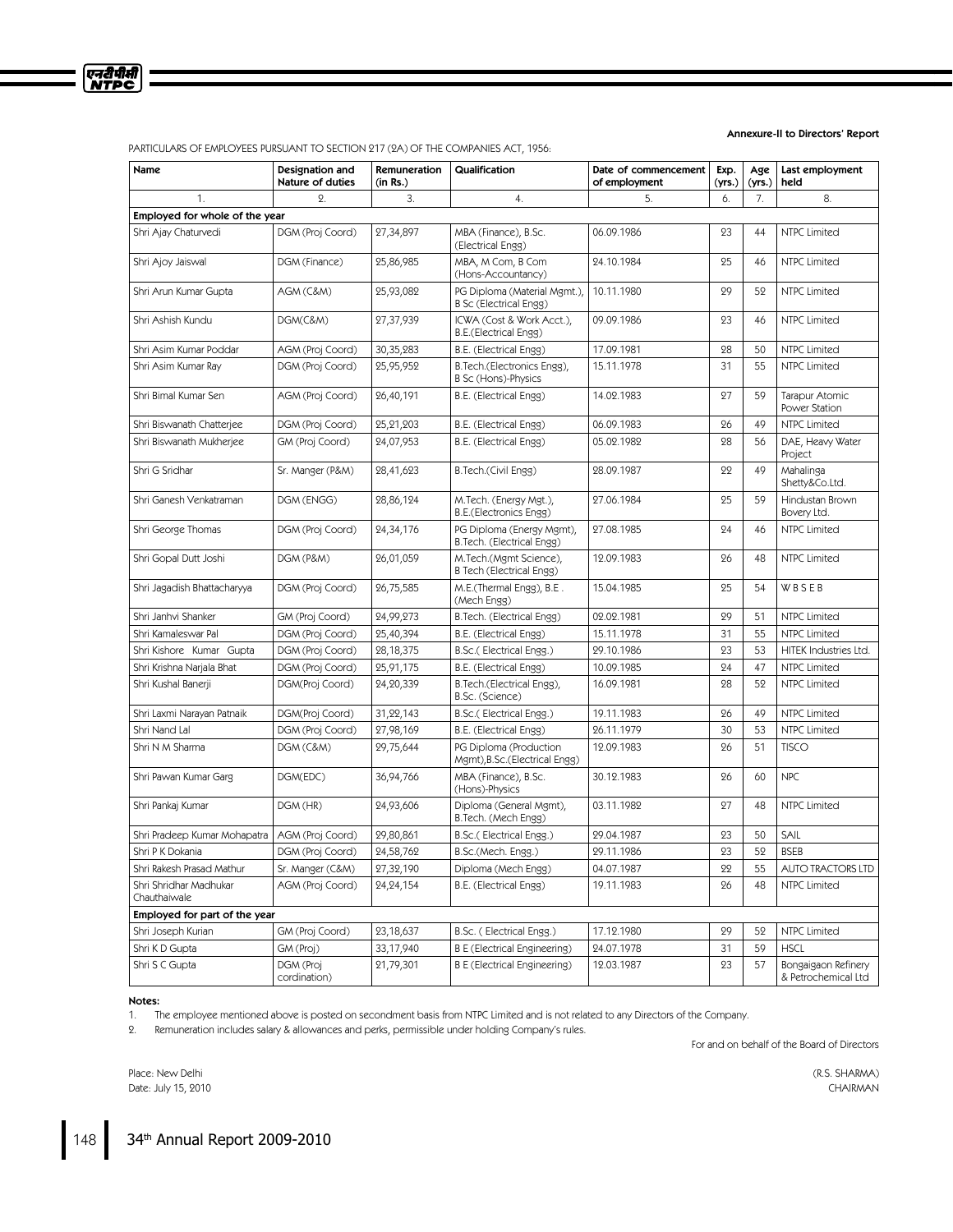#### **Accounting Policies**

#### 1. BASIS OF PREPARATION

The financial statements are prepared on accrual basis of accounting under historical cost convention in accordance with generally accepted accounting principles in India and the relevant provisions of the Companies Act, 1956 including accounting standards notified there under.

#### USE OF ESTIMATES

The preparation of financial statements requires estimates and assumptions that affect the reported amount of assets, liabilities, revenue and expenses during the reporting period. Although such estimates and assumptions are made on a reasonable and prudent basis taking into account all available information, actual results could differ from these estimates & assumptions and such differences are recognized in the period in which the results are crystallized.

#### 3. FIXED ASSETS

- 3.1 Fixed Assets are carried at historical cost less accumulated depreciation. 3.2 Intangible assets are stated at their cost of acquisition less accumulated
- amortisation.

# 4. INVESTMENTS

4.1 Long term investments are carried at cost. Provision is made for diminution, other than temporary, in the value of such investments.

# 5. PROFIT AND LOSS ACCOUNT

- 5.1 INCOME RECOGNITION
- 5.1.1 Income from consultancy services is accounted for on the basis of actual progress /technical assessment of work executed, in line with the terms of respective consultancy contracts.
- 5.1.2 Claims for reimbursement of expenditure are recognised as other income, as per the terms of consultancy service contracts.
- 5.1.3 Interest / surcharge recoverable on advances to suppliers as well as warranty claims / liquidated damages wherever there is uncertainty of realization /acceptance are not treated as accrued and are therefore accounted for on receipt / acceptance.

5.2 EXPENDITURE

5.2.1 Depreciation is charged on straight line method at the rates specified in Schedule XIV of the Companies Act, 1956 except for the following assets at the rates mentioned below:

| a            | Personal Computers and Laptops including peripherals   19% |     |
|--------------|------------------------------------------------------------|-----|
| $\mathsf{b}$ | Photocopiers and Fax Machines                              | '9% |
|              | Air-conditioners, Water Coolers and Refrigerators          | 8%  |

- 5.2.2 Depreciation on additions to/deductions from fixed assets during the year is charged on pro-rata basis from/up to the month in which the asset is available for use/disposal.
- 5.2.3 AssetscostinguptoRs.5,000/-arefullydepreciatedintheyearofacquisition.
- 5.2.4 Cost of software recognized as intangible assets is amortised on straight linemethodoveraperiodoflegalrighttouseor3years,whicheverisearlier.
- 5.2.5 Where the cost of depreciable assets has undergone a change during the year due to increase/decrease in long term liabilities on account of exchange fluctuation, price adjustment, change in duties or similar factors, the unamortised balance of such asset is charged prospectively over the residual life determined on the basis of the rate of depreciation.
- 5.2.6 Expenses on ex-gratia payments under voluntary retirement scheme and training and recruitment are charged to revenue in the year of incurrence.
- 5.2.7 The liabilities towards employee benefits are ascertained by the Holding Company i.e. NTPC Limited on actuarial valuation. The company provides for such employee benefits as apportioned by the Holding Company.
- 5.2.8 Preliminary expenses on account of new projects incurred prior to approval of feasibility report are charged to revenue.
- 5.2.9 Pre-paid expenses and prior period expenses/income of items of Rs. 1,00,000/- and below are charged to natural heads of accounts.

#### PROVISIONS AND CONTINGENT LIABILITIES

A provision is recognised when the company has a present obligation as a result of a past event and it is probable that an outflow of resources will be required to settle the obligation and in respect of which a reliable estimate can be made. Provisions are determined based on management estimate required to settle the obligation at the balance sheet date and are not discounted to present value. Contingent liabilities are disclosed on the basis of judgment of the management/independent experts. These are reviewed at each balance sheet date and are adjusted to reflect the current management estimate.

#### **CASH FLOW STATEMENT**

Cash flow statement is prepared in accordance with the indirect method prescribed in Accounting Standard (AS) 3 on 'Cash Flow Statements'.

#### NTPC ELECTRIC SUPPLY COMPANY LIMITED BALANCE SHEET AS AT 31st MARCH 2010

|                                                 |          |             | Rs.        |
|-------------------------------------------------|----------|-------------|------------|
|                                                 | Sch. No. | 31.03.2010  | 31.03.2009 |
| <b>SOURCES OF FUNDS</b>                         |          |             |            |
| <b>SHAREHOLDERS' FUNDS</b>                      |          |             |            |
| Capital                                         | 1        | 809100      | 809100     |
| Reserves & surplus                              | $\circ$  | 493034036   | 273931152  |
| Deferred tax liability                          |          | 625423      | 305384     |
| TOTAL                                           |          | 494468559   | 275045636  |
| <b>APPLICATION OF FUNDS</b>                     |          |             |            |
| <b>Fixed Assets</b>                             | 3        |             |            |
| Gross Block                                     |          | 18825670    | 13490095   |
| Less: Depreciation                              |          | 7167713     | 4163224    |
| Net Block                                       |          | 11657957    | 9326871    |
| <b>INVESTMENTS</b>                              |          | 3100000     | 500000     |
| <b>CURRENT ASSETS, LOANS AND ADVANCES</b>       |          |             |            |
| Sundry debtors                                  | 5        | 206358117   | 172140041  |
| Cash and bank balances                          | 6        | 11036983283 | 6044154479 |
| Other current assets                            | 7        | 118515443   | 42647669   |
| Loans and advances                              | 8        | 130478356   | 120801194  |
|                                                 |          | 11492335199 | 6379743383 |
| <b>LESS: CURRENT LIABILITIES AND PROVISIONS</b> |          |             |            |
| Liabilities                                     | 9        | 10961969147 | 6066723399 |
| Provisions                                      | 10       | 50655450    | 47801219   |
|                                                 |          | 11012624597 | 6114524618 |
| Net current assets                              |          | 479710602   | 265218765  |
| <b>TOTAL</b>                                    |          | 494468559   | 275045636  |
| Contingent liabilities                          | 11       |             |            |
| Notes on accounts                               | 10       |             |            |

Notes on accounts 19 Schedules 1 to 19 and accounting policies form integral part of accounts.

As per our report of even date

For Satish K. Aggarwal & Co.

For & On Behalf of the Board of Directors

| (Pranav Aggarwal)                | (S P Simgh)             | (A K Singhal) | (R S Sharma) |
|----------------------------------|-------------------------|---------------|--------------|
| Partner                          | Chief Executive Officer | Director      | Chairman     |
| Place: New Delhi                 |                         |               |              |
| Dated: 7 <sup>th</sup> May, 2010 |                         |               |              |

# PROFIT AND LOSS ACCOUNT FOR THE PERIOD ENDED 31st MARCH 2010 Rs.

|                                              | Sch. No. | <b>Current Year</b>   | <b>Previous Year</b>  |
|----------------------------------------------|----------|-----------------------|-----------------------|
| <b>INCOME</b>                                |          |                       |                       |
| Sales<br>Other income                        | 12<br>13 | 757563215             | 717262863             |
| Total                                        |          | 42017646<br>799580861 | 67560930<br>784823793 |
| <b>EXPENDITURE</b>                           |          |                       |                       |
| Employees' remuneration and                  |          |                       |                       |
| benefits                                     | 14       | 263657155             | 232662686             |
| Administration and other expenses            | 15       | 136106657             | 264855533             |
| Depreciation                                 |          | 2913281               | 2091683               |
| Provisions                                   | 16       | 45458                 |                       |
| Interest & finance charges                   | 17       | 62243                 | 13830                 |
| Total                                        |          | 402784793             | 499623732             |
| Profit before Tax & Prior Period             |          |                       |                       |
| Adjustments                                  |          | 396796068             | 285200061             |
| Prior Period income/expenditure (net)        | 18       | (7214855)             |                       |
| Profit before tax<br>Provision for:          |          | 404010923             | 285200061             |
| Current tax                                  |          | 137790000             | 97889000              |
| Fringe Benefit tax                           |          |                       | 9349000               |
| Deferred tax                                 |          | 320039                | 127326                |
|                                              |          | 138110039             | 100358326             |
| Profit after tax                             |          | 265900884             | 184841735             |
| Balance brought forward                      |          | 239831152             | 102738167             |
| Balance available for appropriation          |          | 505732036             | 287579902             |
| Transfer to General Reserve                  |          | 27000000              | 18500000              |
| Dividend                                     |          |                       |                       |
| Interim                                      |          |                       |                       |
| Proposed                                     |          | 40000000              | 25000000              |
| Tax on Dividend                              |          |                       |                       |
| Interim                                      |          |                       |                       |
| Proposed<br>Balance carried to Balance Sheet |          | 6798000<br>431934036  | 4248750<br>239831152  |
| Earning Per Share (Equity shares,            |          |                       |                       |
| face value Rs.10/- each)                     |          | 3286.38               | 9984.54               |
| - Basic and Diluted - Non annualised         |          |                       |                       |

For Satish K. Aggarwal & Co.

Place: New Delhi Dated: 7<sup>th</sup> May, 2010

For & On Behalf of the Board of Directors (**Pranav Aggarwal)** (S P Singh) (A K Singhal) (R S Sharma)<br>Partner Chairman (Chief Executive Officer Director Chairman Chief Executive Officer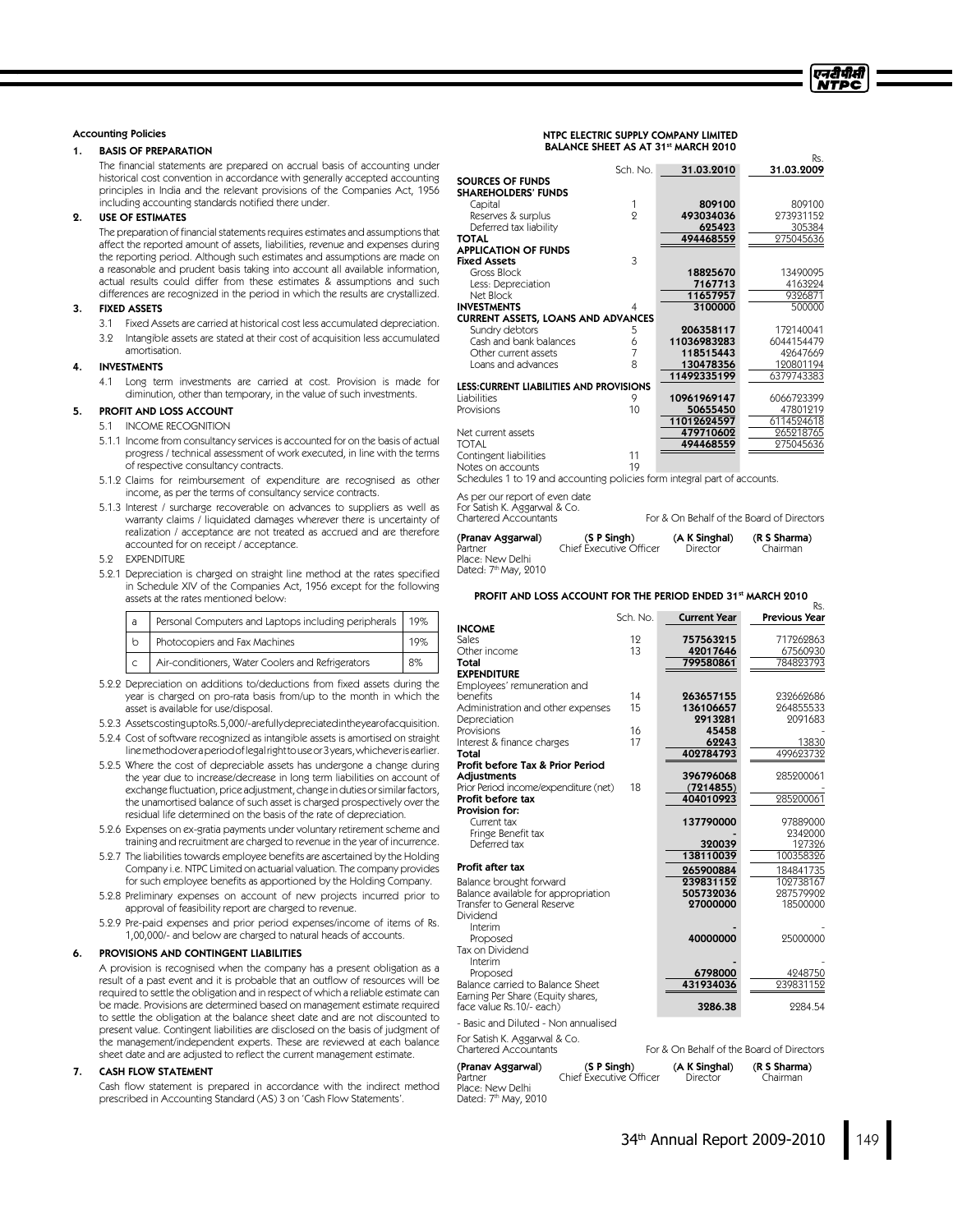| Schedule 1<br><b>CAPITAL</b>                                                                  | NTPC ELECTRIC SUPPLY COMPANY LIMITED     |                    |                                    | Rs.                              | Schedule 2<br><b>RESERVES AND SURPLUS</b> |                                                           |                                            |                             |                         | Rs.                       |
|-----------------------------------------------------------------------------------------------|------------------------------------------|--------------------|------------------------------------|----------------------------------|-------------------------------------------|-----------------------------------------------------------|--------------------------------------------|-----------------------------|-------------------------|---------------------------|
| <b>Authorised</b><br>10,000,000 equity shares of Rs. 10/- each                                |                                          |                    | 31.03.2010                         | 31.03.2009                       | General Reserve                           | As per last Balance Sheet                                 |                                            |                             | 31.03.2010<br>34100000  | 31.03.2009<br>15600000    |
| (Previous year 10,000,000 equity shares of<br>Rs. 10/- each)                                  |                                          |                    | 100000000                          | 100000000                        |                                           | Less: Adjustment during the year                          |                                            |                             | 34100000                | 15600000                  |
| Issued, Subscribed and Paid-Up<br>80,910 equity shares of Rs. 10/- each (Previous             |                                          |                    |                                    |                                  |                                           |                                                           | Add: Transfer from Profit & Loss Account   |                             | 27000000<br>61100000    | 18500000<br>34100000      |
| year 80,910 equity shares of Rs. 10/- each) are<br>held by the holding company, NTPC Ltd. and |                                          |                    |                                    |                                  | Total                                     |                                                           | Surplus, balance in Profit & Loss Account  |                             | 431934036<br>493034036  | 239831152<br>273931152    |
| its nominees.                                                                                 |                                          |                    | 809100                             | 809100                           |                                           |                                                           |                                            |                             |                         |                           |
| Schedule 3<br><b>FIXED ASSETS</b>                                                             |                                          |                    |                                    |                                  |                                           |                                                           |                                            |                             |                         | Rs.                       |
|                                                                                               | As at                                    |                    | <b>GROSS BLOCK</b><br>Deductions / | As at                            | As at                                     | <b>DEPRECIATION</b>                                       | For the Deductions /                       | Up to                       | As at                   | <b>NET BLOCK</b><br>As at |
| <b>TANGIBLE ASSETS</b>                                                                        | 01.04.2009                               |                    |                                    | Additions Adjustments 31.03.2010 | 01.04.2009                                |                                                           |                                            | year Adjustments 31.03.2010 | 31.03.2010              | 31.03.2009                |
| Temporary erection<br>Furniture, fixtures &                                                   | 190549                                   |                    |                                    | 190549                           | 47637                                     | 142912                                                    |                                            | 190549                      |                         | 142912                    |
| other office equipment<br>EDP & WP machines<br><b>INTANGIBLE ASSETS</b>                       | 7763088<br>4599563                       | 2463728<br>2683116 | (188731)                           | 10415547<br>7282679              | 2222896<br>1152015                        | 1282958<br>1352873                                        | (91208)                                    | 3597062<br>2504888          | 6818486<br>4777791      | 5540192<br>3447548        |
| Software                                                                                      | 936895<br>13490095                       | 5146844            |                                    | 936895                           | 740676                                    | 134539                                                    |                                            | 875215                      | 61680                   | 196219                    |
| Total<br>Previous period                                                                      | 8650789                                  | 5539422            | (188731)<br>700109                 | 18825670<br>13490095             | 4163224<br>9348668                        | 2913281<br>2091683                                        | (91208)<br>277127                          | 7167713<br>4163224          | 11657957<br>9326871     | 9326871<br>6302114        |
| Schedule 4<br><b>INVESTMENTS</b>                                                              |                                          |                    |                                    |                                  | Schedule 9<br><b>CURRENT LIABILITIES</b>  |                                                           |                                            |                             |                         |                           |
| (Valuation as per Accounting Policy No. 4)                                                    | Number                                   | Face value         |                                    | Rs.<br>31.03.2010 31.03.2009     |                                           |                                                           |                                            |                             |                         | Rs.                       |
|                                                                                               | of shares                                | per share          |                                    |                                  | <b>Sundry Creditors</b>                   |                                                           |                                            |                             | 31.03.2010              | 31.03.2009                |
|                                                                                               | Current Year Current Year<br>/ (Previous | / (Previous        |                                    |                                  | For goods and services                    |                                                           |                                            |                             |                         |                           |
| <b>LONG TERM</b>                                                                              | Year)                                    | $Year)$ (Rs.)      |                                    |                                  |                                           |                                                           | Other than Micro & Small Enterprises       |                             | 91656160                | 36851039                  |
| Unquoted (fully paid-up)                                                                      |                                          |                    |                                    |                                  | Book overdraft                            |                                                           | Deposits, retention money from contractors |                             | 79426112                | 449993741                 |
| Equity Shares in Joint<br>Venture Companies:                                                  |                                          |                    |                                    |                                  | and others                                |                                                           |                                            |                             | 1484088                 | 855973                    |
| KINESCO Power and Utilities                                                                   | 50000                                    | 10                 |                                    |                                  | Advances from customers and others        |                                                           |                                            |                             | 172566360<br>587112819  | 487700753<br>344936498    |
| Private Ltd.<br>Share application money                                                       | $(-)$                                    | $(-)$              | 500000                             |                                  | Other liabilities                         |                                                           |                                            |                             | 38665738                | 63957020                  |
| pending allotment in:                                                                         |                                          |                    |                                    |                                  | Amount received against deposit works     |                                                           |                                            |                             | 10076776688             | 5041417985                |
| KINESCO Power and Utilities Private Ltd.<br>Total                                             |                                          |                    | 2600000<br>3100000                 | 500000<br>500000                 | Amount payable to NTPC Ltd.<br>Total      |                                                           |                                            |                             | 86847543<br>10961969147 | 128711143<br>6066723399   |
| Schedule 5<br><b>SUNDRY DEBTORS</b>                                                           |                                          |                    |                                    |                                  | Schedule 10                               |                                                           |                                            |                             |                         |                           |
| (Considered good, unless otherwise stated)                                                    |                                          |                    |                                    |                                  | <b>PROVISIONS</b>                         |                                                           |                                            |                             |                         |                           |
| Debts outstanding over six months<br>Unsecured                                                |                                          |                    | 107199668                          | 119435951                        | Income/Fringe Benefit tax                 |                                                           |                                            |                             |                         | 89420209                  |
| Other debts                                                                                   |                                          |                    |                                    |                                  |                                           | As per last Balance Sheet<br>Additions during the year    |                                            |                             | 137790000               | 100231000                 |
| Unsecured<br>Total                                                                            |                                          |                    | 99158449<br>206358117              | 52704090<br>172140041            |                                           | Amount adjusted during the year                           |                                            |                             | (183845694)             | (6586)                    |
| Schedule 6                                                                                    |                                          |                    |                                    |                                  |                                           | Less: Set off against taxes paid                          |                                            |                             | 321635694               | 189657795                 |
| CASH AND BANK BALANCES                                                                        |                                          |                    |                                    |                                  | Proposed Dividend                         |                                                           |                                            |                             |                         |                           |
| Balances with scheduled banks<br>Term Deposit Account                                         |                                          |                    | 11036983283                        | 6044154479                       |                                           | As per last Balance Sheet                                 |                                            |                             | 25000000                | 17500000                  |
| Total                                                                                         |                                          |                    | 11036983283                        | 6044154479                       |                                           | Additions during the year                                 |                                            |                             | 40000000                | 25000000                  |
| Schedule 7                                                                                    |                                          |                    |                                    |                                  |                                           | Amounts used during the year                              |                                            |                             | 25000000<br>40000000    | 17500000<br>25000000      |
| <b>OTHER CURRENT ASSETS</b>                                                                   |                                          |                    |                                    |                                  | Tax on Proposed Dividend                  |                                                           |                                            |                             |                         |                           |
| Interest accrued on short term deposits with<br>Indian banks                                  |                                          |                    | 102348186                          | 30453786                         |                                           | As per last Balance Sheet                                 |                                            |                             | 4248750                 | 2974125                   |
| Other recoverables                                                                            |                                          |                    | 16167257                           | 12193883                         |                                           | Additions during the year<br>Amounts used during the year |                                            |                             | 6798000<br>4248750      | 4248750<br>2974125        |
| Total                                                                                         |                                          |                    | 118515443                          | 42647669                         |                                           |                                                           |                                            |                             | 6798000                 | 4248750                   |
| Schedule 8<br><b>LOANS &amp; ADVANCES</b>                                                     |                                          |                    |                                    |                                  | Employee benefits                         |                                                           |                                            |                             |                         |                           |
| (Considered good, unless otherwise stated)                                                    |                                          |                    |                                    |                                  |                                           | As per last Balance Sheet<br>Additions during the year    |                                            |                             | 18552469                | 15889304<br>8311191       |
| <b>ADVANCES</b>                                                                               |                                          |                    |                                    |                                  |                                           |                                                           | Amounts used/reversed during the year      |                             | 14740477                | 5648026                   |
| Others<br>Unsecured                                                                           |                                          |                    | 1763411                            | 1121879                          |                                           |                                                           |                                            |                             | 3811992                 | 18552469                  |
| CENVAT recoverable                                                                            |                                          |                    | 6435249                            | 469333                           | Others                                    |                                                           |                                            |                             |                         |                           |
| Unsecured<br><b>DEPOSITS</b>                                                                  |                                          |                    |                                    |                                  |                                           | As per last Balance Sheet<br>Additions during the year    |                                            |                             | 45458                   |                           |
| Advance tax & tax deducted at source<br>Less: Provision for taxation                          |                                          |                    | 443915391                          | 308867777                        |                                           | Amounts used during the year                              |                                            |                             |                         |                           |
|                                                                                               |                                          |                    | 321635694<br>122279697             | 189657795<br>119209982           |                                           |                                                           |                                            |                             | 45458                   |                           |
| Total                                                                                         |                                          |                    | 130478356                          | 120801194                        | Total                                     |                                                           |                                            |                             | 50655450                | 47801219                  |

**Total 130478356** 120801194

एनदीपीसी<br>NTPC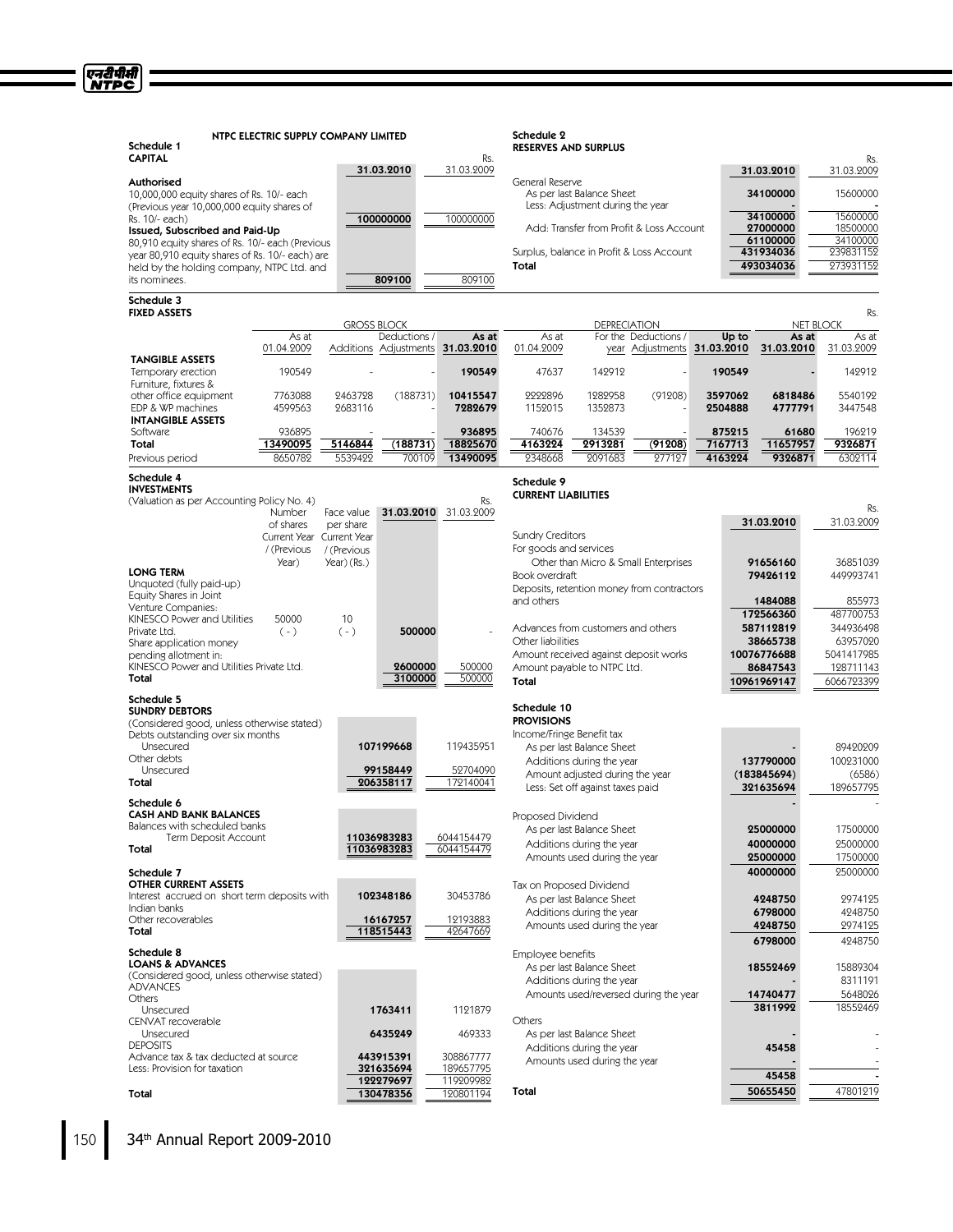ण्नदीपीसी<br>NTPC

| Schedule 11                                                                    |           |                        | Rs.                      | Schedule 17                                                                                                                                                                     |                               | Rs.                     |  |
|--------------------------------------------------------------------------------|-----------|------------------------|--------------------------|---------------------------------------------------------------------------------------------------------------------------------------------------------------------------------|-------------------------------|-------------------------|--|
| <b>CONTINGENT LIABILITIES</b><br>Claims against the Company not                |           | 31.03.2010             | 31.03.2009               | <b>INTEREST AND FINANCE CHARGES</b><br>Interest on:                                                                                                                             | <b>Current Year</b>           | Previous Year           |  |
| acknowledged as debt in respect of:<br><b>Others</b>                           |           | 105628893              | 1275357                  | <b>Others</b><br>Finance Charges:                                                                                                                                               | 3908                          |                         |  |
| Total                                                                          |           | 105628893              | 1275357                  | Bank charges                                                                                                                                                                    | 58335<br>62243                | 13830<br>13830          |  |
| Possible reimbursement Rs. Nil<br>(Previous period Rs. Nil)                    |           |                        |                          | Total<br>Schedule 18                                                                                                                                                            |                               |                         |  |
| Schedule 12<br><b>SALES</b><br>Consultancy, project management and             |           | <b>Current Year</b>    | Previous Year            | PRIOR PERIOD INCOME/EXPENDITURE (NET)<br><b>INCOME</b><br><b>EXPENDITURE</b>                                                                                                    |                               |                         |  |
| supervision fees<br>Total                                                      |           | 757563215<br>757563215 | 717262863<br>717262863   | Salary, wages, bonus, allownaces & benefits<br>Depreciation                                                                                                                     | (7198232)<br>(16623)          |                         |  |
|                                                                                |           |                        |                          | Total                                                                                                                                                                           | (7214855)                     |                         |  |
| Schedule 13<br><b>OTHER INCOME</b><br>Reimbursables billed to<br>clients       |           | 216036                 | 6673406                  | Schedule - 19<br><b>NOTES ON ACCOUNTS</b><br>The Company is operating in a single segment, that is providing consultancy,<br>1)<br>project management and supervision services. |                               |                         |  |
| Interest from Indian Banks<br>(Gross) (Tax deducted<br>at source Rs. 57485910, |           |                        |                          | (2)<br>Earning per share:<br>The elements considered for calculation of Earning Per Share (Basic & Diluted)<br>are as under:                                                    |                               |                         |  |
| Previous period<br>Rs. 58889151)                                               | 399113336 |                        | 259646931                |                                                                                                                                                                                 | <b>Current Year</b>           | Previous Year           |  |
| Less: Transferred to amount                                                    |           |                        |                          | Net Profit after Tax used as numerator (Rupees)                                                                                                                                 | 26,59,00,884                  | 18,48,41,735            |  |
| received against deposit<br>works - Schedule 9                                 | 357311726 |                        | 198759407                | Weighted average number of equity shares used<br>as denominator                                                                                                                 | 80,910                        | 80,910                  |  |
|                                                                                |           | 41801610<br>42017646   | 60887524                 | Earning per share (Rupees) – Basic & Diluted                                                                                                                                    | 3,286.38                      | 2,284.54                |  |
| Total                                                                          |           |                        | 67560930                 | Face value per share (Rupees)                                                                                                                                                   | 10.00                         | 10.00                   |  |
| Schedule 14<br><b>EMPLOYEES' REMUNERATION AND BENEFITS</b>                     |           |                        |                          | 3)<br>Disclosure regarding Operating Leases:                                                                                                                                    |                               |                         |  |
| Salaries, wages, bonus, allowances & benefits                                  |           | 225805546              | 186715768                | The company's significant leasing arrangements are in respect of operating<br>leases of premises for residential use of employees, offices and transit camps.                   |                               |                         |  |
| Contribution to provident and other funds                                      |           | 25156602               | 19199084                 | These leasing arrangements are usually renewable on mutually agreed terms but                                                                                                   |                               |                         |  |
| Welfare expenses<br>Total                                                      |           | 12695007<br>263657155  | 26747834<br>232662686    | are not non-cancellable. Schedule 14 - Employees' remuneration and benefits<br>include Rs. 1,93,54,842 (Previous year Rs. 99,58,151) towards lease payments,                    |                               |                         |  |
|                                                                                |           |                        |                          | net of recoveries, in respect of premises for residential use of employees.                                                                                                     |                               |                         |  |
| Schedule 15<br><b>ADMINISTRATION AND OTHER</b>                                 |           |                        |                          | Lease payments in respect of premises for offices and transit camps are shown<br>as Rent in Schedule 15 - Administration and other expenses.                                    |                               |                         |  |
| <b>EXPENSES</b>                                                                |           |                        |                          | 4)<br>The item-wise details of deferred tax liability (net) are as under:                                                                                                       |                               | Rs.                     |  |
| Power charges<br>Rent                                                          |           | 471463<br>4428865      | 486856<br>3412429        |                                                                                                                                                                                 | 31.03.2010                    | 31.03.2009              |  |
| Repairs and maintenance                                                        |           |                        |                          | Deferred tax liability<br>Difference of book depreciation and tax<br>i)                                                                                                         |                               |                         |  |
| <b>Building</b>                                                                |           |                        | 40470                    | depreciation                                                                                                                                                                    | 6,09,971                      | 3,05,384                |  |
| Others                                                                         | 37921986  |                        | 10828872                 | Provisions disallowed for tax purposes<br>$\mathsf{ii}$ )<br>Less: Deferred tax assets                                                                                          | 15,452                        |                         |  |
| Insurance                                                                      |           | 37921986<br>27752      | 10869342<br>67434        | Provisions disallowed for tax purposes<br>i)                                                                                                                                    |                               |                         |  |
| Training and                                                                   |           |                        |                          | Deferred Tax Liability (Net)                                                                                                                                                    | 6,25,423                      | 3,05,384                |  |
| recruitment expenses                                                           |           | 108550                 | 99151                    | The net increase in the deferred tax liability of Rs. 3,20,039 (Previous year                                                                                                   |                               |                         |  |
| Communication expenses<br>Traveling expenses                                   |           | 3583358<br>29422319    | 2630320<br>24135420      | decrease Rs. 1,27,326) has been debited to Profit and Loss Account.<br>5)<br>All the employees of the Company are on secondment from the Holding                                |                               |                         |  |
| Tender expenses                                                                | 200915    |                        | 7043098                  | Company, i.e. NTPC Ltd.                                                                                                                                                         |                               |                         |  |
| Less: Receipt from sale of tenders                                             | 13546     |                        | 4414500                  | Employees' remuneration and benefits include Rs. 1,63,37,914 (Previous year<br>6)<br>Rs. 2,05,04,062) in respect of gratuity, leave encashment, post retirement                 |                               |                         |  |
| Payment to Auditors                                                            |           | 187369<br>120291       | 2628598<br>109508        | medical benefits, transfer traveling allowance on retirement/death, long service                                                                                                |                               |                         |  |
| Advertisement & publicity                                                      |           | 277000                 |                          | awards to employees, farewell gift on retirement and economic rehabilitation                                                                                                    |                               |                         |  |
| Entertainment expenses                                                         |           | 1413419                | 599108                   | scheme as apportioned by the Holding Company i.e. NTPC Limited on actuarial<br>valuation at the year end.                                                                       |                               |                         |  |
| Expenses for transit camp<br>Brokerage & commission                            |           | 694346<br>33000        | 1208821<br>22500         | 7)<br>Employees' remuneration and benefits include Rs. 23,15,020 (Previous year Rs.                                                                                             |                               |                         |  |
| Books and periodicals                                                          |           | 111139                 | 42308                    | 11,86,501) towards tax liability on housing perquisites of employees borne by<br>the company as per the decision of the Holding Company i.e. NTPC Limited.                      |                               |                         |  |
| Professional charges &                                                         |           |                        |                          | The common services being utilized by the Company for it's' office at<br>8)                                                                                                     |                               |                         |  |
| consultancy fees<br>Legal expenses                                             |           | 35093276               | 206014050<br>12142       | NOIDA are provided without any charges by the Holding Company.<br>9)                                                                                                            |                               |                         |  |
| EDP hire and other charges                                                     |           | 971672                 | 556173                   | Wherever percentage completion basis is adopted for determining income<br>from consultancy contracts, technical estimates of the percentage of                                  |                               |                         |  |
| Printing and stationary                                                        |           | 1010304                | 454423                   | completion and project costs have been considered.                                                                                                                              |                               |                         |  |
| Expenses on hiring of vehicles<br>Miscellaneous expenses                       |           | 17248251<br>2982301    | 8059830<br>3447120       | Payment to the Statutory Auditors (Schedule 15)<br>10)                                                                                                                          |                               | Rs.                     |  |
| Total                                                                          |           | 136106657              | 264855533                | Audit Fees                                                                                                                                                                      | <b>Current Year</b><br>72,500 | Previous Year<br>50,000 |  |
| Schedule 16                                                                    |           |                        |                          | Tax audit Fees                                                                                                                                                                  | 21,000                        | 17,500                  |  |
| <b>PROVISIONS</b>                                                              |           |                        |                          | Certification Fees                                                                                                                                                              |                               | 12,500                  |  |
| Others                                                                         |           | 45458                  |                          | Reimbursements - Traveling Expenses<br>- Service Tax                                                                                                                            | 17,160<br>9,631               | 21,010<br>8,498         |  |
| Total                                                                          |           | 45458                  | $\overline{\phantom{a}}$ |                                                                                                                                                                                 | 1,20,291                      | 1,09,508                |  |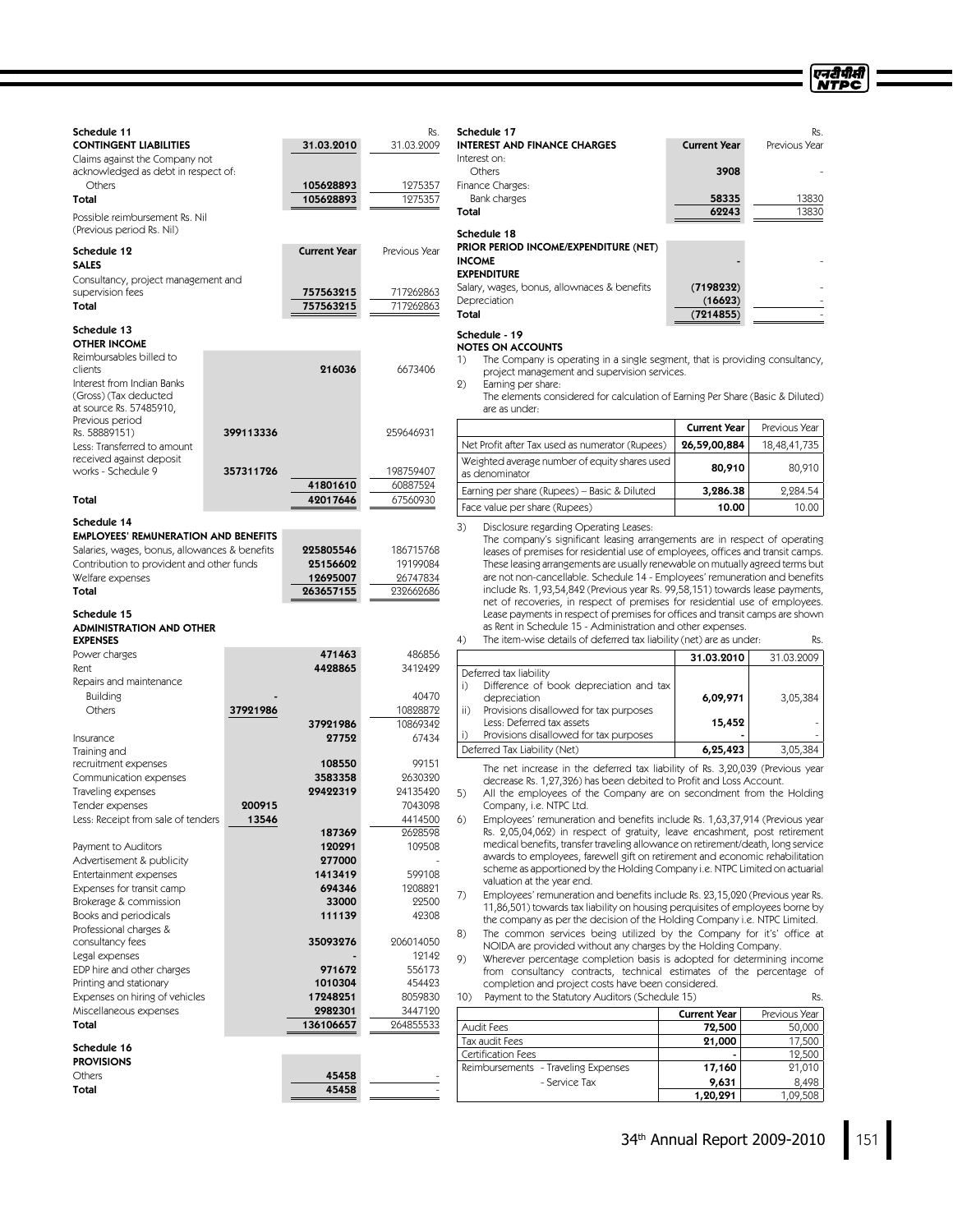- एनटीपीसी **NTPC** 
	- 11) Estimated amount of contracts remaining to be executed on capital account and not provided for is Rs. Nil (Previous year Rs. 35,04,401).

Rs.

12) Managerial remuneration paid/payable to Chief Executive Officer:

|                                                                                      |                       | KS.             |
|--------------------------------------------------------------------------------------|-----------------------|-----------------|
|                                                                                      | <b>Current Period</b> | Previous Period |
| Salaries and allowances                                                              | 24,98,958             | 13,07,902       |
| Contribution to provident fund & other<br>funds including gratuity & group insurance | 2,72,220              | 1,10,366        |
| Other benefits                                                                       | 1,58,618              | 1,45,851        |

In addition to the above remuneration, the Chief Executive Officer has been allowed the use of staff car, including for private journeys, on payment of Rs. 780 per month, as contained in the Ministry of Finance (BPE) Circular No.2 (18)/ pc/64 dt.29.11.64, as amended.

The provisions for / contribution to gratuity, leave encashment and postretirement medical facilities are ascertained on actuarial valuation done by the Holding Company i.e. NTPC Limited and apportioned on overall basis and hence not ascertainable separately.

- 13) Previous year's figures have been regrouped/rearranged wherever necessary.
- 14) Information pursuant to Part IV of Schedule VI of the Companies Act, 1956

#### BALANCE SHEET ABSTRACT AND COMPANY'S GENERAL BUSSINESS PROFILE



#### CASH FLOW STATEMENT FOR THE YEAR ENDED 31st MARCH 2010

|                                                                     |            |                      | Rs.           |
|---------------------------------------------------------------------|------------|----------------------|---------------|
|                                                                     |            | <b>Current Year</b>  | Previous Year |
| A. CASH FLOW FROM OPERATING<br><b>ACTIVITIES</b>                    |            |                      |               |
| Net Profit/(Loss) before tax and<br><b>Prior Period Adjustments</b> |            | 396796068            | 285200061     |
| Adjustment for:                                                     |            |                      |               |
| Depreciation                                                        |            | 2913281              | 2091683       |
| Provisions                                                          |            | 45458                |               |
| Interest Received                                                   |            | (41801610)           | (60887524)    |
| Prior period adjustments (net)                                      |            | 7214855              |               |
| <b>Operating Profit before</b><br><b>Working Capital Changes</b>    |            | 365168052            | 226404220     |
| Adjustment for:                                                     |            |                      |               |
| Trade & Other Receivables                                           | (34218076) |                      | (91038832)    |
| Trade Payables & Other Liabilities                                  | 4880505271 |                      | 3997144688    |
| Other Current Assets                                                | (3973374)  |                      | (11392181)    |
| Loans & Advances                                                    |            | (6607448) 4835706374 | 185871788     |
| Cash generated from                                                 |            |                      |               |
| operations                                                          |            | 5200874426           | 4306989684    |
| <b>Direct Taxes Paid</b>                                            |            | 140859715            | 213472518     |
| <b>Net Cash from Operating</b><br><b>Activities - A</b>             |            | 5060014711           | 4093517166    |
| <b>B. CASH FLOW FROM INVESTING</b><br><b>ACTIVITIES</b>             |            |                      |               |
| Purchase of Fixed Assets                                            |            | (5244367)            | (5116440)     |
| Interest Received                                                   |            | (30092790)           | 30637366      |
| Investment in Joint Venture                                         |            | (2600000)            | (500000)      |
| Net cash flow from Investing<br><b>Activities - B</b>               |            | (37937157)           | 25020926      |
| C. CASH FLOW FROM FINANCING<br><b>ACTIVITIES</b>                    |            |                      |               |
| Dividend Paid                                                       |            | (25000000)           | (17500000)    |
| Tax on Dividend                                                     |            | (4248750)            | (2974125)     |
| Net Cash flow from Financing<br><b>Activities - C</b>               |            | (29248750)           | (20474125)    |
| <b>D. OTHERS</b>                                                    |            |                      |               |
| Net Increase/Decrease in Cash<br>& Cash equivalents                 |            |                      |               |
| $(A + B + C + D)$                                                   |            | 4992828804           | 4098063967    |
| Cash & cash equivalents<br>(Opening balance)                        |            | 6044154479           | 1946090513    |
| Cash & cash equivalents<br>(Closing balance)                        |            | 11036983283          | 6044154479    |

Notes: Cash & Cash equivalents consist of Cash in Hand and Balance with Banks. Previous period's figures have been regrouped/rearranged wherever necessary.

For & On Behalf of the Board of Directors

As per our report of even date For Satish K. Aggarwal & Co. Chartered Accountants

| (Pranav Aggarwal)                | (S P Simgh)             | (A K Singhal) | (R S Sharma) |
|----------------------------------|-------------------------|---------------|--------------|
| Partner                          | Chief Executive Officer | Director      | Chairman     |
| Place: New Delhi                 |                         |               |              |
| Dated: 7 <sup>th</sup> May, 2010 |                         |               |              |

#### AUDITORS' REPORT

To the Members of

NTPC ELECTRIC SUPPLY COMPANY LTD.

- We have audited the attached Balance Sheet fo NTPC Electric Supply Company Ltd. (a wholly owned subsidiary of NTPC Ltd.) as at 31st March, 2010, the Profit<br>and Loss Account and also the Cash Flow Statement for the year ended on that date annexed thereto. These financial statements are the responsibility of the company's managment. Our responsibility is to express an opinion on these financial statements based on our audit.
- 2. We conducted our audit in accordance with the Auditing Standards generally accepted in India. Those standards require that we plan and perform the audit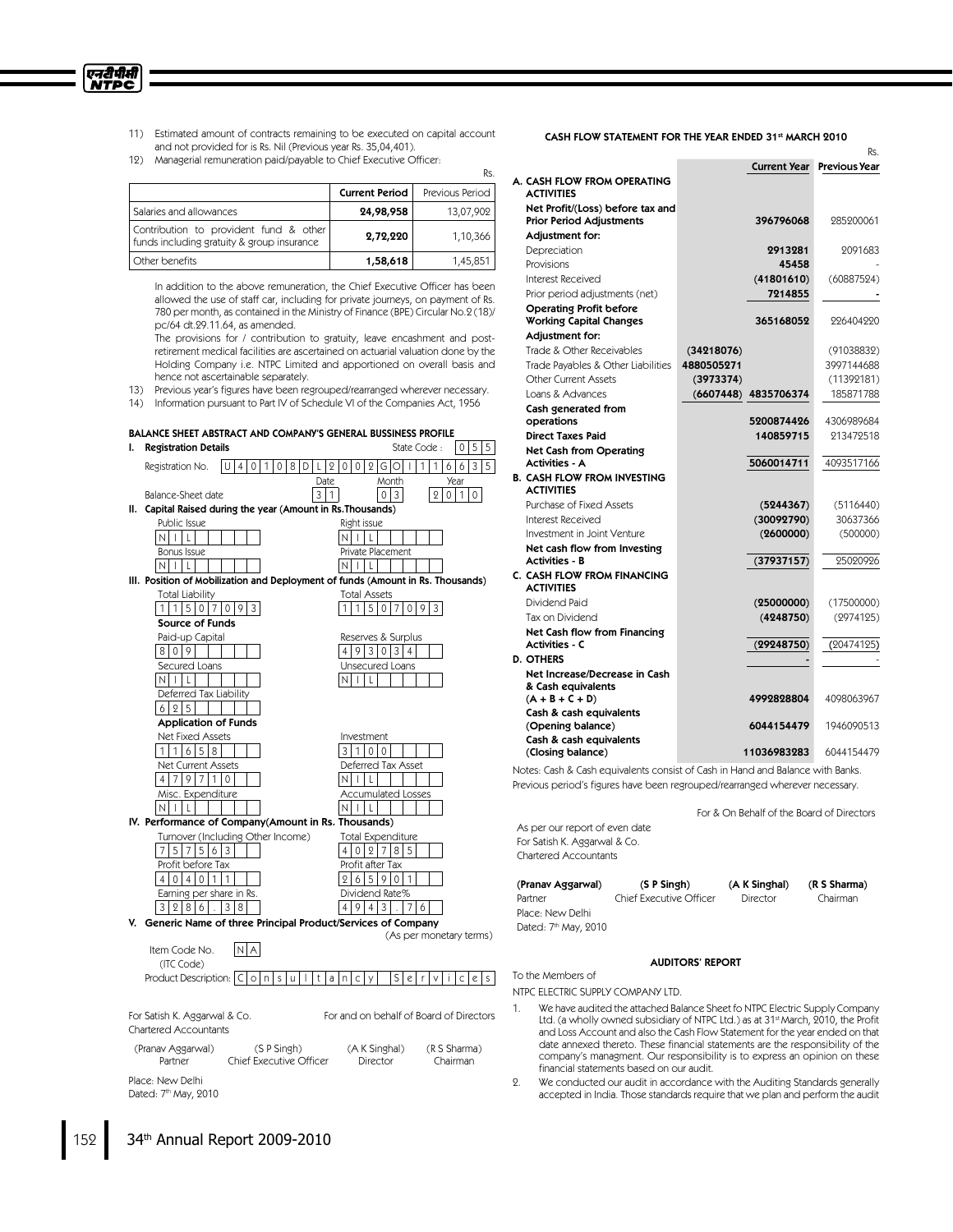

to obtain reasonable assurance about whether the financial statements are free from material misstatements. An audit includes examining, on test basis, evidence supporting the amounts and disclosures in the financial statements. An audit also includes assessing the accounting principles used and significant estimates made by the management, as well as evaluating the overall financial statement presentation. We believe that our audit provides a resonable basis for our opinion.

- As required by the Companies (Auditor's Report) Order, 2003 (as amended) issued by the Government of India in terms of sub-section (4A) of Section 227 of the Companies Act, 1956, we enclose in the annexure a statement on the matters specified in paragraphs 4 and 5 of the said Order.
- 4. We would draw attention to:

Note no. 9 of schedule 19 to financial statements in respect of income recognition, technical estimates of percentage of completion and project costs have been certified by the management and hence relied upon by us.

- 5. Further to our comments in annexure referred to in para 3 above, we report that:
	- (a) We have obtained all the information and explanations, which to the best of our knowledge and belief were necessary for the purpose of our audit;
	- (b) Inouropinion, proper books of account as required by law have been kept by the company so far as appears from our examination of those books;
	- (c) The Balance Sheet, Profit and Loss Account and Cash Flow Statement dealt with by this report are in agreement with the books of account;
	- (d) In our opinion, the Balance Sheet, Profit and Loss Account and Cash FlowStatement dealt with by this report comply with the Accounting Standards referred to in sub-section (3C) of Section 211 of the Companies Act, 1956;
	- (e) Being a Government company, pursuant to the Notification No. GSR 829(E) dated 17.07.2003 issued by Government of India, provisions of clause (g) of sub-section (1) of section 274 of the Companies Act, 1956, are not applicable to the company;
	- (f) In our opinion, and according to the best of our information and according to the explanations given to us, the said accounts read with the Accounting Policies and Notes thereon in Schedule 19, give the information required by the Companies Act, 1956 in the manner so required and gives a true and fair view in conformity with the accounting principles generally accepted in India:
		- a. in the case of Balance Sheet, of the state of affairs of the company as at 31<sup>st</sup> March 2010,
		- in the case of Profit and Loss Account, of the profit for the year ended on that date, and
		- c. in the case of Cash Flow statement, of the cash flows for the year ended on that date.

For Satish K. Aggarwal & Co. Chartered Accountants

| Place: New Delhi     | Partner                |
|----------------------|------------------------|
| Date : 7th May, 2010 | Membership No.: 511914 |

#### ANNEXURE TO THE AUDITORS' REPORT

Referred to in paragraph 3 of our report of even date.

- (a) The company has maintained proper records showing full particulars including quantitative details and situation of fixed assets.
	- (b) Physical verification of fixed assets has been carried out by an internal commitee, appointed for the purpose, which is in our opinion is considered reasonable having regard to the size and nature of its assets. No material discrepancies were noticed on such verification.
	- (c) No fixed assets have been disposed off during the year.
- (ii) (a) The company does not have inventory. Accordingly, the provisions of clause 4(ii) (b) & (c) of the Companies (Auditors' Report) Order, 2003 are not applicable to the company.
- (iii) (a) The Company has not granted any loans secured or unsecured to any company, firm or other party covered in the register maintained under section 301 of the Companies Act 1956. In view of (iii) (a) above, the clauses (iii) (b), (iii) (c) and (iii) (d) are not applicable.
	- (e) The Company has not taken any loans secured or unsecured from any company, firm or other party covered in the register maintained under section 301 of the Companies Act 1956. In view of (iii) (e) above, the clauses (iii) (f) and (iii) (g) are not applicable.
- (iv) In our opinion and according to the information and explanations given to us, there is adequate internal control system commensurate with the size of the company and nature of its business for purchase of fixed assets and for sale of services. During the course of our audit, we have not observed any continuing failure to correct major weaknesses in internal control systems.
- (v) (a) The company has not carried out any transactions required to be entered in the register maintained under section 301 of the Companies Act 1956.
	- (b) In view of clause (v) (a) above, the clause (v) (b) is not applicable.
- (vi) The Company has not accepted deposits from the public.
- (vii) The provisions of the Order related to internal audit are not applicable to the company as the paid up capital plus reserves of the company are less than Rs. 50 lac at the commencement of the year under audit and the average annual turnoverforthe three consecutive financial yearsimmediatelypreceding the year under audit being less than Rs. 5 crore. However, in our opinion, the Company has an internal audit system commensurate with the size and nature of its business.
- (viii) The maintenance of cost records under section 209(1) (d) of the Companies Act 1956 is not applicable to the company, as the company has not commenced any activities related to distribution of electricity.
- (ix) (a) Undisputed statutory dues including income tax, sales tax, wealth tax, service tax, excise duty, custom duty, cess and other statutory dues have generally been regularly deposited with the appropriate authorities. The provisions related to provident fund, investor education and protection fund and employees' state insurance etc. along with the related provisions of clause (ix) (b) are not applicable to the company.
	- (b) According to the information and explanation given to us, there are no dues of sales tax, income tax, customs duty, wealth tax, excise duty and cess, which have not been deposited on account of any dispute.
- (x) The company has no accumulated losses and has not incurred cash losses during the financial year covered by our audit and the immediately preceding financial year.
- (xi) Not applicable as the company has not taken any loans from any financial institution, bank or by way of issue of debentures.
- (xii) The company has not granted any loans or advances.
- (xiii) The company is not a chit fund or a nidhi / mutual benefit fund / society. Therefore, the provisions of clause 4(xiii) of the Companies (Auditor's Report) Order, 2003 are not applicable to the company.
- (xiv) The company is not dealing in or trading in shares, securities, debentures and otherinvestments.Accordingly,theprovisionsof clause 4(xiv)oftheCompanies (Auditor's Report) Order, 2003 are not applicable to the company.
- (xv) The company has not given any guarantees for loans taken by others from banks or financial institutions.
- (xvi) The company has not raised any term loans.
- (xvii) The company has not raised any short term or long-term funds.
- (xviii) The company has not made preferential allotment of shares to companies, firms or other parties listed in the registers maintained under Section 301 of the Companies Act, 1956.
- (xix) The company has not issued any debentures.
- (xx) The company has not raised money through a public issue.
- (xxi) According to the information and explanations given to us, no fraud on or by the company has been noticed or reported during the course of our audit.

|                      | For Satish K. Aggarwal & Co. |
|----------------------|------------------------------|
|                      | <b>Chartered Accountants</b> |
|                      | (Pranav Aggarwal)            |
| Place: New Delhi     | Partner                      |
| Date : 7th May, 2010 | Membership No.: 511914       |

Place: New Delhi

COMMENTS OF THE COMPTROLLER AND AUDITOR GENERAL OF INDIA UNDER SECTION 619 (4) OF THE COMPANIES ACT, 1956, ON THE ACCOUNTS OF NTPC ELECTRIC SUPPLY COMPANY LIMITED FOR THE YEAR ENDED 31 MARCH 2010.

The preparation of financial statements of NTPC Electric Supply Company Limited, New Delhi, for the year ended 31 March 2010 in accordance with the financial reporting framework prescribed under the Companies Act, 1956, is the responsibility of the management of the Company. The statutory auditors appointed by the Comptroller and Auditors General of India under Section 619(2) of the Companies Act, 1956, are responsible for expressing opinion on these financial statements under Section 227 of the Companies Act, 1956, based on independent audit in accordance with the auditing and assurance standards prescribed by their professional body the Institute of Chartered Accountants of India. This is stated to have been done by them vide their Audit Report dated 07 May 2010.

I, on behalf of the Comptroller and Auditors General of India, have decided not to review the report of the statutory auditors' on the accounts of NTPC Electric Supply Company Limited, New Delhi for the year ended 31 March 2010 and as such have no comments to make under Section 619(4) of the Companies Act, 1956.

Place: New Delhi Dated: 12<sup>th</sup> May, 2010

For and on behalf of the Comptroller & Auditor General of India

(M. K. Biswas) Principal Director of Commercial Audit and Ex-officio Member Audit Board-III, New Delhi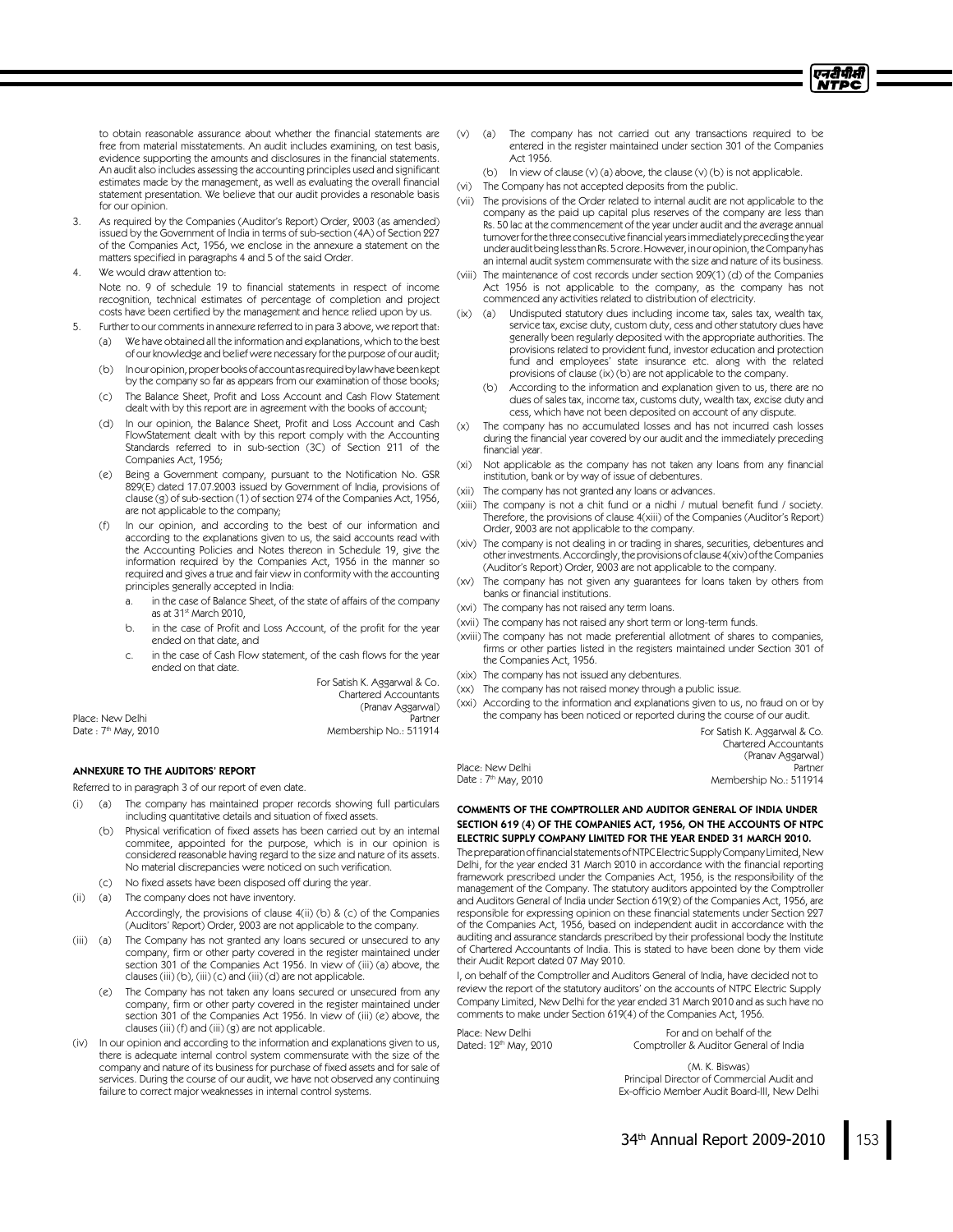#### NTPC HYDRO LIMITED

(A wholly-owned subsidiary of NTPC Limited) DIRECTORS' REPORT

To

The Members,

Your Directors have pleasure in presenting their 8th Annual Report on the performance of the Company for the financial year ended 31st March, 2010 together with the Audited Accounts and Auditors' Report thereon.

#### OPERATIONAL REVIEW

Your Company is presently executing two projects namely, Lata Tapovan Hydro Electric Project (171 MW), located in Chamoli District of Uttarakhand and Rammam Hydro Electric Project, Stage – III (120 MW) located in Darjeeling District of West Bengal and West Sikkim District of Sikkim.

Lata Tapovan HEP is being developed as a regional power station with 12% free power to the State of Uttarakhand. In respect of Lata Tapovan HEP, all requisite statutory clearances have been obtained and physical possession of land required for the project has also been obtained.

Rammam HEP, Stage – III, is being developed for the benefit of West Bengal and Sikkim. An interstate agreement between West Bengal and Sikkim in this regard have been signed. All requisite statutory clearances and physical possession of land has been obtained.

Both the projects have been planned for implementation through EPC routes and the EPC packages are under various stages of bidding. These projects are slated for commissioning during 12<sup>th</sup> Plan period.

#### FINANCIAL REVIEW

The financial highlights of the Company are as under: (Rs. in Crore)

| <b>Particulars</b>                        | F/Y 2009-10 | F/Y 2008-09 |
|-------------------------------------------|-------------|-------------|
| Paid-up Share Capital                     | 100.80      | 92.43       |
| Share Capital Deposit - Pending Allotment | 1.75        | 0.30        |
| Net Block                                 | 99.49       | 7.79        |
| Capital Work in progress                  | 68.34       | 61.13       |
| Construction Stores & Advances            | 7 90        | 15.76       |
| Expenditure transferred to EDC            | 7.76        | 7.89        |

#### MANAGEMENT DISCUSSION & ANALYSIS

Management Discussion analysis report for the year under review as stipulated under the provisions of the DPE Guideline on Corporate Governance is enclosed as Annexure-I.

#### FIXED DEPOSITS

The Company has not accepted any fixed deposit during the financial year ending 31 st March 2010.

# AUDITORS' REPORT

The Comptroller and Auditor General of India (C& AG) vide letter dated 21st August 2009 had appointed M/S K. Prasad & Company, Chartered Accountants as Statutory Auditor of the Company for the financial year 2009-10. M/S K. Prasad & Company had conducted statutory audit of the books of accounts for the financial year 2009-10 and there is no adverse comment, observation or reservation in the Auditors' Report on the accounts of the Company.

#### COMPTROLLERS & AUDITOR GENERAL REVIEW

The Comptroller & Auditor General of India (C&AG) vide its letter dated 11<sup>th</sup> May 2010 have communicated that C&AG have decided not to review the report of the Statutory Auditors on the accounts of the Company for the year ended 31st March, 2010 and as such have no comments to make under Section 619 (4) of the Companies Act, 1956. Copy of the letter received from C&AG is enclosed as an annexure to the report of the Statutory Auditors.

#### AUDIT COMMITTEE

As per the provisions of Section 292A of the Companies Act 1956, your Company has constituted an Audit Committee of the Board of Directors. As on 31 st March, 2010 the members of Audit Committee were as follows:

- 1. Shri A.K. Singhal, Director
- 2. Shri R.C.Shrivastav, Director
- 3. Shri B.P.Singh, Director

Consequent upon superannuation from the services of NTPC, Shri R.C.Shrivastav ceased to be member of the audit Committee w.e.f. 30th June, 2010 (A/N). In exercise of powers conferred under the Articles of Association, NTPC Limited has appointed Shri D.K.Jain as Director of the Company w.e.f. 7th July, 2010. During the year under review two meetings of the Audit Committee were held on 13th May, 2009 and 4th November, 2009 respectively.

#### PARTICULARS OF EMPLOYEES

Particulars of employees as required under the provisions of Section 217(2A) of Companies Act, 1956 read with the Companies (Particulars of Employees) Rules,

#### 1975 are enclosed as Annexure-II.

#### CONSERVATION OF ENERGY,TECHNOLOGY ABSORPTION,FOREIGN EXCHANGE EARNING & OUTGO

Since the projects undertaken by the Company are in implementation stages, there are no significant particulars, relating to conservation of energy & technology absorption as required to be given under the Companies (Disclosure of Particulars in the Report of Board of Directors) Rule, 1988.

During the period under review, there was no earning or expenditure in foreign currency. DIRECTORS RESPONSIBILITY STATEMENT

Pursuant to Section 217(2AA) of the Companies Act 1956, your Directors confirm that:

- 1. in the preparation of the Annual Accounts for the financial year ended 31st March 2010, the applicable accounting standards have been followed alongwith proper explanation relating to material departures;
- 2. the Directors have selected such accounting policies and applied them consistently , and made judgments and estimates that are reasonable and prudent so as to give a true and fair view of the state of affairs of the company as at 31st March 2010 and of the loss of the company for the said period;
- 3. the Directors had taken proper and sufficient care for the maintenance of adequate accounting records in accordance with the provisions of the Companies Act, 1956, for safeguarding the assets of the company and for preventing and detecting fraud and other irregularities; and
- the Directors had prepared the annual accounts for the financial year ended 31st March 2010, on going concern basis.

#### BOARD OF DIRCETORS

Consequent upon superannuation from the services of NTPC Limited, Shri K.B.Dubey and Shri R.C.Shrivastav ceased to be the Director of the Company w.e.f. 31st July, 2009 and 30th June, 2010 respectively. Your Board places on record its deep appreciation for the invaluable contribution made by them during his tenure. In exercise of powers conferred under Article 101 of the Articles of Association of the Company, NTPC Limited i.e. holding Company has appointed Shri B.P.Singh, Director (Projects), NTPC and Shri D.K.Jain Director (Technical), NTPC as Directors on the Board of your Company w.e.f. 10th August 2009 and 7th July 2010 respectively. In terms of Section 260 of the Companies Act, 1956, Shri B.P.Singh and Shri D.K.Jain will hold office only upto the date of ensuing Annual General Meeting. The Company has received requisite notice in writing from a member of the Company proposing their candidature for the office of Director liable to retire by rotation.

As per the provisions of the Companies Act, 1956, Shri A.K.Singhal, Director shall retire by rotation at the ensuing Annual General Meeting of the Company and being eligible offers himself for re-appointment.

# ACKNOWLEDGEMENT

The Board of Directors wishes to place on record its appreciation for the support and co-operation extended by the NTPC Limited, the holding Company, Ministry of Power & other agencies of Govt. of India, Govt. of Uttrakhand, Govt. of West Bengal, Govt. of Sikkim, Auditors, Bankers and employees of the Company.

For and on behalf of the Board of Directors

#### ANNEXURE-I

#### MANAGEMENT DISCUSSION AND ANALYSIS REPORT **I. INDUSTRY STRUCTURE AND DEVELOPMENT**

Availability of Power is one of the most important factors for the growth of any economy. The availability of adequate and reliable Power at the affordable price is one of the determinants of the higher and improved standards of living.

As on 31st March, 2010, the total installed capacity in India was 159398.49 MW out of which, share of Thermal, Hydro, Nuclear and Renewable energy sources were 102453.98 MW (64.3%), 36863.40 MW (23.1%) and 4560 MW (2.86%) and 15521.11 MW (9.7%) respectively.

Hydro Power is our richest renewable and environmentally benign source of energy capable of providing clean and environmental friendly energy at affordable price, however, during the last few years the share of hydro in the total installed capacity has gradually declined.

As per the assessment of CEA, the country is endowed with hydro potential of approx. 150000 MW installed capacity. To meet the all India peak demand and energy requirements at the end of 12th Plan period, a capacity addition of more than 90000 MW has been proposed to be added during the 12th Plan period (2012- 2017) which includes 30000 MW through Hydro Power.

#### **II. STRENGTHS**

Your company is presently executing two projects namely, Lata Tapovan Hydro Electric Project (171 MW), located in Chamoli District of Uttarakhand and Rammam Hydro Electric Project, Stage – III (120 MW) located in Darjeeling District of West Bengal and West Sikkim District of Sikkim. Your Company has received all statutory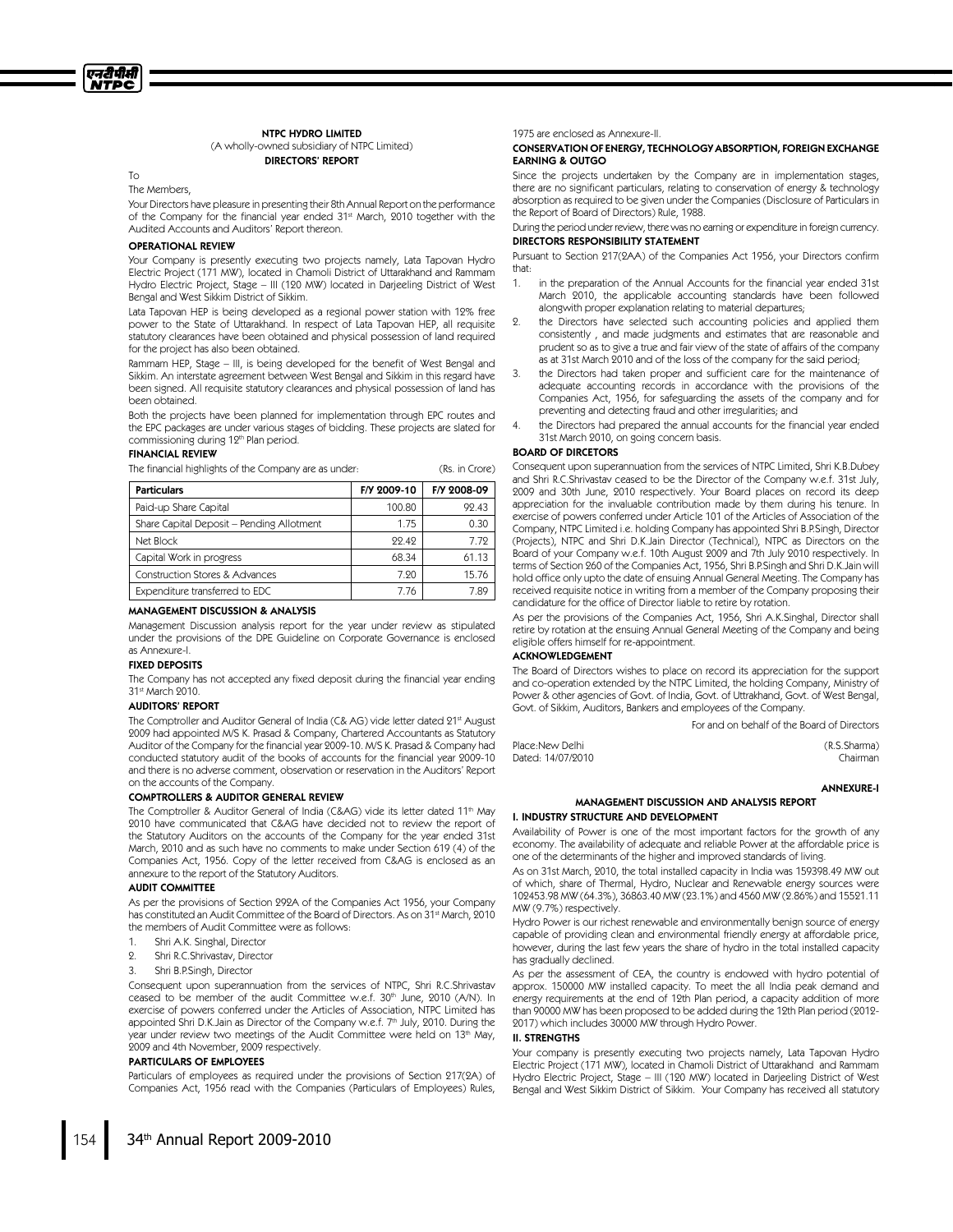

clearances in respect of both the projects and infrastructure development activities are presently being carried out.

# Strong design and engineering support

Your Company is a wholly owned subsidiary of NTPC Limited. NTPC has installed capacity of nearly 32000 MW. Currently, 17830 MW capacity is under construction by NTPC out of which 1920 MW is of Hydro Electric Projects. With a view to take advantage of expertise of NTPC in engineering, design, contractual and other technical issues, your company has entered into working arrangement with NTPC Limited under which all pre and post award engineering as well as processing and award of EPC packages in respect of Lata Tapovan HEP and Rammam HEP (Stage-III) will be done by NTPC.

#### Power Purchase Agreements with customers

Your company has entered in to Power Purchase Agreements, for Lata Tapovan HEPP, with North Delhi Power Ltd, BSES Yamuna Power Ltd, BSES Rajdhani Power Ltd, Dakshin Haryana Bijlee Vitran Nigam Ltd, Uttar Haryana Bijlee Vitran Ltd, Jaipur Vidyut Vitran Ltd, Ajmer Vidyut Vitran Nigam Ltd and Jodhpur Vidyut Vitran Nigam Ltd.. The Power Purchase Agreements provide for opening of Letter of Credit, Default Escrow Arrangement and first charge on the Incremental receivables with a view to secure realization of payment. Power Purchase Agreement for Rammam HPP is under discussion with concerned beneficiary.

#### III.Opportunities

Hydro power Projects not only generates clean energy but also provides drinking water supply, irrigation, increased employment opportunities, industrial development etc. to the region. The Government of India has accorded a high priority to the development of Hydro Potential in the country and in recent years Government has taken a number of policy initiatives to address the issues impending the development of Hydro Power. Both projects of your company are slated for commissioning during the 12th Plan period.

#### **IV.** Outlook

As per the re-assessment studies completed by Central Electricity Authority in the year 1987, the Hydro power potential at 60% load factor, had been estimated at 84,000 MW. This potential when fully developed would result in installed capacity of about 1,50,000 MW. At present, installed Hydro Power Capacity of the Country is 36,863.40 MW only. Therefore, there is huge potential in the areas of Hydro Power which are yet to be harnessed. Various reforms and initiatives like enactment of Electricity Act, 2003, ranking study of potential hydro sites by CEA in 2001, 50000 MW Hydro initiative , National Water Policy-2005 etc. have been taken by the Government of India to accelerate development of Hydro Power in the Country. Further, the cabinet in January 2008 had approved a New Hydro Policy-2008 with a view to address various problems which have impeded the development of Hydro Power from time to time.

#### V.Risk& Concerns/Weakness/Threats

Environmental & Forest Clearance, lack of infrastructure facilities like roads & construction power, issues relating to land acquisition and R&R, apportionment of catchment area treatment among various beneficiaries, net present value and its upfront payment for assessing the cost of forest diversion etc. are some of the areas

of concern which has marred development of Hydro Power in the Country. Hydro Projects are highly capital intensive and have long gestation periods.

# VI. Internal Control System

Your Company has adequate Internal Control system at its projects and administrative offices. Your Company is following defined Scheme of Delegation of Power for its employees. In order to ensure that all checks and balances and internal controls are in order, internal audit of all projects and administrative offices are carried out by independent firms of Chartered Accountants and findings of Internal Auditors are placed before the Audit Committee of the Board. Further, being a wholly owned subsidiary of NTPC, the internal control mechanism of the Company is also subject to review periodically by the Internal Audit Department of the NTPC.

#### VII. Financial Performance

During the financial year Paid-up share Capital of the Company has increased from Rs. 92.42 Crore to Rs. 100.80 Crore. There is an addition of Rs.14.70 Crore in net block of assets. The Capital work in progress has increased by Rs. 7.21Crore and after acquisition of land at Rammam, construction stores & advances has decreased by Rs. 8.56 Crore.

The projects undertaken by the Company are in construction stage, therefore all the administrative expenditures of the Company are transferred to Capital work-inprogress.

#### VIII. Human Resource

At present, 23 executives are posted in the Company and all employees are on secondment basis from NTPC Limited. Company has adequate number of employees in different functional areas to take care of activities of the Company.

Development of Human resource by imparting Training is a continuous process. In your Company, there is a policy of imparting minimum 7 days training in a year. Training programs are generally conducted in association with Power Management Institute, one of the leading training institute in Power Sector.

#### IX. Environment Protection

As a responsible corporate citizen, your Company is committed for protection of environment and ecological balance in areas around the project. Both projects undertaken by the Company have received environment clearances from the Ministry of Environment & Forests. The Company has made all payments, which were required to be made for compensatory afforestation to the State Governments.

#### X.CAUTIONARY STATEMENT

Statements in the Management Discussion and Analysis, describing objectives, projections and estimates, are forward-looking statements and progressive, within the meaning of applicable security laws and regulations. Actual results may vary from those expressed or implied, depending upon economic condition, Government policies and other incidental/related factors.

For and on behalf of the Board of Directors

| Place: New Delhi  | (R.S.Sharma) |
|-------------------|--------------|
| Dated: 14/07/2010 | Chairmar     |

#### ANNEXURE-II

PARTICULARS OFEMPLOYEES PURSUANT TO SECTION 217(2A) OFTHE COMPANIES ACT, 1956 WHOSE REMUNERATION EXCEEDED RS. 24,00,000/- PER ANNUM FOR THE WHOLE YEAR

| SI.<br><b>NO</b> | <b>NAME</b><br>(Surname First & in<br>Alphabetical order) | EMP.<br>NO. | <b>DESIGNATION &amp;</b><br><b>NATURE OF DUTIES</b> | <b>REMUNERATION</b><br>IN RUPEES) | <b>QUALIFICATION</b>          | <b>EXPERIENCE</b><br>(Yrs) | Date of<br>Commencement<br>of employment | <b>AGE</b> | <b>LAST</b><br><b>EMPLOYMENT</b><br><b>HELD</b> | <b>REMARKS</b> |
|------------------|-----------------------------------------------------------|-------------|-----------------------------------------------------|-----------------------------------|-------------------------------|----------------------------|------------------------------------------|------------|-------------------------------------------------|----------------|
|                  | AGGARWAL, A.K.                                            | 070210      | DGM - ENGG.                                         | 2844703                           | BE (CIVIL)                    | 33                         | 29.12.83                                 | 54         | SIMPLEX CONCRETE<br><b>PILES</b>                |                |
| 9                | HAQ, S.M.                                                 | 040983      | DGM - CIVIL CONST                                   | 2594449                           | <b>B.SC(ENGG)</b><br>- CIVIL  | 33                         | 19.10.81                                 | 58         | <b>NORTH EASTERN</b><br>ELECTRIC POWER          |                |
| 3                | KHETARPAL,<br><b>RAKESH</b>                               | 000342      | $EO -$                                              | 9649615                           | BE(CIVIL), ME,<br><b>MBA</b>  | 33                         | 09.03.79                                 | 57         | <b>UTTAR PRADESH</b><br><b>IRRIGATION DEPTT</b> |                |
| $\overline{4}$   | MONDAL, K.R                                               | 041634'     | DGM - C& M                                          | 9891183                           | B.TECH(MECH),<br><b>PGDPM</b> | 96                         | 30.04.88                                 | 51         | <b>ASSOCIATED</b><br><b>CEMENT COMPANY</b>      |                |
| .5               | PRADHAN.<br><b>VIJAY KUMAR</b>                            | 001322      | AGM - PROJECT                                       | 9660910                           | <b>B.SC(ENGG)</b><br>- CIVIL  | 99                         | 30.11.81                                 | 53         |                                                 |                |
| 6                | SINHA, MANOJ                                              | 020431      | $DGM - C & M$                                       | 2567672                           | <b>B.TECH (ELECT)</b>         | 25                         | 01.02.88                                 | 46         | <b>LOHIA MACHINES</b>                           |                |

For and on behalf of the Board of Directors

Place: New Delhi (R.S.Sharma)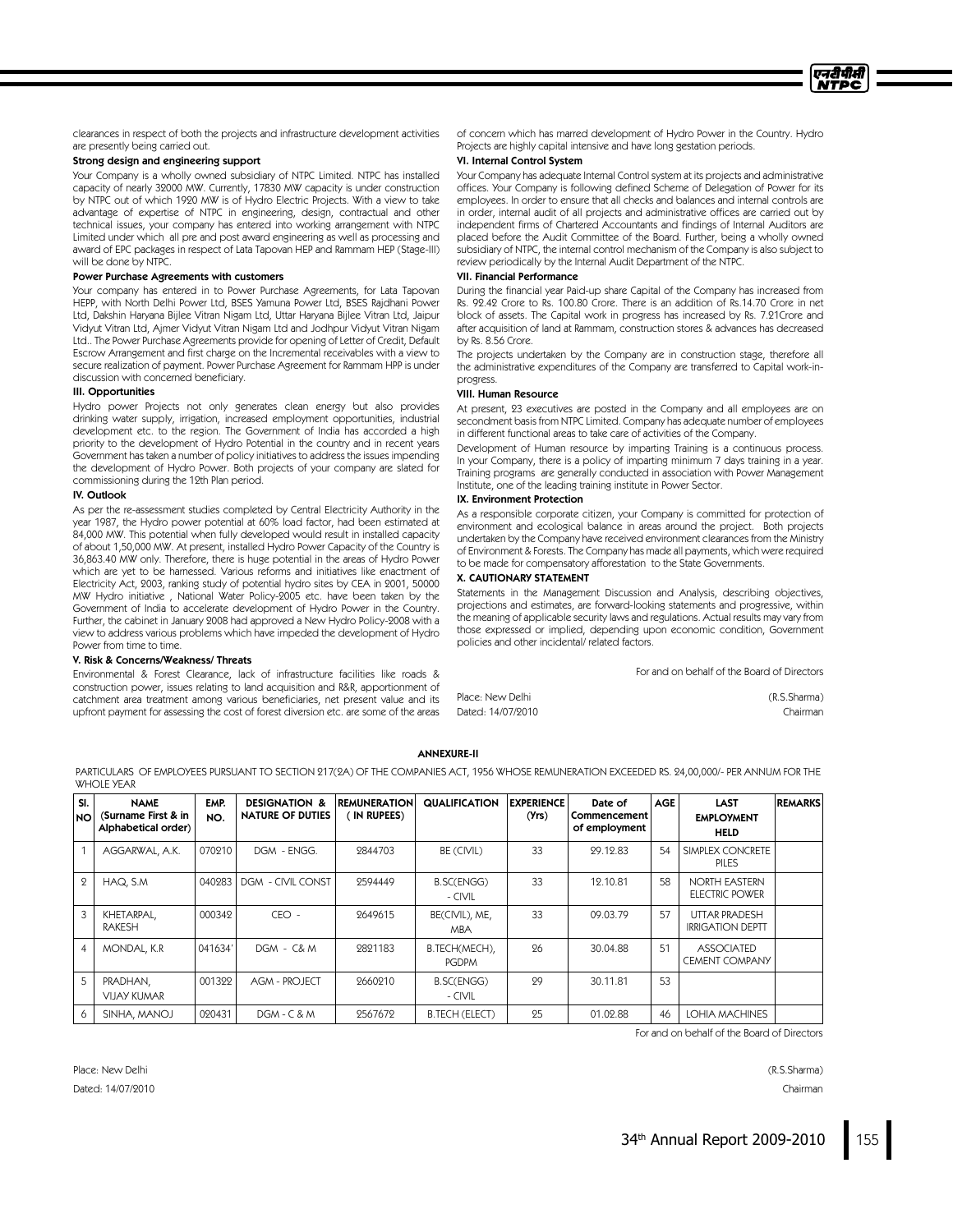# SIGNIFICANT ACCOUNTING POLICIES

#### 1. BASIS OF PREPARATION

एनटीपीसी <u>NTPC</u>

> The financial statements are prepared on accrual basis of accounting under historical cost convention in accordance with generally accepted accounting principles in India and the relevant provisions of the Companies Act, 1956 including accounting standards notified there under.

# 2. USE OF ESTIMATES

The preparation of financial statements requires estimates and assumptions that affect the reported amount of assets, liabilities, revenue and expenses during the reporting period. Although such estimates and assumptions are made on a reasonable and prudent basis taking into account all available information, actual results could differ from these estimates & assumptions and such differences are recognized in the period in which the results are crystallized.

#### 3. FIXED ASSETS

- 3.1 Fixed Assets are carried at historical cost less accumulated depreciation.
- 3.2 Expenditure on renovation and modernization of fixed assets resulting in increased life and/or efficiency of an existing asset is added to the cost of related assets.
- 3.3 Intangible assets are stated at their cost of acquisition less accumulated amoritisation.
- 3.4 Capital expenditure on assets not owned by the Company is reflected as a distinct item in Capital Work-in-Progresstill the period of completion and thereafter in the Fixed Assets.
- 3.5 Deposits, payments/liabilities made provisionally towards compensation, rehabilitation and other expenses relatable to land in possession are treated as cost of land.
- 3.6 In the case of assets put to use, where final settlement of bills with contractors is yet to be effected, capitalization is done on provisional basis subject to necessary adjustment in the year of final settlement.
- Assets and systems common to more than one generating unit are capitalised on the basis of engineering estimates/assessments.

#### 4. CAPITAL WORK-IN-PROGRESS

- 4.1 Administration and general overhead expenses attributable to construction of fixed assets incurred till they are ready for their intended use are identifiedandallocatedon a systematicbasisto the cost of related assets.
- 4.2 Deposit work/cost plus contracts are accounted for on the basis of statements of account received from the contractors.

# 5. PROFIT AND LOSS ACCOUNT

## EXPENDITURE

5.1 Depreciation is charged on straight line method at the rates specified in Schedule XIV of the Companies Act, 1956 except for the following assets in respect of which depreciation is charged at the rates mentioned below:

| Rate of depreciation (p.a.) |                                                   |     |  |  |  |
|-----------------------------|---------------------------------------------------|-----|--|--|--|
|                             | Personal Computers/Laptops including Peripherals  | 19% |  |  |  |
| 9                           | Photocopiers & Fax Machines                       | 19% |  |  |  |
|                             | Air-conditioners, Water Coolers and Refrigerators | 8%  |  |  |  |

- 5.2 Depreciation on addition to /deduction from fixed assets during the year is charged on pro-rata basis from /up to the month in which the asset is available for use / disposal.
- Assets costing up to Rs. 5000/- are fully depreciated in the year of acquisition. 5.4 Cost of software recognized as intangible assets, is amortised on straight line
- method over a period of legal right to use or 3 years, whichever is earlier.
- 5.5 Capital expenditure on asset not owned by the company is amortised over a period of 4 years from the year in which the first unit of project concerned comes into commercial operation and thereafter from the year in which the relevant asset becomes available for use. However, such expenditure for community development in case of stations under operation is charged off to revenue.
- 5.6 Lease hold lands other than acquired on perpetual lease are amortized over the lease period Leasehold buildings are amortised over the lease period or 30 years, whichever is lower. Leasehold land and buildings, whose lease period is yet to be finalised, are amortised over a period of 30 years.
- Expenses on ex-gratia payments under voluntary retirement scheme, training & recruitment and research and development are charged to revenue in the year incurred.
- 5.8 Prepaid expenses and prior period expenses /income of items of Rs. 100,000/ - and below are charged to natural heads of accounts.

#### 6. PROVISIONS AND CONTINGENT LIABILITIES

A provision is recognized when the company has a present obligation as result of a past event and it is probable that an outflow of resources will be required to settle the obligation and in respect of which a reliable estimate can be made. Provisions are determined based on management estimate required to settle the obligation at the balance sheet date and are not discounted to present value. Contingent liabilities are disclosed on the basis of judgment of the management/ independent experts. These are reviewed at each balance sheet date and are adjusted to reflect the current management estimate.

#### 7. CASHFLOW STATEMENT

Cash flow statement is prepared in accordance with the indirect method prescribed in Accounting Standard (AS) 3 on 'Cash Flow Statements'.

#### NTPC HYDRO LIMITED BALANCE SHEET AS AT 31ST MARCH, 2010

|                                        |                 |                | Rs.         |
|----------------------------------------|-----------------|----------------|-------------|
|                                        | <b>SCHEDULE</b> | As at          | As at       |
|                                        | NO.             | 31.03.2010     | 31.03.2009  |
| SOURCES OF FUNDS                       |                 |                |             |
| Share Capital                          | 1               | 1,007,990,400  | 924,262,000 |
| Share Capital Deposit-Pending          |                 | 17,500,000     | 3,000,000   |
| Allotment                              |                 |                |             |
| Total                                  |                 | 1,025,490,400  | 927,262,000 |
| <b>APPLICATION OF FUNDS</b>            |                 |                |             |
| <b>FIXED ASSETS</b>                    |                 |                |             |
| Gross Block                            | 9               | 229,738,740    | 81,494,996  |
| Less: Depreciation                     |                 | 5,557,631      | 4,266,017   |
| Net Block                              |                 | 224,181,109    | 77,228,979  |
| Capital Work In Progress               | 3               | 683,358,940    | 611,329,703 |
| Construction Stores and                | $\overline{4}$  | 71,997,329     | 157,578,357 |
| Advances                               |                 |                |             |
|                                        |                 | 979,537,378    | 846,137,039 |
| <b>CURRENT ASSETS, LOANS AND</b>       |                 |                |             |
| <b>ADVANCES</b>                        |                 |                |             |
| Cash and Bank Balances                 | 5               | 3,600,243      | 8,477,311   |
| Loans and Advances                     | 6               | 4,457,926      | 2,981,450   |
| <b>Other Current Assets</b>            | $\overline{7}$  | 14,489         | 9,714       |
|                                        |                 | 8,072,658      | 11,468,475  |
| <b>Less: CURRENT LIABILITIES &amp;</b> |                 |                |             |
| <b>PROVISIONS</b>                      |                 |                |             |
| <b>Current Liabilities</b>             | 8               | 43,180,657     | 9,578,381   |
| Provisions                             | 9               | 265,671        | 2,091,825   |
|                                        |                 | 43,446,328     | 11,670,206  |
| Net Current Assets                     |                 | (35, 373, 670) | (201, 731)  |
| <b>PROFIT &amp; LOSS ACCOUNT</b>       |                 | 81,326,692     | 81,326,692  |
| Total                                  |                 | 1,025,490,400  | 927,262,000 |
|                                        |                 |                |             |

Notes on Accounts 16

Schedules 1 to 16, significant accounting policies form an integral part of accounts.

As per our report of even date For and on behalf of Board of Directors

#### For K. PRASAD & COMPANY Chartered Accountants

| (K.M. Agarwal)        | (Manish Kumar)    | (A.K. Singhal) | (R.S. Sharma) |
|-----------------------|-------------------|----------------|---------------|
| Partner               | Company Secretary | Director       | Chairman      |
| Membership No. 016205 |                   |                |               |
| Place : New Delhi     |                   |                |               |

Date : 05.05.2010

#### NTPC HYDRO LIMITED PROFIT & LOSS ACCOUNT FOR THE YEAR ENDED 31ST MARCH, 2010

|                                         |                 |                     | Rs.            |
|-----------------------------------------|-----------------|---------------------|----------------|
|                                         | <b>SCHEDULE</b> | <b>Current Year</b> | Previous Year  |
|                                         | NO.             | 31.03.2010          | 31.03.2009     |
| <b>INCOME</b>                           |                 |                     |                |
| Other Income                            | 10              |                     |                |
| Total                                   |                 |                     |                |
| <b>EXPENDITURE</b>                      |                 |                     |                |
| Employees' remuneration and             | 11              |                     |                |
| benefits                                |                 |                     |                |
| Administration & other expenses         | 12              |                     | 10,800         |
| Depreciation                            | 9               |                     |                |
| Finance charges                         | 13              |                     |                |
| Total                                   |                 |                     | 10,800         |
| Loss before Tax and Prior Period        |                 |                     | 10,800         |
| Adjustment                              |                 |                     |                |
| Prior Period Expenditure (net)          | 14              |                     |                |
| Loss before Tax                         |                 |                     | 10,800         |
| Fringe Benefit Tax                      |                 |                     | 565,209        |
| Less: Allocated to EDC                  |                 |                     | 565,209        |
| <b>Loss after Tax</b>                   |                 |                     | (10, 800)      |
| Balance brought forward                 |                 | (81, 326, 692)      | (81, 315, 892) |
| <b>Balance carried to Balance Sheet</b> |                 | (81, 326, 692)      | (81, 326, 692) |
| <b>Expenditure During Construction</b>  | 15              |                     |                |
| Earning per share(Basic/Diluted)        |                 |                     |                |
| Notes on Accounts                       | 16              |                     |                |

Schedules 1 to 16, significant accounting policies form an integral part of accounts. As per our report of even date For and on behalf of Board of Directors

For K. PRASAD & COMPANY Chartered Accountants

| (K.M. Agarwal)<br>Partner              | (Manish Kumar)<br>Company Secretary<br>Membership No. 016205 |  | (R.S. Sharma)<br>Chairman |
|----------------------------------------|--------------------------------------------------------------|--|---------------------------|
| Place : New Delhi<br>Date : 05.05.2010 |                                                              |  |                           |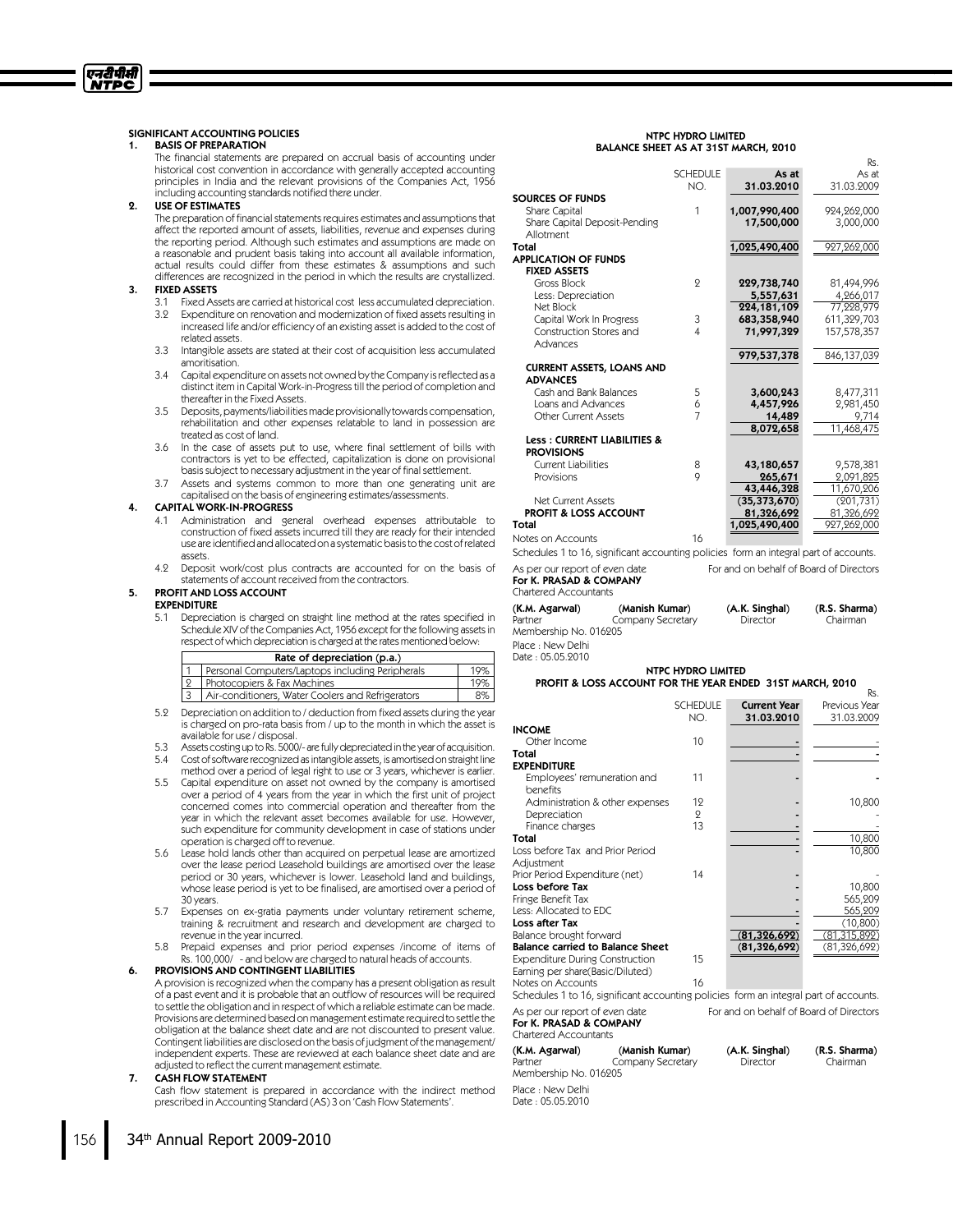ण्नदीपीसी<br>NTPC

| <b>NTPC HYDRO LIMITED</b>                                                                   |                                                                                         |                        |                            | Schedule 1 (Contd.)                                                                                          |                           |                                          |                                                                                 |                             |                      |                           |                           |
|---------------------------------------------------------------------------------------------|-----------------------------------------------------------------------------------------|------------------------|----------------------------|--------------------------------------------------------------------------------------------------------------|---------------------------|------------------------------------------|---------------------------------------------------------------------------------|-----------------------------|----------------------|---------------------------|---------------------------|
| SCHEDULES - FORMING PART OF ACCOUNT                                                         |                                                                                         |                        |                            |                                                                                                              | Rs.                       |                                          |                                                                                 |                             |                      | As at                     | As at                     |
|                                                                                             |                                                                                         |                        | As at                      | As at                                                                                                        |                           |                                          |                                                                                 | 31.03.2010<br>1,007,990,400 | 31.03.2009           |                           |                           |
| Schedule 1                                                                                  |                                                                                         | 31.03.2010             |                            | 10,07,99,040 Equity shares of Rs. 10/- each<br>31.03.2009<br>fully paid up (Previous year 9,24,26,200 Equity |                           |                                          |                                                                                 |                             |                      |                           | 924,262,000               |
| <b>CAPITAL</b><br><b>AUTHORISED</b>                                                         | shares of 10/- each fully paid up) held by<br>the holding company, NTPC Limited and its |                        |                            |                                                                                                              |                           |                                          |                                                                                 |                             |                      |                           |                           |
| 500,000,000 Equity shares of Rs. 10/- each                                                  |                                                                                         | 5,000,000,000          |                            | 5,000,000,000                                                                                                |                           | nominees                                 |                                                                                 |                             |                      |                           |                           |
| (Previous year 500,000,000 Equity shares of                                                 |                                                                                         |                        |                            |                                                                                                              | Total                     |                                          |                                                                                 |                             |                      | 1,007,990,400             | 924,262,000               |
| Rs.10/- each)<br><b>ISSUED, SUBSCRIBED AND PAID-UP</b>                                      |                                                                                         |                        |                            |                                                                                                              |                           |                                          |                                                                                 |                             |                      |                           |                           |
| Schedule 2<br><b>FIXED ASSETS</b>                                                           |                                                                                         |                        |                            |                                                                                                              |                           |                                          | Rs.                                                                             |                             |                      |                           |                           |
|                                                                                             |                                                                                         |                        | Gross Block                |                                                                                                              |                           |                                          |                                                                                 | Depreciation                |                      | Net Block                 |                           |
| <b>Fixed Assets</b>                                                                         | As at<br>01.04.2009                                                                     | Additions              | Deductions/<br>Adiustments |                                                                                                              | As at<br>31.03.2010       | As at<br>01.04.2009                      | For the<br>year                                                                 | Deductions/<br>Adiustments  | Upto<br>31.03.2010   | As at<br>31.03.2010       | As at<br>31.03.2009       |
| <b>TANGIBLE ASSETS</b><br>Land:                                                             |                                                                                         |                        |                            |                                                                                                              |                           |                                          |                                                                                 |                             |                      |                           |                           |
| (including development expenses)<br>Freehold                                                | 58,910,418                                                                              | 97,236,509             |                            |                                                                                                              | 156,146,927               |                                          |                                                                                 |                             |                      | 156,146,927               | 58,910,418                |
| Leasehold<br>Plant & Machinery                                                              | 12,895,437<br>78,825                                                                    | 4,411,213              | 3,058,019                  |                                                                                                              | 14,248,631<br>78,825      | 665,438<br>18,148                        | 386,117<br>3,199                                                                | 64,262                      | 987,293<br>21,347    | 13,261,338<br>57,478      | 12,229,999<br>60,677      |
| Furniture, Fixtures & other office<br>equipments                                            | 4,777,905                                                                               | 68,922                 | 4,975                      |                                                                                                              | 4,841,852                 | 1,819,558                                | 282,990                                                                         | 4,975                       | 2,097,573            | 2,744,279                 | 2,958,346                 |
| EDP, WP Machines & SATCOM<br>Equipments                                                     | 3,400,632                                                                               | 831,913                |                            |                                                                                                              | 4,232,545                 | 1,753,420                                | 576,083                                                                         |                             | 2,329,503            | 1,903,042                 | 1,647,212                 |
| Electrical Installations<br>Capital expenditure on assets not                               | 82,569<br>1,285,375                                                                     | 48,251,420             |                            |                                                                                                              | 82,569<br>49,536,795      | 5,907                                    | 6,723                                                                           |                             | 12,630               | 69,939<br>49,536,795      | 76,663<br>1,285,375       |
| owned by the company<br><b>INTANGIBLE ASSETS</b>                                            |                                                                                         |                        |                            |                                                                                                              |                           |                                          |                                                                                 |                             |                      |                           |                           |
| Software<br>Total                                                                           | 63,835<br>81,494,996                                                                    | 506,761<br>151,306,738 | 3,062,994                  |                                                                                                              | 570,596<br>229,738,740    | 3,546<br>4.266.017                       | 105,739<br>1,360,851                                                            | 69,237                      | 109,285<br>5,557,631 | 461,311<br>224, 181, 109  | 60,289<br>77,228,979      |
| Previous Year                                                                               | 37,638,671                                                                              | 43,055,410             | (800, 915)                 |                                                                                                              | 81,494,996                | 3,012,283                                | 1,362,305                                                                       | 108,571                     | 4,266,017            | 77,228,979                | 34,626,388                |
| Depreciation for the year is allocated as given below:-<br>Charged to Profit & Loss Account |                                                                                         |                        |                            |                                                                                                              | Current Year<br>1,360,851 | Previous Year<br>1,362,305               |                                                                                 |                             |                      |                           |                           |
| Transferred to Expenditure During Construction (Schedule 15)                                |                                                                                         |                        |                            |                                                                                                              | 1,360,851                 | 1,362,305                                |                                                                                 |                             |                      |                           |                           |
| Total                                                                                       |                                                                                         |                        |                            |                                                                                                              |                           |                                          |                                                                                 |                             |                      |                           |                           |
| Schedule 3<br><b>CAPITAL WORK-IN-PROGRESS</b>                                               |                                                                                         |                        |                            |                                                                                                              |                           |                                          |                                                                                 |                             |                      |                           | Rs.                       |
|                                                                                             |                                                                                         |                        |                            | As at                                                                                                        |                           |                                          | Deductions &                                                                    |                             |                      | As at                     | As at                     |
|                                                                                             |                                                                                         |                        |                            | 01.04.2009                                                                                                   |                           | Additions                                | Adjustments                                                                     | Capitalised                 |                      | 31.03.2010                | 31.03.2009                |
| Roads, Bridge, Culverts & Helipads<br>Dams, Spillways                                       |                                                                                         |                        |                            | 824,000                                                                                                      |                           | 13,221,322                               |                                                                                 |                             |                      | 14,045,322<br>174,366,000 | 824,000<br>174,366,000    |
| Expenditure towards diversion of forest land                                                |                                                                                         |                        |                            | 174,366,000<br>78,462,518                                                                                    |                           | (3,058,019)                              |                                                                                 |                             |                      | 81,520,537                | 78,462,518                |
| Expenditure during construction                                                             |                                                                                         |                        |                            | 282,888,873                                                                                                  |                           | 77,577,685                               |                                                                                 |                             |                      | 360,466,558               | 282,888,873               |
| Capital Expenditure on Assets not Owned by the Company                                      |                                                                                         |                        |                            | 22,997,648                                                                                                   |                           | 25, 253, 772                             |                                                                                 | 48,251,420                  |                      |                           | 22,997,648                |
| Survey, Investigation, Consultancy and Supervision Charges<br>Total                         |                                                                                         |                        |                            | 51,790,664<br>1,169,859<br>611,329,703<br>117,222,638                                                        |                           |                                          | (3,058,019)<br>48,251,420                                                       |                             |                      | 52,960,523<br>683,358,940 | 51,790,664<br>611,329,703 |
| Previous Year                                                                               |                                                                                         |                        | 343,591,850                |                                                                                                              |                           | 267,737,853                              |                                                                                 |                             |                      | 611,329,703               | 343,591,850               |
| Schedule 4                                                                                  |                                                                                         |                        |                            |                                                                                                              |                           | Schedule 7                               |                                                                                 |                             |                      |                           | Rs.                       |
| <b>CONSTRUCTION STORES AND ADVANCES</b>                                                     |                                                                                         |                        |                            |                                                                                                              | Rs.                       | <b>OTHER CURRENT ASSETS</b>              |                                                                                 |                             |                      | As at                     | As at                     |
|                                                                                             |                                                                                         | 31.03.2010             | As at                      | 31.03.2009                                                                                                   | As at                     |                                          |                                                                                 |                             |                      | 31.03.2010                | 31.03.2009                |
| ADVANCES FOR CAPITAL EXPENDITURE                                                            |                                                                                         |                        |                            |                                                                                                              |                           |                                          | Interest Accrued (on Term Deposits)                                             |                             |                      | 14,489                    | 9714                      |
| Unsecured, considered good<br>Covered by bank guarantees                                    |                                                                                         |                        | 16,431,685                 | 16,516,379                                                                                                   | Total                     |                                          |                                                                                 |                             |                      | 14,489                    | 9714                      |
| Others                                                                                      |                                                                                         |                        | 55,565,644                 | 141,061,978                                                                                                  |                           | Schedule 8<br><b>CURRENT LIABILITIES</b> |                                                                                 |                             |                      |                           |                           |
| Total                                                                                       |                                                                                         | 71,997,329             |                            | 157,578,357                                                                                                  |                           | <b>Sundry Creditors</b>                  |                                                                                 |                             |                      |                           |                           |
| Schedule 5<br><b>CASH &amp; BANK BALANCES</b>                                               |                                                                                         |                        |                            |                                                                                                              |                           | For capital expenditure                  | Other than micro & small enterprises                                            |                             |                      | 19,233,335                | 2,295,962                 |
| Balances with scheduled banks                                                               |                                                                                         |                        | 3,600,243                  |                                                                                                              |                           | For goods and services                   |                                                                                 |                             |                      |                           |                           |
| <b>Current Accounts</b><br>Total                                                            |                                                                                         |                        | 3,600,243                  | 8,477,311<br>8,477,311                                                                                       |                           |                                          | Other than micro & small enterprises<br>Deposits, Retention Money from Contrac- |                             |                      | 546,908<br>7,180,226      | 586,370<br>3,843,479      |
| Schedule 6                                                                                  |                                                                                         |                        |                            |                                                                                                              |                           | tors and Others                          |                                                                                 |                             |                      |                           |                           |
| <b>LOANS AND ADVANCES</b><br><b>ADVANCES</b>                                                |                                                                                         |                        |                            |                                                                                                              |                           |                                          | Less: Investments held as security                                              |                             |                      | 26,960,469                | 15,500<br>6.710.311       |
| (Recoverable in cash or in kind or for value to be received)                                |                                                                                         |                        |                            |                                                                                                              |                           |                                          | Amount payable to NTPC Ltd.                                                     |                             |                      | 10,004,866                | 2,605,705                 |
| Employees (including imprest)                                                               |                                                                                         |                        |                            |                                                                                                              |                           | Other Liabilities                        |                                                                                 |                             |                      | 36,965,335<br>6,215,322   | 9,316,016<br>262,365      |
| Unsecured, considered good<br>Others                                                        |                                                                                         |                        |                            |                                                                                                              | Total                     |                                          |                                                                                 |                             |                      | 43,180,657                | 9,578,381                 |
| Unsecured, considered good                                                                  |                                                                                         |                        | 4,163,525                  | 2,850,104                                                                                                    |                           | Schedule 9                               |                                                                                 |                             |                      |                           |                           |
| <b>DEPOSITS</b><br>Deposits with sales tax authorities                                      |                                                                                         |                        | 50,000                     | 50,000                                                                                                       |                           | <b>PROVISIONS</b>                        |                                                                                 |                             |                      |                           |                           |
| Others                                                                                      |                                                                                         |                        | 104,400                    |                                                                                                              | 4,400                     | Opening Balances                         | Provision for Employee Benefits                                                 |                             |                      | 2,091,825                 | 3129181                   |
| Advance Tax & Tax Deducted at Source<br>Less: Provision for fringe benefit tax              | 1,457,479<br>1,317,478                                                                  |                        |                            | 76,946                                                                                                       |                           | Addition during the year                 |                                                                                 |                             |                      |                           |                           |
| Total                                                                                       |                                                                                         |                        | 140,001<br>4,457,926       | 2,981,450                                                                                                    | Total                     |                                          | Less : Used during the year                                                     |                             |                      | 1,826,154<br>265,671      | 1037356<br>2091825        |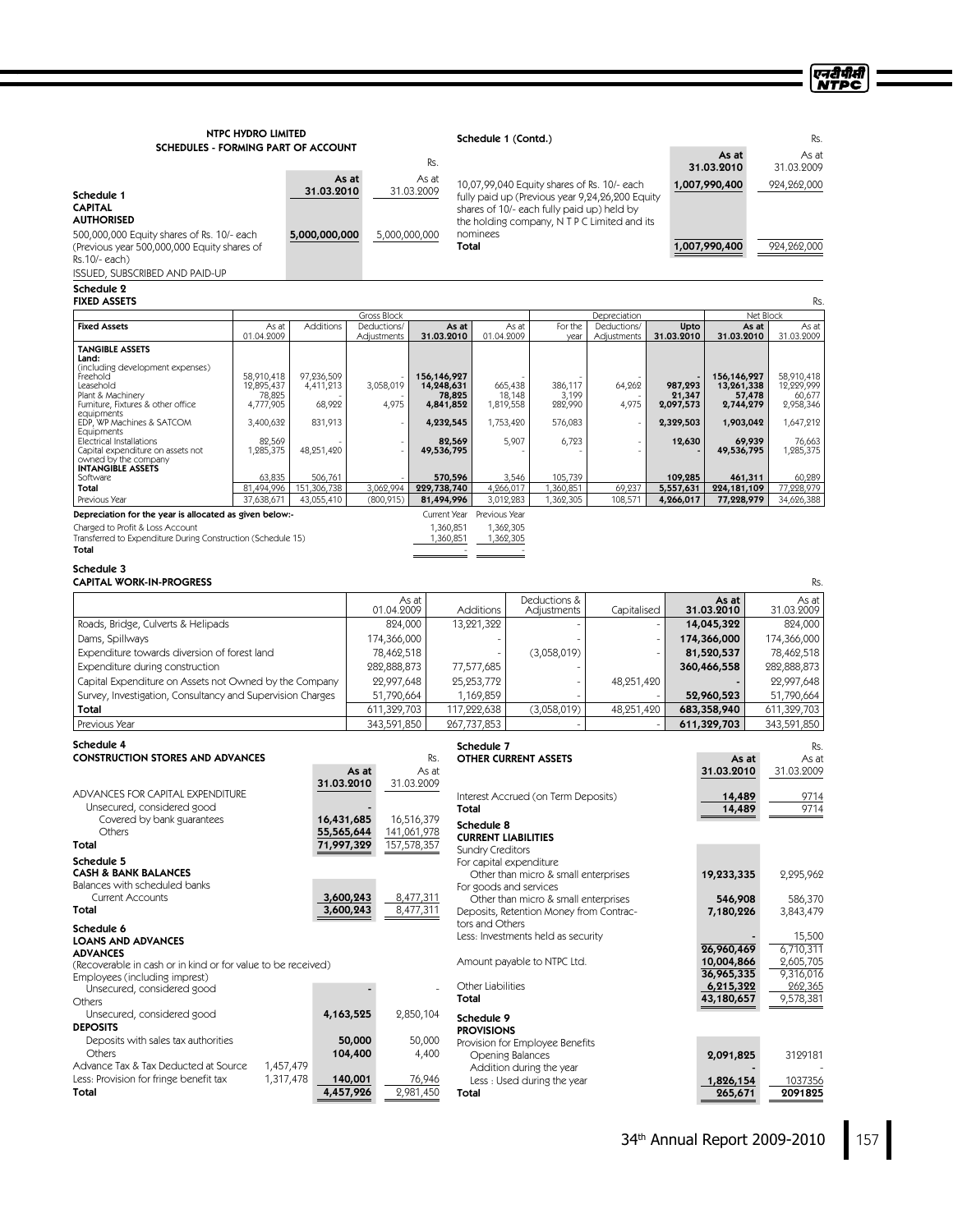# Schedule 10 **OTHER INCOME** RS.

एनरीपीसी<br>NTPC

|                                                                                   | As at             | As at             |
|-----------------------------------------------------------------------------------|-------------------|-------------------|
|                                                                                   | 31.03.2010        | 31.03.2009        |
| Income from other source                                                          |                   |                   |
| Interest Accrued on Deposit (Gross)<br>(Tax deducted at source - Current year nil | 4,775             | 4842              |
| & Previous year nil)                                                              |                   |                   |
| Miscellaneous Income                                                              | 7,437             | 37584             |
| Liquidated Damages Recovered                                                      | 21,528            |                   |
| Total                                                                             | 33,740            | 42426             |
| <b>Less:</b> Transferred to Expenditure During                                    | 33,740            | 42426             |
| Construction-Sch. No.15                                                           |                   |                   |
| Total                                                                             |                   |                   |
| Schedule 11                                                                       |                   |                   |
| <b>EMPLOYEES' REMUNERATION AND</b>                                                |                   |                   |
| <b>BENEFITS</b>                                                                   |                   |                   |
| Employees; remuneration and benefits                                              |                   |                   |
| Salaries, Wages, Bonus, Allowances & Benefits                                     | 53,726,107        | 49,791,722        |
| Contribution to Provident and Other Funds                                         | 5,046,215         | 4,920,652         |
| Welfare Expenses                                                                  | 2,155,925         | 4,755,550         |
|                                                                                   | 60,928,247        | 59,467,924        |
| <b>Less:</b> Transferred to Expenditure During<br>Construction-Sch.No.15          | 60,928,247        | 59,467,924        |
| Total                                                                             |                   |                   |
|                                                                                   |                   |                   |
| Schedule 12                                                                       |                   |                   |
| <b>ADMINISTRATION &amp; OTHER EXPENSES</b>                                        |                   | Rs.               |
|                                                                                   | Current Year      | Previous Year     |
| Power Charges                                                                     | 208,182           | 276,967           |
| Water Charges                                                                     | 13,240            | 3,930             |
| Rent                                                                              | 4,982,236         | 4,890,931         |
| Repairs & Maintenance                                                             |                   |                   |
| <b>Buildings</b>                                                                  | 1,390,047         | 810,941           |
| Others                                                                            | 1,234,748         | 1,685,336         |
| Insurance                                                                         | 10,630            | 11,770            |
| Training & Recruitment Expenses                                                   |                   | 10,800            |
| <b>Communication Expenses</b>                                                     | 783,587           | 653,354           |
| Payment to Auditors                                                               |                   |                   |
| Audit Fee                                                                         | 99,270            | 49,635            |
| In Other Capacity                                                                 |                   |                   |
| Advertisement & Publicity                                                         | 110,000           | 59,926            |
| <b>Tender Expenses</b>                                                            | 1,165,058         | 1,081,548         |
| Security Expenses                                                                 | 463,705           | 30,000            |
| <b>Entertainment Expenses</b>                                                     | 248,952           | 354,342           |
| Inland Travelling Expenses                                                        | 2,740,083         | 3,405,099         |
| Expenses for guest house<br>718,842<br>10,655<br>Less: Recoveries                 |                   |                   |
|                                                                                   |                   |                   |
| <b>Books and Periodicals</b>                                                      | 708,187<br>21,221 | 846,669<br>31,589 |
| Professional charges and consultancy fees                                         | 194,772           | 412,491           |
| Legal Expenses                                                                    | 1,550             |                   |
| EDP hire and other charges                                                        | 531,976           | 298,779           |
| Printing and Stationery                                                           | 202,490           | 162,566           |
| Miscellaneous Expenses                                                            | 285,913           | 212,074           |
| Rates & Taxes                                                                     | 109,536           | 129,182           |
| Loss on write off of fixed assets                                                 |                   | 842               |
| R&R Expenses                                                                      |                   | 350,563           |
| Expenses on Hiring of vehicle                                                     | 1,318,412         | 1,745,705         |
| Subscription to trade & other Association                                         |                   | 1,000             |
|                                                                                   | 16,823,795        | 17,516,039        |
| Less: Transferred to Expenditure During                                           | 16,823,795        | 17,505,239        |
| Construction-Sch. No.15                                                           |                   |                   |
| Total                                                                             |                   | 10,800            |

| Schedule 13                                                        |                   | Rs.              |
|--------------------------------------------------------------------|-------------------|------------------|
| <b>FINANCE CHARGES</b>                                             | Current Year      | Previous Year    |
| Bank Charges                                                       | 6,211             | 12,547           |
| Less: Transferred to Expenditure During<br>Construction-Sch. No.15 | 6,211             | 12,547           |
| Total                                                              |                   |                  |
|                                                                    |                   |                  |
| Schedule 14                                                        |                   |                  |
| PRIOR PERIOD EXPENDITURE                                           |                   | Rs.              |
| Expenditure                                                        |                   |                  |
| Salary, wages, bonus, allowances & benefits                        | (1, 591, 792)     |                  |
| Travelling Expenses                                                | 148,375           |                  |
| Depreciation                                                       | (64, 262)         |                  |
|                                                                    | (1,507,679)       |                  |
| Less: Transferred to Expenditure During                            | (1,507,679)       |                  |
| Construction-Sch.No.15                                             |                   |                  |
| Total                                                              |                   |                  |
|                                                                    |                   |                  |
| Schedule 15                                                        |                   |                  |
| <b>EXPENDITURE DURING CONSTRUCTION</b>                             |                   |                  |
| A. Employees Remuneration and Other Benefits                       |                   |                  |
| Salaries, Wages, Bonus, Allowances and Benefits                    | 53,726,107        | 49,791,722       |
| Contribution to provident and other funds<br>Welfare expenses      | 5,046,215         | 4,920,652        |
|                                                                    | 2,155,925         | 4,755,550        |
| Total (A)                                                          | 60,928,247        | 59,467,924       |
| B. Administration & Other Expenses                                 |                   |                  |
| Power<br>Water Charges                                             | 208,182<br>13,240 | 276,967<br>3,930 |
| Rent                                                               | 4,982,236         | 4,890,931        |
| Repair & maintenance                                               |                   |                  |
| <b>Buildings</b>                                                   | 1,390,047         | 810,941          |
| Others                                                             | 1,234,748         | 1,685,336        |
| Insurance                                                          | 10,630            | 11,770           |
| <b>Communication Expenses</b>                                      | 783,587           | 653,354          |
| Remuneration to Auditors                                           | 99,270            | 49,635           |
| Advertisement & Publicity                                          | 110,000           | 59,926           |
| <b>Tender Expenses</b>                                             | 1,165,058         | 1,081,548        |
| <b>Security Expenses</b>                                           | 463,705           | 30,000           |
| <b>Entertainment Expenses</b>                                      | 248,952           | 354,342          |
| Inland Travelling Expenses                                         | 2,740,083         | 3,405,099        |
| <b>Guest House Expenses</b><br>718,842                             |                   |                  |
| Less:Recoveries<br>10,655                                          |                   |                  |
|                                                                    | 708,187           | 846,669          |
| Books & Periodicals                                                | 21,221            | 31,589           |
| Professional Charges and Consultancy Fee<br>Legal Expenses         | 194,772<br>1,550  | 412,491          |
| EDP Hire and other charges                                         | 531,976           | 298,779          |
| Printing and Stationary                                            | 202,490           | 162,566          |
| Miscellaneous Expenses                                             | 285,913           | 212,074          |
| Rates & Taxes                                                      | 109,536           | 129,182          |
| Loss on write off of Assets                                        |                   | 842              |
| Community Development Expenses                                     |                   | 350,563          |
| Expenses on Hiring of vehicle                                      | 1,318,412         | 1,745,705        |
| Subscription to Trade & Other Association                          |                   | 1,000            |
| Total (B)                                                          | 16,823,795        | 17,505,239       |
|                                                                    |                   |                  |
| C. Depreciation                                                    | 1,360,851         | 1,362,305        |
| Total $(C)$                                                        | 1,360,851         | 1,362,305        |
| D. Interest & Finance Charges Capitalised                          |                   |                  |
| <b>Bank Charges</b>                                                | 6,211             | 12,547           |
| Total (D)                                                          | 6,211             | 12,547           |
|                                                                    |                   |                  |
| E. Fringe Benefit Tax                                              |                   | 565,209          |
| Total (E)                                                          |                   | 565,209          |
|                                                                    |                   |                  |
| F. Prior Period Expenditure                                        | (1,507,679)       |                  |
|                                                                    | (1,507,679)       |                  |
|                                                                    |                   |                  |
| G. Other Income                                                    | 33,740            | 42,426           |
|                                                                    | 33,740            | 42,426           |
| Total (A+B+C+D+E+F-G)                                              | 77,577,685        | 78,870,798       |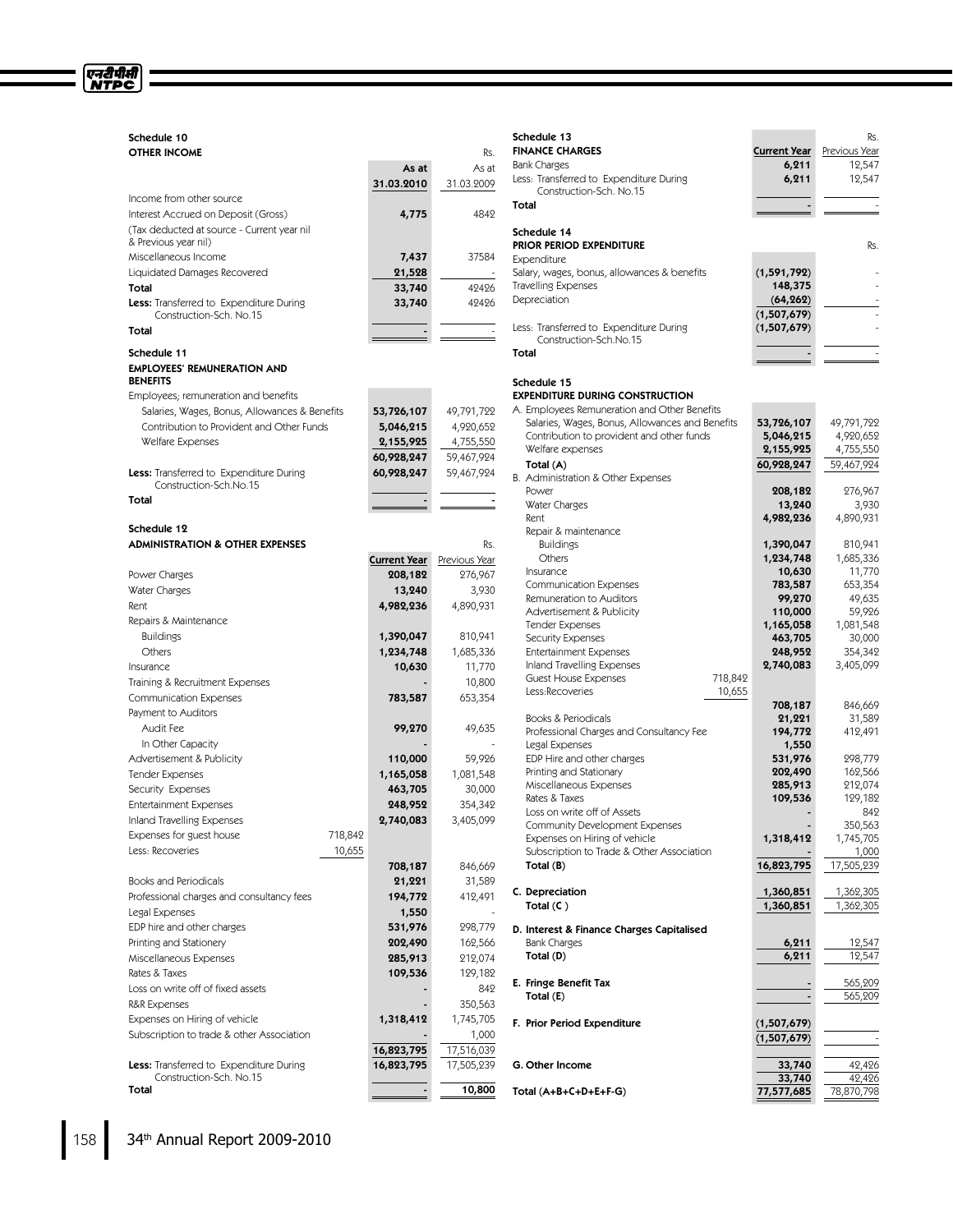# Schedule 16

#### NOTES ON ACCOUNT

- Estimated amount of contract remaining to be executed on capital account and not provided for Rs. 2847.91 lacs (Previous year Rs. 2919.98 lacs). [Net of advances].
- 2. (a) The execution of lease agreement of 187.324 acres lease hold land of value Rs. 142.49 lacs (Previous year 175.02 acres, value Rs. 98.37 lacs) in favour of the Lata Tapovan Hydro Power Project is still awaiting completion for legal formalities.
	- (b) Advances for Capital Expenditure includes amount of Rs. 525.59 lacs deposited with LA Collector Darjeeling towards tree, structure, solitium etc. for Karmi mouza, of Rammam III HEP pending capitalization for finalization of R&R and valuation thereof.
- 3. Disclosure Regarding Operating Leases:

The company's significant leasing arrangements are in respect of operating leases of premises for residential use of employees, offices and transit camps. These leasing arrangements are usually renewable on mutually agreed terms but are not non-cancellable. Employees' remuneration and benefits include Rs. 65,41,281/= (Previous year Rs. 30,72,355/-) towards lease payments, net of recoveries, in respect of premises for residential use of employees. Lease payments in respect of premises for offices and transit camps are shown as Rent in Schedule -12 Administration and other expenses.

- 4. Amount payable to NTPC Ltd. holding company has been shown Rs. 1,00,04,866/- as part of the current liabilities. This amount is payable to NTPC Ltd. on account of net balance of transactions upto 31st March 2010. The company will issue equity share against the payable amount to NTPC Ltd. in subsequent year.
- 5. Earning Per Share

The elements considered for calculation for Earning per share (Basic and Diluted) are as under: -

|                                                                 | <b>Current</b> Year | Previous Year |
|-----------------------------------------------------------------|---------------------|---------------|
| Net Loss used as numerator                                      |                     | 10800         |
| Weighted Average number of equity shares<br>used as denominator | 92632654            | 73540838      |
| Earning Per Share (Rupees) - Basic                              |                     |               |
| Weighted Average number of equity shares<br>used as denominator | 92632654            | 73540838      |
| Earning Per Share (Rupees) - Diluted                            |                     |               |
| Face Value per share (Rupees)                                   | 10                  |               |

6. Corporate expenses has been allocated to Lata Tapovan Project and Rammam Project in the ratio of capital expenditure of the projects during the year -

| Projects             | 2009-10  | 2008-09  |
|----------------------|----------|----------|
| Lata Tapovan Project | 12315968 | 28399469 |
| Rammam Project       | 30537694 | 8010106  |

7. Balances shown under advances and creditors are subject to confirmation/ reconciliation and consequent adjustment, if any.

- 8. Contingent Liability: Company's liability towards reimbursement of Income Tax on HRR perks amounting to Rs. 5,53,120/- stayed by the Hon'ble Allahabad High Court (Previous year 2,76,560/-).
- 9. All the employees of the company are on secondment from the Holding Company.
- 10. The employees remuneration and benefits includes (-) Rs.1308374/=(Previous year Rs. 48,81,758/-) in respect of gratuity, leave encashment, post retirement medical benefits, transfer traveling allowance on retirement / death, long service awards to employees, farewell, gift on retirement and economic rehabilitation scheme as apportioned by Holding Company i.e. NTPC Limited on actuarial valuation at the year end.
- 11. Managerial remuneration paid/payable to Chief Executive Officer

|                                                                                      | <b>Current Year</b> | Previous Year |
|--------------------------------------------------------------------------------------|---------------------|---------------|
| Salaries and allowances                                                              | 2649615             | 1536960       |
| Contribution to provident fund & other<br>funds including gratuity & group insurance | 172032              | 96000         |
| Other benefits                                                                       | 95292               | 63719         |

Rs.

Date : 05.05.9010

12. Based on information available with the company, there are no suppliers/ contractors/service providers who are registered as micro, small or medium enterprise under "The Micro, Small and Medium Enterprises Development Act, 2006"as on 31.03.2010.

13. Previous year figures have been regrouped / rearranged wherever necessary.

14. Information pursuant to part IV of schedule VI of the companies Act, 1956

|      | BALANCE SHEET ABSTRACT AND COMPANY'S GENERAL BUSSINESS PROFILE                                         |                                                            |                                       |
|------|--------------------------------------------------------------------------------------------------------|------------------------------------------------------------|---------------------------------------|
| ı.   | <b>Registration Details</b><br> U 4 <br>Registration No.<br>$\overline{0}$<br>0<br>1<br>2101<br>1<br>D | State Code:<br>$012 G O$<br>1 <sup>1</sup><br>$\mathsf{L}$ | 5<br>10 I<br>5<br>1 I<br>80<br>3<br>1 |
|      | Date                                                                                                   | Month                                                      | Year<br>$\Omega$                      |
| II.  | 3   1  <br>Balance-Sheet date<br>Capital Raised during the year (Amount in Rs. Thousands)              |                                                            | 01110                                 |
|      | Public Issue<br>In III L                                                                               | Right issue<br>Intil                                       |                                       |
|      | <b>Bonus Issue</b>                                                                                     | <u> Private Placement</u>                                  |                                       |
|      | NIILI<br>III. Position of Mobilization and Deployment of funds (Amount in Rs. Thousands)               | 8 3 7 2 8                                                  |                                       |
|      | Total Liability                                                                                        | Total Assets                                               |                                       |
|      | 0689<br>1<br>3<br>1<br><b>Source of Funds</b>                                                          | 01689                                                      |                                       |
|      | <u>Paid-up Capital</u>                                                                                 | <u> Capital Deposit Account</u>                            |                                       |
|      | 100799<br>Secured Loans                                                                                | 1 7 5 0 0 <br><u>Reserves &amp; Surplus</u>                |                                       |
|      | NIILI                                                                                                  | INITEI                                                     |                                       |
|      | Deferred Tax Liability<br>$N$ $ $ $ $ $ $ $ $ $ $                                                      | Unsecured Loans<br>$ N + L $                               |                                       |
|      | <b>Application of Funds</b>                                                                            |                                                            |                                       |
|      | <u>Net Fixed Assets</u><br>9 7 9 5 3 7                                                                 | Investment<br>Intill                                       |                                       |
|      | Net Current Assets                                                                                     | Misc. Expenditure                                          |                                       |
|      | $-$ 355374<br>I N<br>Accumulated Losses                                                                |                                                            |                                       |
|      | 11327<br>8<br>IV. Performance of Company(Amount in Rs. Thousands)                                      |                                                            |                                       |
|      | Turnover (Including Other Income)                                                                      | Total Expenditure                                          |                                       |
|      | Intill                                                                                                 | Intill                                                     |                                       |
|      | <u>Loss before Tax</u><br>Intill                                                                       | <u>Loss after Tax</u><br>NIILI                             |                                       |
|      | Earning per share in Rs.<br>$0$ . $ 0 0 $                                                              | Dividend Rate%<br>In I i I<br>$\mathbf{L}$                 |                                       |
| V.   | Generic Name of three Principal Product/Services of Company                                            |                                                            |                                       |
|      | (As per monetary terms)<br>Product Description:                                                        |                                                            | Item Code No.                         |
| IGIE | NERAIT<br>E.<br>OIF<br>$\overline{10}$<br>F                                                            | т<br>R                                                     | y <br>Т<br>I N                        |
|      | As per our report of even date                                                                         | For and on behalf of Board of Directors                    |                                       |
|      | For K. PRASAD & COMPANY<br>Chartered Accountants                                                       |                                                            |                                       |
|      | (K.M. Agarwal)<br>(Manish Kumar)<br>Partner<br>Company Secretary                                       | (A.K. Singhal)<br>Director                                 | (R.S. Sharma)<br>Chairman             |
|      | Membership No. 016205                                                                                  |                                                            |                                       |
|      | Place : New Delhi<br>Date: 05.05.2010                                                                  |                                                            |                                       |
|      | <b>NTPC HYDRO LIMITED</b>                                                                              |                                                            |                                       |
|      | CASH FLOW STATEMENT FOR THE YEAR ENDED 31ST MARCH, 2010                                                |                                                            | Rs.                                   |
|      | <b>CASH FLOW FROM OPERATING</b>                                                                        | <b>Current Year</b>                                        | Previous Year                         |
|      | A. ACTIVITIES                                                                                          |                                                            |                                       |
|      | Net Profit/(Loss) before tax and<br>Prior Period Adjustment                                            |                                                            | (10, 800)                             |
|      | Operating Profit before<br>Working Capital Changes                                                     |                                                            | (10, 800)                             |
|      | Adjustment for:                                                                                        |                                                            |                                       |
|      | Trade Payables and Other<br>31,776,122<br>Liabilities                                                  |                                                            |                                       |
|      | (1,539,531)<br>Loans and Advances<br>Other Current Assets                                              |                                                            |                                       |
|      | (4,775)                                                                                                | 30,231,816                                                 | (26, 202, 929)                        |
|      | Cash generated from operations<br>Direct Taxes paid                                                    | 63,055                                                     | (26,213,729)<br>(548,991)             |
|      | Net Cash from Operating                                                                                |                                                            |                                       |
|      | Activities-A<br><b>CASH FLOW FROM INVESTING</b>                                                        | 30,294,871                                                 | (26, 762, 720)                        |
|      | <b>B. ACTIVITIES</b><br>Purchase of Fixed Assets &                                                     |                                                            |                                       |
|      | CWIP & Const Advance                                                                                   | (133, 400, 339)                                            | (271,435,129)                         |
|      | Net cash used in Investing<br>Activities-B                                                             | (133, 400, 339)                                            | (271,435,129)                         |
| C.   | CASH FLOW FROM FINANCING<br><b>ACTIVITIES</b>                                                          |                                                            |                                       |
|      | Proceeds from Share Capital                                                                            |                                                            |                                       |
|      | Deposits<br>Net cash flow from                                                                         | 98,228,400                                                 | 304,462,000                           |
|      | <b>Financing Activities-C</b><br>Net Increase/Decrease in Cash                                         | 98,228,400                                                 | 304,462,000                           |
|      | and Cash equivalents (A+B+C)                                                                           | (4,877,068)                                                | 6,264,151                             |
|      | Cash and cash equivalents<br>(Opening Balance)                                                         | 8,477,311                                                  | 2,213,160                             |
|      | Cash and cash equivalents<br>(Closing Balance)                                                         | 3,600,243                                                  | 8,477,311                             |
|      | As per our report of even date                                                                         | For and on behalf of Board of Directors                    |                                       |
|      | For K. PRASAD & COMPANY                                                                                |                                                            |                                       |
|      | Chartered Accountants<br>(K.M. Agarwal)<br>(Manish Kumar)                                              | (A.K. Singhal)                                             | (R.S. Sharma)                         |
|      | Company Secretary<br>Partner                                                                           | Director                                                   | Chairman                              |
|      | Membership No. 016205<br>Place : New Delhi                                                             |                                                            |                                       |

एनटी पीसी NTPC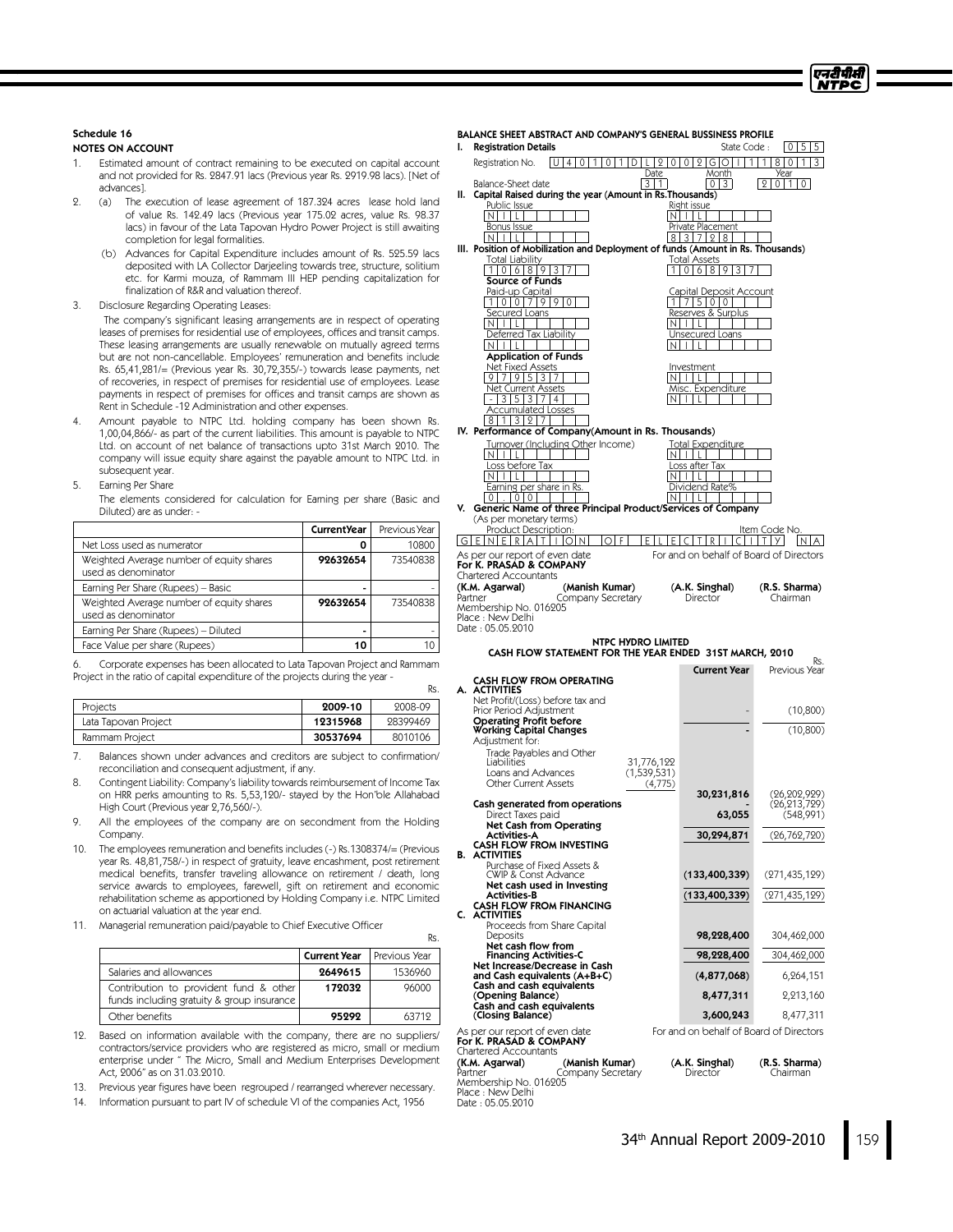#### AUDITORS' REPORT To the Members of NTPC Hydro Limited New Delhi

एनटीपीसी **NTPC** 

- 1. We have audited the attached Balance Sheet of NTPC HYDRO LIMITED (a wholly owned subsidiary of NTPC Ltd. As at 31<sup>st</sup> Match 2010, the Profit and Loss Accounts and also the cash flow statement for the year ended on the year ended on that date annexed thereto. These financial statements are the responsibility of the company's management. Out responsibility is to express an opinion on these financial statements based on our audit.
- 2. We conducted our audit in accordance with Auditing Standards generally accepted in India. Those standards require that we plan and perform the audit to obtain reasonable assurance about whether the financial statements are free of material misstatement. An audit includes examining, on test basis, evidence supporting the amounts and disclosures in the financial statements. An audit also includes assessing the accounting principles used and significant estimates made by the management, as well as evaluating the overall financial statement presentation. We believe that our audit provides a reasonable basis for our opinion.
- As required by the Companies (Auditors' Report) Order, 2003 issued by the Central Government of India in terms of sub-section (4A) of section 227 of the Companies Act, 1956, we enclose in the annexure a statement on the matters specified in paragraphs 4 and 5 of the said Order.
- 4. Further to our comments in annexure referred to above, we report that:
	- i) We have obtained all the information and explanations which to the best of our knowledge and belief were necessary for the purposes of our audit;
	- ii) Inouropinion, proper books of account as required by law have been kept by the company so far as appears from our examination of those books;
	- iii) The Balance Sheet, Profit and Loss Account and Cash Flow Statement dealt with by this report are in agreement with the books of account;
	- iv) In our opinion, the Balance Sheet, Profit and Loss Account and Cash Flow Statement dealt with by this report comply with the Accounting Standards referred to in sub-section (3C) of Section 211 of the Companies Act, 1956;
	- Being a Government company, pursuant to the Notification no. GSR 829(E) dated 17.07.2003 issued by Government of India, provisions of clause (g) of sub-section (1) of section 274 of the Companies Act, 1956, are not applicable to the company;
	- vi) In our opinion to the best of our information and according to the explanations given to us, the said accounts read together with notes thereon give the information required by the Companies Act, 1956 in the manner so required and give a true and fair view in conformity with the accounting principles generally accepted in India:
		- in the case of the Balance Sheet, of the state of affairs of the company as at 31st March 2010,
		- b. in the case of the Profit and Loss Account, of the Nil profit/Loss for the year ended on that date, and
		- c. in the case of Cash Flow Statement, of the cash flows for the year ended on that date.

|                   | For K. Prasad & Company<br>Chartered Accountants<br>(K. M. Agarwal) |
|-------------------|---------------------------------------------------------------------|
| Place : New Delhi | Partner                                                             |
| Date : 05.05.2010 | Membership No. 16205                                                |
|                   |                                                                     |

#### Annexure referred in paragraph 3 of Auditors' Report to the Members of NTPC HYDRO LIMITED on the accounts for the year ended on 31st March, 2010

- i) a) The company has maintained proper records showing full particulars including quantitative details and situation of fixed assets.
	- b) All fixed assets have been physically verified by the management during the year which in our opinion is reasonable having regard to the size of the company and the nature of its assets. No Material discrepancies were noticed on such verification.
	- c) In our opinion and according the information and explanations given to us no substantial part of fixed assets of the company have been disposed off during the year.
- ii) The company does not have inventory. Accordingly, the provisions of clause 4(ii) (b) & (c) of the Companies (Auditors' Report) Order, 2003 are not applicable to the company.
- iii) The company has neither taken nor granted loans, secured or unsecured from/ to companies, firms and other parties covered in the register maintained under section 301 of the Companies Act, 1956. Accordingly paragraphs of clauses 4(iii) (b), (c) & (d) of the Companies Auditors' Report Order, 2003 are not applicable.
- In our opinion and according to the information and explanation given to us, there are adequate internal control procedures commensurate with the size of the company and the nature of its business with regard to purchase of fixed assets. The company has not made any purchase/sale of goods. During the course of our aduit, we have not observed any continuing failure to correct major weakness in internal control systems.
- v) a) The company has not carried out any transactions required to the entered in the register maintained under section 301 of the Companies Act, 1956. b) In view of clause (v) (a) above, the clause (v) (b) is not applicable.
- vi) According to the information and explanations given to us, the company has not accepted deposits under the provisions of section 58A & 58AA of the CompaniesAct, 1956 andthe Companeis(Acceptance ofDeposits) Rules 1975.
- vii) In our opinion, the company has an internal audit system commensurate with the size and nature of its business.
- The maintenance of cost records under section 209(I) (d) of the Companies Act, 1956 is not applicable to the company, as the company has not commeced any activities related to distribution of electricity.
- ix) (a) The company is regular in depositing with appropriate authorities undisputed statutory dues of Income Taxand Sales Tax.
	- (b) According to the information and explanation given to us, no undisputed amounts payable in respect of income tax, sales tax were in arrears, as at 31st March, 2010 for a period of more than six months from the date they became payable.
	- The provisions related to Providend Fund, Investor Education and Protection Fund, Employees State Insurance, Wealth Tax, Custom Duty, Excise Duty, Service Tax and other Statutory dues are not applicable to the company.
	- According to the information and explanation given to us, there are no dues of sales tax, income tax, custom duty, wealth tax, excise duty and cess which have not been deposited on account of any dispute.
- x) As the company has been registered for a period of less than five years, the provisions of clause 4(x) of the Company (Auditor's Report) Order 2003 is not applicable.
- According to the information and explanation given to us, the company has not taken loans from financial institution, banks or debenture holders.
- xii) The company has not granted loans and advances on the basis of security by way of pledge of shares, debentures, and other securities.
- xiii) The company is not a chit fund or a nidhi / mutual benefit fund / society. Therefore, the provisions of clause 4(xiii) of the Companies (Auditors' Report) Order, 2003 is not applicable to the company.
- xiv) The company is not dealing in or trading in shares, securities, debentures and other investments. Accordingly, the provision of clause 4(xiv) of the Companies (Auditors' Report) Order, 2003 is not applicable to the company.
- xv) The company has not given any guarantee for loans taken by others from banks or financial institutions.
- xvi) The company has not taken term loans during the year.
- xvii) The Company has not raised short term or long term funds during the year.
- xviii) According to the information and explanations given to us, the company has made preferential allotment of shares to National Thermal Power Corporation Limited, Holding Company, covered in the register maintained under section 301 of the Companies Act, 1956. In our opinion, the price at which shares have been issued is not prejudicial to the interest of the company.
- xix) The company has not issued any debentures.
- xx) The company has not raised money by public issue.
- xxi) According to the information and explanation given to us, no fraud on or by the company has been noticed or reported during the course of our audit.

For K. Prasad & Company Chartered Accountants (K.M. Agarwal) Membership No. 16205

Place : New Delhi<br>Dated: 05.05.9010

#### COMMENTS OF THE COMPTROLLER AND AUDITOR GENERAL OF INDIA UNDER SECTION 619 (4) OF THE COMPANIES ACT, 1956, ON THE ACCOUNTS OF NTPC HYDRO LIMITED FOR THE YEAR ENDED 31 MARCH 2010.

The preparation of financial statements of NTPC HYDRO LIMITED, New Delhi, for the year ended 31 March 2010 in accordance with the financial reporting framework prescribed under the Companies Act, 1956, is the responsibility of the management of the Company. The statutory auditors appointed by the Comptroller and Auditors General of India under Section 619(2) of the Companies Act, 1956, are responsible for expressing opinion on these financial statements under Section 227 of the Companies Act, 1956, based on independent audit in accordance with the auditing and assurance standards prescribed by their professional body the Institute of Chartered Accountants of India. This is stated to have been done by them vide their Audit Report dated 05 May 2010.

I, on behalf of the Comptroller and Auditor General of India, have decided not to review the report of the statutory auditors' on the accounts of NTPC HYDRO LIMITED, New Delhi for the year ended 31 March 2010 and as such have no comments to make under Section 619(4) of the Companies Act, 1956.

For and on behalf of the Comptroller & Auditor General of India

Place: New Delhi Dated: 11 May, 2010

(Ghazala Meenai) Principal Director of Commercial Audit and Ex-officio Member Audit Board-III, New Delhi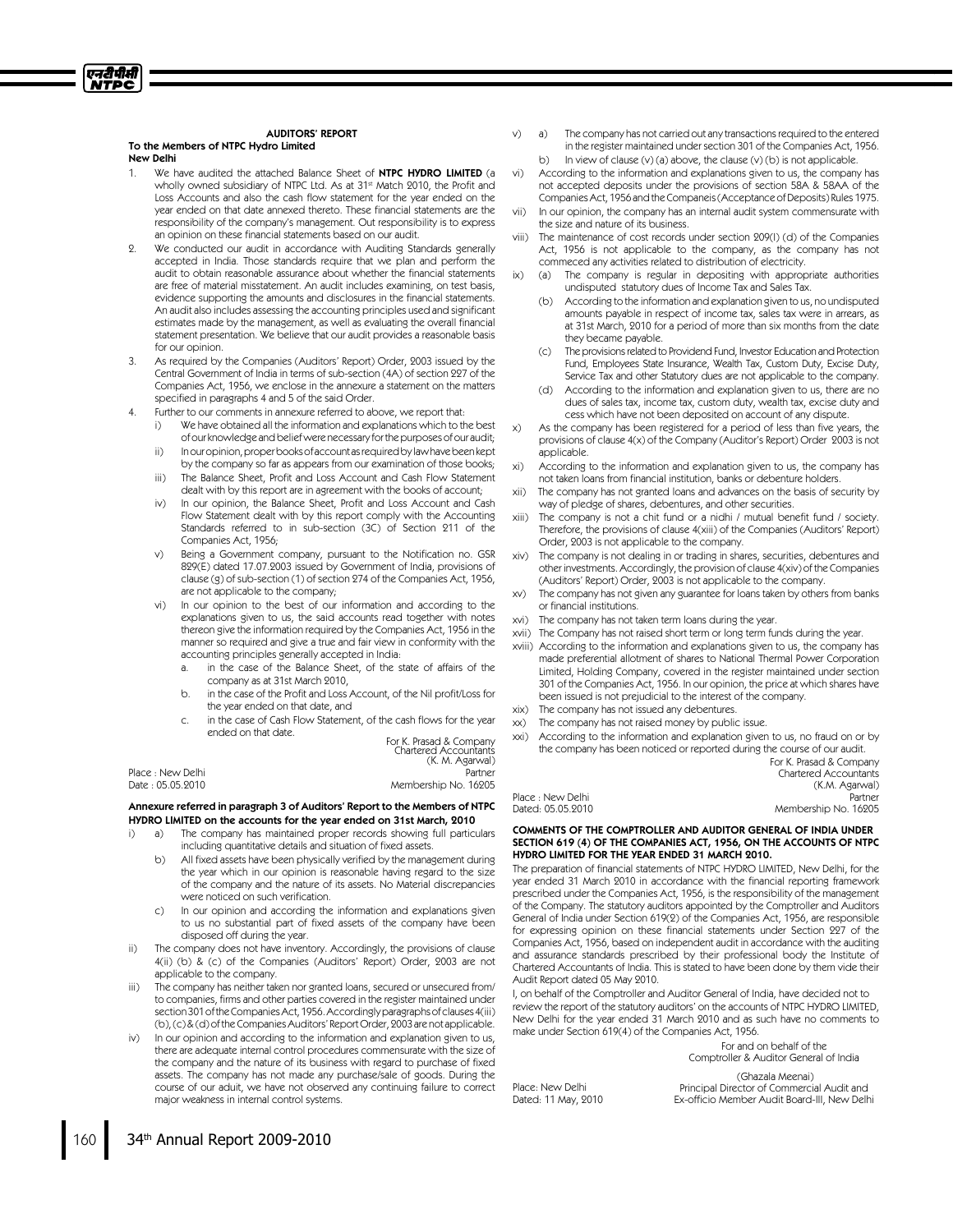#### NTPC Vidyut Vyapar Nigam Limited

(A wholly owned subsidiary of NTPC Limited) Directors' Report

To the Members,

Your Directors have pleasure in presenting the Eighth Annual Report on the working of the Company for the financial year ended on 31st March 2010 together with Audited Statement of Accounts, Auditors' Report and Review by the Comptroller & Auditor General of India for the reporting period.

#### FINANCIAL RESULTS (Rs. in Crore) 2009-10 2008-09 Total Income/Revenue 1999 121.05 121.05<br>Total Expenditure 1999 121.05 121.05 Total Expenditure **42.05** 45.53<br>Prior period income/expenditure(net) **42.05** 45.53 Prior period income/expenditure(net)  $\begin{array}{|l|l|}\n\hline\n\end{array}$  1.0.28  $\begin{array}{|l|l|}\n\hline\n\end{array}$  1.0.28  $\begin{array}{|l|l|}\n\hline\n\end{array}$  1.0.28  $\begin{array}{|l|l|}\n\hline\n\end{array}$  1.5.24 **Profit before Tax**  $\begin{array}{|c|c|c|c|c|} \hline \textbf{23.08} & & & 75.24 \hline \textbf{25.24} & & & 43.08 & & 75.24 \hline \textbf{26.35} & & & 44.69 & & 95.71 \hline \end{array}$ Less: Tax **14.69** 25.71 Profit after tax  $\begin{array}{|c|c|c|c|c|}\n\hline\n\text{88.39} & & & 49.53 \\
\text{Balance brought forward} & & & & 1.06 & 1.93 \\
\hline\n\end{array}$ Balance brought forward **1.06** 1.23<br>**Profit available for appropriation 1.06 1.23** 1.23 Profit available for appropriation Transfer to general reserve  $\vert$  17.00  $\vert$  38.00 Interim Dividend **10.00**<br>
Final Dividend-Proposed **10.00** 8.00 Final Dividend-Proposed 10.00 8.00<br>Tax on Interim Dividend 10.00 - 10.34 Tax on Interim Dividend Tax on Final Dividend- Proposed 1.66 1.36 1.36<br>**Surplus carried forward** 1.06 1.06 1.06 Surplus carried forward

#### DIVIDEND

Your Directors have recommended a dividend of Rs. 10 Crore @ Rs. 5 per equity share on the face value of fully paid-up equity share capital of Rs. 10 each, for the financial year 2009-10. The dividend shall be paid after your approval at this Annual General meeting.

#### POWER TRADING-BUSINESS

In accordance with Central Electricity Regulation Commission (CERC) notification your Company is a trading Licensee under Category I (highest category) during the current financial year 2009-10.

During the financial year under review your company had traded 5549 million units (including 2341 million units traded under SWAP arrangements) amounting to Rs.1838 Crore, as compared to 4831 million units (including 2288 million units traded under SWAP arrangements) amounting to Rs.1896 Crore in the financial year 2008-09. The overall volume of power traded by Company during the financial year 2009-10 has increased by 15% over last financial year 2008-09.

#### BUSINESS INITIATIVES

The Cabinet has approved the Jawaharlal Nehru National Solar Mission on November 19, 2009, with an aim to have capacity of 20000 MW of solar power by 2022, with immediate target for 1000 MW by 2013 for phase-I.

Ministry of Power (MoP), Government of India through a Presidential Directive, on December 22, 2009, has designated your Company as a Nodal Agency for first phase of the National Solar Mission for 2009-2013, with following mandates:

- your Company should enter into Power Purchase Agreements with Solar Power Developers to purchase power from the solar power projects connected at 33kV and above grid at tariff regulated by CERC and enter into back-to-back Power Sale Agreements with Distribution Utilities for sale of such power bundled with power sourced from NTPC, unallocated power.
- (ii) the MoP should allocate equivalent megawatt capacity from the unallocated quota of NTPC power stations at the disposal of the Government of India to your Company for bundling together solar power to be procured by the Company under the order.
- (iii) solar power and unallocated power of NTPC stations bundled together should be sold by your Company to the Distribution Utilities.

The mentioned arrangement would be limited to cumulative solar power capacity of 1000 MW in operation upto March 31, 2013.

Your Company has excelled in many fields including expanding customer base, selling captive power, selling of Independent Power Producers (IPP) power, entering into power banking arrangements and also selling un-requisitioned surplus from NTPC stations. The customer base of the Company has increased to 65 which include private discoms and also utilities. The Company had made strong presence in all the five regions of India.

Your Company has started trading of power from IPP viz. M/s. Jindal Power Limited and Torent Power Limited and Captive Power Plants of Durgapur Steel Limited, Chhattisgarh,Gujarat andAndhra Pradesh. This new businessinitiative has contributed significantly to the company's business volumes.

Power Banking arrangement – a new initiative by the company has resulted in not only stabilizing the power market but also lowering the market price. The banking volume of 2288 million units in financial year 2008-09 has been increased to 2341 million units during the financial year 2009-10.

The business initiative for sale of Fly ash and Cenosphere were started during the year 2005-06. During the financial year 2009-10, 759056 MT of fly ash was sold as compared to 634768 MT of fly ash sold in the financial year 2008-09.

The domestic sale of Cenosphere is being conducted through E-auction portal of MSTC Limited, a public sector company. During the year under review the Company has sold 553 MT of Cenosphere as compared to 432 MT of Cenosphere in the financial year 2008-09.

#### FIXED DEPOSITS

The Company has not accepted any fixed deposit during the financial year ending 31 st March 2010.

#### MANAGEMENT DISCUSSION AND ANALYSIS

Management Discussion and Analysis is enclosed at Annexure-I.

#### AUDITORS' REPORT

The Comptroller and Auditor General of India (C&AG) have appointed M/s N.K. Jain Mittal & Co., Chartered Accountants as Statutory Auditors of the Company for the financial year 2009-10.

There is no adverse comment, observation or reservation in the Auditors' Report on the accounts of the Company.

### REVIEW OF ACCOUNT BY COMPTROLLER & AUDITOR GENERAL OF INDIA

Supplementary Audit was conducted by Comptroller & Auditor General of India under Section 619(3) (b) of the Companies Act, 1956. C&AG vide its letter dated May 31, 2010 communicated that on the basis of audit, nothing significant was noticed giving rise to any comment upon or supplement to Statutory Auditors' report under Section 619(4) of the Companies Act, 1956. A letter from C&AG on the accounts of the Company for the financial year 2009-10 is placed with the report of Statutory Auditors of your Company.

#### CONSERVATION OF ENERGY,TECHNOLOGY ABSORPTION,FOREIGN EXCHANGE EARNING AND OUTGO

There are no significant particulars, relating to conservation of energy, technology absorption under the Companies (Disclosure of particulars in the Report of Board of Directors) Rules, 1988, as your Company does not own any manufacturing facility.

During the financial year under review the Company did not have any foreign currency earnings and expenditure.

#### PARTICULARS OF EMPLOYEES

The Particular of employees pursuant to Section 217 (2A) of the Companies Act, 1956 are given in Annex-II.

#### AUDIT COMMITTEE

As per the provisions of section 292A of the Companies Act, 1956, your Company has constituted an Audit Committee of the Board of Directors comprising of Shri Chandan Roy, Shri A.K. Singhal and Shri R.C. Shrivastav. Four meetings of the Audit Committee were held during the financial year 2009-10. The senior-most Director on the Audit Committee shall be the Chairman and quorum shall be of two Directors. DIRECTORS' RESPONSIBILITY STATEMENT

As required under Section 217 (2AA) of the Companies Act, 1956, your Directors confirm that:

- (i) in the preparation of the annual accounts, the applicable accounting standards had been followed along with proper explanation relating to material departures;
- (ii) the Directors had selected such accounting policies and applied them consistently andmadejudgments andestimatesthat arereasonableandprudent so as to give a true and fair view of the state of affairs of the company at the end of the financial year 2009-10 and of the profit of the company for that period;
- (iii) the Directors had taken proper and sufficient care for the maintenance of adequate accounting records in accordance with the provisions of the Companies Act, 1956 for safeguarding the assets of the company and for preventing and detecting fraud and other irregularities;
- (iv) the Directors had prepared the annual accounts on going concern basis.

#### BOARD OF DIRECTORS

Consequent upon superannuation of Shri R.C. Shrivastav, from the services of NTPC Limited, he has ceased to be the Director of the Company w.e.f. June 30, 2010 (A/N). The Board wishes to place on record its deep appreciation for the valuable services rendered by Shri R.C. Shrivastav, during his association with the Company.

The Board of Directors at its Meeting held on September 8, 2009 and July 14, 2010, had appointed Shri Satish Chand Mehta and Shri I.J. Kapoor, respectively, as an Additional Director of the Company. Shri Satish Chand Mehta and Shri I.J. Kapoor holds office only upto the date of ensuing Annual General Meeting. The Company has received a requisite notice in writing from NTPC Limited, proposing their candidature for the office of Director liable to retire by rotation.

In accordance with the provisions of Companies Act, 1956, Shri A.K. Singhal, Director shall retire by rotation at this Annual General Meeting of your Company and, being eligible, offer himself for re-election.

# ACKNOWLEDGMENT

The Board of Directors wish to place on record their appreciation for the support and co-operation extended by NTPC Limited, the Central Electricity Regulatory Commission, the valued customers of the Company, various State Electricity Boards, the Auditors and the Bankers of the Company.

For and on behalf of the Board of Directors

Place: New Delhi (R.S. SHARMA) Date: July 14, 2010

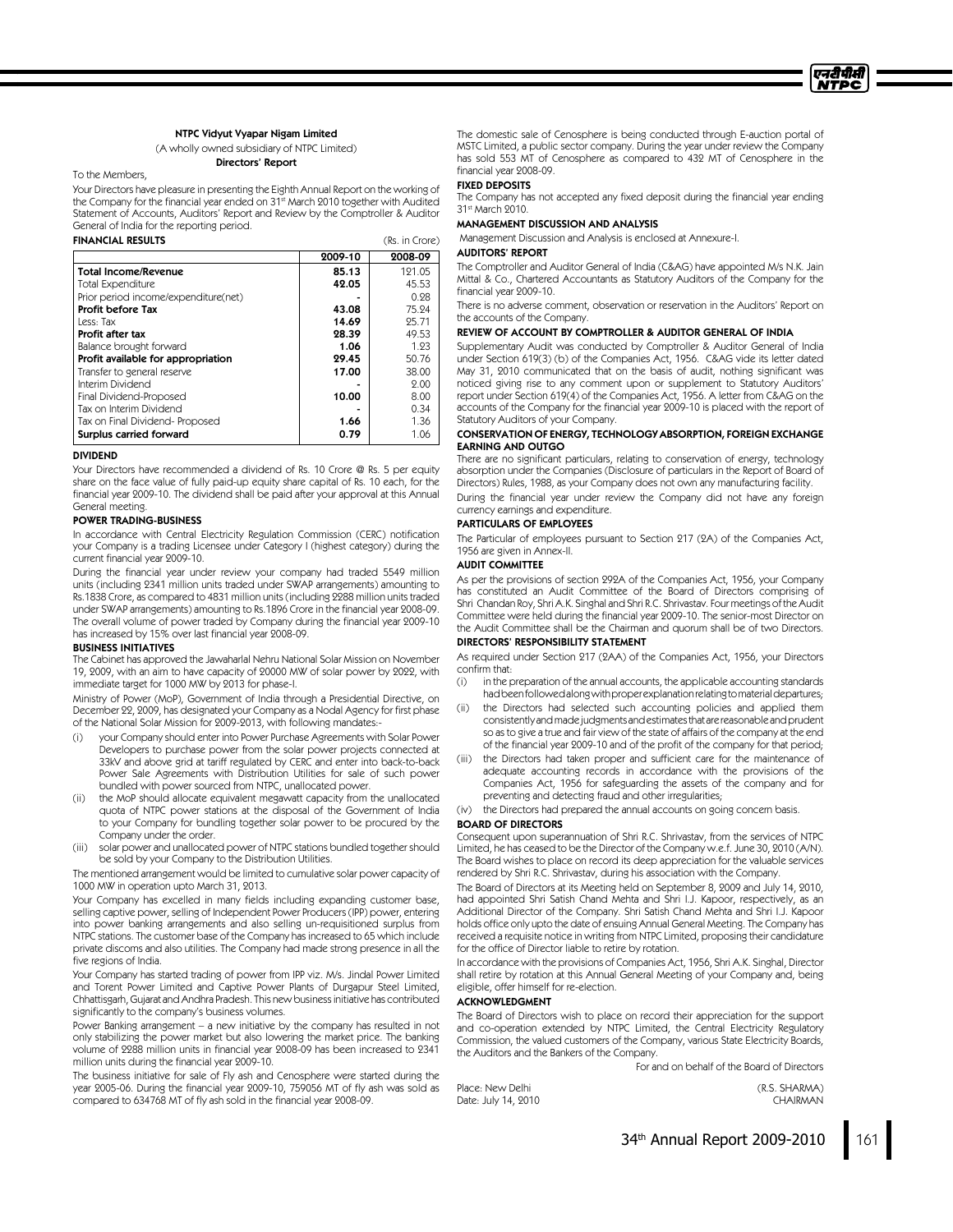

#### MANAGEMENT DISCUSSION AND ANALYSIS INDUSTRY STRUCTURE AND DEVELOPMENTS

Annex-I

The inadequacy of generation has characterized the Power Sector operation in India. There is an inherent diversity in demand from various States and Regions resulting in periods of seasonal surplus in one area and period of deficit in another.

Diversities between availability and consumption of power leads to significant potential for trading and providing cheap and reliable power to consumers in deficit area. Trading is essential for resource optimization and meeting short-term demand by utilizing surpluses available. The need to meet the challenges posed by growing demands for power by buying power from surplus regions and supplying to deficit regions was felt in late nineties. The Electricity Act 2003 enacted on June 10, 2003 envisaged a multi-buyer and multi-seller market model, wherein, the electricity trading is a critical element in the value chain to develop a competitive market for electricity. The Act recognizes trading in power as a distinct business activity.

Trading can be inter-state or intra-state and the appropriate regulatory commission is to fix the eligibility criteria for a trader. Central Electricity Regulatory Commission (CERC) issued its order and regulations regarding the grant of license for inter state trading in January 2004, which was subsequently repealed by Regulations, 2009.

CERC has fixed a trading margin of 7 paisa per kwh in case the sale price is exceeding Rs. 3 per kwh and 4 paisa per kwh where sale price is less than or equal to Rs. 3 per kwh for short term trading. However, Transactions through power swapping/banking are out of purview of the CERC Regulations for Short Term Trading.

During the last four years, 45 traders have obtained licenses for serving the needs of the various clients, out of which 6 nos. of licensees have been surrendered / cancelled. The traders are issued license under categories I, II or III depending on the volume of units proposed to be traded and net worth. During 2009-10 out of the total electricity generation of approximately 764 billion units approximately 41 billion units were traded, representing 5.35% of trading to total generation. Structure of Power Industries in India\* (Billion Units)

| (i)   | Long Term (91.3%)            |     |
|-------|------------------------------|-----|
| (ii)  | Trading $(5.4\%)$            |     |
| (iii) | Balancing Market (UI) (3.3%) | 26  |
|       | Total                        | 764 |

The trading of Power in India\*

|       | Bilateral through Trading |  |
|-------|---------------------------|--|
| Ωï    | <b>Bilateral Direct</b>   |  |
| (iii) | Through Power Exchange    |  |
|       | <b>Total</b>              |  |

\*source: CERC

With the acceleration in the trading activities, the unutilized power, declared excess of the order of 1000-1200 MW in the Eastern Region and North Eastern Region has been fruitfully utilized in the other deficit regions, through the inter-regional transmission links.

The National Electricity Policy notified in January 2006, mandates the creation of power exchange to facilitate the development of a better price discovery mechanism for buyers as well as sellers of electricity. The Central Electricity Regulatory Commission has given permission to three companies out of which one Power Exchange viz. National Power Exchange Limited was formed by NTPC Limited.

### STRENGTH AND WEAKNESS

Your Company's strength lies in its association with strong promoter viz. NTPC Limited having formidable network, established rapport, credibility with potential buyers & sellers and backed with professional manpower from NTPC.

Your Company is exposed to credit risk due to buyer's inability to make timely payment without any strong payment security mechanism in place.

#### OPPORTUNITIES AND THREATS

Ministry of Power, Government of India plans to enhance the existing inter-regional power transfer capacity of 20750 MW to 37400 MW by 2012. This would provide considerable opportunities for enhancement of trading volumes. Many Independent Power Producers are setting up generation capacities reserved as merchant capacity for sale in the market. This will provide opportunity to the Company for capturing such merchant capacity for trading.

In recent times number of private traders has increased and they are trading power without proper back-to-back payment security mechanism. In view of the above your company is having the threat of non timely payment by buyers.

#### **OUTLOOK**

Your Company has been designated as one of the nodal agencies for cross border trading of power with Bhutan and Bangladesh. Cross border trading of power from Bhutan is expected to commence from 2013-14 with the commissioning of new projects. The Company has also been designated as nodal agency for buying power from solar power developers in India and selling to distribution utilities after bundling with unallocated capacity from NTPC power stations. The business under this segment is expected to commence from 2010-11 onwards.

Your Company is proposing to enter into Memorandum of Understanding with NTPC Limited for selling the merchant capacity from Korba Super Thermal Power Station and Farakka Super Thermal Power Station. This will not only enhance business volume but also help in controlling price of power market.

Your Company was also selling Fly Ash from NTPC Project viz. National Capital Power Project, Dadri since 2008-09 and new NTPC stations such as Kahalgaon Super Thermal Power Station.

Your Company has invited Request for Qualification for setting of cement grinding units under joint ventures with cement manufacturers for twelve NTPC projects and received very good response from cement manufacturers for all stations. In order to enhance the trading business, your Company will take membership of National Power Exchange Limited on start of operation of the exchnage.

#### RISKS AND CONCERNS

The fixed trading margin of electricity traders limits revenues of trading companies. Due to large number of private players in the market, your Company is also facing competitive pressures. Your Company continues to focus on increasing its market share in power trading and is taking appropriate initiatives to increase its business.

# INTERNAL CONTROL

Your Company has adequate internal control systems and procedures in place commensurate with the size and nature of its business. Your Company has adopted the internal control system of its holding company viz. NTPC Limited. The authorities vested in various levels are exercised within framework of appropriate checks and balances. The effectiveness of all checks and balances and internal control systems are reviewed during internal audit carried out by Internal Audit Department of NTPC Limited. An independent internal audit is also carried out by experienced firms of Chartered Accountants in close co-ordination with departments of the Company and Internal Audit Department of NTPC Limited. The Internal Audit Reports are regularly reviewed by the Audit Committee of the Board of Directors.

#### PERFORMANCE DURING THE YEAR

### Operations

Your company has been issued license under category "I" which allows trading of 1000 million units and above every year without any upper limit. The details of the power traded by the Company are as follows:

|                                             | Fiscal 2010 Fiscal 2009 |               |
|---------------------------------------------|-------------------------|---------------|
|                                             |                         | Million units |
| Purchase & sale of power                    | 3908                    | 9543          |
| Sale of power under Power SWAP Arrangements | 9341                    | 9988          |
| Total                                       | 5549                    | 4831          |

During the financial year 2009-10, your company traded 5549 million units of power representing about 13.95% of nation's total power trading volume. The overall volume of power traded by Company has increased by 15% over last year.

In the past three years, your company has developed a good customer base and has served over 65 customers including State Government/Private Power Utilities, Captive Power Generators etc. in all five regions in the country. Besides trading of short-term surpluses of the various customers, your company has utilized over 300 MUs of the un-requisitioned surplus from NTPC stations.

Your Company had pioneered the innovative arrangement called Power SWAP Arrangements which during the financial year 2009-10, resulted in business of 2341 million units as compared to 2288 million units in financial year 2008-09.

#### Financial Performance

The main revenue of your Company has been realized by trading of power of 5549 million units contributing to 67% of total revenue. Rs. in Crore

|                                              |       | 2009-10 | 2008-09 |
|----------------------------------------------|-------|---------|---------|
| Sale of Power                                |       | 1829.49 | 1887.43 |
| Less: Power Purchase                         |       | 1816.96 | 1858.80 |
| Power under SWAP Arrangements                |       | 8.94    | 8.66    |
| Rebate on power purchase                     |       | 35.89   | 36.59   |
| Sale of Ash/ash products (Before 03.11.2009) |       | 14.15   | 31.29   |
| Sale of Ash/ash products (from 03.11.2009)   | 13.15 |         |         |
| Less: Transfer to Fly Ash Utilization Fund   | 13.15 |         |         |
| other Income                                 |       | 13.62   | 15.88   |
| Total                                        |       | 85.13   | 121.05  |

During the financial year 2009-10, the Company had traded 5549 million units as compared to 4831 million units in financial year 2008-09. In addition to power trading, your Company is also trading fly ash. During the financial year 2009-10, the Company had sold 759056 MT of fly ash as compared to 634768 MT during financial year 2008- 09. The Company had also traded 553 MT of Cenosphere during the financial year under review as compared to 432 MT of Cenosphere during financial year 2008-09.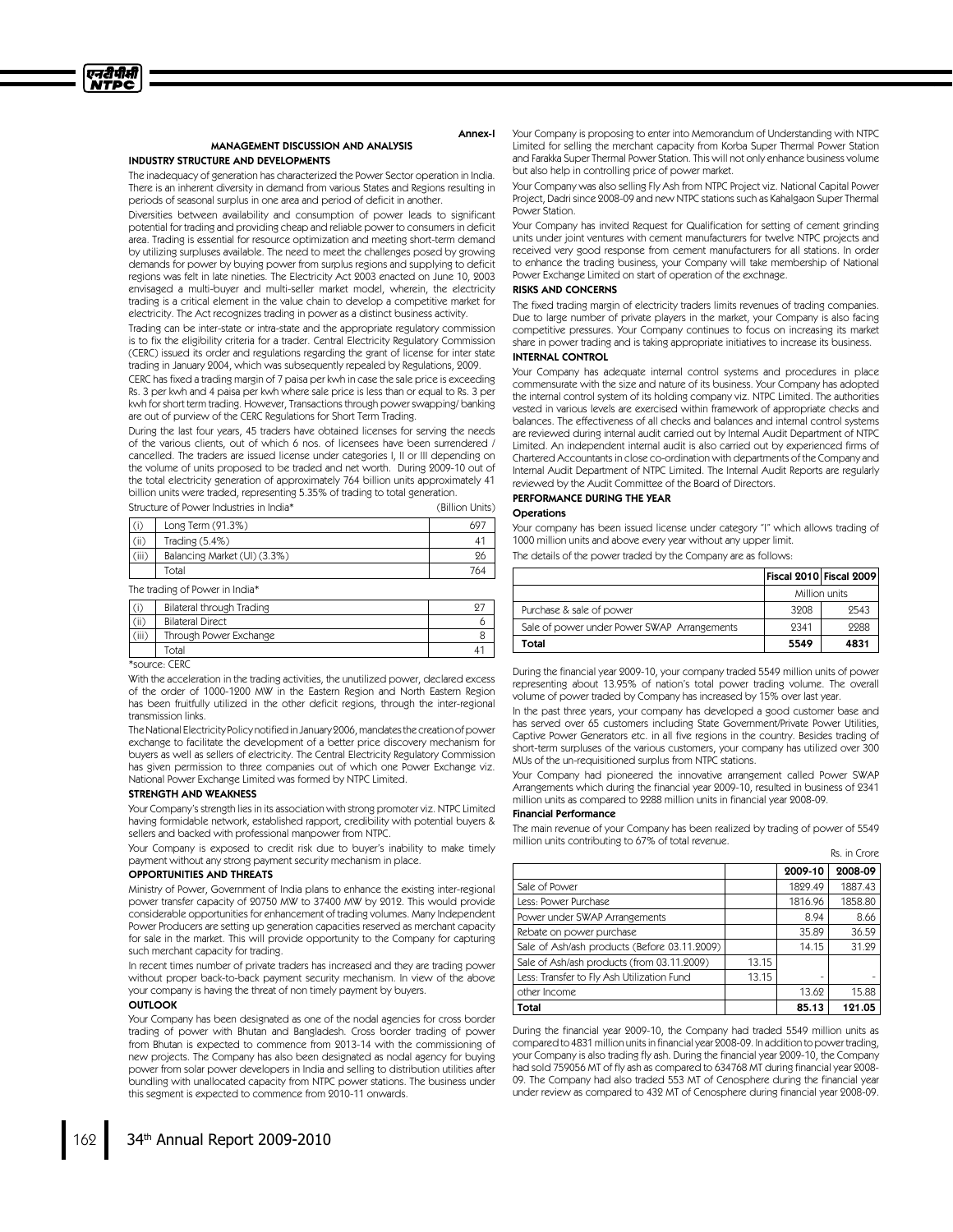The Ministry of Environment and Forest, Government of India, through its notification dated November 3, 2009, directed that the amount collected from sale of fly ash and fly ash based products should be kept in a separate account head and shall be utilized only for development of infrastructure or facilities, promotion and facilitation activities for use of fly ash until 100 % fly ash utilization level is achieved; thereafter as long as 100% fly ash utilization levels are maintained, the thermal power station would be free to utilize the amount collected for other development programmes also and in case, there is a reduction in the fly ash utilization levels in the subsequent year(s), the use of financial return from fly ash shall get restricted to development of infrastructure or facilities and promotion or facilitation activities for fly ash utilization until 100% fly ash utilization level is again achieved and maintained.

In view of the above notification the Company had created fly ash utilization fund and transferred an amount of Rs. 10.62 Crore received from sale of fly ash and cenosphere for the period starting from November 3, 2009 (i.e. date of notification) to March 31, 2010, after adjusting amount of Rs. 2.53 Crore utilized for facilitating the ash utilization activities during the above period of the year 2009-10.

The expenditure incurred on open access charges for the current year as well as previous year is negligible. The Total operating expenses of the Company are as follows:-

|                          |         | Rs. in Crore |
|--------------------------|---------|--------------|
|                          | 2009-10 | 2008-09      |
| Open access charges      | 0.01    |              |
| Cost of Ash/Ash products | 0.05    | 0.94         |
| Rebate on power sale     | 31.35   | 36.46        |
| Other operating expenses | 10.53   | 8.56         |
| Total operating expenses | 41.94   | 45.96        |

During the financial year 2009-10, the cost of Ash and ash products has been of the order of Rs. 0.05 Crore. The rebate on power sale is Rs. 31.35 Crore as compared to Rs. 36.46 Crore in the previous year.

The Total expenses including operating expenses of the Company are as follows:-

|                                             |         | AS. ILL CIUTE. |
|---------------------------------------------|---------|----------------|
|                                             | 2009-10 | 2008-09        |
| Total operating expenses                    | 41.94   | 45.26          |
| Depreciation                                | 0.07    | 0.07           |
| Interest & Finance Charges                  | 0.04    | 0.90           |
| Total Expenses including operating expenses | 42.05   | 45.53          |

The depreciation cost as compared to total expense is negligible since the fixed assets in the company are represented by furniture and fixtures, EDP machines etc. and the Gross Block was of the order of Rs. 0.61 Crore as on 31.3.2010.

|                                                            | 2009-10 | 2008-09 |
|------------------------------------------------------------|---------|---------|
| Profit before tax and prior period adjustments             | 43.08   | 75.52   |
| Prior period income/expenditure(net)                       |         | 0.28    |
| Profit before tax                                          | 43.08   | 75.94   |
| Provision for current, deferred tax and fringe benefit tax | 14.69   | 95.71   |
| Net profit after tax                                       | 28.39   | 49.53   |

During the financial year under review the Company has earned the net profit after taxof Rs. 28.39 Crore as compared to Rs. 49.53 Crore earned in financial year 2008- 09. The Net Profit of the Company has reduced due to stiff competition, margins reduction to the Company and non-availability of SWAP security resulting in reduction of cash surplus and consequential interest thereon. In view of the notification issued by Ministry of Environment and Forest, Government of India, the Company had created fly ash utilization fund and transferred an amount of Rs. 10.62 Crore received from sale of fly ash and cenosphere for the period starting from November 3, 2009 (i.e. date of notification) to March 31, 2010, after adjusting an amount of Rs. 2.53 Crore utilized for facilitating the ash utilization activities during the above period of the year 2009-10, resulting in reduction of revenue and net profit to the Company.

#### Dividend

Your Directors have recommended a dividend of Rs. 10 Crore @ Rs. 5 per equity share on the face value of fully paid-up equity share capital of Rs. 10/- each, for the financial year 2009-10. The dividend shall be paid after your approval at this Annual General meeting.

#### Reserves& Surplus

During the financial year 2009-10 a sum of Rs.17 Crore have been added to General Reserve.

#### Current Assets, Loans and Advances

The current assets, loans and advances at the end of the financial year 2009-10 were Rs. 209.63 Crore as compared to Rs. 187.67 Crore in financial year 2008-09

registering an increase of 11.70%.

|                                          |            | Rs. in Crore. |
|------------------------------------------|------------|---------------|
|                                          | 31.03.2010 | 31.3.2009     |
| <b>Inventories</b>                       | 0.06       | 0.16          |
| <b>Sundry Debtors</b>                    | 93.07      | 62.09         |
| Cash and Bank balances                   | 112.22     | 121.65        |
| Other Current assets                     | 1.82       | 3.43          |
| Loans and Advances                       | 2.46       | 0.34          |
| Total Current Assets, Loans and Advances | 209.63     | 187.67        |

The increase was mainly on account of increase in Sundry Debtors to Rs. 93.07 Crore from Rs. 62.09 Crore. The major amount of debtors has now been recovered from various buyers and balance amount would be realized soon.

#### **Current Liabilities and Provisions**

During the financial year 2009-10 Current Liabilities have decreased to Rs. 91.23 Crore as compared to Rs. 98.52 Crore in the financial year 2008-09, mainly on account of decrease in sundry creditors for power purchase.

Rs. in Crore

एनटीपीसी **NTPC** 

|                                  | 31.03.2010 | 31.3.9009 |
|----------------------------------|------------|-----------|
| <b>Liabilities</b>               | 91.23      | 98.59     |
| Provisions                       | 11.77      | 97        |
| Total Liabilities and Provisions | 103.00     | 108.99    |

The provisions for the financial year under review have increased to Rs. 11.77 Crore as compared to Rs. 9.77 Crore in previous financial year, mainly on account of increase in proposed final dividend and taxthereon.

#### **Cash Flow Statement** Rs. in Crore

|                                         | 2009-10 | 2008-09 |
|-----------------------------------------|---------|---------|
| Opening Cash and cash equivalents       | 121.65  | 94.33   |
| Net cash from operating activities      | (8.56)  | 23.70   |
| Net cash used in investing activities   | 8.49    | 10.64   |
| Net cash flow from financing activities | (9.36)  | (7.02)  |
| Net Change in Cash and cash equivalents | (9.43)  | 97.39   |
| Closing cash and cash equivalents       | 112.22  | 121.65  |
|                                         |         |         |

The closing cash and cash equivalent for the financial year ended March 31, 2010 has decreased to Rs. 112.22 Crore from Rs. 121.65 Crore, mainly on account of repayment of operating liabilities of power purchase pertaining to financial year 2008-09.

### Financial Indicators

Rs. in Crore

De in Crore

The various performance indicators for the financial year 2009-10 as compared to financial year 2008-09 are as under: - Rs. in Crore

| Description                                     | 2009-10 | 2008-09 |
|-------------------------------------------------|---------|---------|
| i) Capital employed                             | 96.28   | 79.55   |
| ii) Net worth                                   | 96.28   | 79.55   |
| i) Return on Capital Employed (PBT/CE)          | 44.74%  | 94.58%  |
| ii) Return on net worth (PAT/NW)                | 29.49%  | 62.26%  |
| Dividend as % of Equity Capital (basic/average) | 50      | 50      |
| Earning per share in Rs.(EPS)                   | 14.20   | 24.76   |
|                                                 |         |         |

The capital employed as well as net worth has increased due to addition of profit earned during the financial year 2009-10. The EPS of the Company has reduced due to decrease in profitability mainly on account of creation of Ashutilization Fund and lesser interest income. The reduced profitability has resulted in reduction of Return on Capital Employed and Return on Net Worth.

#### HumanResources

As on 31<sup>st</sup> March 2010, there were 40 employees posted on secondment basis from holding company viz. NTPC Limited. To achieve the ambitious growth targets, the company has drawn professional manpower from NTPC who have rich experience in dealing in various technical, financial and commercial issues. Continual training and up-gradation of skills of employees is ensured through mandatory 7 mandays of training every year.

#### CAUTIONARY STATEMENT

Date: July 14, 2010

Statements in the Management Discussion and Analysis describes the Company's objectives, projections, estimates, expectations may be "forward-looking statements"within the meaning of applicable laws and regulations. Actual results may vary materially from those expressed or implied. Important factors that could make a difference to the Company's operations include economic conditions affecting demand/supply and price conditions in the markets in which the Company operates, changes in Government regulations & policies, taxlaws and other statutes and incidental factors.

For and on behalf of the Board of Directors Place: New Delhi (R.S. SHARMA)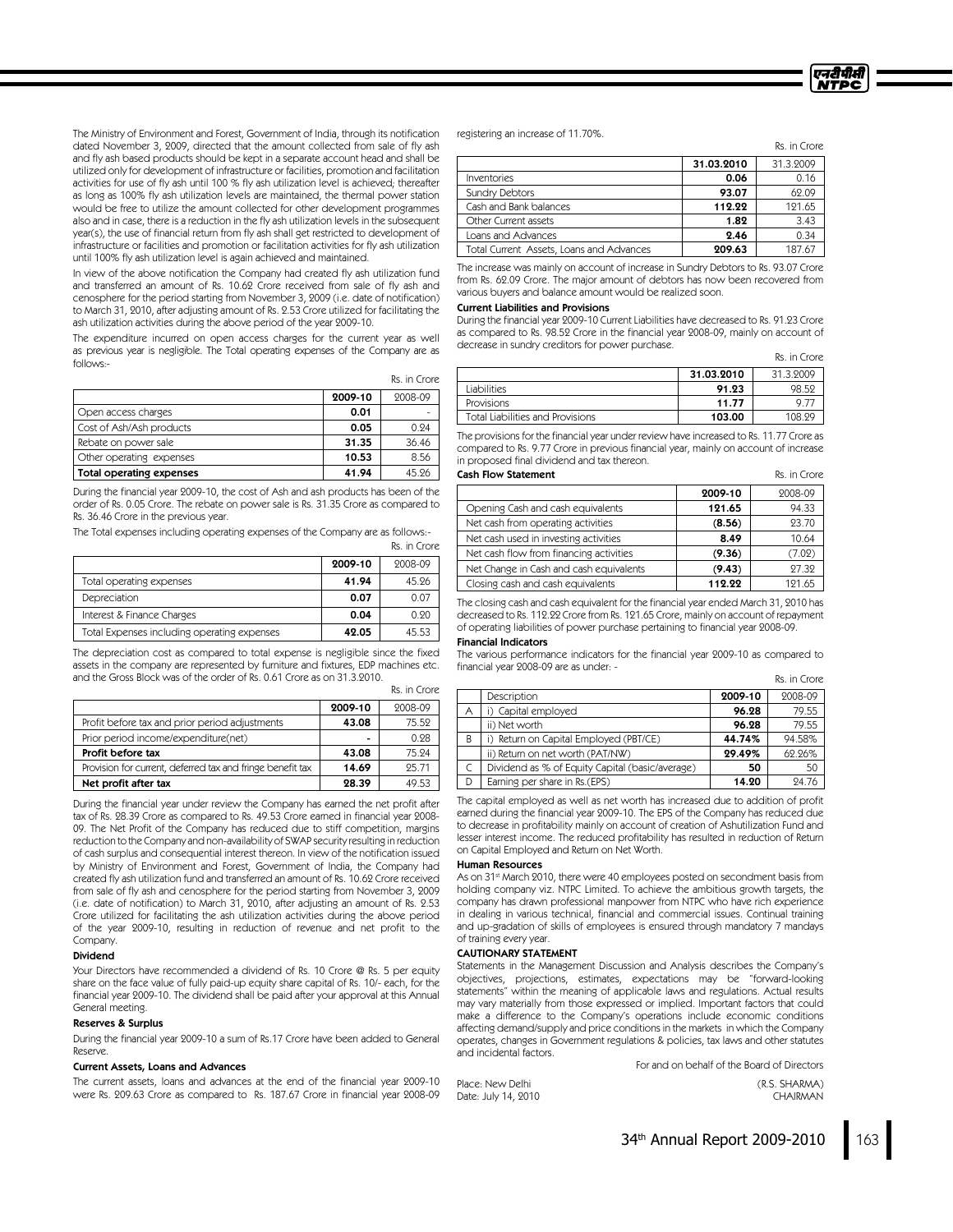

#### Annex-II to Directors' Report

PARTICULARS OFEMPLOYEES PURSUANT TO SECTION 217 (2A) OFTHE COMPANIES ACT, 1956:

| Name                            | <b>Designation and Nature</b><br>of duties | Remuneration<br>(in Rs.) | Qualification                                 | Date of commencement<br>of employment | Exp.<br>(yrs.) | Age<br>(yrs.) | Last employment<br>held                         |
|---------------------------------|--------------------------------------------|--------------------------|-----------------------------------------------|---------------------------------------|----------------|---------------|-------------------------------------------------|
|                                 | $\Omega$ .                                 | 3.                       | 4.                                            | 5.                                    | 6.             | 7.            | 8.                                              |
| Employed for whole of the year  |                                            |                          |                                               |                                       |                |               |                                                 |
| Ashok Bhatnagar                 | DGM-Ash Business                           | 24,91,219                | M.Sc.                                         | 04.08.1984                            | 25             | 50            | HFW & E Lab.<br>Haryana Govt.                   |
| Amarinder Kumar<br>Maggu        | AGM-Business<br>Development                | 26,74,721                | B.Sc.(Mech.Eng), M.Tech                       | 16.11.1978                            | 31             | 53            | NTPC Limited                                    |
| Ashok Kumar Goyal               | CEO                                        | 27,47,356                | BE(Mech.Engg.), MBA                           | 29.12.1982                            | 97             | 53            | <b>NTPC Limited</b>                             |
| Amitabh Saxena                  | <b>DGM-Business</b><br>Development         | 24,11,040                | B.E. (Electrical Engg.)                       | 30.06.1987                            | 22             | 49            | <b>MP Electricity</b><br><b>Board</b>           |
| Debabrata Kundu                 | DGM- System Operation                      | 28,13,829                | B.E.(Mech. Engg.)                             | 28.02.1984                            | 26             | 52            | <b>Babcock &amp; Wilcox</b><br>of India Limited |
| Dhananjay Kumar Singh           | DGM- Ash Business                          | 27,55,547                | B.Sc. (Electrical Engg.)                      | 11.19.1986                            | 93             | 59            | <b>Bihar SEB</b>                                |
| Indranil Mitra                  | DGM-HR                                     | 25,78,746                | M.Sc., PG Diploma                             | 24.12.1982                            | 97             | 59            | <b>NTPC Limited</b>                             |
| Krishna Sankar<br>Bandyopadhyay | <b>DGM-Business</b><br>Develoment          | 26,77,228                | BE(Electrical), LL.B, MBA                     | 07.09.1983                            | 96             | 49            | <b>NTPC Limited</b>                             |
| Lekh Raj                        | DGM-Finance                                | 24,75,053                | M.Com, CA                                     | 02.07.1984                            | 25             | 50            | <b>NTPC Limited</b>                             |
| Rajesh Kumar                    | DGM- Ash Business                          | 25,43,702                | M.Sc, M.Tech                                  | 04.08.1984                            | 25             | 50            | <b>NTPC Limited</b>                             |
| Rakesh Kumar                    | <b>AGM- Ash Business</b>                   | 24,06,130                | B.Tech (Electrical)<br>B.SC.,                 | 05.02.1977                            | 33             | 56            | NTPC Limited                                    |
| Robin Mazumdar                  | AGM-Business<br>Development                | 26,45,962                | <b>B.Sc., B.E.</b><br>(Electrical Engg.), MBA | 19.10.1984                            | 25             | 57            | R.S.E.B                                         |
| Vijay Gulati                    | AGM- System Operation                      | 27,34,508                | B.Sc(Electrical Engg.), MBA,<br>LL.B          | 25.07.1984                            | 95             | 53            | <b>BHEL Limited</b>                             |

# Notes:

The employee mentioned above is posted on secondment basis from NTPC Limited and is not related to any Directors of the Company.

2. Remuneration includes salary & allowances and perks, permissible under holding Company's rules.

# Place: New Delhi (R.S. SHARMA)

Date: July 14, 2010 CHAIRMAN

#### NTPC VIDYUT VYAPAR NIGAM LTD ACCOUNTING POLICIES

#### 1. BASIS OF PREPARATION

The financial statements are prepared on accrual basis of accounting under historical cost convention in accordance with generally accepted accounting principles in India and the relevant provisions of the Companies Act, 1956 including accounting standards notified there under.

#### 2. USE OF ESTIMATES

The preparation of financial statements requires estimates and assumptions that affect the reported amount of assets, liabilities, revenue and expenses during the reporting period. Although such estimates and assumptions are made on a reasonable and prudent basis taking into account all available information, actual results could differ from these estimates & assumptions and such differences are recognized in the period in which the results are crystallized.

#### 3. FIXED ASSETS

- 3.1. Fixed Assets are carried at historical cost less accumulated depreciation.
- 3.2. Intangible assets are stated at their cost of acquisition less accumulated amortisation.

#### 4. FOREIGN CURRENCY TRANSACTIONS

- 4.1. Foreign currency transactions are initially recorded at the rates of exchange ruling at the date of transaction.
- 4.2. At the balance sheet date, foreign currency monetary items are reported using the closing rate.

#### 5. INVENTORIES

- 5.1. Inventories are valued at the lower of cost, determined on weighted average basis, and net realizable value.
- 5.2. The diminution in value of obsolete / unserviceable items is ascertained on review and provided for.

#### 6. PROFIT AND LOSS ACCOUNT

#### 6.1. INCOME RECOGNITION

- 6.1.1. Sale of energy and fly ash/ash products are accounted for based on rates agreed with the customers.
- 6.1.2. The surcharge on late payment/overdue sundry debtors for sale of energy is recognized when no significant uncertainty as to measurability or collectability exists.

#### 6.2. EXPENDITURE

6.2.1. Depreciation is charged on straight line method at the rates specified in Schedule XIV of the Companies Act, 1956 except for the following assets at the rates mentioned below:

For and on behalf of the Board of Directors

| a) Personal Computers and Laptops including peripherals | 19.00% |
|---------------------------------------------------------|--------|
| b) Photocopiers and Fax Machines                        | 19.00% |
| c) Air conditioners, Water coolers and Refrigerators    | 08.00% |

- 6.2.2. Depreciation on additions to/deductions from fixed assets during the year is charged on pro-rata basis from/up to the month in which the asset is available for use/disposal.
- 6.2.3. Assets costing up to Rs.5000/- are fully depreciated in the year of acquisition.
- 6.2.4. Cost of software recognized as intangible asset, is amortized on straight line method over a period of legal right to use or 3 years, whichever is earlier.
- 6.2.5. Expenses on ex-gratia payments under voluntary retirement scheme, training & recruitment and research and development are charged to revenue in the year incurred.
- 6.2.6. Prepaid expenses and prior period expenses/income of items of Rs.1,00,000/- and below are charged to natural heads of accounts.
- 6.2.7. The liabilities towards employee benefits are ascertained annually by the Holding Company i.e. NTPC Ltd. on actuarial valuation at the year end. The company provides for such employee benefits as apportioned by the Holding Company.

#### 7. PROVISIONS AND CONTINGENT LIABILITIES

A provision is recognized when the company has a present obligation as a result of a past event and it is probable that an outflow of resources will be required to settle the obligation and in respect of which a reliable estimate can be made. Provisions are determined based on management estimate required to settle the obligation at the balance sheet date and are not discounted to present value. Contingent liabilities are disclosed on the basis of judgment of the management/independent experts. These are reviewed at each balance sheet date and are adjusted to reflect the current management estimate.

#### 8. CASH FLOW STATEMENT

Cash flow statement is prepared in accordance with the indirect method prescribed in Accounting Standard (AS) 3 on 'Cash Flow Statements'.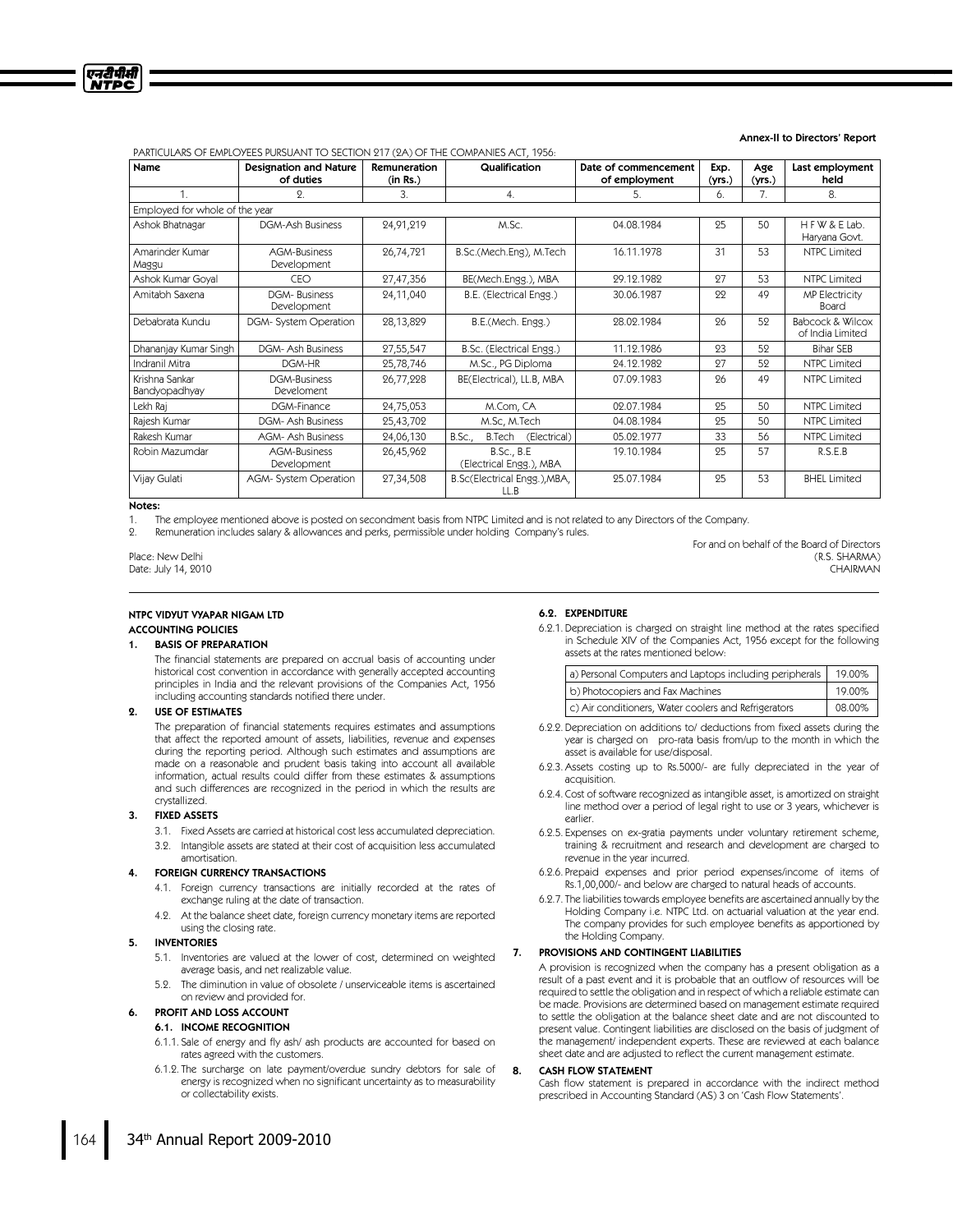# NTPC VIDYUT VYAPAR NIGAM LIMITED BALANCE SHEET AS AT 31st MARCH 2010

#### NTPC VIDYUT VYAPAR NIGAM LIMITED PROFIT & LOSS ACCOUNT FOR THE YEAR ENDED 31st MARCH 2010

एनरीपीसी<br>NTPC

|                                                                                                     |                                    |                                         | (Rs.)        |                                                                              |    |                                         | (Rs.)                  |
|-----------------------------------------------------------------------------------------------------|------------------------------------|-----------------------------------------|--------------|------------------------------------------------------------------------------|----|-----------------------------------------|------------------------|
|                                                                                                     | SCHEDULE NO.                       | 31.03.2010                              | 31.03.2009   |                                                                              |    | SCHEDULE NO. Current Year               | Previous Year          |
| <b>SOURCES OF FUNDS</b>                                                                             |                                    |                                         |              | <b>INCOME</b>                                                                |    |                                         |                        |
| <b>SHAREHOLDERS' FUNDS</b>                                                                          |                                    |                                         |              | <b>Sales</b>                                                                 | 13 | 356244155                               | 685854957              |
| Share Capital                                                                                       | 1                                  | 200000000                               | 200000000    | Rebate on power purchase<br>Other income                                     | 14 | 358937862                               | 365924695<br>158756814 |
| Reserves and Surplus                                                                                | $\overline{2}$                     | 762845863                               | 595530224    | Total                                                                        |    | 136156532<br>851338549                  | 1210536466             |
| Sub-total (Shareholders' funds)                                                                     |                                    | 962845863                               | 795530224    | <b>EXPENDITURE</b>                                                           |    |                                         |                        |
|                                                                                                     |                                    |                                         |              | Open access charges                                                          |    | 130000                                  | 15000                  |
| FLY ASH UTILIZATION FUND                                                                            | 3                                  | 106227627                               |              | Cost of fly ash/ash products                                                 | 15 | 546606                                  | 2399966                |
| DEFERRED TAX LIABILITY (Net)                                                                        |                                    | 161285                                  | 135636       | Employees' remuneration and                                                  |    |                                         |                        |
| <b>TOTAL</b>                                                                                        |                                    | 1069234775                              | 795665860    | benefits                                                                     | 16 | 65555706                                | 59269826               |
| <b>APPLICATION OF FUNDS</b>                                                                         |                                    |                                         |              | Administration & other expenses                                              | 17 | 39707385                                | 26294854               |
| <b>FIXED ASSETS</b>                                                                                 | 4                                  |                                         |              | Rebate on power sale                                                         |    | 313522931                               | 364662147              |
| Gross Block                                                                                         |                                    | 6110716                                 | 4291433      | Depreciation<br>Interest and finance charges                                 | 18 | 674460<br>408603                        | 704445<br>2023862      |
| Less: Depreciation                                                                                  |                                    | 3164013                                 | 2517464      | Total                                                                        |    | 420545691                               | 455370100              |
| Net Block                                                                                           |                                    | 2946703                                 | 1773969      | Profit before Tax and Prior                                                  |    |                                         |                        |
| <b>CURRENT ASSETS, LOANS AND</b>                                                                    |                                    |                                         |              | Period Adjustments                                                           |    | 430792858                               | 755166366              |
| <b>ADVANCES</b>                                                                                     |                                    |                                         |              | Prior Period income/expenditure                                              |    |                                         |                        |
| Inventories                                                                                         | 5                                  | 611296                                  | 1657268      | (net)                                                                        | 19 |                                         | 2781320                |
| <b>Sundry Debtors</b>                                                                               | 6                                  | 930665567                               | 620933095    | Profit before tax                                                            |    | 430792858                               | 752385046              |
| Cash and Bank balances                                                                              | 7                                  | 1122160031                              | 1216491402   | Provision for:                                                               |    |                                         |                        |
| <b>Other Current Assets</b>                                                                         | 8                                  | 18226374                                | 34306486     | a) Current tax                                                               |    | 146842820<br>25649                      | 256525657<br>87016     |
| Loans and Advances                                                                                  | 9                                  | 24652547                                | 3409664      | b) Deferred tax<br>c) Fringe Benefit tax                                     |    |                                         | 514633                 |
| Sub-total                                                                                           |                                    |                                         |              | Total $(a+b+c)$                                                              |    | 146868469                               | 257127306              |
| (Current Assets, Loans and Advances)                                                                |                                    | 2096315815                              | 1876797915   | Profit after tax                                                             |    | 283924389                               | 495257740              |
| <b>LESS: CURRENT LIABILITIES AND</b><br><b>PROVISIONS</b>                                           |                                    |                                         |              | Balance brought forward                                                      |    | 10646268                                | 12383528               |
| Liabilities                                                                                         | 10                                 | 912362491                               | 985216776    | Balanceavailableforappropriation                                             |    | 294570657                               | 507641268              |
| Provisions                                                                                          | 11                                 | 117665252                               |              | Transfer to General Reserve                                                  |    | 170000000                               | 380000000              |
|                                                                                                     |                                    |                                         | 97689248     | Dividend                                                                     |    |                                         |                        |
| Sub-total<br>(Current Liabilities and Provisions)                                                   |                                    | 1030027743                              | 1082906024   | - Interim                                                                    |    |                                         | 20000000               |
|                                                                                                     |                                    |                                         |              | - Final-proposed                                                             |    | 100000000                               | 80000000               |
| Net Current Assets                                                                                  |                                    | 1066288072                              | 793891891    | Tax on Dividend                                                              |    |                                         |                        |
| <b>TOTAL</b>                                                                                        |                                    | 1069234775                              | 795665860    | - Interim<br>- Final                                                         |    | 16608750                                | 3399000<br>13596000    |
| Contingent liabilities                                                                              | 12                                 |                                         |              | <b>Balance carried to Balance Sheet</b>                                      |    | 7961907                                 | 10646268               |
| Notes on accounts                                                                                   | 90                                 |                                         |              |                                                                              |    |                                         |                        |
| Schedules 1 to 20 and accounting policies form an integral part of accounts.                        |                                    |                                         |              | Earning Per Share (Equity shares, face value                                 |    |                                         |                        |
|                                                                                                     |                                    |                                         |              | Rs.10/- each)-Basic and diluted                                              |    | 14.20                                   | 24.76                  |
|                                                                                                     |                                    | For and on behalf of Board of Directors |              | Notes on accounts                                                            | 20 |                                         |                        |
| As per our report of even date                                                                      |                                    |                                         |              | Schedules 1 to 20 and accounting policies form an integral part of accounts. |    |                                         |                        |
| For N.K.Jain Mittal & Co.                                                                           |                                    |                                         |              |                                                                              |    | For and on behalf of Board of Directors |                        |
|                                                                                                     |                                    |                                         |              | As per our report of even date                                               |    |                                         |                        |
| <b>Chartered Accountants</b>                                                                        |                                    |                                         |              | For N.K. Jain Mittal & Co.                                                   |    |                                         |                        |
| (N.K.Gupta)<br>(Nitin Mehra)                                                                        |                                    | (A.K.Singhal)                           | (R.S.Sharma) | Chartered Accountants                                                        |    |                                         |                        |
| Company Secretary<br>Partner                                                                        |                                    | Director                                | Chairman     | (N.K.Gupta)<br>(Nitin Mehra)                                                 |    | (A.K.Singhal)                           | (R.S.Sharma)           |
| M.No.81775                                                                                          |                                    |                                         |              | Partner<br>Company Secretary                                                 |    | Director                                | Chairman               |
| Place: New Delhi                                                                                    |                                    |                                         |              | M.No.81775<br>Place: New Delhi                                               |    |                                         |                        |
| Dated: 05.05.2010                                                                                   |                                    |                                         |              | Dated:05.05.2010                                                             |    |                                         |                        |
|                                                                                                     |                                    |                                         |              |                                                                              |    |                                         |                        |
|                                                                                                     | SCHEDULES FORMING PART OF ACCOUNTS |                                         |              |                                                                              |    |                                         | (Rs.)                  |
|                                                                                                     |                                    |                                         | (Rs.)        | Schedule 2                                                                   |    | 31.03.2010                              | 31.03.2009             |
| Schedule 1                                                                                          |                                    | 31.03.2010                              | 31.03.2009   | <b>RESERVES AND SURPLUS</b>                                                  |    |                                         |                        |
| SHARE CAPITAL                                                                                       |                                    |                                         |              | General Reserve                                                              |    |                                         |                        |
| <b>AUTHORISED</b>                                                                                   |                                    |                                         |              | As per last Balance Sheet                                                    |    | 584883956                               | 204883956              |
|                                                                                                     |                                    |                                         |              | Add: Transfer from Profit & Loss Account                                     |    | 170000000                               | 380000000              |
| 2,00,00,000 equity shares of Rs. 10/-each<br>(Previous Year 2,00,00,000 equity shares of Rs.        |                                    |                                         |              |                                                                              |    | 754883956                               | 584883956              |
| $10/-$ each $)$                                                                                     |                                    | 200000000                               | 200000000    | Surplus in Profit & Loss Account<br>Total                                    |    | 7961907<br>762845863                    | 10646268<br>595530224  |
| ISSUED, SUBSCRIBED AND PAID UP                                                                      |                                    |                                         |              | Schedule 3                                                                   |    |                                         |                        |
|                                                                                                     |                                    |                                         |              | <b>FLY ASH UTILIZATION FUND</b>                                              |    |                                         |                        |
| 2,00,00,000 equity shares of Rs. 10/-each fully<br>paid-up (Previous year 2,00,00,000 equity shares |                                    |                                         |              | As per last Balance Sheet                                                    |    |                                         |                        |
| of Rs. 10/- each fully paid up) All shares are held                                                 |                                    |                                         |              | Add: Transfer from Sales (Schedule 13)                                       |    | 131515160                               |                        |
| by the holding company, NTPC Limited and its'                                                       |                                    |                                         |              | Less: Utilized during the year                                               |    | 25287533                                |                        |
| nominees.                                                                                           |                                    | 200000000                               | 200000000    | Total                                                                        |    | 106227627                               |                        |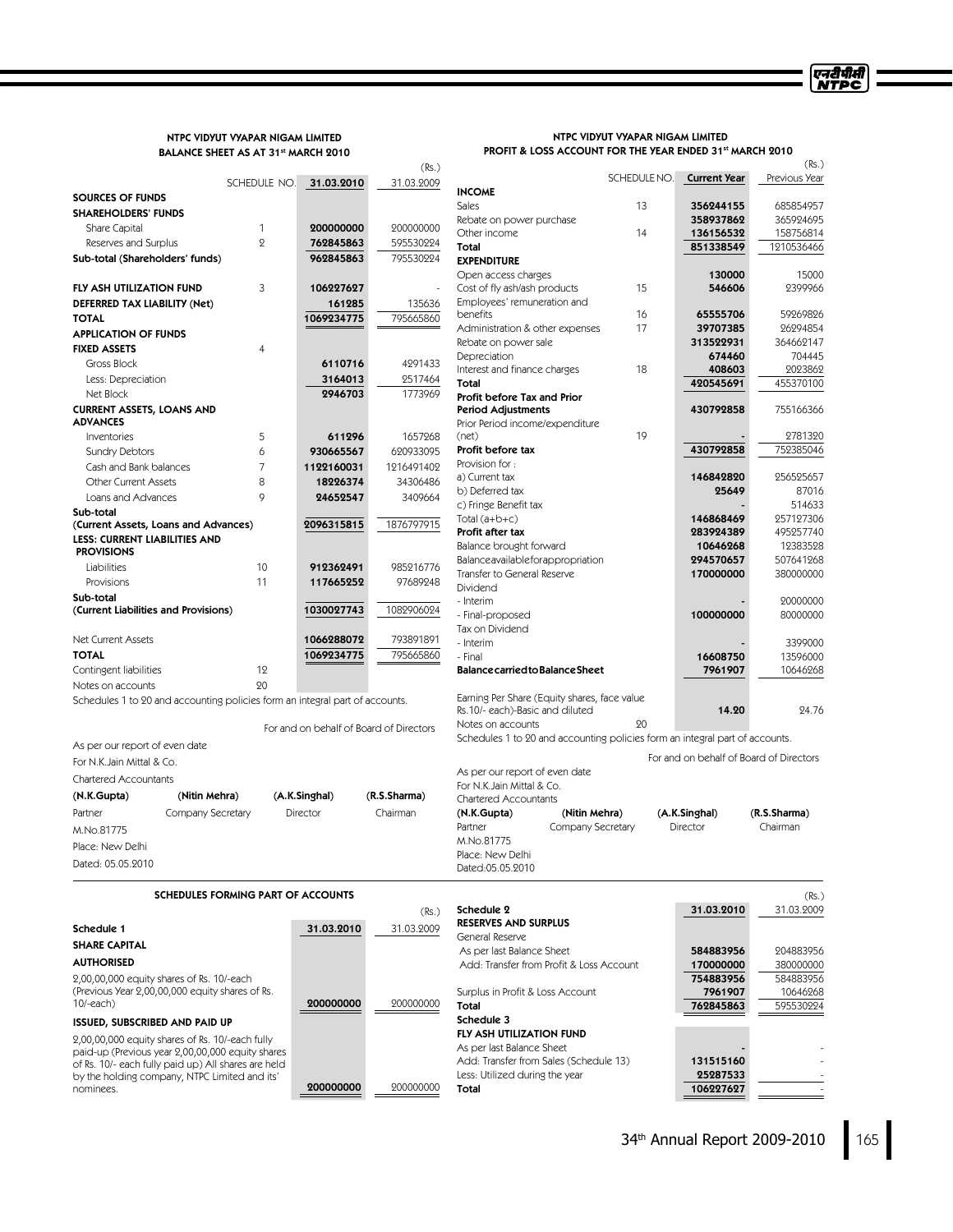# Schedule 4

एनरीपीसी<br>NTPC

| <b>FIXED ASSETS</b>                                                                |                    |         |                                             |                      |                                                                              |        |                                                                                |         |                          | (Rs.)                    |
|------------------------------------------------------------------------------------|--------------------|---------|---------------------------------------------|----------------------|------------------------------------------------------------------------------|--------|--------------------------------------------------------------------------------|---------|--------------------------|--------------------------|
|                                                                                    |                    |         | <b>Gross Block</b>                          |                      |                                                                              |        | Depreciation                                                                   |         |                          | <b>Net Block</b>         |
|                                                                                    | As at<br>1.04.2009 |         | Deductions/<br><b>Additions Adjustments</b> | As at<br>31.03.10    | 1.04.2009                                                                    |        | As at For the Deductions/<br>year Adjustments 31.03.2010 31.03.2010 31.03.2009 | upto    | As at                    | As at                    |
| <b>TANGIBLE ASSETS</b>                                                             |                    |         |                                             |                      |                                                                              |        |                                                                                |         |                          |                          |
| Plant & Machinery                                                                  |                    | 1195000 |                                             | 1195000              |                                                                              | 37842  |                                                                                | 37842   | 1157158                  |                          |
| Furniture, fixtures & other office                                                 |                    |         |                                             |                      |                                                                              |        |                                                                                |         |                          |                          |
| equipment                                                                          | 1316494            | 86339   | 29380                                       | 1373453              | 289151                                                                       | 185459 | 27911                                                                          | 446699  | 926754                   | 1027343                  |
| EDP & WP machines<br><b>INTANGIBLE ASSETS</b>                                      | 2733861            | 569614  | (4710)                                      | 3301185              | 2124284                                                                      | 382635 |                                                                                | 2506919 | 794266                   | 609577                   |
| Software                                                                           | 241078             |         |                                             | 241078               | 104029                                                                       | 68524  |                                                                                | 172553  | 68525                    | 137049                   |
| Total                                                                              | 4291433            | 1843953 | 24670                                       | 6110716              | 2517464 674460                                                               |        | 27911                                                                          | 3164013 | 2946703                  | 1773969                  |
| Previous year                                                                      | 3393165            | 990466  | 92198                                       | 4291433              | 1872870                                                                      | 704445 | 59851                                                                          | 2517464 | 1773969                  | 1520295                  |
| Deductions/Adjustments from Gross Block includes                                   |                    |         |                                             | <b>Current Year</b>  | Preious Year                                                                 |        |                                                                                |         |                          |                          |
| Disposal/Retirement of assets                                                      |                    |         |                                             | 29380                |                                                                              |        |                                                                                |         |                          |                          |
| Assets capitalised with retrospective effect                                       |                    |         |                                             | (4710)               |                                                                              |        |                                                                                |         |                          |                          |
| Others                                                                             |                    |         |                                             |                      | 92198                                                                        |        |                                                                                |         |                          |                          |
|                                                                                    |                    |         |                                             | 24670                | 92198                                                                        |        |                                                                                |         |                          |                          |
| Deductions/Adjustments from Depreciation includes<br>Disposal/Retirement of assets |                    |         |                                             | 27911                |                                                                              |        |                                                                                |         |                          |                          |
| Others                                                                             |                    |         |                                             |                      | 59851                                                                        |        |                                                                                |         |                          |                          |
|                                                                                    |                    |         |                                             | 27911                | 59851                                                                        |        |                                                                                |         |                          |                          |
| Depreciation for the year is allocated as given below                              |                    |         |                                             |                      |                                                                              |        |                                                                                |         |                          |                          |
| Charged to Profit & Loss account                                                   |                    |         |                                             | 674460               | 704445                                                                       |        |                                                                                |         |                          |                          |
|                                                                                    |                    |         |                                             | (Rs.)                |                                                                              |        |                                                                                |         |                          | (Rs.)                    |
| Schedule 5                                                                         |                    |         | 31.03.2010                                  | 31.03.2009           | Schedule 10                                                                  |        |                                                                                |         | 31.03.2010               | 31.03.2009               |
| <b>INVENTORIES</b>                                                                 |                    |         |                                             |                      | <b>CURRENT LIABILITIES</b>                                                   |        |                                                                                |         |                          |                          |
| (Valuation as per Accounting Policy No.5)                                          |                    |         |                                             |                      | <b>Sundry Creditors</b><br>For goods and services                            |        |                                                                                |         |                          |                          |
| Cenosphere                                                                         |                    |         | 611296                                      | 1657268              |                                                                              |        | Other than Micro and Small Enterprises                                         |         | 782731049                | 609015260                |
| Schedule 6                                                                         |                    |         |                                             |                      | Holding Company -NTPC Limited                                                |        |                                                                                |         | 85024537                 | 20358390                 |
| <b>SUNDRY DEBTORS</b>                                                              |                    |         |                                             |                      | Deposits, retention money from buyers                                        |        |                                                                                |         | 21034153                 | 341085711                |
| (Considered good, unless otherwise stated)                                         |                    |         |                                             |                      |                                                                              |        |                                                                                |         | 888789739                | 970459361                |
| Debts outstanding over six months                                                  |                    |         |                                             |                      | Advances from customers and others<br>Other liabilities                      |        |                                                                                |         | 21140610                 | 14444136                 |
| Unsecured                                                                          |                    |         |                                             |                      | Total                                                                        |        |                                                                                |         | 2432142<br>912362491     | 313279<br>985216776      |
| Other debts                                                                        |                    |         |                                             |                      |                                                                              |        |                                                                                |         |                          |                          |
| Unsecured                                                                          |                    |         | 930665567                                   | 620933095            | Schedule 11<br><b>PROVISIONS</b>                                             |        |                                                                                |         |                          |                          |
| Total                                                                              |                    |         | 930665567                                   | 620933095            | Income/ Fringe Benefit Tax                                                   |        |                                                                                |         |                          |                          |
| Schedule 7                                                                         |                    |         |                                             |                      | As per last balance sheet                                                    |        |                                                                                |         |                          | 6822                     |
| <b>CASH &amp; BANK BALANCES</b>                                                    |                    |         |                                             |                      | Additions during the year                                                    |        |                                                                                |         | 146842820                | 258911358                |
| Balances with scheduled banks                                                      |                    |         |                                             |                      | Amount adjusted during the year<br>Less: Set off against taxes paid          |        |                                                                                |         | (390133804)<br>536976624 | (131756370)<br>390674550 |
| -Current Account                                                                   |                    |         | 2654668                                     | 3905402              |                                                                              |        |                                                                                |         |                          |                          |
| -Term Deposit Account*                                                             |                    |         | 1119505363                                  | 1212586000           | Proposed dividend                                                            |        |                                                                                |         |                          |                          |
| Total                                                                              |                    |         | 1122160031                                  | 1216491402           | As per last balance sheet                                                    |        |                                                                                |         | 80000000                 | 40000000                 |
| * Rs. 45,000/- (Previous year Rs.45,000/-)                                         |                    |         |                                             |                      | Additions during the year<br>Amounts used during the year                    |        |                                                                                |         | 100000000<br>80000000    | 80000000<br>40000000     |
| deposited as security with Sales Tax Authority                                     |                    |         |                                             |                      |                                                                              |        |                                                                                |         | 100000000                | 80000000                 |
| Schedule 8                                                                         |                    |         |                                             |                      | Tax on proposed dividend                                                     |        |                                                                                |         |                          |                          |
| <b>OTHER CURRENT ASSETS</b><br>Interest accrued on Term Deposits                   |                    |         | 18226374                                    | 34306486             | As per last balance sheet                                                    |        |                                                                                |         | 13596000                 | 6798000                  |
|                                                                                    |                    |         |                                             |                      | Additions during the year<br>Amounts paid during the year                    |        |                                                                                |         | 16608750                 | 13596000<br>6798000      |
| Schedule 9                                                                         |                    |         |                                             |                      |                                                                              |        |                                                                                |         | 13596000<br>16608750     | 13596000                 |
| <b>LOANS AND ADVANCES</b><br>(Considered good, unless otherwise stated)            |                    |         |                                             |                      | Employee benefits                                                            |        |                                                                                |         |                          |                          |
| <b>ADVANCES</b>                                                                    |                    |         |                                             |                      | As per last balance sheet                                                    |        |                                                                                |         | 4093248                  | 5559837                  |
| (Recoverable in cash or in kind                                                    |                    |         |                                             |                      | Additions during the year<br>Amounts reversed during the year                |        |                                                                                |         | 18760<br>1699131         | 792156                   |
| or for value to be received)                                                       |                    |         |                                             |                      | Amounts paid during the year                                                 |        |                                                                                |         | 1356375                  | 2258745                  |
| <b>RLDCs</b>                                                                       |                    |         |                                             |                      |                                                                              |        |                                                                                |         | 1056502                  | 4093248                  |
| Unsecured                                                                          |                    |         | 1851503                                     | 5000                 | Total                                                                        |        |                                                                                |         | 117665252                | 97689248                 |
| Advance Income/ Fringe Benefit Tax and tax                                         |                    |         |                                             |                      | Schedule 12                                                                  |        |                                                                                |         |                          |                          |
| deducted at source                                                                 |                    |         | 540647668                                   | 393049214            | <b>CONTINGENT LIABILITIES</b><br>Claims against the company not acknowledged |        |                                                                                |         |                          |                          |
| Less: Provision for taxation                                                       |                    |         | 536976624<br>3671044                        | 390674550<br>2374664 | as debts in respect of:                                                      |        |                                                                                |         |                          |                          |
| <b>DEPOSITS</b>                                                                    |                    |         |                                             |                      | Disputed open access charges                                                 |        |                                                                                |         |                          | 15600385                 |
| Deposits with suppliers and others                                                 |                    |         | 19130000                                    | 1030000              | Disputed energy charges                                                      |        |                                                                                |         | 13791836                 | 108219634                |
| Total                                                                              |                    |         | 24652547                                    | 3409664              | Others<br>Total                                                              |        |                                                                                |         | 13791836                 | 200000<br>124020019      |
|                                                                                    |                    |         |                                             |                      |                                                                              |        |                                                                                |         |                          |                          |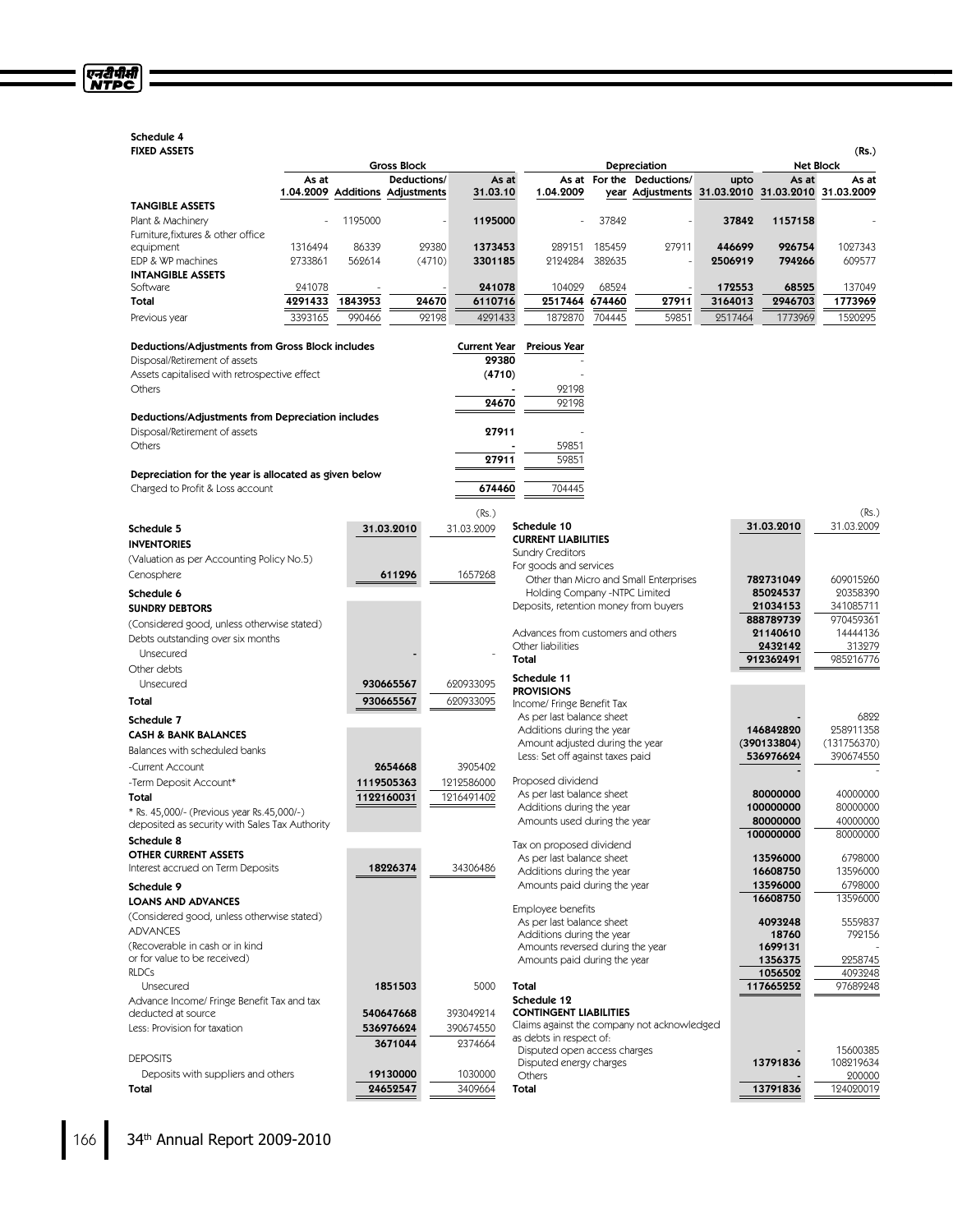| Schedule 13                                                                                                               |                                                                       | <b>Current Year</b>     | Previous Year                           |
|---------------------------------------------------------------------------------------------------------------------------|-----------------------------------------------------------------------|-------------------------|-----------------------------------------|
| <b>SALES</b><br>Power<br>Less: Power Purchase                                                                             | 18294915737<br>18169623104<br>125292633                               |                         | 18874348150<br>18588043014<br>286305136 |
| Power under swap arrangements                                                                                             | 89419146                                                              | 214711779               | 86551229<br>372856365                   |
| Fly Ash<br>Cenosphere<br>(Before 03.11.2009)<br>Fly Ash<br>Cenosphere<br>(From 03.11.2009)<br>Less: Transfered to Fly Ash | 140722123<br>810253<br>125600820<br>5914340<br>131515160<br>131515160 | 141532376               | 307878924<br>5119668<br>312998592       |
| Utilization Fund (Schedule 3)<br>Total                                                                                    |                                                                       | 356244155               | 685854957                               |
| Schedule 14<br><b>OTHER INCOME</b>                                                                                        |                                                                       |                         |                                         |
| Interest (Gross) (Tax deducted<br>at source Rs.1,16,02,442/-,<br>Previous year Rs.3,37,54,646/-)                          |                                                                       | 82303612                | 156447261                               |
| Interest/surcharge received<br>from customers                                                                             |                                                                       | 314168                  | 2309208                                 |
| Security deposit forfeited<br>Miscellaneous income<br>Gain on Asset Sale                                                  |                                                                       | 53534909<br>3262<br>581 | 345                                     |
| Total                                                                                                                     |                                                                       | 136156532               | 158756814                               |
| Schedule 15<br><b>COST OF FLY ASH/ASH</b>                                                                                 |                                                                       |                         |                                         |
| <b>PRODUCTS</b><br>--Fly Ash                                                                                              | 447203<br>1454806                                                     |                         | 1505661                                 |
| --Cenosphere                                                                                                              |                                                                       | 1902009                 | 894305<br>2399966                       |
| Less: Transferred to Fly Ash<br>Utilization Fund (Schedule 3)<br>--Fly Ash                                                | 26472                                                                 |                         |                                         |
| --Cenosphere<br>Total                                                                                                     | 1328931                                                               | 1355403<br>546606       | 9399966                                 |
| Schedule 16<br><b>EMPLOYEES' REMUNERATION</b><br>AND BENEFITS                                                             |                                                                       |                         |                                         |
| Salaries, wages, bonus,<br>allowances & benefits<br>Contribution to provident and                                         |                                                                       | 65125850                | 48403919                                |
| other funds<br>Welfare expenses                                                                                           |                                                                       | 5900404<br>3955719      | 4817455<br>6048452                      |
| Less: Transferred to Fly Ash                                                                                              |                                                                       | 74981973                | 59269826                                |
| Utilization Fund (Schedule 3)<br>Total                                                                                    |                                                                       | 9426267<br>65555706     | 59269826                                |
| Schedule 17<br><b>ADMINISTRATION &amp; OTHER</b><br><b>EXPENSES</b>                                                       |                                                                       |                         |                                         |
| Power Charges<br>Rent                                                                                                     |                                                                       | 887100<br>26990857      | 550635<br>11019029                      |
| Repairs & Maintenance<br>-Office                                                                                          | 2956989                                                               |                         | 882675                                  |
| -Others                                                                                                                   | 100433                                                                | 3057422                 | 95077<br>977752                         |
| Rates and taxes<br>Training & recruitment expenses                                                                        |                                                                       | 3005000<br>12800        | 2141100<br>336468                       |
| Communication expenses<br>Travelling expenses                                                                             |                                                                       | 639086<br>3780226       | 721691<br>3157360                       |
| Tender expenses<br>Less: Receipt from sale of tenders                                                                     | 2699405<br>280000                                                     |                         | 1981004<br>270000                       |
| Payment to Auditors                                                                                                       |                                                                       | 2419405<br>96513        | 1711004<br>79328                        |
| Advertisement and publicity<br>Entertainment expenses                                                                     |                                                                       | 10000<br>452930         | 1282874<br>592853                       |
| Brokerage & commission                                                                                                    |                                                                       | 226071                  | 172070                                  |
| Ash utilisation & marketing<br>expenses<br>Books and periodicals                                                          |                                                                       | 8008339<br>26494        | 43890<br>19969                          |
| Professional charges and<br>consultancy fee                                                                               |                                                                       | 3077468                 | 1658504                                 |
| Legal expenses<br>EDP hire and other charges                                                                              |                                                                       | 61482<br>62429          | 19100<br>88144                          |
| Printing and stationery<br>Miscellaneous expenses                                                                         |                                                                       | 399486<br>1000140       | 191537<br>1531616                       |
| Less: Transferred to Fly Ash                                                                                              |                                                                       | 54213248                | 26294854                                |
| Utilization Fund (Schedule 3)<br>Total                                                                                    |                                                                       | 14505863<br>39707385    | 26294854                                |

| <b>Current Year</b>    | (Rs.)<br>Previous Year |
|------------------------|------------------------|
| 70672<br>1210<br>71882 | 1882750<br>1882750     |
| 336721<br>408603       | 141112<br>9093869      |
|                        |                        |

एनरीपीसी **NTPC** 

#### Schedule 19 PRIOR PERIOD INCOME/EXPENDITURE (NET)

# **EXPENDITURE**

# Salary, wages, bonus, allowances & benefits - 2781320

# SCHEDULE 20

 $(Rs)$ 

## NOTES ON ACCOUNTS

1. Balances shown under debtors, advances and creditors in so far as these have not been since realized/discharged or adjusted are subject to confirmation/ reconciliation and consequential adjustment, if any.

2. Sales and Purchases of energy are recognized on the basis of monthly Regional EnergyAccounts(REA)issuedbytheconcernedRegionalPowerCommittee(RPC).

- 3. Sale of power under SWAP arrangements is billed by margin only to buyers. During the year, revenue on account of above has been recognized for Rs.8,94,19,146/- (previous year Rs.8,65,51,229/-) in schedule 13.
	- The Company sells fly ash and cenosphere given free of cost by its holding Company NTPC Limited. Consequent to the notification dated 03.11.2009, issued by Ministry of Environment and Forest (MoEF), Government of India, the Company has created the Fly Ash Utilization Fund amounting to Rs.13,15,15,160/- being the amount collected from sale of fly ash and Cenosphere for the period 03.11.2009 to 31.03.2010. In compliance of the above said notification the Company has utilized Rs. 2,52,87,533/- being the direct/indirect expenses relating to the sale of fly ash and Cenosphere for the period from 03.11.2009 to 31.03.2010 from the Fly Ash Utilization Fund leaving a balance of Rs. 10,62,27,627/- as at 31.03.2010.
- 5. Sale of Power includes compensation received of Rs.52,50,59,097/-(previous year Rs.20,39,54,025/-) due to lesser drawl of power by the buyers.
- 6. Power purchase includes compensation payment of Rs.52,49,34,604/-(previous year Rs.1,71,51,997/-) due to lesser drawl of power by the Company.

7. Employees' remuneration and benefits are net of Rs. (-)8,67,511/- (previous year Rs.34,21,998/-) in respect of gratuity, leave, post retirement medical facility, transfer travelling allowance on retirement /death, long service award to employees, farewell gift on retirement and family economic rehabilitation scheme as apportioned by the Holding Company i.e. NTPC Limited on actuarial valuation basis at the end of the year.

8. All the employees of the Company are on secondment basis from its Holding Company i.e. NTPC Limited.

- 9. Segment information
	- a) Business Segments:

The Company's principal businesses are trading of energy and trading of fly ash/ ash products.

b) Segment Revenue and Expense:

Revenue directly attributable to the segments is considered as Segment Revenue. Expenses directly attributable to the segments and common expenses allocated on a reasonable basis are considered as Segment Expenses.

c) Segment Assets and Liabilities:

Segment assets include all operating assets in respective segment comprising of net fixed assets and current assets, loans and advances. Segment liabilities include operating liabilities and provisions.

|                                                                    |                     |                                                       |                     |               |                                     | (Rs.)     |  |
|--------------------------------------------------------------------|---------------------|-------------------------------------------------------|---------------------|---------------|-------------------------------------|-----------|--|
| <b>Business Segments</b>                                           |                     |                                                       |                     |               | Total                               |           |  |
| <b>Particulars</b>                                                 |                     | Fly Ash/Ash products trading<br><b>Energy Trading</b> |                     |               |                                     |           |  |
|                                                                    | <b>Current Year</b> | Previous Year                                         | <b>Current Year</b> | Previous Year | <b>Current Year   Previous Year</b> |           |  |
| <b>REVENUE</b>                                                     |                     |                                                       |                     |               |                                     |           |  |
| Sales                                                              | 214711779           | 372856365                                             | 141532376           | 312998592     | 356244155                           | 685854957 |  |
| Other Income                                                       | 51820650            | 2309208                                               | 2031689             | 335           | 53852339                            | 2309543   |  |
| Total                                                              | 266532429           | 375165573                                             | 143564065           | 312998927     | 410096494                           | 688164500 |  |
| <b>Segment Results</b>                                             | 227835995           | 315299945                                             | 120691722           | 282508898     | 348527717                           | 597808843 |  |
| Unallocated Corporate<br>Interest and Other Income                 |                     |                                                       |                     |               | 82304193                            | 156447271 |  |
| Unallocated Corporate<br>expenses, interest and<br>finance charges |                     |                                                       |                     |               | 39052                               | 1871068   |  |
| Income Taxes(Net)                                                  |                     |                                                       |                     |               | 146868469                           | 257127306 |  |
| Profit after Tax                                                   |                     |                                                       |                     |               | 283924389                           | 495257740 |  |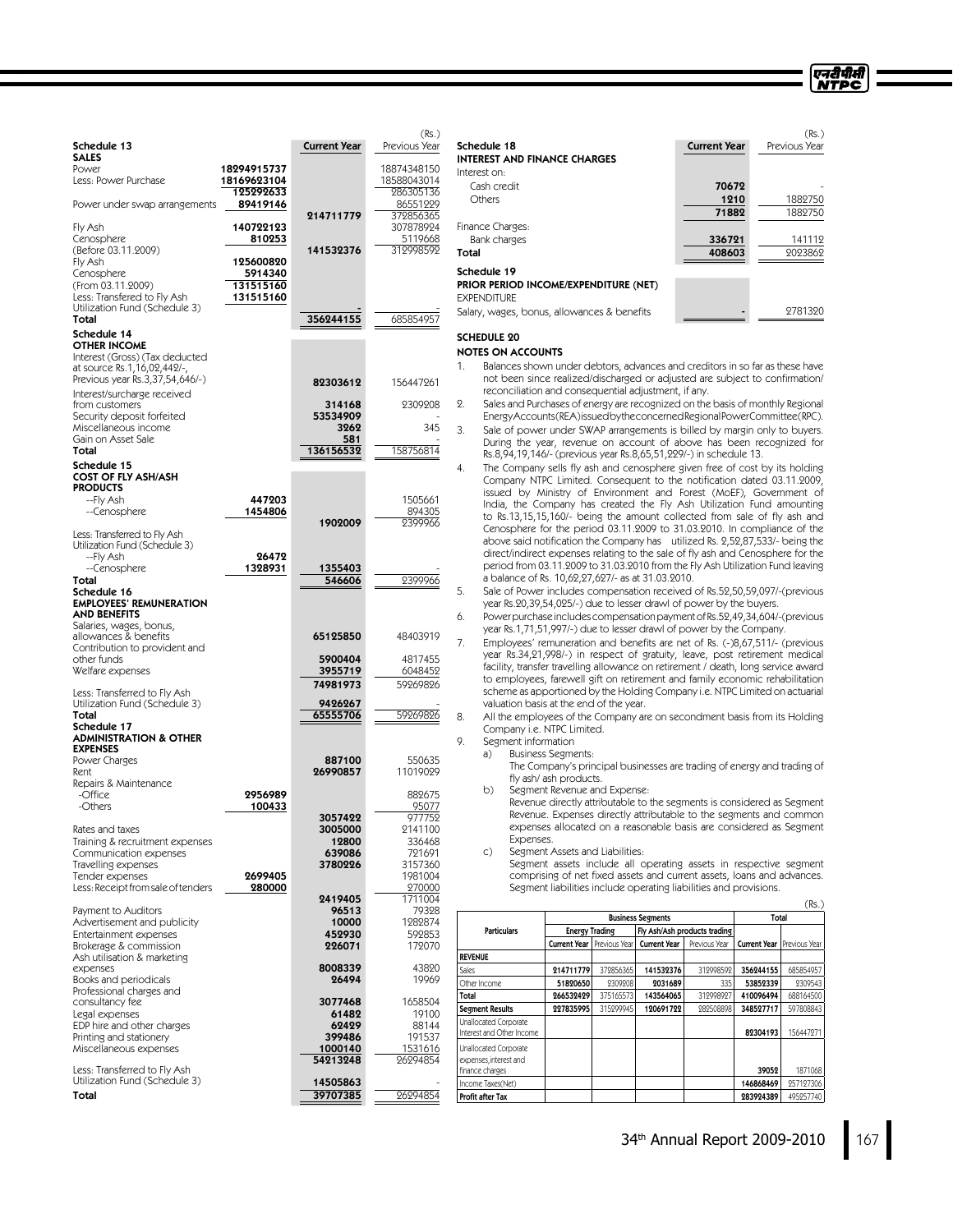|                                                |                     |                          |                     |                              |                     | 、…            |
|------------------------------------------------|---------------------|--------------------------|---------------------|------------------------------|---------------------|---------------|
|                                                |                     | <b>Business Segments</b> | Total               |                              |                     |               |
| <b>Particulars</b>                             |                     | <b>Energy Trading</b>    |                     | Fly Ash/Ash products trading |                     |               |
|                                                | <b>Current Year</b> | Previous Year            | <b>Current Year</b> | Previous Year                | <b>Current Year</b> | Previous Year |
| <b>OTHER INFORMATION</b>                       |                     |                          |                     |                              |                     |               |
| Segment assets                                 | 1434957896          | 1653109469               | 324641296           | 188781265                    | 1759599192          | 1841890734    |
| Unallocated Corporate and<br>other assets      |                     |                          |                     |                              | 339663326           | 36681150      |
| <b>Total Assets</b>                            |                     |                          |                     |                              | 2099262518          | 1878571884    |
| <b>Segment Liabilities</b>                     | 842265236           | 943333891                | 174949242           | 45662854                     | 1017214478          | 988996745     |
| Unallocated Corporate and<br>other liabilities |                     |                          |                     |                              | 119202177           | 94044915      |
| <b>Total Liabilities</b>                       |                     |                          |                     |                              | 1136416655          | 1083041660    |
| Depreciation                                   |                     |                          |                     |                              | 674460              | 704445        |
| Non Cash Expenses other<br>than Depreciation   |                     |                          |                     |                              |                     |               |
| Capital Expenditure                            |                     |                          |                     |                              | 1847194             | 958119        |

 $(De<sub>1</sub>)$ 

 $(Rs)$ 

Place: New Delhi Dated:05.05.2010

d) The operations of the Company are mainly carried out within the country and therefore, geographical segments are inapplicable.

10. Disclosure regarding leases

Expenses on operating leases of the premises for residential use of the employees amounting to Rs.83,16,090/- (Previous year Rs.28,65,578/-) are included in Schedule 16-"Employees remuneration and benefits". Similarly, lease payments in respect of premises for offices are shown in Rent in Schedule 17-"Administration and Other Expenses". The significant leasing arrangements for such leases are entered into by the Company and its Holding Company i.e. NTPC Limited and are not non-cancelable.

#### 11. Earnings per share

The elements considered for calculation of Earning per share (Basic and Diluted) are as under:

|                                                                 | <b>Current Year</b> | Previous Year |
|-----------------------------------------------------------------|---------------------|---------------|
| Net Profit/(Loss) after Tax used as<br>numerator (Rupees)       | 28,39,24,389        | 49,52,57,740  |
| Weighted average number of equity<br>shares used as denominator | 2,00,00,000         | 2,00,00,000   |
| Earning/(Loss) per share (Rupees)                               | 14.20               | 94.76         |
| Face value per share (Rupees)                                   | 10                  | 10            |

12. In compliance of Accounting Standard –22 on "Accounting for taxes on Income" issued by the Institute of Chartered Accountants of India, the item wise details of Deferred tax liability (net) are as under.

|                                                               | 31.03.2010 | 31.03.2009 |
|---------------------------------------------------------------|------------|------------|
| <b>Deferred Tax Liability</b>                                 |            |            |
| Difference of book Depreciation and<br>i)<br>tax Depreciation | 1,61,285   | 1,35,636   |
| <b>Less: Deferred Tax Assets</b>                              |            |            |
| Provisions Disallowed for Tax<br>i)<br>Purposes               | <b>NIL</b> | <b>NIL</b> |
| Deferred tax Liability (Net)                                  | 1,61,285   | 1,35,636   |

The net increase in deferred tax liability of Rs.25, 649/- (previous year increase Rs.87,016/-) has been debited to Profit & Loss Account.

13. Estimated amount of contracts remaining to be executed on capital account and not provided for is Rs.NIL (previous year Rs.4,80,189/-).

14. Payment to the Statutory Auditors (Schedule 17) (Rs.)

|                                                       | <b>Current Year</b> | Previous Year       |
|-------------------------------------------------------|---------------------|---------------------|
| <b>Audit Fees</b>                                     | 60,000              | 40,000              |
| <b>Tax Audit Fees</b>                                 | 10,000              | 9,000               |
| Certification Fees                                    | 17,500              | 22,500              |
| Reimbursements<br>-Traveling Expenses<br>-Service Tax | <b>NIL</b><br>9,013 | <b>NIL</b><br>7,828 |
|                                                       | 96,513              | 79,328              |

|                                            | <b>Current Year</b> | Previous Year |
|--------------------------------------------|---------------------|---------------|
| Salaries and allowances                    | 24,90,838           | 20,01,098     |
| Contribution to provident fund & other     |                     |               |
| funds including gratuity & group insurance | 1,96,343            | 1.93.220      |
| Other benefits                             | 1,15,304            | 85.212        |
| Directors' fees                            | <b>NIL</b>          |               |

The provisions for/contribution of gratuity, leave encashment and postretirement medical facilities are ascertained on actuarial valuation by the Holding Company i.e. NTPC Ltd. and hence not ascertainable separately. 16. Quantitative information:

|     |    |                                                                        | <b>Current Year</b> | Previous Year               |
|-----|----|------------------------------------------------------------------------|---------------------|-----------------------------|
|     | a) | Trading of energy (MUs)                                                |                     |                             |
|     |    | Power                                                                  | 3208                | 9543                        |
|     | b) | Power Under Swap Arrangements<br>Trading of Fly Ash / Cenosphere (MTs) | 2341                | 9988                        |
|     |    | Fly Ash                                                                | 759056              | 634768                      |
|     |    | Cenosphere                                                             | 553                 | 432                         |
| 17. |    | Expenditure in foreign currency (Rs.)                                  |                     |                             |
|     | a) | Training & recruitment expenses                                        | NII.                | 63,493                      |
|     |    |                                                                        | 1.111               | $\sim$ $\sim$ $\sim$ $\sim$ |

b) Traveling Expenses NIL 2,46,870

18. Previous year figures have been regrouped/rearranged wherever necessary.

19. Information pursuant to Part IV of Schedule VI of the Companies Act, 1956.

# BALANCE SHEET ABSTRACT AND COMPANY'S GENERAL BUSSINESS PROFILE<br>I. Registration Details descriptions of the State Code :  $\sqrt{0.5.5}$ **I.** Registration Details **State Code** : 0 5  $\frac{1}{2}$  5  $\frac{1}{2}$  5  $\frac{1}{2}$  5  $\frac{1}{2}$  5  $\frac{1}{2}$  5  $\frac{1}{2}$  5  $\frac{1}{2}$  5  $\frac{1}{2}$  5  $\frac{1}{2}$  5  $\frac{1}{2}$  5  $\frac{1}{2}$  5  $\frac{1}{2}$  5  $\frac{1}{2}$  5  $\frac{1}{2}$  5  $\frac{1}{2}$

Registration No.  $|U|$  4 | 0 | 1 | 0 | 8 | D | L | 2 | 0 | 0 | 2 | G | O | 1 | 1 | 1 | 7 | 5 | 8 | 4 Date Month Year Balance-Sheet date 3 1 0 3 2 0 1 0 II. Capital Raised during the year (Amount in Rs.Thousands) Public Issue Right issue  $N$  i L  $L$ Bonus Issue Private Placement  $\vert N \vert$  i  $\vert L \vert$  i  $\vert N \vert$  i  $\vert L \vert$  i  $\vert N \vert$ III. Position of Mobilization and Deployment of funds (Amount in Rs. Thousands) Total Liability Total Assets  $2099263$ Source of Funds Paid-up Capital Reserves & surplus  $762846$ Fly Ash Utilization Fund Secured Loans 1 0 6 2 2 8 N I L Unsecured Loans Deferred Tax Liabilities<br>  $\frac{D \times \text{Per}(\text{Per} \times \text{Per} \times \text{Per} \times \text{Per} \times \text{Per} \times \text{Per} \times \text{Per} \times \text{Per} \times \text{Per} \times \text{Per} \times \text{Per} \times \text{Per} \times \text{Per} \times \text{Per} \times \text{Per} \times \text{Per} \times \text{Per} \times \text{Per} \times \text{Per} \times \text{Per} \times \text{Per} \times \text{Per} \times \text{Per} \times \text{Per} \times$  $N$   $|I$   $|$   $|$   $|$   $|$   $|$ Application of Funds Net Fixed Assets Investment  $2947$ Net Current Asset  $1066288$  N I L cumulated Loss  $N$   $\vert\vert\vert$   $\vert\vert$   $\vert\vert$   $\vert\vert$   $\vert\vert$   $\vert\vert$ IV. Performance of Company(Amount in Rs. Thousands) Turnover Total Expenditure  $851339$ Profit/Loss before Tax Profit after Tax<br>
4.3.0.7.9.3.1  $9 8 3 9 9 4$ Earning per share in Rs. Dividend Rate%  $114$ . 20 | | V. Generic Name of three Principal Product/Services of Company (As per monetary terms) Product Description: The Code No. TRADING OF ENERGY  $N | A$ TRADING OF FLY ASH AND ASH BASED PRODUCTS  $N | A$ As per our report of even date For and on behalf of Board of Directors For N.K.Jain Mittal & Co. Chartered Accountants (N.K.Gupta) (NitinMehra) (A.K.Singhal) (R.S.Sharma) Partner Company Secretary Director Chairman M.No.81775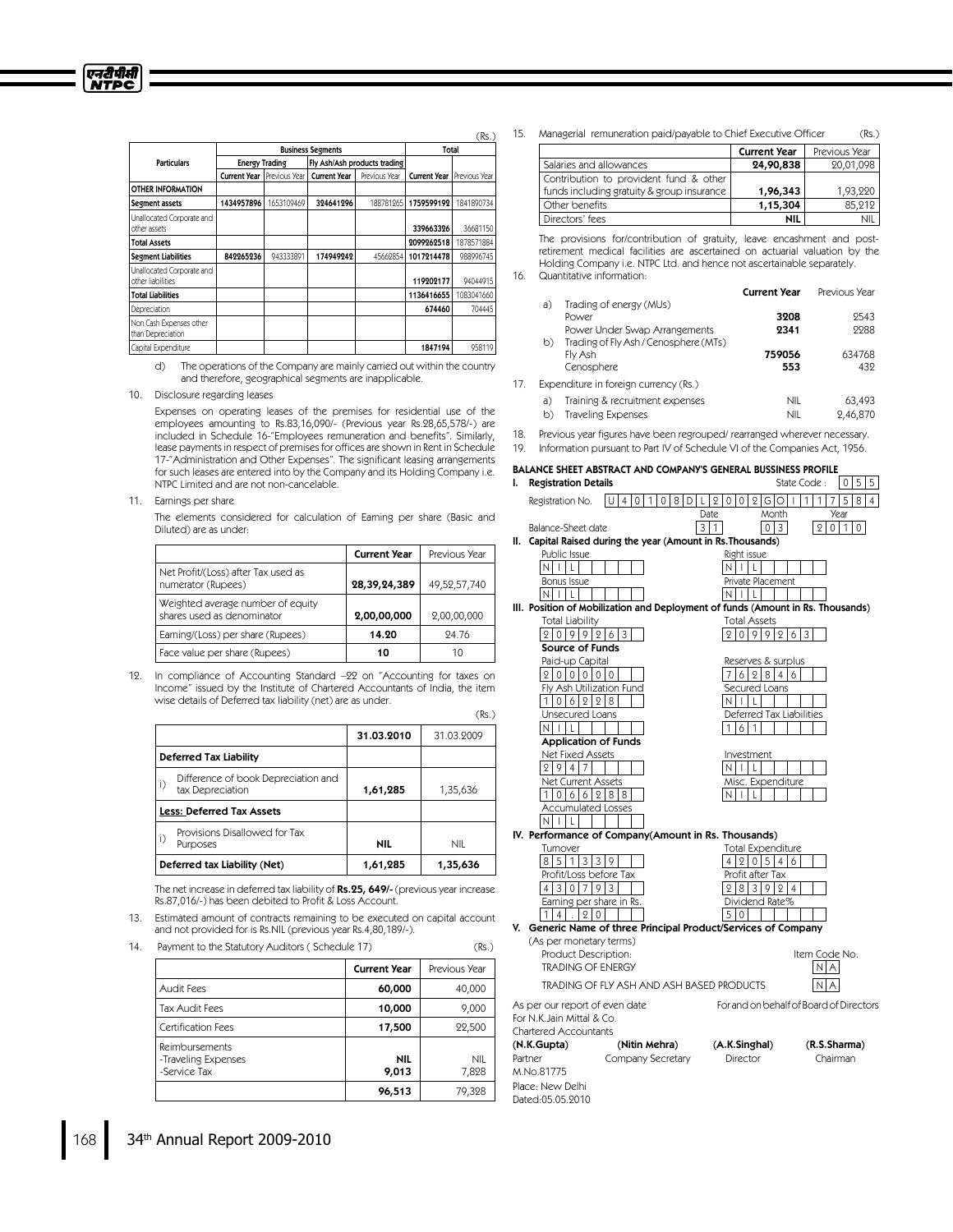

#### CASH FLOW STATEMENT FOR THE PERIOD ENDED 31ST MARCH 2010

|                                                        |             |                     | (Rs.)         |
|--------------------------------------------------------|-------------|---------------------|---------------|
|                                                        |             | <b>Current Year</b> | Previous Year |
| A. CASH FLOW FROM                                      |             |                     |               |
| <b>OPERATING ACTIVITIES</b>                            |             |                     |               |
| Net profit before tax and                              |             |                     |               |
| <b>Prior Period Adjustments</b>                        |             | 430792858           | 755166366     |
| <b>Adjustment for:</b>                                 |             |                     |               |
| Depreciation                                           | 674460      |                     | 704445        |
| Interest charges                                       |             |                     | 1871068       |
| Interest income                                        | (82303612)  |                     | (156447261)   |
| Gain on Sale of Assets                                 | (581)       |                     |               |
| Prior period adjustments                               |             |                     |               |
| (Net)                                                  |             |                     | (2781320)     |
|                                                        |             | (81629733)          | (156653068)   |
| <b>Operating Profit before</b>                         |             |                     |               |
| <b>Working Capital Changes</b>                         |             | 349163125           | 598513298     |
| Adjustment for:                                        |             |                     |               |
| Trade and other receivables                            | (309732472) |                     | (354260411)   |
| Inventories                                            | 1045972     |                     | (73925)       |
| Trade payable and other                                |             |                     |               |
| liabilities                                            | (75891031)  |                     | 217138615     |
| Loans and advances                                     | (19946503)  |                     | 2966500       |
| Increase in Fly Ash                                    |             |                     |               |
| Utilization Fund                                       | 106227627   |                     |               |
|                                                        |             | (298296407)         | (134229221)   |
| Cash generated from<br>operations                      |             | 50866718            | 464284077     |
| Direct taxes paid                                      |             | (136536758)         | (227262699)   |
| <b>Net Cash from Operating</b>                         |             |                     |               |
| <b>Activities-A</b>                                    |             | (85670040)          | 237021378     |
| <b>B. CASH FLOW FROM</b>                               |             |                     |               |
| <b>INVESTING ACTIVITIES</b>                            |             |                     |               |
| Purchase of fixed assets                               | (1848663)   |                     | (990466)      |
| Disposal of fixed assets                               | 2050        |                     | 32347         |
| Interest on Investments                                |             |                     |               |
| Received                                               | 98383724    |                     | 141357382     |
| Income Tax on Interest on                              |             |                     |               |
| Investments                                            | (11602442)  |                     | (34030145)    |
| Net Cash used in<br><b>Investing Activities -B</b>     |             | 84934669            | 106369118     |
| C. CASH FLOW FROM                                      |             |                     |               |
| <b>FINANCING ACTIVITIES</b>                            |             |                     |               |
| Dividend paid                                          |             | (80000000)          | (60000000)    |
| Tax on dividend                                        |             | (13596000)          | (10197000)    |
| Net Cash flow from                                     |             |                     |               |
| <b>Financing Activities-C</b>                          |             | (93596000)          | (70197000)    |
| Net Increase/(Decrease)                                |             |                     |               |
| in Cash and Cash                                       |             |                     |               |
| equivalents (A+B+C)                                    |             | (94331371)          | 273193496     |
| <b>Cash and Cash equivalents</b>                       |             |                     |               |
| (Opening balance) *                                    |             | 1216491402          | 943297906     |
| <b>Cash and Cash equivalents</b><br>(Closing balance)* |             | 1122160031          | 1216491402    |
|                                                        |             |                     |               |

\*NOTE: Cash and Cash Equivalents consist of Cash in Hand & Balance with Banks.

|                                |                   | For and on behalf of Board of Directors |              |
|--------------------------------|-------------------|-----------------------------------------|--------------|
| As per our report of even date |                   |                                         |              |
| For N K, Jain Mittal & Co.     |                   |                                         |              |
| Chartered Accountants          |                   |                                         |              |
| (N.K.Gupta)                    | (Nitin Mehra)     | (A.K.Singhal)                           | (R.S.Sharma) |
| Partner                        | Company Secretary | Director                                | Chairman     |
| M.No.81775                     |                   |                                         |              |
| Place: New Delhi               |                   |                                         |              |
| Dated:05 05 9010               |                   |                                         |              |
|                                |                   |                                         |              |

#### AUDITOR'S REPORT

#### NTPC VIDYUT VYAPAR NIGAM LIMITED

To the Members of

| 1. | We have audited the attached Balance Sheet of NTPC VIDYUT VYAPAR NIGAM                          |
|----|-------------------------------------------------------------------------------------------------|
|    | <b>LIMITED</b> as at 31 <sup>st</sup> March 2010, the Profit and Loss Account and also the Cash |
|    | Flow Statement for the year ended on that date annexed thereto. These                           |
|    | financial statements are the responsibility of the company's management. Our                    |
|    | responsibility is to express an opinion on these financial statements based on                  |
|    | our audit.                                                                                      |

2. We conducted our audit in accordance with Auditing Standards generally accepted in India. Those standards require that we plan and perform the audit to obtain reasonable assurance about whether the financial statements are free from material misstatement. An audit includes examining, on test basis, evidence supporting the amounts and disclosures in the financial statements. An audit also includes assessing the accounting principles used & significant estimates made by the management, as well as evaluating the overall financial statement presentation. We believe that our audit provides a reasonable basis for our opinion.

- 3. As required by the Companies (Auditor's Report) order, 2003 (as amended) issued by the Government of India in terms of sub-section (4A) of section 227 of the Companies Act, 1956, we enclose in the Annexure a statement on the matters specified in paragraphs 4 & 5 of the said order.
- 4. Further to our comments in the annexure referred to in para 3 above, we report that:
	- a. We have obtained all the information and explanations, which to the best of ourknowledge and belief were necessary for the purpose of our audit;
	- b. In our opinion, proper books of account as required by law have been kept by the company so far as it appears from our examination of those books;
	- c. The Balance Sheet, Profit and Loss Account and Cash Flow Statement dealt with by this report are in agreement with the books of account;
	- d. In our opinion, the Balance Sheet, Profit and Loss Account and Cash Flow Statement dealt with by thisreport comply with the accounting standards referred to in sub-section (3C) of Section 211 of the Companies Act, 1956;
	- e. Being a Government Company, pursuant to the Notification no. GSR 829 (E) dated 21.10.2003 issued by Government of India, provisions of clause (g) of sub-section (1) of section 274 of the Companies Act, 1956, are not applicable to the Company;
	- f. In our opinion, and to the best of our information and according to the explanations given to us, the said accounts read with the Accounting Policies and Notes thereon in Schedule 20, give the information required by the Companies Act, 1956 in the manner so required and give a true and fair view in conformity with the accounting principles generally accepted in India:
		- i. in the case of Balance Sheet, of the state of affairs of the company as at 31st March, 2010,
		- ii. in the case of Profit and Loss Account, of the profit for the year ended on that date, and
		- iii. in the case of Cash Flow Statement, of the cash flows for the year ended on that date.

For N.K. Jain Mittal & Co. Chartered Accountants (N.K.Gupta) Partner M.No.81775

Place: New Delhi Dated: 05.05.2010

#### ANNEXURE TO THE AUDITOR'S REPORT

Statement referred to in paragraph (3) of our report of even date to the members of NTPC VIDYUT VYAPAR NIGAM LIMITED on the accounts for the year ended 31st March 2010.

- (i) (a) The company has maintained proper records showing full particulars including quantitative details and situation of fixed assets.
	- (b) Physical verification of fixed assets has been carried out by an internal committee, appointed for the purpose, which in our opinion is considered reasonable having regard to the size and nature of its assets. No material discrepancies were noticed on such verification.
	- (c) Substantial part of fixed assets has not been disposed off during the year.
- (ii) (a) The inventory has been physically verified by the management at reasonable intervals.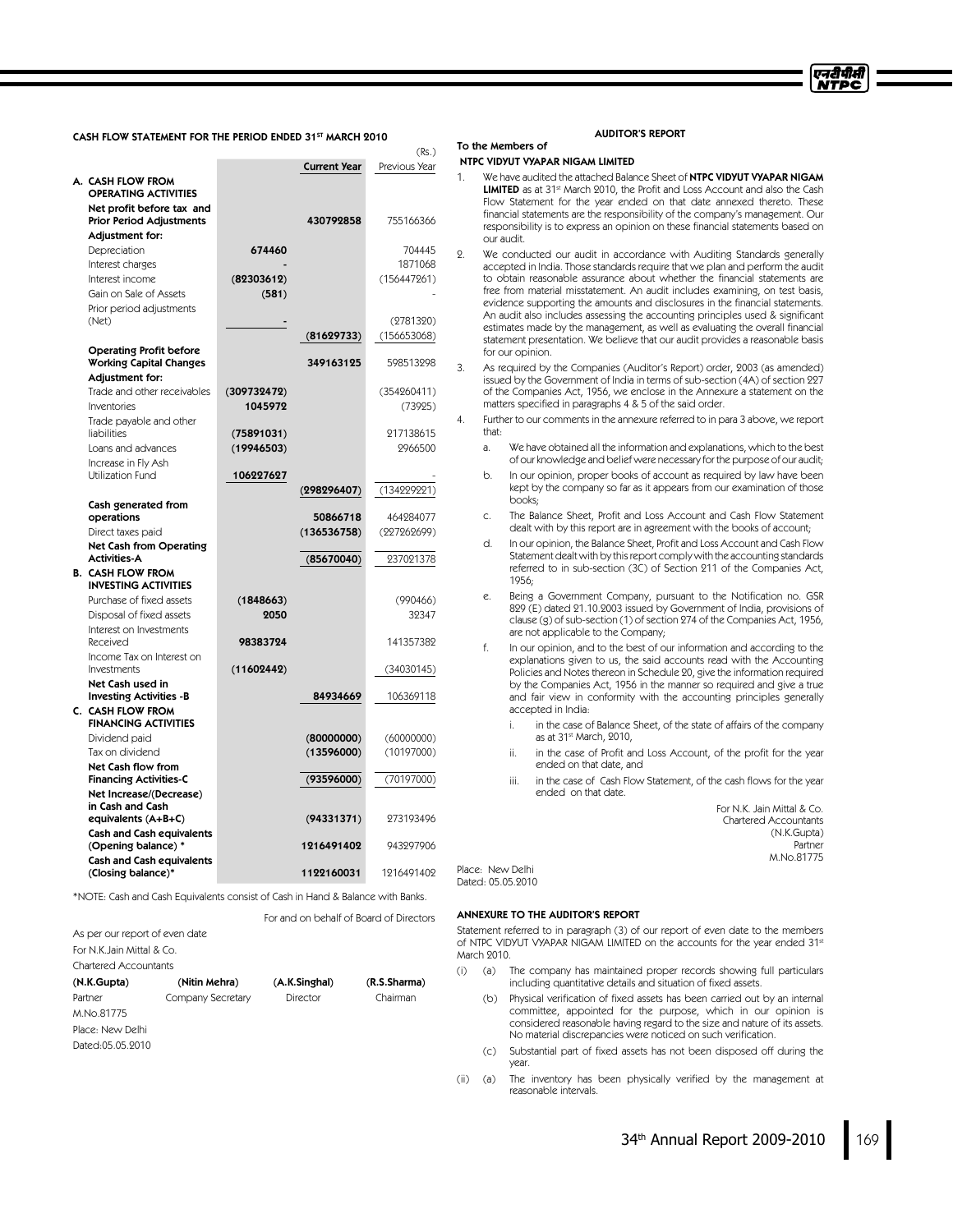(b) The procedures of physical verification of inventory followed by the management are reasonable and adequate in relation to the size of the company and the nature of its business.

एनटीपीसी **NTPC** 

- (c) The company is maintaining proper records of inventory. No material discrepancies were noticed on physical verification of inventories.
- (iii) (a) The company has not granted any loans secured or unsecured to any company, firm or other party listed in the register maintained under section 301 of the Companies Act, 1956. In view of clause (iii) (a) above, the clause (iii) (b), (iii) (c) and (iii) (d) are not applicable.
	- (e) The company has not taken any loans, secured or unsecured from companies, firms or other parties covered in the register maintained under section 301 of the Companies Act, 1956.
	- In view of the clause (iii) (e) above, the clause (iii) (f) and (iii) (g) are not applicable.
- (iv) In our opinion and according to the information and explanations given to us, there is adequate internal control system commensurate with the size of the company and the nature of its business for purchase of inventory and fixed assets and for the sale of goods and services. During the course of audit, we have not observed any continuing failure to correct major weakness in internal control system.
- (v) (a) According to the information and explanation given to us, during the year under audit there have been no contracts or arrangements which need to be entered in the register maintained under section 301 of the companies Act, 1956.
	- (b) In view of clause (v) (a) above, the clause (v) (b) is not applicable.
- (vi) The company has not accepted deposits from the public.
- (vii) In our opinion, the company has an Internal Audit system commensurate with the size and nature of its business.
- (viii) The Central Government has not prescribed maintenance of cost accounts and records under section 209 (1) (d) of the Companies Act, 1956.
- (ix) (a) The employees of NVVN are on secondment basis from its holding company i.e. NTPC Ltd. The holding company is regular in depositing undisputed statutory dues including dues like Provident Fund, Service Taxetc. with appropriate authorities. Moreover, Sales Tax is being deposited by the company. Further, Income Tax is being directly deposited by the company w.e.f. July 2009. According to the information and explanations given to us, there are no undisputed Provident Fund, Income Tax, Sales Taxand Service Tax etc. in arrear as at 31.03.2010 for a period of more than sixmonth from the date they became payable.

(b) In view of clause (ix) (a) above, the clause (ix) (b) is not applicable.

- (x) The company has no accumulated losses and has not incurred cash losses during the financial year covered by our audit and the immediately preceding financial year.
- (xi) In our opinion and according to the information and explanations given to us, the company has not defaulted in repayment of dues to financial institutions, banks or debenture holders.
- (xii) According to the information and explanations given to us, company has not granted loans and advances on the basis of security by way of pledge of shares, debentures and other securities.
- (xiii) The company is not a chit fund or a nidhi/mutual benefit fund/society. Therefore, the provisions of clause 4 (xiii) of the Companies (Auditor's Report) Order, 2003 are not applicable to the company.
- (xiv) The company is not dealing in or trading in shares, securities, debentures and other investments. Accordingly, the provisions of clause 4(xiv) of the Companies
- (Auditor's Report) Order, 2003 are not applicable to the company.
- (xv) The company has not given any guarantees for loans taken by others from banks or financial institutions.
- (xvi) The company does not carry any term loans.
- (xvii) According to the information and explanations given to us and on overall examination of the balance sheet of the company, we report that no funds raised on short- term basis have been used for long –term investment.
- (xviii) According to the information and explanations given to us, the company has not made preferential allotment of shares during the year.
- (xix) According to the information and explanations given to us, the company has not issued debentures during the year, hence no requirement of creation of security or charge.
- (xx) According to the information and explanations given to us, the company has not raised any money by public issue during the year.
- (xxi) According to the information and explanations given to us, no fraud has been committed to or by the company during the year.

For N.K. Jain Mittal & Co. Chartered Accountants (N.K.Gupta) Partner M.No.81775

Place: New Delhi Dated: 05.05.2010

# COMMENTS OF THE COMPTROLLER AND AUDITOR GENERAL OF INDIA UNDER SECTION 619 (4) OF THE COMPANIES ACT, 1956, ON THE ACCOUNTS OF NTPC VIDYUT VYAPAR NIGAM LIMITED, NEW DELHI FOR THE YEAR ENDED, 31 MARCH, 2010

The preparation of financial statements of NTPC Vidyut Vyapar Nigam Limited, New Delhi, for the year ended 31 March 2010 in accordance with the financial reporting framework prescribed under the Companies Act, 1956, is the responsibility of the management of the Company. The statutory auditors appointed by the Comptroller and Auditors General of India under Section 619(2) of the Companies Act, 1956 are responsible for expressing opinion on these financial statements under Section 227 of the Companies Act, 1956, based on independent audit in accordance with the auditing and assurance standards prescribed by their professional body, the Institute of Chartered Accountants of India. This is stated to have been done by them vide their Audit Report dated 5 May 2010.

I, on behalf of the Comptroller and Auditor General of India, have conducted a supplementary audit under Section 619(3) (b) of the Companies Act, 1956 of the financial statements of NTPC Vidyut Vyapar Nigam Limited, New Delhi for the year ended 31 March 2010. This supplementary audit has been carried out independently without access to the working papers of the statutory auditors and is limited primarily to inquiries of the statutory auditors and company personnel and a selective examination of some of the accounting records. On the basis of my audit nothing significant has come to my knowledge which would give rise to any comment upon or supplement to Statutory Auditors' report under Section 619(4) of the Companies Act, 1956

> For and on behalf of the Comptroller & Auditor General of India

Place: New Delhi Dated: 31<sup>st</sup> May, 2010

(M. K. Biswas) Principal Director of Commercial Audit & Ex-officio Member Audit Board-III, New Delhi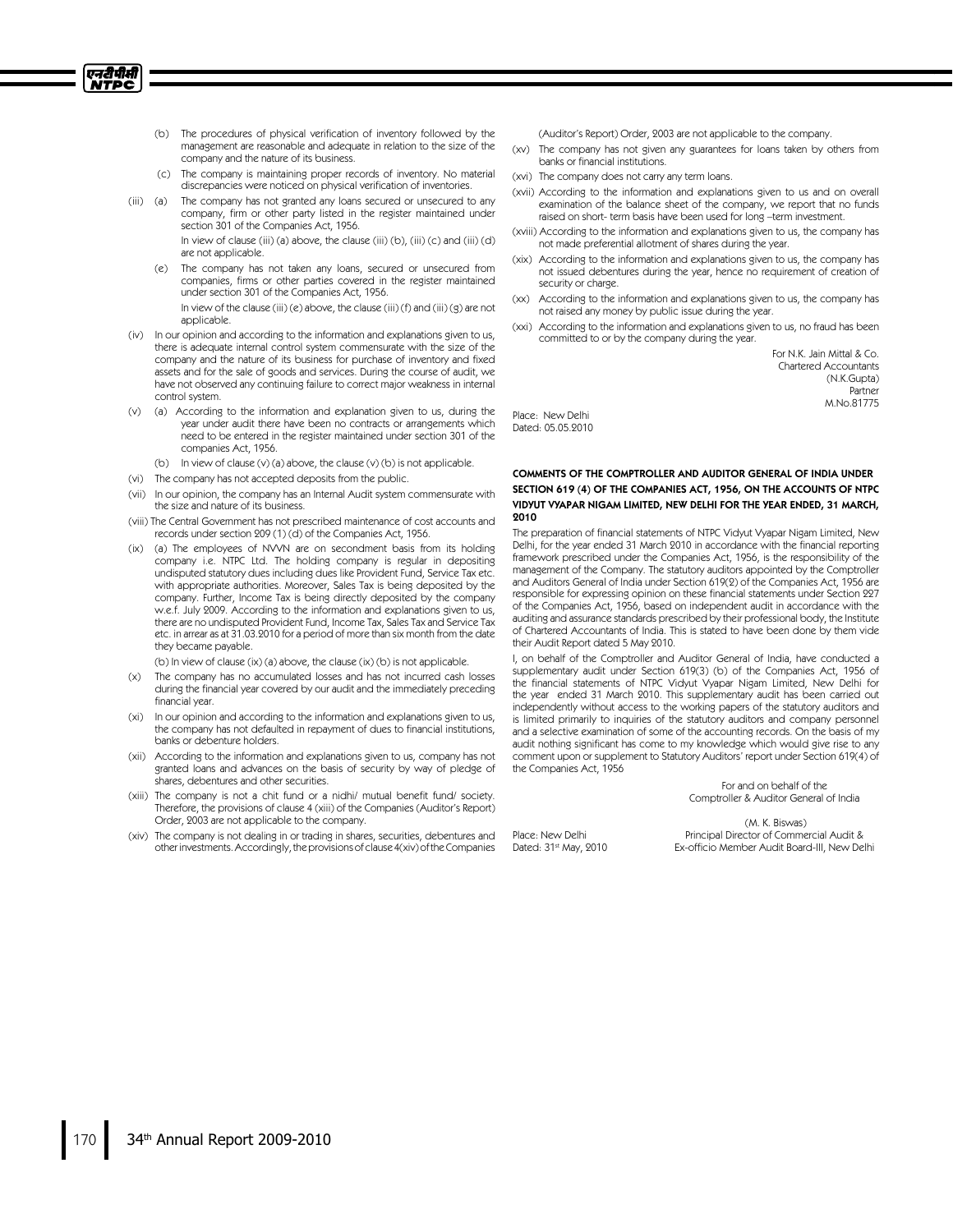# PIPAVAV POWER DEVELOPMENT COMPANY LIMITED

(A wholly owned subsidiary of NTPC Limited)

DIRECTORS' REPORT

# To,

The Members,

Your Directors have pleasure in presenting the 9th Annual Report on the performance of the Company for the financial year ended 31st March, 2010 together with Audited Accounts and the Auditors`Report thereon.

# OPERATIONAL REVIEW

Your Company was incorporated on 20<sup>th</sup> December, 2001 as a wholly owned subsidiary of NTPC Limited (NTPC) under the Presidential Directive with a view to develop infrastructure of Pipavav Power Project in the State of Gujarat. NTPC also paid a sum of Rs. 6.05 crore to Gujarat Power Corporation Limited (GPCL) for acquisition of required land for the project. Subsequently with a view to develop Pipavav Power Project through a 50:50 equity participation by NTPC and GPCL under Joint Venture, a Memorandum of Understanding ( MOU) was signed by NTPC with GPCL and Gujarat Electricity Board on 20<sup>th</sup> February, 2004.

Subsequently, Ministry of Power, Govt. of India conveyed the approval of competent authoritytoallowNTPCLimitedtodissociatefromPipavavPowerProject(1000MW)inview ofGovernmentofGujarat'sdecisiontodeveloptheprojectwithanotherstrategicpartner.

Accordingly, process was started for settlement of dues of NTPC with GPCL/ Government of Gujarat and all the claims with GPCL/Government of Gujarat have been amicably settled between NTPC and GPCL except a nominal claim of approximately Rs. 21 Lac being the amount of interest.

In line with the DPE guidelines, NTPC had also approached Ministry of Power, Govt. of India for its approval for winding up of the Company. Ministry of Power, Govt. of India had issued a Presidential Directive dated July 3, 2009 to NTPC conveying the approval of Government to permit NTPC for winding up of the Company pending final settlement of claims with Gujarat power Corporation Limited/Government of Gujarat. Further, GPCL has paid a sum of Rs. 20,34,534/- to NTPC during the financial year 2009-10 towards balance of expenses. The said amount has been accounted for in the books of account of NTPC.

Ministry of Power, GOI, through its further Presidential Directive dated April 15, 2010 had conveyed the approval of GOI to permit NTPC for winding up of PPDCL through striking off the name of PPDCL under section 560 of the Companies Act, 1956. Accordingly an application for winding up of PPDCL under section 560 of the Companies Act, 1956 had already been filed on 29<sup>th</sup> April, 2010 with Registrar of Companies, NCT of Delhi & Haryana.

#### FINANCIAL REVIEW

During the year, the Company has incurred Rs. 9,141/- towards various expenses like filing fees, professional fees, audit fees and other petty expenses. Further, in order to prepare the NIL balance sheet (i.e. only Paid up share capital and corresponding Profit & Loss Account in the Balance Sheet) a liability of Rs. 22,611/- payable to holding company i.e. NTPC Limited had been credited to Profit & Loss Account. NTPC shall subsequently recover the same from GPCL as per the settlement already arrived at between NTPC and GPCL.

Due to the above, a profit amount of Rs. 13,470/- had been carried forward to Balance Sheet as against loss of Rs. 21,795/- incurred last year.

#### FIXED DEPOSITS

The Company has not accepted any fixed deposit during the financial year ending 31st March, 2010.

#### AUDITORS' REPORT

The Comptroller and Auditor General of India (C&AG) has appointed M/s .K.K. Jain & Company, Chartered Accountants as Statutory Auditor of the Company for the financial year 2009-10. There are no adverse comments, observation or reservation in the auditor's report on the accounts of the Company except that the Company is not a going concern.

#### COMPTROLLER & AUDITOR GENERAL REVIEW:

The Comptroller and Auditor General of India (C&AG) vide letter dated 11th May, 2010 has conveyed its decision not to review the report of the statutory auditors' on the accounts of the Company for the year ended 31st March, 2010 and as such has no comments to make under section 619(4) of the Companies Act, 1956. As advised by C&AG, review report of C&AG and comments if any, along with management replies thereto are to be placed with report of Statutory Auditors. Accordingly, letter of NIL comments received form C&AG is placed with report of Statutory Auditors.

#### SECRETARIAL COMPLIANCE REPORT:

The Company has appointed M/s. A. Kaushal & Associates, Company Secretaries for Secretarial Audit and for obtaining the Certificate of compliance under Section 383A(1) of the Companies Act, 1956 for the financial year 2009-10. The Compliance Certificate is attached as Annexure-I.

#### PARTICULARS OF EMPLOYES:

Since, the Company has no employee, the particulars prescribed under section 217(2A) of the Companies Act 1956 read with the Companies (Particulars of Employees) Rules, 1975 are not applicable.

#### CONSERVATION OF ENERGY,TECHNOLOGY ABSORPTION,FOREIGN EXCHANGE EARNING & OUTGO:

Since no activity was carried out by the Company during the year there is no significant particular with respect to conservation of energy, technology absorption and foreign exchange earnings and outgo which require disclosure under clause (e) of sub-section (1) of section 217 of the Companies Act, 1956 read with Companies (Disclosure of Particulars in the Report of Board of Directors) Rules, 1988.

#### DIRECTORS RESPONSIBILITY STATEMENT:

As required under Section 217(2AA) of the Companies Act, 1956 your Directors confirm that:

- i) In the preparation of the Annual Accounts for the financial year ended 31st March, 2010, the applicable accounting standards had been followed alongwith proper explanation relating to material departures;
- ii) The Directors had selected such accounting policies and made judgements and estimates that are reasonable and prudent so as to give a true and fair view of the state of affairs of the company as on 31st March, 2010 and of the profit of the company for that period;
- iii) The Directors had taken proper and sufficient care for the maintenance of adequate accounting records in accordance with the provisions of the Companies Act, 1956 for safeguarding the assets of the company and for preventing and detecting fraud and other irregularities; and

The Directors had prepared the annual accounts on going concern basis.

#### BOARD OF DIRECTORS:

During the year, no change had been occurred in the Board of Directors of the Company. Further, pursuant to the provisions of section 256 of the Companies Act, 1956, Shri N. K. Sharma shall retire by rotation at the ensuing Annual General Meeting and being eligible offers himself for re-appointment.

#### ACKNOWLEDGEMENT:

The Board of Directors wish to place on record its appreciation for the support and co-operation extended by the Union Ministry of Power, NTPC Ltd., Gujarat Power Corporation Ltd., Gujarat State Electricity Corporation and other agencies of Govt. of India/Govt. of Gujarat and Auditors of the company.

For and on behalf of the Board of Directors

Place: New Delhi. (R. S. Sharma) Dated: July 14, 2010 **Chairman** 

ANNEXURE-I

# COMPLIANCE CERTIFICATE

CIN: U40105DL2001GOI113508 Authorise Capital: Rs. 10,00,00,000/-

The Members

To

#### PIPAVAV POWER DEVELOPMENT COMPANY LIMITED

NTPC Bhawan, Core-7, Scope Complex,

7, Institutional Area, Lodhi Road,

New Delhi –110 003.

I have examined the registers, records, books and papers of PIPAVAV POWER DEVELOPMENT COMPANY LIMITED as required to be maintained under the Companies Act, 1956, (the Act) and the rules made thereunder and also the provisions contained in the Memorandum and Articles of Association of the company for the financial year ended 31st March, 2010 (the financial year). In my opinion and to the best of my information and according to the examinations carried out by me and explanations furnished to me by the company, its officers and agents, I hereby certify that:

- 1. The Company has kept and maintained all registers as stated in Annexure 'A' to this certificate as per the provisions of the Act and the rules made thereunder and all entries therein have been duly recorded.
- 2. The Company has duly filed the forms and returns on the dates as stated in Annexure 'B' to this certificate with the Registrar of Companies, Regional Director, Central Government, Company Law Board or other authorities generally within the time limit prescribed under the Act and the rules made thereunder.
- 3. The Company being a public limited Company has the minimum prescribed paid-up capital.
- The Board of Directors duly met 4 (Four) times on 13th May, 2009, 22nd July, 2009, 04th November, 2009 & 29th March, 2010 in respect of which meetings proper notices were given and the proceedings were duly recorded and signed in minutes books maintained for the purpose.
- 5. The Company was not required to close its Register of Member during the financial year.
- 6. The Annual General Meeting for the financial year ended 31st March, 2009 was held on 22nd July, 2009 after giving due notice to the members of the Company and the resolutions passed thereat were duly recorded in Minutes Book maintained for the purpose.

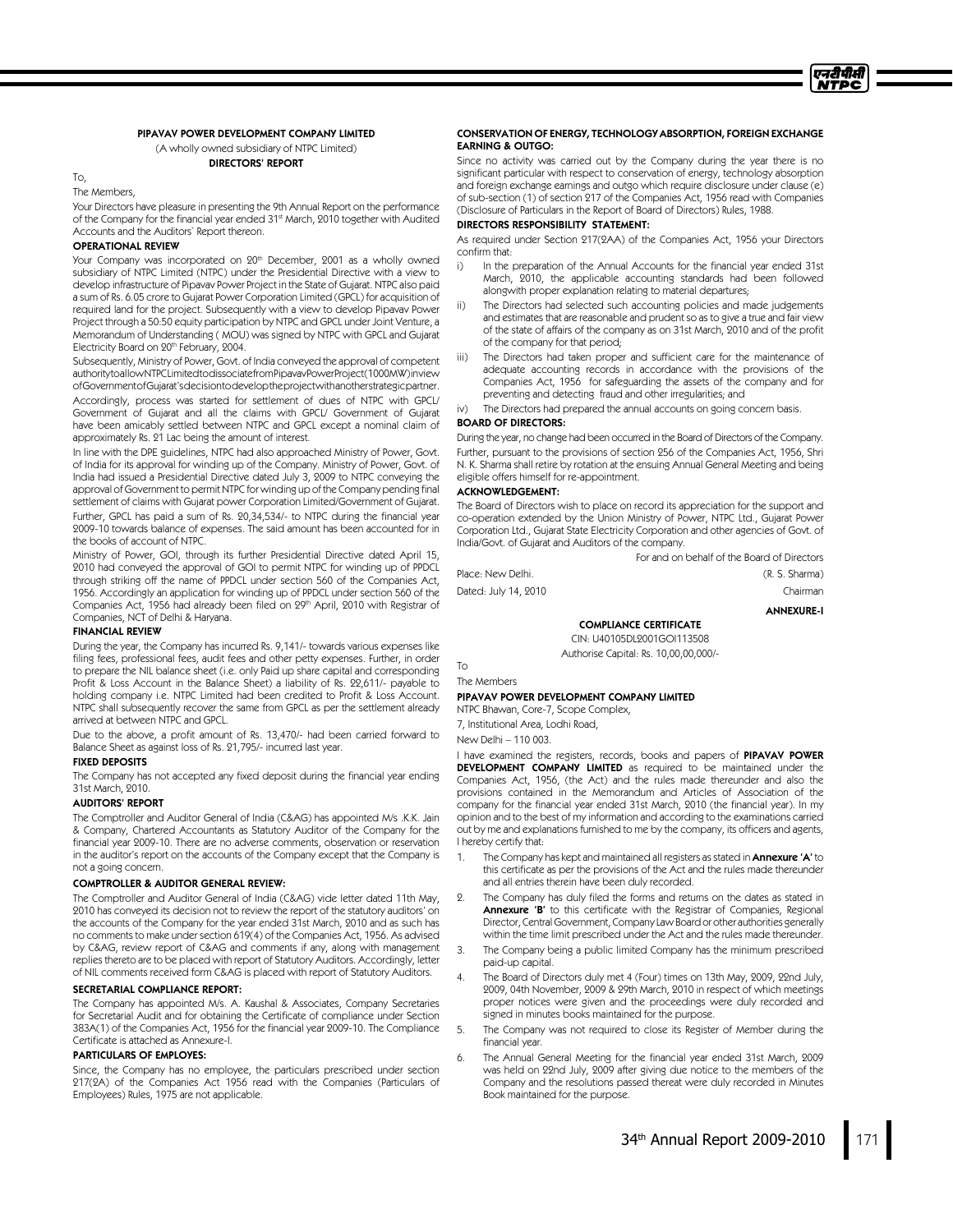- 7. No Extra Ordinary General Meetings was held during the financial year.
- 8. As explained to me, the Company has not advanced any loan to its directors or persons or firms or companies referred in the section 295 of the Act.
- 9. The Company has not entered into any contract falling within the purview of Section 297 of the Act.
- 10. The Company has made necessary entries in the register maintained under section 301 of the Act.
- 11. As explained to me, there were no instances falling within the purview of Section 314 of the Act and as such the Company was not required to obtain any approvals from the Board of Directors, Members or Central Government, as the case may be.
- 12. TheCompanyhasnotissuedanyduplicatesharecertificateduringthefinancial year.
- 13. The Company:

एनटीपीसी <u>NTPC</u>

- (i) has not made allotment / transfer / transmission of securities during the financial year.
- (ii) was not require to deposit any amount in a separate bank account, as no dividend was declared during the financial year.
- (iii) was not required to post warrant to any member of the Company, as no dividend was declared during the financial year.
- (iv) was not required to transfer any amount in Investor Education & Protection Fund, as there is no unpaid dividend, application money due for the refund, matured deposits, matured debentures and the interest accrued thereon, which have remained unclaimed or unpaid for a period of seven years.
- (v) has duly complied with the requirements of section 217 of the Act.
- 14. The Board of Directors of the Company is duly constituted. There was no appointment of Additional Director or Alternate Director or Director to fill Casual Vacancy during the financial year.
- 15. The Company has not appointed Managing Director / Whole time director during the financial year.
- 16. TheCompany has not appointedany sole-selling agentsduring the financial year.
- 17. The Company was not required to obtain necessary approvals of the Central Government, Company Law Board, Regional Director, Registrar of Companies and/or such authorities prescribed under the various provisions of the Act.
- 18. The Directors have disclosed their interest in other Firms / Companies to the Board of Directors pursuant to the provisions of the Act and the rules made thereunder.
- 19. The Company has not issued equity shares during the financial year.
- 20. The Company has not bought back any shares during the financial year.
- 21. Asthe Company has not issued any preference shares or debentures, there was no redemption of preference shares or debentures during the financial year.
- 22. There were no transactions necessitating the Company to keep in abeyance the rights to dividend, rights shares and bonus shares pending registration of transfer of shares.
- 23. The Company has not invited any public deposits including unsecured loans falling within the purview of sections 58A and 58AA read with Companies (Acceptance of Deposit) Rules, 1975 during the financial year.
- 24. The Company has not made any borrowing during the financial year.
- 25. The Company has not made investments in other body corporate and has not given any guarantees or provided securities to other body corporate during the financial year.
- 26. The Company has not altered the provisions of the Memorandum of Association with respect to Situation of the Registered Office of the Company from one state to another during the financial year.
- 27. The Company has not altered the provisions of the Memorandum of Association with respect to the Objects of the Company during the financial year.
- 28. The Company has not altered the provisions of the Memorandum of Association with respect to Name of the Company during the financial year.
- 29. The Company has not altered the provisions of the Memorandum of Association with respect to Share Capital of the Company during the financial year.
- 30. The Company has not altered its Articles of Association during the financial year.
- 31. Asexplainedtome,therewasnoprosecutioninitiatedagainstorshowcausenotices received by the Company during the financial year for offences under the Act.
- 32. The Company has not received any money as security from its employees during the financial year.
- 33. The Company has not constituted any Provident Fund Trust for its employees and as such the provisions of section 418 of the Act are not applicable.

FOR A. KAUSHAL & ASSOCIATES COMPANY SECRETARIES AMIT KAUSHAL PLACE : NEW DELHI PROPRIETOR<br>
DATE : 22.04.2010

# Registers as maintained by the Company:

| S.No. | Name of Register(s)                                                        | <b>Under Section</b> |
|-------|----------------------------------------------------------------------------|----------------------|
| 1.    | Register of Members                                                        | 150                  |
| 2.    | Register & Returns                                                         | 163                  |
| 3.    | Minutes Book of General Meetings, Board Meetings.                          | 193                  |
| 4.    | <b>Books of Accounts</b>                                                   | 209                  |
| .5.   | Register of particulars of contracts in which directors are<br>interested. | 301                  |
| 6.    | Register of Director, Managing Director, Manager, Secretary.               | 303                  |
| 7.    | Register of Directors' Shareholdings                                       | 307                  |

#### ANNEXURE 'B'

Rs.

ANNEXURE 'A'

Forms and Returns as filed by the Company with Registrar of Companies, Regional Director, Central Government or any other Authorities during the financial year ended 31st March, 2010.

| S. No. | Forms & Returns                                                                                                                                                                    | U/s  | For                                                                                        | Filed on   |
|--------|------------------------------------------------------------------------------------------------------------------------------------------------------------------------------------|------|--------------------------------------------------------------------------------------------|------------|
| 1.     | Form No. 93AC & Form No.<br>23ACA alongwith Notice<br>of Annual General Meeting.<br>Balance Sheet, Profit & Loss<br>Account together with Auditors<br>& Directors' Report thereon. | 990  | the financial<br>vear<br>31st<br>ended on<br>March, 2009.                                  | 10.08.2009 |
| 2.     | Form No. 20B alongwith Annual<br>Return as per Schedule V                                                                                                                          | 159  | the Annual General<br>meeting held on<br>22nd July, 2009.                                  | 17.08.9009 |
| 3.     | Form No. 66                                                                                                                                                                        | 383A | thefilingCompliance<br>Certificate for the<br>financial year ended<br>on 31st March, 2009. | 10.08.9009 |

#### PIPAVAV POWER DEVELOPMENT COMPANY LIMITED BALANCE SHEET AS AT 31st MARCH 2010

|                                                           | Sch. No. | 31.03.2010 | 31.03.2009 |
|-----------------------------------------------------------|----------|------------|------------|
| SOURCES OF FUNDS                                          |          |            |            |
| <b>SHAREHOLDERS' FUNDS</b>                                |          |            |            |
| Capital                                                   |          | 37,50,000  | 37,50,000  |
| <b>APPLICATION OF FUNDS</b>                               |          |            |            |
| <b>CURRENT ASSETS, LOANS</b><br><b>AND ADVANCES</b>       |          |            |            |
| Cash and bank balances                                    | 9        |            | 13,068     |
| Loans and advances                                        |          |            |            |
|                                                           |          |            | 13,068     |
| <b>LESS: CURRENT LIABILITIES</b><br><b>AND PROVISIONS</b> |          |            |            |
| Liabilities                                               | 3        |            | 26,538     |
| <b>Net Current Assets</b>                                 |          |            | (13, 470)  |
| <b>Profit and Loss Account</b>                            |          | 37,50,000  | 37,63,470  |
| <b>TOTAL</b>                                              |          | 37,50,000  | 37,50,000  |
|                                                           |          |            |            |

Notes on Accounts 4

Dated: 22.04.2010

Schedules 1 to 4 form integral part of Annual Accounts

|                                     | For & on Behalf of the Board of Directors |          |
|-------------------------------------|-------------------------------------------|----------|
|                                     | (N. K. Sharma) (R. S. Sharma)             |          |
|                                     | Director                                  | Chairman |
| In terms of our report of even date |                                           |          |
| For K.K. Jain & Co.                 |                                           |          |
| Chartered Accountants               |                                           |          |
| (Simmi Jain)                        |                                           |          |
| M.No.86496                          |                                           |          |
| Partner                             |                                           |          |
| FRN No. 09465N                      |                                           |          |
| Place: New Delhi                    |                                           |          |

DATE: 22.04.2010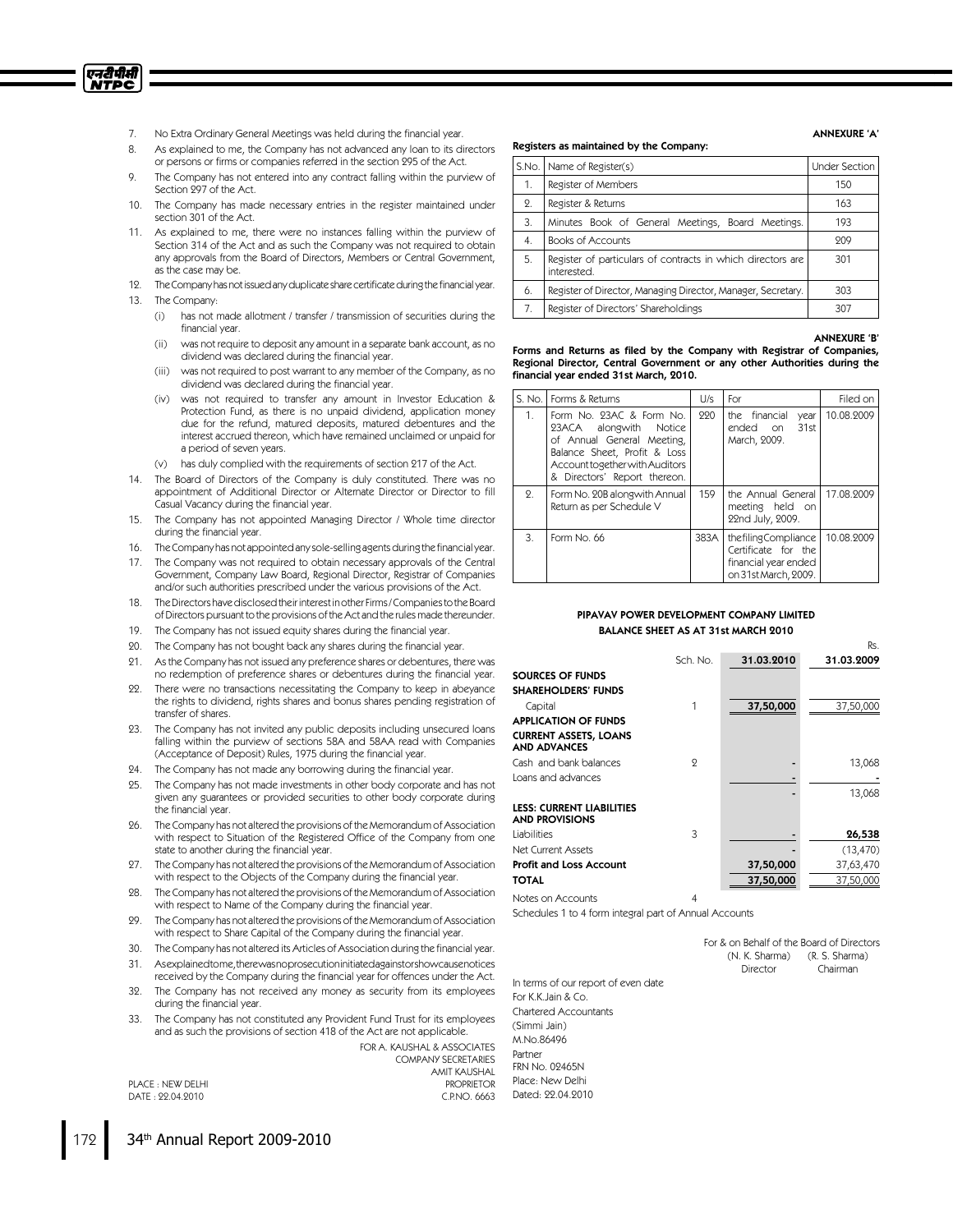| PIPAVAV POWER DEVELOPMENT COMPANY LIMITED<br>PROFIT AND LOSS ACCOUNT FOR THE YEAR ENDED 31st March 2010 |                                           |                      | <b>Registration Details</b><br>L.                              | <b>BALANCE SHEET ABSTRACT AND COMPANY'S GENERAL BUSSINESS PROFILE</b><br>$0 \ 5 \ 5$<br>State Code: |
|---------------------------------------------------------------------------------------------------------|-------------------------------------------|----------------------|----------------------------------------------------------------|-----------------------------------------------------------------------------------------------------|
|                                                                                                         |                                           | Rs.                  | Registration No.                                               | U   4   0   1   0   5   D   L   2   0   0  <br>$3 5 0 8$<br> G O   1 <br>$\mathbf{1}$<br>1          |
| Income:                                                                                                 | <b>Current Year</b>                       | <b>Previous Year</b> |                                                                |                                                                                                     |
| Liability written off-NTPC Ltd.                                                                         | 22,611                                    |                      |                                                                | Date<br>Year<br>Month                                                                               |
| Total                                                                                                   | 22,611                                    |                      | Balance-Sheet date                                             | 3 1<br>$0\vert 3$<br>2010                                                                           |
| Expenditure:                                                                                            |                                           |                      | II. Capital Raised during the year (Amount in Rs. Thousands)   |                                                                                                     |
| Filing fees                                                                                             | 1,500                                     | 3,100                | Public Issue                                                   | Right issue                                                                                         |
| Professional Fees                                                                                       | 2,096                                     | 2,471                | NIIL                                                           | N<br>$\mathsf{L}$<br>$\mathbf{L}$                                                                   |
| Secretarial Audit Fees<br>Audit fees                                                                    | 5,515                                     | 4,412<br>11,030      | <b>Bonus Issue</b>                                             | Private Placement                                                                                   |
| Miscellaneous Expenses                                                                                  | 30                                        | 782                  | N                                                              | N                                                                                                   |
| Total                                                                                                   | 9,141                                     | 21,795               |                                                                | III. Position of Mobilization and Deployment of funds (Amount in Rs. Thousands)                     |
|                                                                                                         |                                           |                      |                                                                |                                                                                                     |
| Profit (Loss) before Tax                                                                                | 13,470                                    | (21, 795)            | <b>Total Liability</b>                                         | <b>Total Assets</b>                                                                                 |
| Balance brought forward                                                                                 | (37,63,470)                               | (37, 41, 675)        | 3750                                                           | 3 7 5 0                                                                                             |
| <b>Balance Carried to Balance Sheet</b><br>Earning Per share                                            | (37, 50, 000)                             | (37, 63, 470)        | Source of Funds                                                |                                                                                                     |
| (Equity Shares of Face Value of Rs.10/-each)                                                            |                                           |                      | Paid-up Capital                                                | Reserves & Surplus                                                                                  |
| - Basic and Diluted                                                                                     | 0.04                                      | (0.06)               | 3 7 5 0                                                        | N<br>-L                                                                                             |
|                                                                                                         |                                           |                      | Secured Loans                                                  | Unsecured Loans                                                                                     |
|                                                                                                         | For & On Behalf of the Board of Directors |                      |                                                                |                                                                                                     |
|                                                                                                         | (N. K. Sharma)                            | (R. S. Sharma)       | IN I<br>TI L                                                   | N<br>$\mathsf{L}$<br>$\mathbf{L}$                                                                   |
| In terms of our report of even date                                                                     | Director                                  | Chairman             | <b>Application of Funds</b>                                    |                                                                                                     |
| For K.K.Jain & Co.                                                                                      |                                           |                      | <b>Net Fixed Assets</b>                                        | Investment                                                                                          |
| <b>Chartered Accountants</b>                                                                            |                                           |                      | IN I<br>$\mathsf{L}$                                           | ΝI<br>L                                                                                             |
| (Simmi Jain)                                                                                            |                                           |                      | Net Current Assets                                             | Misc. Expenditure                                                                                   |
| M.No.86496                                                                                              |                                           |                      | $\mathsf{L}$<br>IN I                                           | L<br>ΝI                                                                                             |
| Partner                                                                                                 |                                           |                      | <b>Accumulated Losses</b>                                      |                                                                                                     |
| FRN No. 09465N                                                                                          |                                           |                      |                                                                |                                                                                                     |
| Place: New Delhi                                                                                        |                                           |                      | 3750                                                           |                                                                                                     |
| Dated: 22.04.2010                                                                                       |                                           |                      | IV. Performance of Company(Amount in Rs. Thousands)            |                                                                                                     |
| SCHEDULES FORMING PART OF BALANCE SHEET                                                                 |                                           |                      | Turnover                                                       | <b>Total Expenditure</b>                                                                            |
| Schedule 1                                                                                              |                                           | Rs.                  | $\mathsf{N}$<br>$\mathsf{L}$                                   | 9                                                                                                   |
| <b>CAPITAL</b>                                                                                          | 31.03.2010                                | 31.03.2009           | Profit/Loss before Tax                                         | Profit/Loss after Tax                                                                               |
| <b>Authorised</b>                                                                                       |                                           |                      | 3<br>$\mathbf{1}$                                              | 3<br>$\mathbf{1}$                                                                                   |
| 1,00,00,000 Equity Shares of Rs.10/- each                                                               | 10,00,00,000                              | 10,00,00,000         |                                                                | Dividend Rate%                                                                                      |
| <b>Issued Subscribed and Paid-up</b>                                                                    |                                           |                      | Earning per share in Rs.                                       |                                                                                                     |
| 3,75,000 equity shares (previous year 3,75,000                                                          |                                           |                      | $\overline{0}$<br> 0 4                                         | N                                                                                                   |
| equity shares) of Rs.10/-each held by the hold-                                                         |                                           |                      | V. Generic Name of three Principal Product/Services of Company |                                                                                                     |
| ing company, NTPC Limited, and its nominees.                                                            | 37,50,000                                 | 37,50,000            | (As per monetary terms)                                        |                                                                                                     |
|                                                                                                         |                                           |                      | Item Code No.                                                  |                                                                                                     |
| <b>SCHEDULE -2</b>                                                                                      |                                           |                      | (ITC Code)                                                     |                                                                                                     |
| <b>CASH &amp; BANK BALANCES:</b>                                                                        |                                           |                      | Product Description                                            |                                                                                                     |
| Cash on hand                                                                                            |                                           | 306                  |                                                                | For & On Behalf of the Board of Directors                                                           |
| Balance with Scheduled Bank in Current Account                                                          |                                           | 12.762               | In terms of our report of even date<br>For K.K.Jain & Co.      |                                                                                                     |
| <b>TOTAL</b>                                                                                            |                                           | 13,068               | <b>Chartered Accountants</b>                                   |                                                                                                     |
|                                                                                                         |                                           |                      | (Simmi Jain)                                                   | (N. K. Sharma)<br>(R. S. Sharma)                                                                    |
| <b>SCHEDULE -3</b>                                                                                      |                                           |                      | M.No.86496                                                     | Director<br>Chairman                                                                                |
| <b>CURRENT LIABILITIES &amp; PROVISIONS:</b>                                                            |                                           |                      | Partner                                                        |                                                                                                     |
| Other Liabilities - For Services                                                                        |                                           | 26,538               | FRN No. 09465N                                                 |                                                                                                     |
| <b>TOTAL</b>                                                                                            |                                           | 26,538               | Place: New Delhi                                               |                                                                                                     |
| <b>SCHEDULE-4</b>                                                                                       |                                           |                      | Dated: 22.04.2010                                              |                                                                                                     |
| <b>Significant Accounting Policies:</b>                                                                 |                                           |                      |                                                                |                                                                                                     |
|                                                                                                         |                                           |                      |                                                                | <b>DIDAVAV DOWED DEVELODMENT COMPANY LIMITED</b>                                                    |

(Simmi Jain)<br>M.No.86496 Partner FRN No. 02465N Place: New Delhi Dated: 22.04.2010

**Significant Accounting Policies:**<br>1. The financial statements are prepared on accrual basis of accounting under<br>historical cost convention in accordance with generally accounting principles in India and the relevant provisions of the Companies Act, 1956 including accounting standards notified there under.

**Notes on Accounts:**<br>1. Ministry of Power (MOP) has directed NTPC Limited to disassociate from the Pipavav Power Project in view of Government of Gujarat's (GOG) decision to develop the project with another strategic partner. Keeping in view the above, the Board of Directors of NTPC Limited have already given consent for winding up of the Company after due settlement of claims of PPDCL with GPCL/GOG. Further, on being approached by NTPC, Ministry of Power, GOI had issued a Presidential Directive dated July 3, 2009 to NTPC conveying the approval of GOI to permit NTPC forZ winding up of PPDCL pending final settlement of claims with GPCL/GOG. Further, GPCL has paid a sum of Rs. 20,34,534/- to NTPC Limited during the financial year 2009-10 towards balance of expenses. The said amount has been accounted for in the books of account of NTPC Limited.

Ministry of Power, GOI, through its further Presidential Directive dated April 15, 2010 had conveyed the approval of GOI to permit NTPC for winding up of PPDCL through striking off the name of PPDCL under section 560 of the Companies Act, 1956.

2. Earning per Share :

The elements considered for calculation of Earning per Share (Basic and Diluted) are as under:

|                                                                 | <b>Current Year</b> | Previous Year |
|-----------------------------------------------------------------|---------------------|---------------|
| Net Profit before Tax used as numerator                         | 13,470              | (21, 795)     |
| Weighted Average number of Equity Shares<br>used as denominator | 3,75,000            | 3,75,000      |
| Earning per Share – Basic and Diluted                           | 0.04                | 0.06          |
| Face value per share                                            | 10                  |               |

#### PIPAVAV POWER DEVELOPMENT COMPANY LIMITED CASH FLOW STATEMENT FOR THE YEAR ENDED 31st March 2010

|                                                                            |                                           | NG.           |
|----------------------------------------------------------------------------|-------------------------------------------|---------------|
|                                                                            | <b>Current Year</b>                       | Previous Year |
| A. CASH FLOW FROM OPERATING ACTIVITIES:                                    |                                           |               |
| Net Operating Profit (Loss) before working                                 |                                           |               |
| capital changes                                                            | 13,470                                    | (21, 795)     |
| Adjustment for                                                             |                                           |               |
| Sundry creditors                                                           | (26, 538)                                 | (288)         |
| Loans & Advances                                                           |                                           |               |
| Net Cash flow (outgo) from                                                 |                                           |               |
| Operating Activities – A                                                   | (13,068)                                  | (22,083)      |
| <b>B. CASH FLOW FROM FINANCING ACTIVITIES:</b>                             |                                           |               |
| Issue of Share Capital                                                     |                                           |               |
| Net Cash flow (outgo) from                                                 |                                           |               |
| financing Activities – B                                                   |                                           |               |
| Net Increase (Decrease) in cash and cash                                   |                                           |               |
| equivalents (A+B)                                                          | (13,068)                                  | (22,083)      |
| Cash & Cash equivalent (Opening Balance)                                   | 13,068                                    | 35,151        |
| Cash & Cash equivalent (Closing Balance)                                   |                                           | 13,068        |
| Note : Cash & Cash equivalent includes cash in hand and balance with banks |                                           |               |
| In terms of our report of even date<br>For K.K. Jain & Co.                 | For & On Behalf of the Board of Directors |               |
| Chartered Accountants                                                      |                                           |               |

(N. K. Sharma) (R. S. Sharma)<br>Director Chairman

Rs.

एनदीपीसी **NTPC**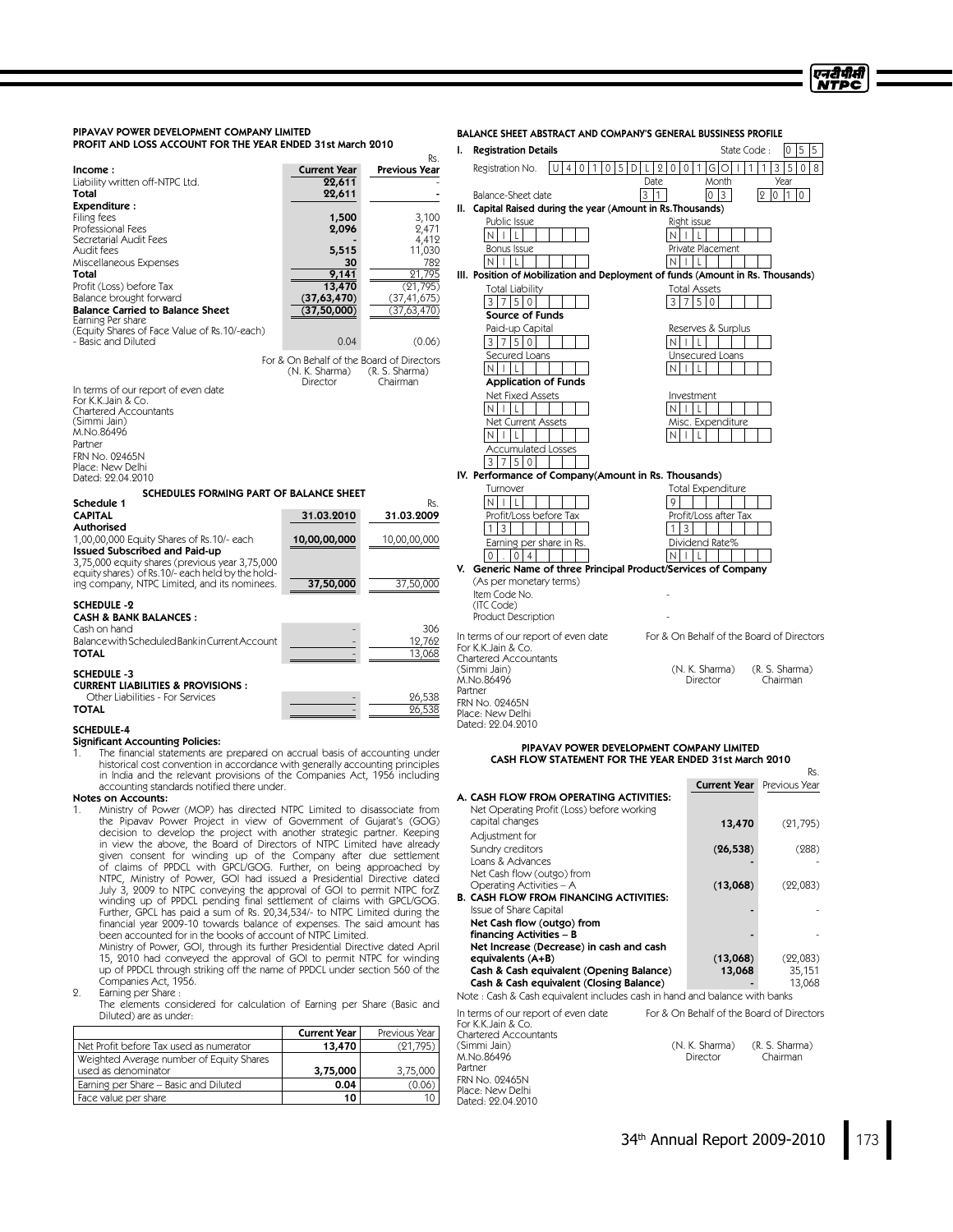

#### Auditor's Report

To. The Members of PIPAVAV POWER DEVELOPMENT COMPANY LIMITED

We have audited the attached balance sheet of Pipavav Power Development Company Limited, New Delhi as at 31st March, 2010, the Profit & Loss Account and also the cash flow statement for the year ended on that date annexed thereto. These financial statements are the responsibility of the company's management. Our responsibility is to express an opinion on these financial statements based on our audit.

We conducted our audit in accordance with auditing standards generally accepted in India. Those standards require that we plan and perform the audit to obtain reasonable assurances about whether the financial statements are free of material misstatement(s). An audit includes examining, on a test basis, evidence supporting the amounts and disclosures in the financial statements. An audit also includes assessing the accounting principles used and significant estimates made by management, as well as evaluating the overall financial statement presentation. We believe that our audit provides a reasonable basis for our opinion.

We report that:

- i. We have obtained all the information and explanation, which to the best of our knowledge and belief were necessary for the purposes of our audit;
- ii. In our opinion, proper books of account as required by law have been kept by the company so far as appears from our examination of those books;
- iii. The balance sheet, profit & loss account and cash flow statement dealt with by this report are in agreement with books of account;
- iv. In our opinion, the balance sheet, profit & loss account and cash flow statement dealt with by this report comply with the accounting standards referred to in sub-section (3C) of section 211 of the Companies Act, 1956;
- Being a Government Company, clause (g) of sub-section (1) of section 274 of the companies Act, 1956 is not applicable to the company (Notification NO. GSR 829 (E) dated 21.10.2003 issued by the Department of Company Affairs);
- vi. Ministry of Power has directed National Thermal Power Corporation Ltd to discontinue its involvement in the company in view of Government of Gujarat's decision to develop the project with another strategic partner. Hence the company is not a going concern.
- vii. In our opinion and to the best of our information and according to the explanations given to us and subject to our comment in para (vi) above, the said accounts give the information required by the Companies Act, 1956, in the manner so required and give a true and fair view in conformity with the accounting principles generally accepted in India:
	- (a) in the case of balance sheet, of the state of affairs of the company as at 31st March, 2010
	- (b) in the case of profit & loss account, of the loss for the year ended on that date; and
	- (c) in the case of cash flow statement, of the cash flows for the year ended on that date.

As required by the Companies (Auditor's Report) Order, 2003 (the Order) issued by the Central Government of India under sub-section (4A) of section 227 of the Companies Act, 1956, we further report in terms of matters specified in paragraphs 4 and 5 of the said Order that:

- Since the company has not commenced any business operations and is not having any fixed assets/stocks, clauses (i) & (ii) of the paragraph 4 of the Order are not applicable to the company;
- (ii) Since the company has neither granted nor taken any loans, secured or unsecured to/from companies, firms or other parties covered in the register maintained under section 301 of Act, clause (iii) of the paragraph 4 of the Order is not applicable to the company;
- (iii) Since there is no inventory, fixed assets and sale of goods, clause (iv) of the paragraph 4 of the Order is not applicable to the company;
- (iv) According to the information given to us, there are no transactions that need to be entered in the register maintained u/s 301 of the Act, therefore clause (v) of the paragraph 4 of the Order is not applicable to the company;
- (v) According to the information and explanations given to us, the company has not accepted any deposits from public during the year, therefore, clause (vi) of the paragraph 4 of the Order is not applicable to the company;
- (vi) Since the company is neither a listed company and/nor having a paid up capital exceeding Rs.50 Lakhs as at the commencement of the financial year concerned nor having an average annual turnover exceeding five crore rupees for a period of three consecutive financial year immediately preceding the financial year concerned, clause (vii) of the paragraph 4 of the Order is not applicable to the company;
- (vii) The Central Government has not prescribed the maintenance of cost records under clause (d) of sub-section (1) of section 209 of the Companies Act, 1956

for the company, therefore, clause (viii) of the paragraph 4 of the Order is not applicable to the company;

- (viii) According to the information and explanations given to us, since the company has not commenced any business operations, various provisions with regard to payments of Provident Fund, Investor Education and Protection Fund, Employees' State Insurance, Income Tax, Sales Tax, Wealth Tax, Custom Duty, Excise Duty, Cess and any other statutory dues are not applicable to company for the time being, therefore, clause (ix) of the paragraph 4 of the Order is not applicable to the company;
- (ix) The accumulated losses of the company are more than fifty percent of its net worth. The company has incurred cash losses during financial year covered by our audit and in the immediately preceding financial year.
- (x) As per the information and explanations given to us, clause (xi) of the paragraph 4 of the order is not applicable to the company, since there is no dues payable by the company to a financial institutions or bank or debenture holders;
- (xi) The company has not granted loans and advances on the basis of security by way of pledge of shares, debentures and other securities, therefore, clause (xii) of the paragraph 4 of the order is not applicable to the company;
- (xii) Since the company is not a chit fund/nidhi/mutual benefit fund/society, clause (xiii) of the paragraph 4 of the order is not applicable to the company;
- (xiii) Since the company is not dealing or trading in shares, securities, debentures and other investments, clause (xiv) of the paragraph 4 of the order is not applicable to the company;
- (xiv) As per the information and explanations given to us, the company has not given any guarantee for loans taken by others from bank or financial institutions, therefore, clause (xv) of the paragraph 4 of the order is not applicable to the company.
- (xv) Since the company has not taken/raised any loans, clauses (xvi) & (xvii) of the paragraph 4 of the order are not applicable to the company;
- (xvi) As per the information and explanations given to us, the company has not made any preferential allotment of shares to parties and companies covered in the Register maintained under section 301 of the Act.
- (xvii) Since the company has not issued any debentures, clause (xix) of the paragraph 4 of the order is not applicable to the company;
- (xviii) Since the company has not raised money by public issue, clause (xx) of the paragraph 4 of the order is not applicable to the company;
- (xix) As per information and explanations given to us, no frauds on or by the company has been noticed or reported during the course of our audit.

|                   | For K. K. JAIN & CO.         |
|-------------------|------------------------------|
|                   | <b>Chartered Accountants</b> |
|                   | (Simmi Jain)                 |
|                   | Partner                      |
| Place: New Delhi  | M.No.86496                   |
| Dated: 22.04.2010 | FRN No. 02465N               |

#### COMMENTS OF THE COMPTROLLER AND AUDITOR GENERAL OF INDIA UNDER SECTION 619 (4) OF THE COMPANIES ACT, 1956, ON THE ACCOUNTS OF PIPAVAV POWER DEVELOPMENT COMPANY LIMITED, NEW DELHI FOR THE YEAR ENDED 31MARCH 2010.

The preparation of financial statements of PIPAVAV POWER DEVELOPMENT COMPANY LIMITED, New Delhi, for the year ended 31 March 2010 in accordance with the financial reporting framework prescribed under the Companies Act, 1956. is the responsibility of the management of the Company. The statutory auditors appointed by the Comptroller and Auditors General of India under Section 619(2) of the Companies Act, 1956, are responsible for expressing opinion on these financial statements under Section 227 of the Companies Act, 1956, based on independent audit in accordance with the auditing and assurance standards prescribed by their professional body the Institute of Chartered Accountants of India. This is stated to have been done by them vide their Audit Report dated 22 April 2010.

I, on behalf of the Comptroller and Auditors General of India, have decided not to review the report of the statutory auditors' on the accounts of PIPAVAV POWER DEVELOPMENT COMPANY LIMITED, New Delhi for the year ended 31 March 2010 and as such have no comments to make under Section 619(4) of the Companies Act, 1956.

Place: New Delhi Dated: 11<sup>th</sup> May, 2010

For and on behalf of the Comptroller & Auditor General of India

(Ghazala Meenai) Principal Director of Commercial Audit and Ex-officio Member Audit Board-III, New Delhi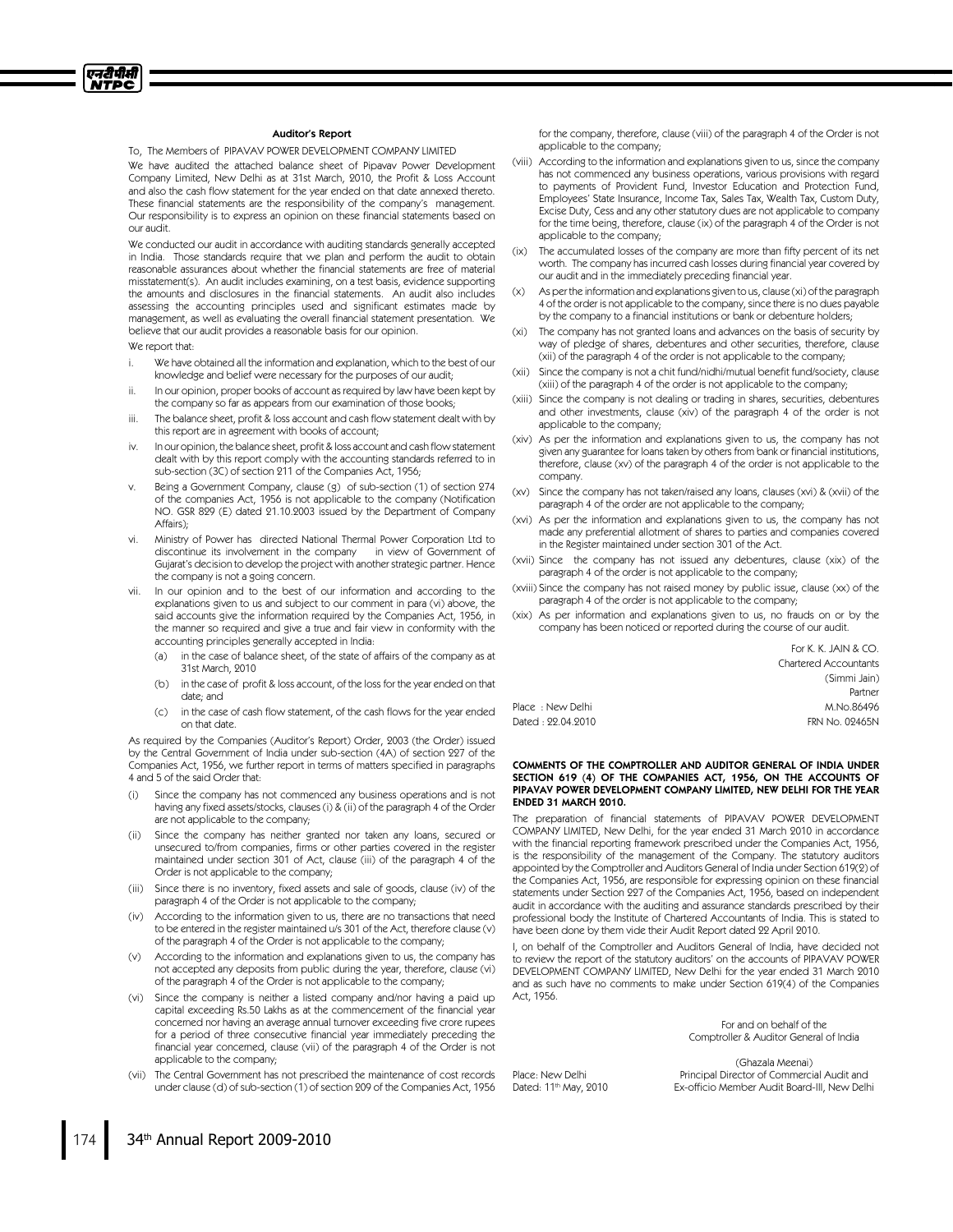

#### KANTI BIJLEE UTPADAN NIGAM LIMITED DIRECTORS' REPORT

#### Dear Members,

Your Directors have pleasure in presenting the Fourth Annual Report on the working of the Company together with Audited Accounts and Auditors' Report thereon for year ended on 31st March 2010.

#### OPERATIONAL AND COMMERCIAL PERFORMANCE

The Unit#2 of Muzaffarpur Thermal Power Station (MTPS) of your Company has been operating after restoration and stabilization since 29.02.2008. The contract for Renovation & Modernisation (R&M) work of Boiler, Turbine, Generator & Auxiliaries (BTG Packages) for 2X110MW units of MTPS has been awarded to Bharat Heavy Electricals Limited (BHEL) and the same would be completed within 28 months from the date of award. R&M cost of both the units would be around Rs. 471.80 crore which is being financed by Backward Region Grants Fund of the Government of India. R&M of Balance of Plant (BOP) is being taken up directly by your Company.

The Board of Directors of your Company has granted investment approval for expansion of existing plant by addition of 2X195 MW units on 06.03.2010. The contract for Main Plant award which includes SG with ESP and TG Package has been awarded to BHEL at a total contract price of Rs. 1076 crore. As per the work schedule, completion of first unit shall be achieved within 31 months and second unit shall be completed within 3 months thereafter. The facilities for the plant would be constructed in the land available with MTPS and as such no additional land is required for plant and township. Only 376 acres of land is required for Ash Dyke, its Corridor and Makeup Water Pump House out of which for 372.27 acres of land, application has been submitted and demand note for deposit of money is received from Government of Bihar. The Company has also signed Power Purchase Agreement with Bihar State Electricity Board. However, power would be allocated by the Ministry of Power, Government of India.

During the year, the power station of the Company had generated 461 MU of electricity which was 104.16% over and above the generation in 2008-2009. The plant operated at an average PLF of 47.8% during the year.

#### FINANCIAL REVIEW

The financial highlights of the Company for the year ended on 31st March 2010 are as under:-

| Particulars                             | Fiscal 2010 | Fiscal 2009 |
|-----------------------------------------|-------------|-------------|
| Paid-up Share Capital                   | 88.5        | 0.1         |
| Share Capital Deposit Pending Allotment | 4.3         | 61.5        |
| Reserve & Surplus                       | 187.4       | 112.5       |
| Secured Loans                           | 38.4        | 32.1        |
| Net Block                               | 27.8        | 29.4        |
| Capital Work-in-Progress                | 146.9       | 129.5       |
| Construction Stores & Advances          | 141.6       | 66.7        |
| Current Assets, Loans and Advances      | 29.5        | 24.9        |
| <b>Current Liabilities</b>              | 27.1        | 44.3        |
| Loss after Tax                          | (0.08)      | (0.003)     |
| Earning Per Share (Rs.)                 | (0.13)      | (0.28)      |

The financial statements and the performance of the Company have been discussed in the Management Discussion & Analysis section which is at Annex-1 to this Report.

## FIXED DEPOSITS

The Company has not accepted any fixed deposit during the financial year ending 31st March 2010.

#### CONSERVATION OF ENERGY,TECHNOLOGY ABSORPTION,FOREIGN EXCHANGE EARNING & OUTGO

Your Company has initiated a proposal for energy audit at MTPS for further reduction in Auxiliary power consumption. After the R&M of both the units (2X110MW) would be completed, consumption of auxiliary power and fossil fuel would be reduced. Your Company has successfully introduced ERP system to get leverage from information technology.

During the period under review the Company had no earning or outgo in foreign exchange.

#### AUDIT COMMITTEE

An Audit Committee of the Board of Directors of the Company has been formed on 07.04.2010 in accordance with Section 292A of the Companies Act, 1956 comprising S/Shri A.K. Singhal, Vivek Kumar Singh, P.K. Rai and N.N. Misra, Directors as members of the Committee. One meeting of the Audit Committee was held after its formation, i.e. on 11.05.2010.

#### AUDITORS' REPORT

The Comptroller & Auditor General of India through letter dated 21.08.2009 had appointed M/s GRA & Associates, Chartered Accountants as Statutory Auditors of the Company for the financial year 2009-10. The Statutory Auditors has submitted their report and there is no adverse comment or remark in their report.

#### COMPTROLLER & AUDITOR GENERAL REVIEW

Comptroller & Auditor General of India (C&AG) vide letter dated 14th May 2010 has decided not to review the report of the Auditors on the accounts of the company for the year ended 31st March 2010 and as such has no comments to make under Section 619(4) of the Companies Act, 1956.

As advised by the office of the C&AG, the NIL comments of C&AG on the accounts of the Company for the year 2009-2010 are being placed with the report of the Statutory Auditors.

#### PARTICULARS OF EMPLOYEES

The particulars of employees as prescribed under Sec. 217(2A) of Companies Act, 1956 read with the Companies (Particulars of Employees) Rules, 1975 are at Annex-2.

#### DIRECTORS' RESPONSIBILITY STATEMENT

Pursuant to Section 217(2AA) of the Companies Act, 1956, your Directors confirm that:

- i) in the preparation of the annual accounts for the Financial Year ending on 31st March 2010, the applicable accounting standards have been followed alongwith proper explanation relating to material departures;
- ii) the Directors had selected such accounting policies and applied them consistently and made judgments and estimates that are reasonable and prudent so as to give a true and fair view of the state of affairs of the company as at the end of Financial Year 2009-2010 and of the loss of the company for the said period;
- iii) the Directors had taken proper and sufficient care for the maintenance of adequate accounting records in accordance with the provisions of the Companies Act, 1956, for safeguarding the assets of the company and for preventing and detecting fraud and other irregularities; and
- iv) the Directors had prepared the annual accounts for the Financial Year ending on 31st March 2010, on going concern basis.

# BOARD OF DIRECTORS

(Rs. Crore)

Shri R.K. Jain and Shri Swapan Mukherjee have ceased to be the Director of your Company w.e.f. 31st December 2009 consequent upon attaining the age of superannuation.

Shri R.C. Shrivastav has ceased to be the Director of your Company w.e.f. 30th June 2010 consequent upon attaining the age of superannuation.

Shri R.K. Sharma and Shri V.K. Singh have ceased to be the Director of your Company w.e.f. 27th July 2010 consequent upon their nomination being withdrawn by Bihar State Electricity Board.

Shri P.K. Rai, Member (Generation, Distribution and Rural Electrification), BSEB has been nominated by BSEB as a Director in place of Shri Swapan Mukherjee. Shri N.N. Misra, Executive Director (HR), NTPC has been nominated by NTPC as a Director in place of Shri R.K. Jain. The Board of your Company has appointed both Shri P.K. Rai and Shri N.N. Misra as Directors w.e.f. January 9, 2010.

Shri V.C. Gupta, Member (Finance & Revenue), BSEB has been nominated by BSEB as a Director in place of Shri V.K. Singh. Shri G.J. Deshpande, Executive Director (OS), NTPC has been nominated by NTPC as a Director in place of Shri R.C. Shrivastav. The Board of your Company has appointed both Shri V.C. Gupta and Shri G.J. Deshpande as Directors w.e.f. 27th July 2010.

The Board wishes to place on record its deep appreciation for the valuable services rendered by Shri R.K. Jain, Shri Swapan Mukherjee, Shri R.C. Shrivastav, Shri R.K. Sharma and Shri V.K. Singh during their association with your Company.

As per the provisions of the Companies Act, 1956, Shri A.K. Singhal and Shri P.K. Rai, Directors shall retire by rotation at the ensuing Annual General Meeting and being eligible, offers themselves for re-appointment.

#### ACKNOWLEDGEMENT

Your Directors acknowledge with deep sense of appreciation for co-operation extended by Ministry of Power/Government of India, Government of Bihar, Bihar State Electricity Board, Planning Commission, Central Electricity Regulatory Commission, Ministry of Environment and Forests and Airports Authority of India.

Your Directors also convey their gratitude to the Holding Company i.e. NTPC Ltd., Auditors, Bankers, contractors, vendors and consultants of the Company.

We wish to place on record our appreciation for the untiring efforts and contributions by the employees at all levels to ensure that the Company continues to grow and excel.

For and on behalf of the Board of Directors

Place: New Delhi (R.S. Sharma) Dated: 27.07.2010 Chairman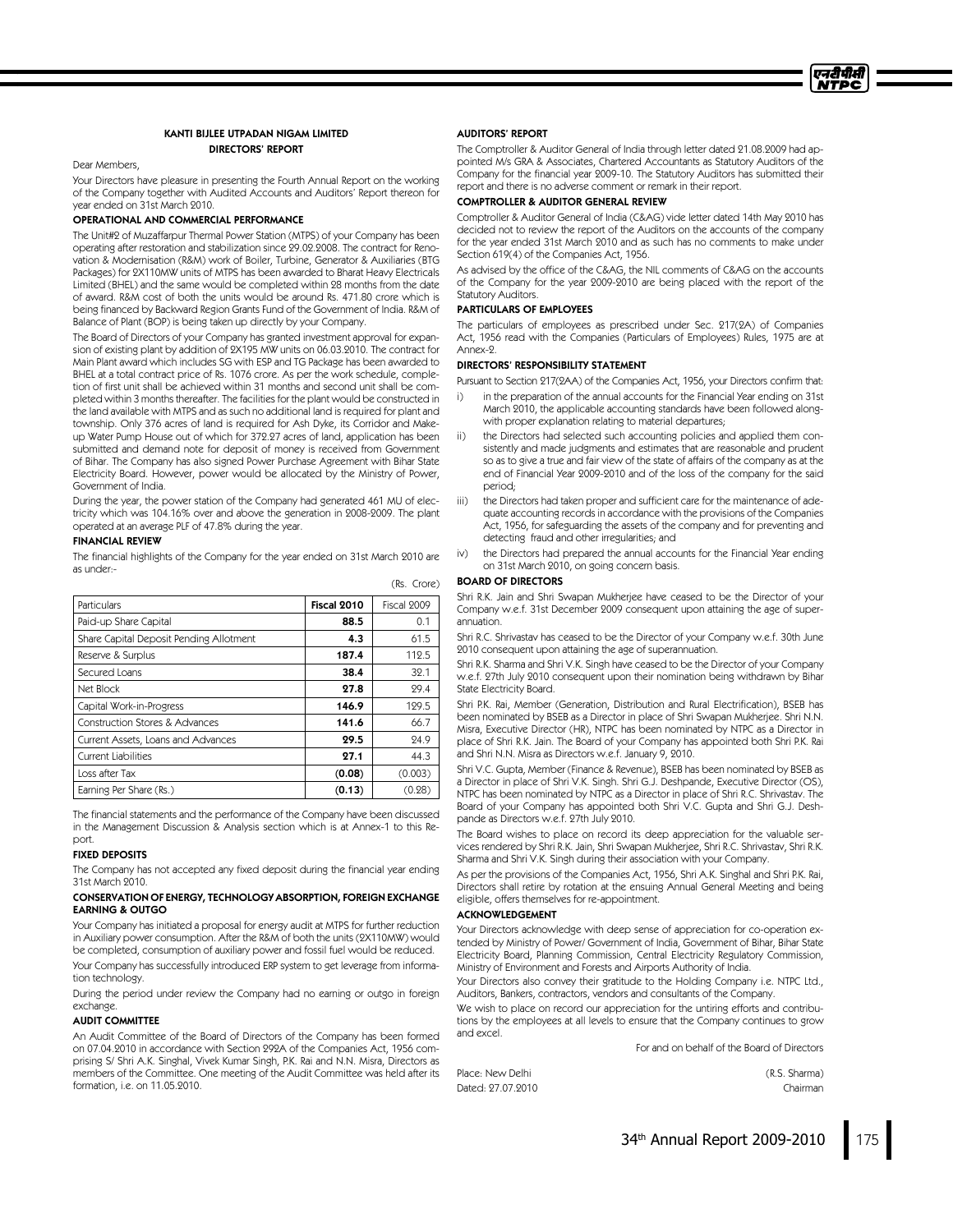#### Annex-1 to the Directors' Report MANAGEMENT DISCUSSION AND ANALYSIS

# INDUSTRY SECTOR AND DEVELOPMENTS

Generation

# Existing Installed Capacity

As the Indian economy continues to surge ahead, its power sector has been expanding concurrently to support the growth rate. The demand for power is growing exponentially and the scope for the growth of this sector is immense.

The total installed capacity in the country as on March 31, 2010 is 159,398.49 MW.

The total thermal capacity, including gas stations and diesel generation accounts for about 64.3% of installed capacity of the country followed by hydro capacity at 23.1%. Nuclear stations account for 2.9% and the balance 9.7% is contributed by Renewable Energy Sources.

According to the Ministry of Power, a total of 34 projects were commissioned during 2009-10 with a total capacity of 9,585 MW. These include 31 thermal power plants with a total capacity of 9,106 MW, one hydro power plant with a capacity 39 MW, and two nuclear power plants with a combined capacity of 440 MW.

#### **Existing Generation**

The total power generation in the country during the year 2009-10 was 771.551 BUs as compared to 723.794 BUs generated during the last year registering a growth of 6.5%.

#### Demand and Supply Position

Currently, the sector is characterised by acute power shortages. During the year, the peak shortage was 12.7% and the energy shortage was 10.1%.

#### Capacity Utilisation

Capacity utilisation in the Indian power sector is measured by Plant Load Factor (PLF). The All-India PLF for the power sector was 77.48% during 2009-10.

#### Performance of Kanti Bijlee Utpadan Nigam Limited

During the year, the power station of the Company had generated 461 MU of electricity which was 104.16% over and above the generation in 2008-2009. The plant operated at an average PLF of 47.8% during the year. The Auxiliary power consumption was 14.08% of generation as against 16.25% of generation during the corresponding period in last year. The energy sale during the year was Rs. 144.47 crore at the mutually agreed rate of Rs. 3.65 per unit between the Company and Bihar State Electricity Board (BSEB). Payment at this rate would be subject to adjustment based on tariff decided by Central Electricity Regulatory Commission. Your Company has requested BSEB for making timely payment towards sale of energy.

#### SWOT ANALYSIS

#### Strength:

- Fully supported prestigious project of Govt. of India
- Reputed background of promoters
- Strong back up of Govt. of Bihar
- NTPC Limited as a major stake holder
- NTPC as a consultant having wide experience in engineering and management expertise from planning to commissioning and operating power plants
- BHEL as EPC contractor
- Funding of R&M under BRGF scheme of GOI

#### Weakness:

- Climatic condition of Bihar: Huge Rainfall and Floods
- Manpower constraint
- Socio-economic condition of the area
- Non availability of adequate infrastructure facilities
- Lack of technically skilled and experienced local manpower
- Schedule dependency on Transmission Lines

#### Opportunity:

- Huge Demand of power by Bihar
- Increasing industrial development in Bihar
- Allocation of power to other States
- R&M of BOP by KBUNL directly

#### Threats:

- Rising prices of the feed stock
- Constrained availability of coal
- Poor quality of coal
- Increased rate of power due to de-rated capacity of plant
- Delayed Realisation of sale proceeds from Bihar State Electricity Board
- Environmental concern for increasing pollution
- Land Acquisition
- Clearance from various Authorities
- Security Concern

#### OUTLOOK

The company's outlook appears to be very bright and will get break even very soon once the plant is commissioned and production is stabilized. It will generate sufficient revenue for the growth and development of the company vis-à-vis employment opportunities to the local inhabitants.

#### RISKAND CONCERN

Risk taking is intrinsic to business growth. All business organizations face risks either from internal operation or from external environment. The base of any business is healthy appetite for risk. This is why one of the greatest and most important challenges for an organization is to define the optimal risk level for its business to ensure that its activities produce risk adjusted returns.

The risk to which company is exposed and the initiatives taken by the company to mitigate such risks are given below:

Hazard risks are related to natural hazards arising out of nature of product/operation, accidents and natural calamities like fire, earthquake or cyclone etc.

Risk associated with protection of environment, safety of operations and health of people at work is monitored regularly with reference to statutory regulations prescribed by the govt. authorities and company is formulating its own guideline in this regard. Risk arising out of accidents, fire etc is protected through insurance policies and limited through contractual agreements wherever possible.

Financial Risks are concerned with delayed realisation of sale proceeds from BSEB, servicing of debt, releasing of funds from Backward Region Grants Fund scheme of Govt. of India.

The Company is persistently taking up with BSEB for timely payment of sale proceeds and with Planning Commission for release of grant under BRGY scheme.

Operational risks are associated with systems, processes and people and cover areas such as operational failure or interruption, disruption in supply chain.

Low quality and less availability of coal is a major issue. Also, manual unloading of coal consumes most of the time. However, company is in the process of procuring and implementing Wagon Tippler by which Company shall be able to arrange faster unloading of coal. Timely completion of Renovation & Modernisation of Main Plant and Balance of Plant of Unit -1 & Unit -2 of existing MTPS shall help in generation of electricity by the plant in the long run and also the revenue being generated from it.

### INTERNAL CONTROL

The Company has robust internal systems and processes for efficient conduct of business. The Company is complying with relevant laws and regulations. It is following delegation of powers as is being followed in NTPC Limited. The accounts are being prepared in accordance with the Accounting Standards issued by Institute of Chartered Accountants of India from time to time and as per the guidelines issued from NTPC Limited. The Company has implemented SAP in all modules like HR, Accounting, Engineering, etc. It is helping the Company a lot in retrieving data and maintaining systematic backup.

In order to ensure that all checks and balances are in place and all internal systems are in order, regular and exhaustive internal audits are conducted by experienced firm of Chartered Accountants in coordination with Internal Audit Department of NTPC Limited. The Company has constituted an Audit Committee this year. The scope of this Committee includes compliance with Internal Control Systems.

#### FINANCIAL DISCUSSION AND ANALYSIS

Your company was formed on 06.09.2006 as per the decision of Ministry of Power and Government of India to take over the assets of Muzaffarpur Thermal Power Station (2X110MW).

Your Company has prepared the financial statements on accrual basis of accounting under historical cost convention in accordance with generally accepted accounting principles in India and the relevant provisions of the Companies Act, 1956 including accounting standards notified thereunder.

During the financial year 2009-2010, M/s Thakur Vaidyanath Aiyer & Co., Chartered Accountants, Patna who were appointed for the purpose of carrying out exercise of physical verification of taken over assets and apportionment of transfer value of various physically verified assets submitted their verification and value report on 25.12.2009. The transferred value of the assets arrived at Rs. 88.4 crore.

Your Company has allotted shares worth Rs. 88.4 crore to NTPC Limited and BSEB on 06.03.2010. NTPC Limited has been allotted shares for Rs. 57.1 crore, the amount which NTPC had paid to Life Insurance Corporation of India against vacation of charge created against transferred assets and shares for the balance value i.e. Rs. 31.3 crore have been allotted to BSEB. After allotment, the shareholding of NTPC and BSEB in the Company is in the ratio of 64.57:35.43.

During the year, the energy sent out was 396 MUs as against 189 MUs during the corresponding period last year. The expenditure incurred on employees remuneration and other benefits relating to employees, administration and other expenses,

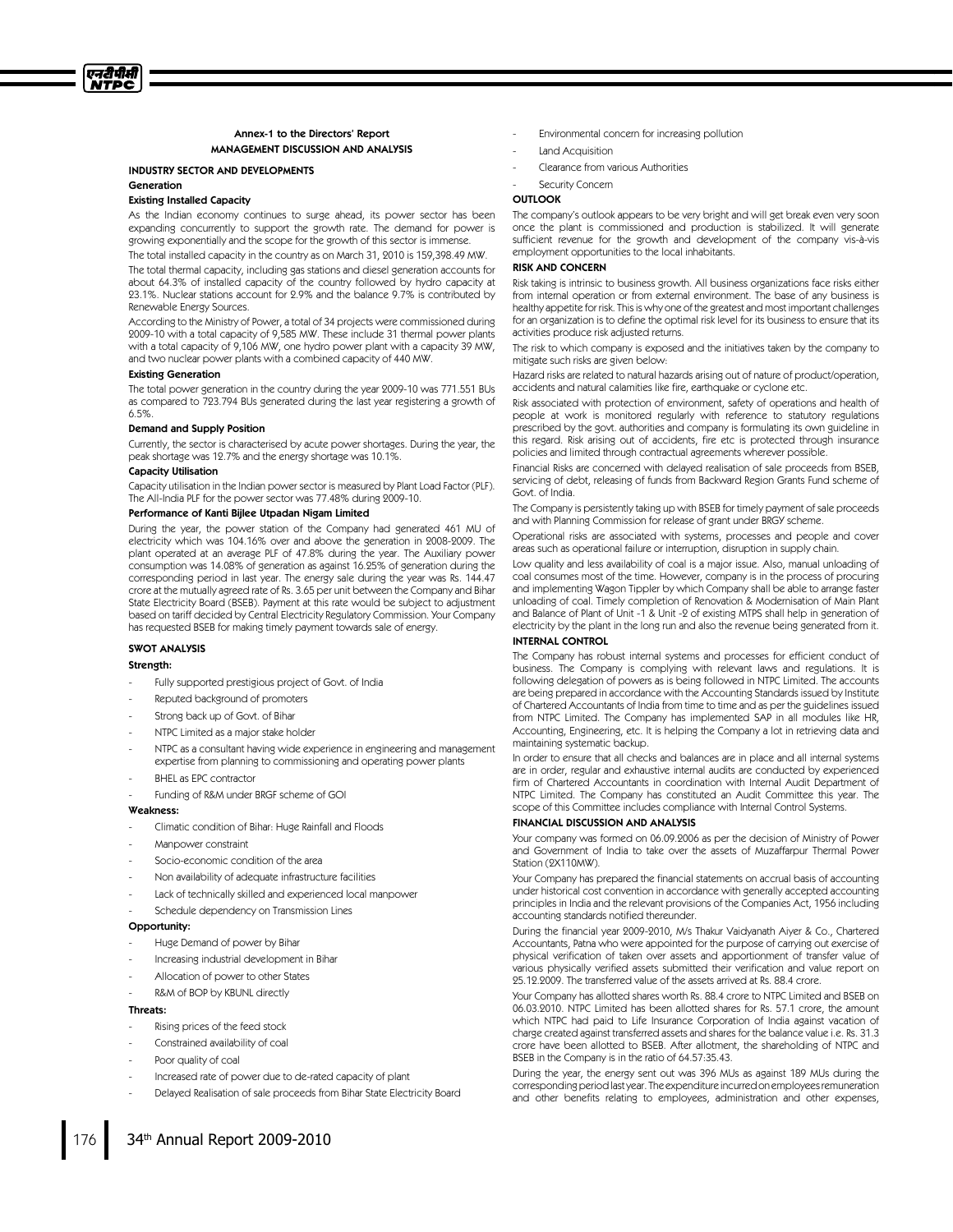depreciation, interest and finance charges, less receipts from sale of energy to BSEB, amounting to Rs. 40.5 crore were transferred to Expenditure during Construction Account. The training and recruitment expenses, provision for unserviceable store and provision for shortage store amounting to Rs. 741,820 were charged to Profit & Loss Account. The net loss carried to the Balance Sheet during the year was Rs. 7,50,950/-.

The additions made in the fixed assets during the year was Rs. 13,09,651/- and the gross block after depreciation amounted to Rs. 27.8 crore. The depreciation has been charged on residual life of the assets after allocation of value to assets is being made by M/s Vaidyanath Aiyer & Co., Chartered Accountants.

Out of Rs. 350 crore grant sanctioned by Government of India under Backward Region Grants Fund scheme (BRGF), Bharat Heavy Electricals Limited has been paid Rs. 172.50 crore as an advance and Rs. 15 crore had been paid to your company. The Company has a loan liability of Rs. 26.2 crore payable to NTPC which is secured by mortgage through deposit of title deed.

The addition to buildings, plant & machinery, survey & investigation expenses (Stage-II), pre commissioning expenses and expenditure during construction have been accounted as Capital Work-in-Progress and this amounted to Rs. 146.87 crore.

#### POWER OF HUMAN RESOURCE

Your Company takes pride in its highly motivated and competent human resource that has contributed its best to bring the Company to its present stature. As an affirmative measure to ensure social justice, your company has endeavored for adequate representation of Scheduled Caste and Scheduled Tribes employees. Out of total 149 employees in the Company, 8 employees belong to SC Category and 4 employees belong to ST Category.

The Company is paying adequate perks and also making employees part of profit by

# Annex-2 to the Directors' Report

PARTICULARS OF EMPLOYEES PURSUANT TO SECTION 217(2A) OF THE COMPANIES ACT,1956

giving Profit Related Payment. They are being imparted training for their professional upgradation from time to time and as an endeavour of being a learning organisation. The Company had paid Rs. 16.7 crore towards Salaries, Wages, Allowances, Benefits, Contribution to Provident and other Funds and welfare expenses.

Safe methods are practised in all areas of Operation & Maintenance and Construction & erection activities for the protection of workers against injury and diseases. Occupational safety at workplace is given utmost importance.

#### ENVIRONMENTAL PROTECTION AND CONSERVATION, TECHNOLOGICAL CONSERVATION, RENEWABLE ENERGY DEVELOPMENTS, FOREIGN EXCHANGE CONSERVATION

Your Company has initiated a proposal for energy audit at MTPS for further reduction in consumption of auxiliary power. After the R&M of both the units (2X110MW) would be completed, consumption of auxiliary power and fossil fuel would be reduced.

During the period under review the Company had no earning or outgo in foreign exchange.

#### CAUTIONARY STATEMENT

It is clarified that the actual results may vary materially from those expressed or implied in the Management Discussion & Analysis due to risks or uncertainties associated therewith depending upon economic conditions, government policies and other incidental factors.

For and on behalf of Board of Directors

एनटीपीसी **NTPC** 

| Place: New Delhi  | (R.S. Sharma) |
|-------------------|---------------|
| Dated: 27.07.2010 | Chairman      |

| Name                          | Designation and<br>Nature of duties | Remuneration | Qualification      | Date of<br>Commencement of | Exp.  | Age   | Last Employment<br>held | <b>Remarks</b> |  |  |
|-------------------------------|-------------------------------------|--------------|--------------------|----------------------------|-------|-------|-------------------------|----------------|--|--|
|                               |                                     | (Rs.)        |                    | Employment                 |       |       |                         |                |  |  |
|                               |                                     |              |                    |                            | (Yrs) | (Yrs) |                         |                |  |  |
|                               | $\mathbf{Q}$                        | 3            | 4                  | 5                          | 6     | ⇁     | 8                       |                |  |  |
|                               | Employed for Whole of the Year      |              |                    |                            |       |       |                         |                |  |  |
| Dutta Dilip Kumar             | DGM (C&M)                           | 2868124      | BE (Electrical)    | 30.11.1981                 | 29    | 51    |                         |                |  |  |
| Jha Satish Chandra            | AGM (F&A)                           | 2560302      | C.A.               | 01.07.1987                 | 23    | 59    | ٠                       |                |  |  |
| Jha Shambhu Sharan            | DGM (TMD)                           | 2519447      | BE (Mech.)         | 01.09.1987                 | 93    | 48    | ۰                       | ٠              |  |  |
| Kumar Uttam                   | DGM (Oper.)                         | 9673787      | B.Sc. Engg.(Elect) | 21.11.1983                 | 97    | 51    |                         |                |  |  |
| Singh Jai Shankar Prasad      | AGM (R&M)                           | 2500536      | B.Sc. Engg.(Mech)  | 25.01.1985                 | 25    | 59    | ٠                       | ٠              |  |  |
| Sarkar Shuddhasattwa          | AGM (MM)                            | 2490407      | BE (Mech)          | 27.10.1986                 | 24    | 50    | ٠                       | ٠              |  |  |
| Employed for Part of the Year |                                     |              |                    |                            |       |       |                         |                |  |  |
|                               | $-NIL-$                             |              |                    |                            |       |       |                         |                |  |  |

#### Notes:

Persons named above are/ were employees of the Company.

2 Remuneration includes salary, allowances, leave encashment, leave travel concession, payment for subsidized leased accommodation, reimbursement of medical expenses to employees and employer's contribution to Provident Fund and other funds. However, it does not include the monetary value of the medical treatment provided in the Company's dispensaries/hospitals at Project sites, since it can not be quantified employees-wise. In addition, the employees are entitled to gratuity/ group insurance in accordance with Company's Rules.

- 3 None of the employees listed above is related to any director of the company.
- Remuneration mentioned above is inclusive of retirement /separation benefits paid during the year and is not indicative of any regular remuneration structure of employees of the Company.

5 None of the employees hold any equity in the Company.

Place: New Delhi (R.S. Sharma) Dated: 27.07.2010 Chairman

> KANTI BIJLEE UTPADAN NIGAM LIMITED ACCOUNTING POLICIES 2009-10.

1. BASIS OF PREPARATION

2. USE OF ESTIMATES

The financial statements are prepared on accrual basis of accounting under historical cost convention in accordance with generally accepted accounting principles in India and the relevant provisions of the Companies Act, 1956 including accounting standards notified there under.

The preparation of financial statements requires estimates and assumptions that affect the reported amount of assets, liabilities, revenue and expenses

For and on behalf of the Board of Directors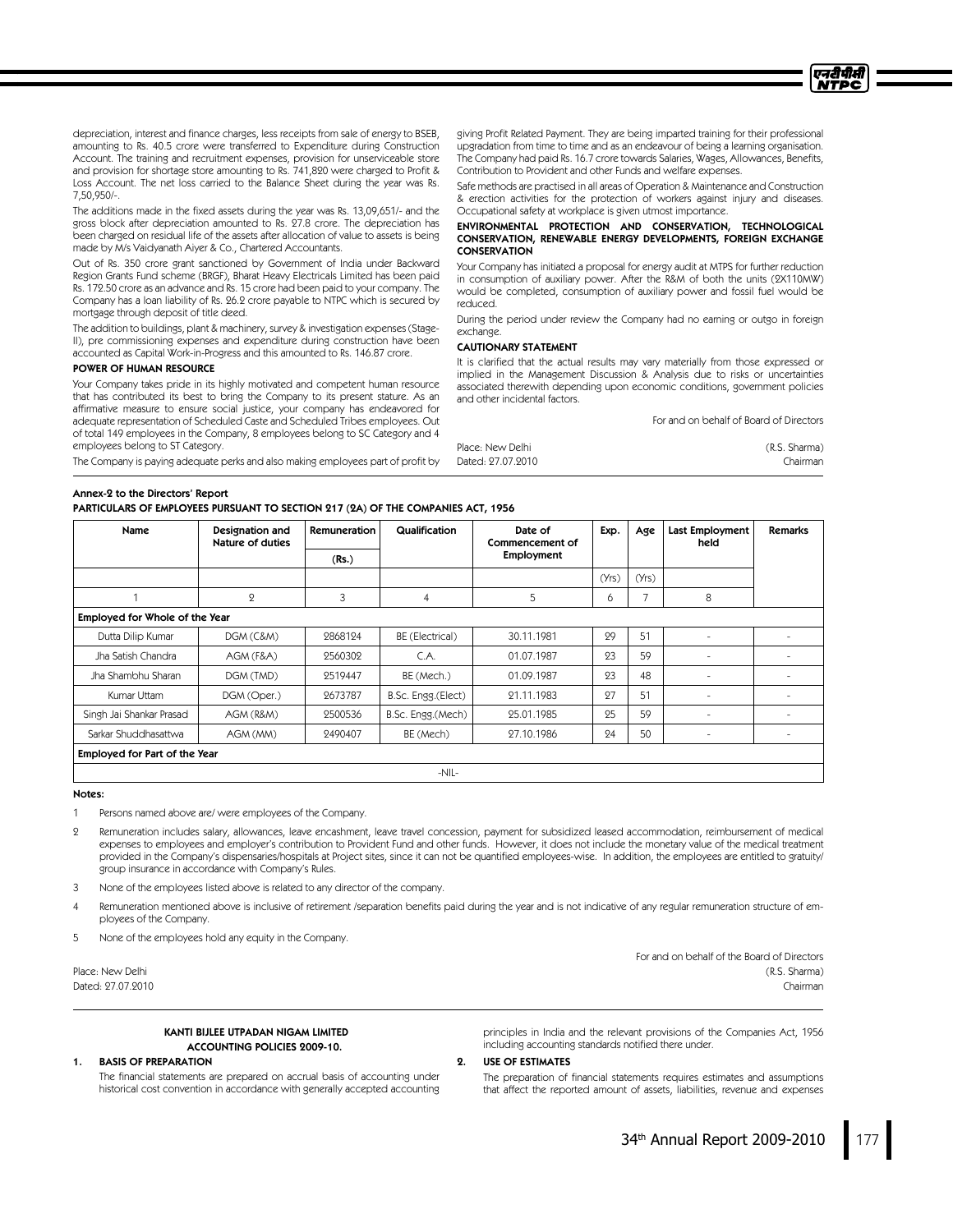during the reporting period. Although such estimates and assumptions are made on a reasonable and prudent basis taking into account all available information, actual results could differ from these estimates & assumptions and such differences are recognized in the period in which the results are crystallized.

#### 3. GRANTS-IN-AID

एनटीपीसी **NTPC** 

- 3.1 Grants-in-aid received from the Central Government or other authorities towards capital expenditure are treated initially as capital reserve and subsequently adjusted as income in the same proportion as the depreciation written off on the assets acquired out of the grants.
- 3.2 Where the ownership of the assets acquired out of the grants vests with the Government, the grants are adjusted in the carrying cost of such assets.
- 3.3 Grants from Government and other agencies towards revenue expenditure are recognized over the period in which the related costs are incurred and are deducted from the related expenses.

#### 4. FIXED ASSETS

- 4.1 Fixed Assets are carried on historical cost.
- 4.2 Expenditure on renovation and modernization of fixed assets resulting in increased life and/or efficiency of an existing asset is added to the cost of related assets.
- 4.3 Intangible assets are recorded at their cost of acquisition.
- 4.4 Capital expenditure on assets not owned by the Company is reflected as a distinct item in Capital Work-in-Progress till the period of completion and thereafter in the Fixed Assets.
- 4.5 Deposits,payments/liabilitiesmadeprovisionally towardscompensation, rehabilitation and other expenses related to land in possession are treated as cost of land.
- 4.6 In the case if assets put to use, where final settlement of bills with contractors is yet to be effected, capitalization is done on provisional basis subject to necessary adjustment in the year of final settlement.
- 4.7 Assets and systems common to more than one generating unit are capitalized on the basis of engineering estimates/assessments.

#### 5. CAPITAL WORK-IN-PROGRESS

- 5.1 In respect of supply-cum-erection contracts, the value of supplies received at site and accepted is treated as Capital Work-in-Progress.
- 5.2 Administration and general overhead expenses attributable to construction of fixed assets are identified and allocated on a systematic basis and included in the cost of related assets till they are ready for their intended use.
- 5.3 Deposit work/cost plus contracts are accounted for on the basis of statements of account received from the contractors.

#### **FOREIGN CURRENCY TRANSACTIONS**

- 6.1 Foreign currency transactions are initially recorded at the rates of exchange rulling at the date of transaction.
- 6.2 At the balance sheet date, foreign currency monetary items are reported using the closing rate. Non-monetary items denominated in foreign currency are reported at the exchange rate ruling at the date of transaction.
- 6.3 Exchange differences (loss), arising from translation of foreign currency loans relating to fixed assets/capital work-in-progress to the extent regarded as an adjustment to interest cost are treated as borrowing cost. Exchange differences (gain) are adjusted in the cost of related assets to the extent the related exchange loss was regarded as borrowing cost in the earlier periods till the related assets are ready for their intended use.
- 6.4 Exchange differences are recognized as income or expense in the period in which they arise.

#### 7. BORROWING COSTS

Borrowing costs attributable to the fixed assets during construction/renovation and modernization are capitalized. Such borrowing costs are apportioned on the average balance of capital work-in-progress for the year. Other borrowing costs are recognized as an expense in the period in which they are incurred.

# 8. INVENTORIES

- 8.1 Inventories are valued at the lower of cost, determined on weighted average basis, and net realizable value.
- 8.2 Diminution in the value of obsolete, unserviceable and surplus stores and spares is ascertained on review and provided for.

## 9. EXPENDITURE

9.1 Depreciation is charged on straight line method at the rates specified in schedule XIV of the Companies Act, 1956 except for the following assets at the rates mentioned below:

|                                                         | a) Kutcha Roads                                                                                                                                                                                                                                                    | 47.50%           |  |  |  |
|---------------------------------------------------------|--------------------------------------------------------------------------------------------------------------------------------------------------------------------------------------------------------------------------------------------------------------------|------------------|--|--|--|
| b)                                                      | Enabling works<br>Residential buildings including their internal<br>electrification.<br>Non-residential buildings including their internal<br>electrification, water supply, sewerage &<br>drainage works, railway sidings, aerodromes,<br>helipads and airstrips. | 06.33%<br>19.00% |  |  |  |
| c) Personal computers and Laptops including peripherals |                                                                                                                                                                                                                                                                    |                  |  |  |  |
| d) Photocopiers and Fax Machines                        |                                                                                                                                                                                                                                                                    |                  |  |  |  |
|                                                         | e) Air conditioners, water coolers and Refrigerators                                                                                                                                                                                                               | 08.00%           |  |  |  |

- 9.2 Depreciation on additions to/deductions from fixed assets during the year is charged on pro-rata basis from/up to the month in which the asset is available for use/disposal.
- 9.3 Assets costing up to Rs. 5000/- are fully depreciated in the year of acquisition.
- 9.4 Cost of software recognized as intangible asset, is amortized on straight line method over a period of legal right to use or 3 years, whichever is earlier.
- 9.5 Where the cost of depreciable assets has undergone a change during the year due to increase/decrease in long term liabilities on account of exchange fluctuation, price adjustment, change in duties or similar factors, the unamortized balance of such asset is charged prospectively over the residual life determined on the basis of the rate of depreciation.
- 9.6 Where the life and /or efficiency of an asset isincreased due to renovation and modernization, the expenditure thereon along-with its unamortized depreciable amount is charged prospectively over the revised useful life determined by technical assessment.
- 9.7 Machinery spares which can be used by in connection with as item of plant and machinery and it's use is expected to be irregular, are capitalized and fully depreciated over the residual useful life of the related plant and machinery.
- 9.8 Capital expenditure on assets not owned by the company is amortized over a period of 4 years from the year in which the first unit of project concerned comes into commercial operation and thereafter from the year in which the relevant asset becomes available for use. However, such expenditure for community development in case of stations under operation is charged off to revenue.
- 9.9 Leasehold buildings area amortized over the lease period or 30 years, whichever is lower. Leasehold land and buildings, whose lease period is yet to be finalized, are amortized over a period of 30 years.
- 9.10 Expenses on ex-gratia payments under voluntary retirement scheme, training & recruitment and research and development are charged to revenue in the year incurred.
- 9.11 Preliminary expenses on account of new projects incurred prior to approval of feasibility report are charged to revenue.
- 9.12 Actuarial gains/losses in respect of 'Employee Benefit Plans' are recognized in the statement of profit & loss account.
- 9.13 Net pre-commissioning income/expenditure is adjusted directly in the cost of related assets and systems.
- 9.14 Prepaid expenses and prior expenses/income of items of Rs. 100,000/ and below are charged to natural heads of accounts.
- 9.15 Carpet coal is charged off to coal consumption. However, during precommissioning period, carpet coal isretained in inventories and charged off to consumption in the first year of commercial operation. Windage and handling losses of coal as per norms are included in cost of coal.

### 10. PROVISIONS AND CONTINGENT LIABILITIES

A provision is recognized when the company has a present obligation as a result of a past event and it is probable that an outflow of resources will be required to settle the obligation and in respect of which a reliable estimate can be made. Provisions are determined based on management estimate required to settle the obligation at the balance sheet date and are not discounted to present value. Contingent liabilities are disclosed on the basis of judgment of the management/independent experts. These are reviewed at each balance sheet date and are adjusted to reflect the current management estimate.

## 11. CASH FLOW STATEMENT

Cash flow statement is prepared in accordance with the indirect method prescribed in Accounting Standard (AS) 3 on 'Cash Flow Statement'.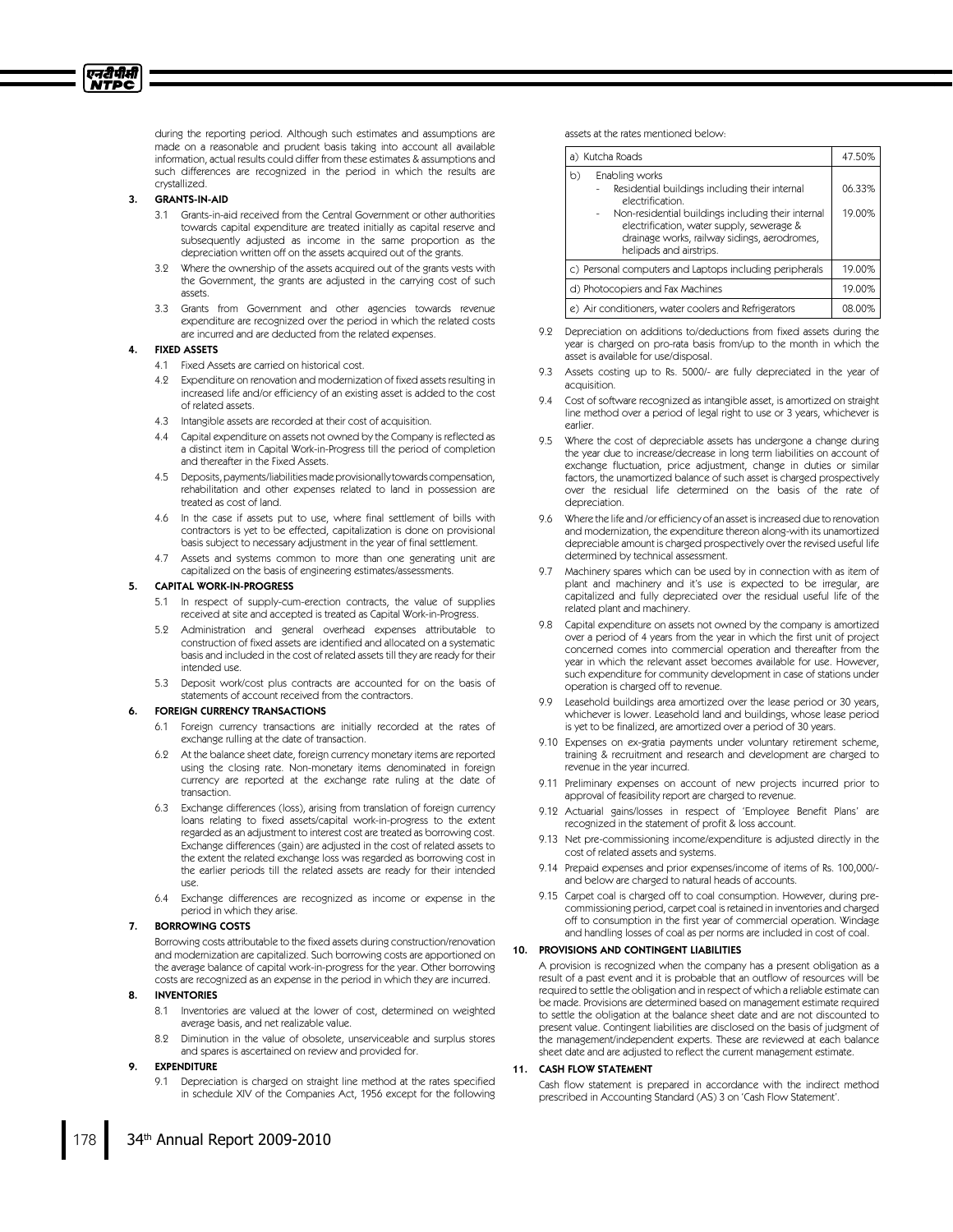# KANTI BIJLEE UTPADAN NIGAM LIMITED BALANCE SHEET AS AT 31ST MARCH 2010

Total 885,075,370.00 1,000,000.00

KANTI BIJLEE UTPADAN NIGAM LIMITED PROFIT & LOSS ACCOUNT FOR THE PERIOD ENDED 31ST MARCH 2010

|                                                                                          |                                           | Amount (Rs)                         |                                                                 |           |                                           | Amount (Rs)      |
|------------------------------------------------------------------------------------------|-------------------------------------------|-------------------------------------|-----------------------------------------------------------------|-----------|-------------------------------------------|------------------|
|                                                                                          | Schedule<br>As at                         | As at                               |                                                                 |           | For the period                            | For the period   |
|                                                                                          | 31.03.2010<br>No                          | 31.03.2009                          |                                                                 | Schedule  | 01.04.2009 to                             | 01.04.2008 to    |
| <b>SOURCES OF FUNDS</b><br><b>SHAREHOLDERS' FUNDS</b>                                    |                                           |                                     |                                                                 | <b>No</b> | 31.03.2010                                | 31.03.2009       |
| Capital                                                                                  | $\mathbf{1}$<br>885,075,370.00            | 1,000,000.00                        | <b>INCOME</b>                                                   |           |                                           |                  |
| Share Capital Deposit pending Allotment                                                  | 43,800,000.00                             | 614,800,000.00                      | Other Income                                                    | 14        | 0.00                                      | 0.00             |
| Reserve & Surplus                                                                        | 1,874,128,334.00<br>9                     | 1,124,879,284.00                    | Total                                                           |           | 0.00                                      | 0.00             |
|                                                                                          | 2,803,003,704.00                          | 1,740,679,284.00                    | <b>EXPENDITURE</b>                                              |           |                                           |                  |
| <b>LOAN FUNDS</b>                                                                        |                                           |                                     | Employees' Remuneration and                                     |           |                                           |                  |
| Secured Loan                                                                             | 3<br>383,731,637.00                       | 320,686,286.00                      | <b>Benefits</b>                                                 | 15        |                                           |                  |
| <b>TOTAL</b>                                                                             | 3,186,735,341.00                          | 2,061,365,570.00                    | Administrative & Other Expenses                                 | 16        | 741,820.00                                | 27,866.00        |
| <b>APPLICATION OF FUNDS</b><br><b>FIXED ASSETS</b>                                       | $\overline{4}$                            |                                     | Depreciation                                                    | 17        |                                           |                  |
| Gross Block                                                                              | 334,868,757.22                            | 323,301,752.00                      | Interest and Finance Charges<br>Prior Period Expenditure        | 18        | 9,130.00                                  |                  |
| Less: Depreciation                                                                       | 56,811,103.96                             | 29,726,171.00                       | Total                                                           |           | 750,950.00                                | 27,866.00        |
| Net Block                                                                                | 278,057,653.26                            | 293,575,581.00                      | Profit/(Loss) before Tax                                        |           | (750950.00)                               | (27866.00)       |
| Capital Work-in-Progress                                                                 | 5<br>1,468,733,115.70                     | 1,294,909,252.00                    | Provisions:                                                     |           |                                           |                  |
| Construction Stores and                                                                  |                                           |                                     | Fringe Benefit Tax                                              |           |                                           | 1,189,107.00     |
| Advances                                                                                 | 6<br>1,415,918,574.31                     | 667,324,419.00                      | Less: Transferred to EDC                                        |           |                                           | 1,189,107.00     |
|                                                                                          | 3,162,709,343.27                          | 2,255,809,252.00                    | Provisions for Tax (Net)                                        |           |                                           |                  |
| <b>CURRENT ASSETS, LOANS AND ADVANCES</b>                                                |                                           |                                     | Profit/ (Loss) after Tax                                        |           | (750950.00)                               | $-27866.00$      |
| Inventory<br>Other Current Assets                                                        | 9,685,075.00<br>7<br>8<br>2,594,755.08    | 30,884,255.00<br>317,331.00         | Balance Brought Forward                                         |           | (27866.00)                                |                  |
| Sundry debtors                                                                           | 9<br>131,240,801.00                       | 41,743,349.00                       | <b>Balance Carried to Balance Sheet</b>                         |           | (778816.00)                               | $-27866.00$      |
| Cash & Bank Balances                                                                     | 10<br>140,862,411.46                      | 49,174,518.00                       | <b>Expenditure During Construction</b>                          | 19        |                                           |                  |
| Loans and Advances                                                                       | 11<br>10,818,855.36                       | 126,716,531.00                      | Earning Per Share                                               |           |                                           |                  |
|                                                                                          | 295,201,897.90                            | 248,835,983.00                      | (Equity Shares, Face Value Rs 10/- each)                        |           |                                           |                  |
| <b>LESS: CURRENT LIABILITIES</b>                                                         |                                           |                                     | Basic                                                           |           | (0.13)                                    | (0.28)           |
| Liabilities                                                                              | 12<br>246,353,691.31                      | 427,630,245.00                      | Diluted (Earning is less than paise one)                        |           |                                           |                  |
| Provisions                                                                               | 13<br>24,822,209.00                       | 15,649,420.00                       | Notes on Accounts                                               | 20        |                                           |                  |
| Net Current Assets                                                                       | 271,175,900.31<br>24,025,997.73           | 443,279,665.00<br>$-194,443,682.00$ | Schedule 1 to 20 and accounting policies form part of accounts. |           |                                           |                  |
| <b>TOTAL</b>                                                                             | 3,186,735,341.00                          | 2,061,365,570.00                    |                                                                 |           |                                           |                  |
|                                                                                          |                                           |                                     |                                                                 |           | For & On Behalf of the Board of Directors |                  |
| Notes on Accounts                                                                        | 20                                        |                                     | As per our report of even date                                  |           |                                           |                  |
| Schedule 1 to 20 and accounting policies form part of accounts.                          |                                           |                                     | For GRA & Associates<br><b>Chartered Accountants</b>            |           |                                           |                  |
| As per our report of even date                                                           | For & On Behalf of the Board of Directors |                                     |                                                                 |           |                                           |                  |
|                                                                                          |                                           |                                     |                                                                 |           |                                           |                  |
|                                                                                          |                                           |                                     |                                                                 |           |                                           |                  |
| For GRA & Associates                                                                     |                                           |                                     | (Rohit Gupta)<br>(Ruchi Agarwal)                                |           | (R.K.Sharma)                              | (R.S.Sharma)     |
| Chartered Accountants                                                                    |                                           |                                     | Company Secretary<br>Partner                                    |           | Director                                  | Chairman         |
| (Ruchi Agarwal)<br>(Rohit Gupta)                                                         | (R.K.Sharma)                              | (R.S.Sharma)                        | M. No 091710                                                    |           |                                           |                  |
| Company Secretary<br>Partner                                                             | Director                                  | Chairman                            | Place: New Delhi                                                |           |                                           |                  |
| M. No 091710                                                                             |                                           |                                     | Dated: 11 <sup>th</sup> May 2010                                |           |                                           |                  |
| Place: New Delhi<br>Dated: 11 <sup>th</sup> May 2010                                     |                                           |                                     |                                                                 |           |                                           |                  |
|                                                                                          |                                           |                                     |                                                                 |           |                                           |                  |
|                                                                                          |                                           |                                     |                                                                 |           |                                           | Amount (Rs)      |
|                                                                                          | As at                                     | Amount (Rs)<br>As at                |                                                                 |           | As at                                     | As at            |
|                                                                                          | 31.03.2010                                | 31.03.2009                          |                                                                 |           | 31.03.2010                                | 31.03.2009       |
| <b>SCHEDULE 1: CAPITAL</b>                                                               |                                           |                                     | <b>SCHEDULE 2: RESERVES AND SURPLUSES</b>                       |           |                                           |                  |
| Authorised                                                                               |                                           |                                     |                                                                 |           |                                           |                  |
| 100,000,000 equity shares of Rs 10/- each                                                | 1,000,000,000.00                          | 1,000,000,000.00                    | Capital Reserve                                                 |           |                                           |                  |
| (Previous year 100,000,000 equity shares                                                 |                                           |                                     | Opening Balance<br>(Grants-in-aid from Govt of India)           |           | 1,124,907,150.00                          | 1,124,907,150.00 |
| of Rs 10/- each)                                                                         |                                           |                                     | Add: Received during the year                                   |           | 750,000,000.00                            |                  |
| Issued, Subscribed and paid up                                                           |                                           |                                     | Closing Balance                                                 |           | 1,874,907,150.00                          | 1,124,907,150.00 |
| 88507537 equity shares of Rs 10/- each                                                   |                                           |                                     | Profit/(Loss) from Profit & Loss Account                        |           | (778816.00)                               | (27866.00)       |
| fully paid up                                                                            | 885,075,370.00                            | 1,000,000.00                        | Total                                                           |           | 1,874,128,334.00                          | 1,124,879,284.00 |
| (57151000 equity shares of Rs.10 each<br>fully paid up held by NTPC ltd. and their       |                                           |                                     |                                                                 |           |                                           |                  |
| nominees received in cash and 31356537                                                   |                                           |                                     | <b>SCHEDULE 3: SECURED LOANS</b>                                |           |                                           |                  |
| equity shares fully paid up shares held                                                  |                                           |                                     | Cash credit from bank                                           |           | 120,874,493.00                            | 14,972,000.00    |
| by Bihar State Electricity Board and their                                               |                                           |                                     | (Secured against Inventory and Trade                            |           |                                           |                  |
| nominees, in consideration other than                                                    |                                           |                                     | Debtors acquired from cash credit loan.)                        |           |                                           |                  |
| cash.)                                                                                   |                                           |                                     | Loan from Holding Company NTPC Ltd                              |           | 262,857,144.00                            | 305,714,286.00   |
| (Previous year:51000 equity shares of Rs.10)<br>each fully paid up held by NTPC Ltd. and |                                           |                                     | (Secured by equitable mortgage through                          |           |                                           |                  |
| their nominees and 49000 shares fully paid<br>up held by BSEB and their nominees)        |                                           |                                     | deposit of title deed.)<br>Total                                |           | 383,731,637.00                            | 320,686,286.00   |

Total 383,731,637.00 320,686,286.00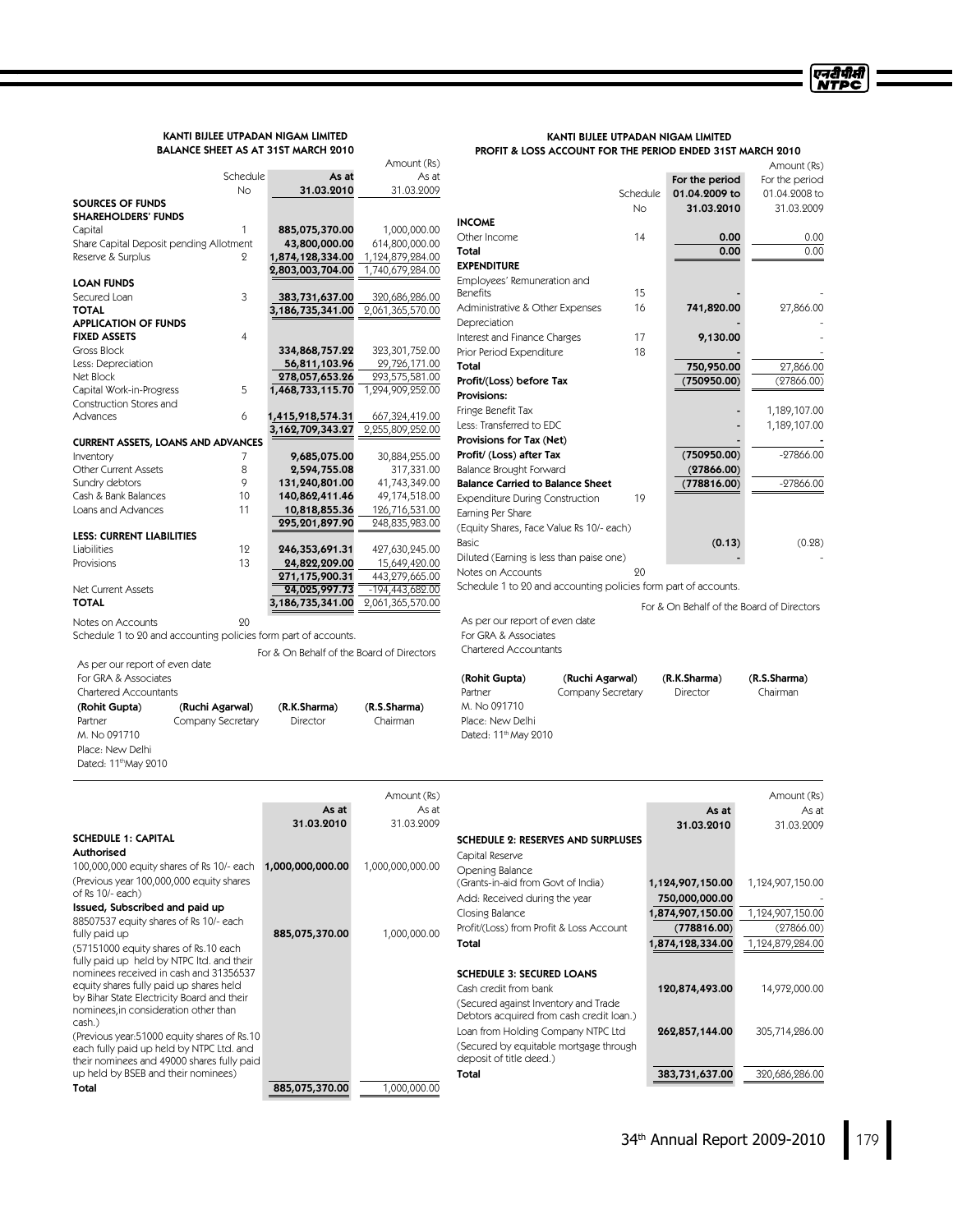# KANTI BIJLEE UTPADAN NIGAM LIMITED (FormerlyVAISHALI POWER GENERATING COMPANY LIMITED)

एनरीपीसी<br>NTPC

| <b>SCHEDULE NO 4 - FIXED ASSETS</b><br>Amount (Rs) |            |         |                         |                         |            |              |          |          |                       |            |
|----------------------------------------------------|------------|---------|-------------------------|-------------------------|------------|--------------|----------|----------|-----------------------|------------|
| <b>LA/C CODE DESCRIPTION</b>                       |            |         | Gross Block             |                         |            | Depreciation |          |          | Net Block             |            |
|                                                    | As at      |         | Additions   Adjustments | As at                   | As at      | During The   | Dedn/    | As at    | As atl                | As at      |
|                                                    | 01.04.2009 |         |                         | 31.03.2010              | 01.04.2009 | Period       | Adjust   |          | 31.03.2010 31.03.2010 | 31.03.2009 |
| <b>TANGIBLE ASSETS</b>                             |            |         |                         |                         |            |              |          |          |                       |            |
| Roads, Bridges, Culverts                           |            |         | 12,430,863              | 12430863                |            | 372891       | 10689017 | 11061908 | 1368955               |            |
| Water Supply, drainage                             |            |         | 4,444,628               | 4444628                 |            | 226724       |          | 226724   | 4217904               |            |
| <b>Other Buildings</b>                             | 308189733  |         |                         | $(6,616,539)$ 301573194 | 26591637   | 13584238     |          | 40175875 | 261397319             | 281598096  |
| Plant & Machinery                                  | 770385     |         |                         | 770385                  | 69347      | 39762        |          | 109109   | 661276                | 701038     |
| Construction Equipment                             | 1832516    |         |                         | 1832516                 | 120900     | 206807       |          | 327707   | 1504809               | 1711616    |
| Furniture Fixture & Other                          | 7144865    | 1128819 | 1600                    | 8272084                 | 1523291    | 745549.49    | 56420    | 2325260  | 5946824               | 5621574    |
| Office quipment                                    |            |         |                         |                         |            |              |          |          |                       |            |
| EDP and WP Machine                                 | 4243164    | 117173  | $\Omega$                | 4360337                 | 1091786    | 765850       | $\Omega$ | 1787636  | 2572701               | 3221378    |
| Communication Equipments                           |            | 35776   |                         | 35776                   |            | 142          |          | 142      | 35634                 | 0          |
| Vehicles                                           | 280545     |         | $\Omega$                | 280545                  | 71812      | 53304        | 65890    | 191006   | 89539                 | 208733     |
| <b>INTANGIBLE ASSETS</b>                           |            |         |                         |                         |            |              |          |          |                       |            |
| Software                                           | 840545     | 27883   |                         | 868428                  | 327398     | 278337       | 01       | 605735   | 262693                | 513147     |
| Total                                              | 323301752  | 1309651 | 10260552                | 334868757               | 29726171   | 16273606     | 10811327 | 56811104 | 278057653             | 293575581  |
| Previous Year                                      | 317206210  | 6095542 |                         | 323301752               | 17883361   | 11842810     |          | 29726171 | 293575581             | 299322849  |

Depreciation for the year is allocated as given below:-

Charged to Profit and Loss Account<br>
Less: Depreciation transferred to EDC-sch 17 **084,933** 11842810 Less: Depreciation transferred to EDC-sch 17 **27,084,933** Deductions/Adjustment from Gross Block includes-Cost adjustment **10260552** Deductions/Adjustment from Gross Block includes-Cost adjustment 10260552<br>Deductions/Adjustment from Depreciation cost adjustment 10811327 Deductions/Adjustment from Depreciation cost adjustment

**Current Year** Previous Year

# SCHEDULE NO 5 CAPITAL WORK-IN-PROGRESS

| Description                                  | Op Balance as at | Additions during<br>01.04.09 01.04.09 to 31.03.2010 | Adjustments | Capitalised during<br>the period | CI Balance as at<br>31.03.2010 |
|----------------------------------------------|------------------|-----------------------------------------------------|-------------|----------------------------------|--------------------------------|
| <b>Buildings</b>                             | 1,159,118        | 2,228,589                                           |             |                                  | 3387707                        |
| Plant & Machinery                            | 999844937        | 1160699909                                          | 20090       |                                  | 2083564936                     |
| <b>Expenditure Pending Allocation</b>        |                  |                                                     |             |                                  |                                |
| Survey & Investigation (Stage II-195 MW x 2) | 5107976          | 6692262                                             |             |                                  | 11800238                       |
| Pre-commisioning expenses (net)              | (259065867)      | (370953898)                                         |             |                                  | (630019765)                    |
| <b>Expenditure During Construction</b>       | 624883178        | 405523639                                           |             |                                  | <sup>0</sup>                   |
| Less: Allocate to CWIP                       |                  | 1030406817                                          |             |                                  |                                |
| Total                                        | 1294929342       | 173783683                                           | 20090       | 0.0                              | 1468733116                     |
| Previous Year                                | 1023046675       | 271862577                                           |             | 0.0                              | 1294909252                     |

Amount (Rs)

|                                                               |             |                                    | Amount (Rs)    |                                                        |                | Amount (Rs)   |
|---------------------------------------------------------------|-------------|------------------------------------|----------------|--------------------------------------------------------|----------------|---------------|
|                                                               |             | As at                              | As at          |                                                        | As at          | As at         |
|                                                               |             | 31.03.2010                         | 31.03.2009     |                                                        | 31.03.2010     | 31.03.2009    |
| <b>SCHEDULE 6:</b><br><b>CONSTRUCTION STORES AND ADVANCES</b> |             |                                    |                | <b>SCHEDULE 8:</b><br><b>OTHER CURRENT ASSETS</b>      |                |               |
| ADVANCE FOR CAPITAL EXPENDITURE                               |             |                                    |                | Interest accrued on Term                               |                |               |
| Unsecured, considered good                                    |             |                                    |                | <b>Deposits</b>                                        | 2,501,019.08   | 317,331.00    |
| Covered by Bank Guarantee                                     |             |                                    |                | Others                                                 | 93,736.00      |               |
| Others                                                        |             | 1,281,655,753.10                   | 534,419,720.00 |                                                        | 2,594,755.08   | 317,331.00    |
| <b>CONSTRUCTION STORES</b>                                    |             |                                    |                | <b>SCHEDULE 9:</b>                                     |                |               |
| Steel                                                         | 1,538,017   |                                    |                | <b>SUNDRY DEBTORS</b>                                  |                |               |
| Others                                                        | 133,212,419 |                                    | 133,451,220.00 | Debtors for sale of energy                             | 131,240,801.00 | 41,743,349.00 |
|                                                               |             | 134,750,436.21<br>1,416,406,189.31 | 667,870,940.00 | (Less than six months)                                 |                |               |
| Less: Provision for obsolete/shortage Store                   |             | 487,615.00                         | 546,522.00     | Total                                                  | 131,240,801.00 | 41,743,349.00 |
| Total                                                         |             | 1,415,918,574.31                   | 667,324,418.00 | <b>SCHEDULE 10:</b><br><b>CASH &amp; BANK BALANCES</b> |                |               |
| <b>SCHEDULE 7:</b><br><b>INVENTORIES</b>                      |             |                                    |                | <b>Balances with Scheduled</b><br>Banks                |                |               |
| (Valued as per Accounting Policy No.6)                        |             |                                    |                | Cheque in hand                                         | 100,168,000.00 |               |
| Fuel                                                          |             | 9,681,955.00                       | 29,432,497.00  | Term Deposit                                           | 34,317,584.64  | 36,500,000.00 |
| Component and Spares                                          |             |                                    |                | Current Account                                        | 6,376,826.82   | 12,674,518.00 |
| Chemical and Consumables                                      |             | 3,120.00                           | 1,451,758.00   | Total                                                  | 140,862,411.46 | 49,174,518.00 |
| Total                                                         |             | 9,685,075.00                       | 30,884,255.00  |                                                        |                |               |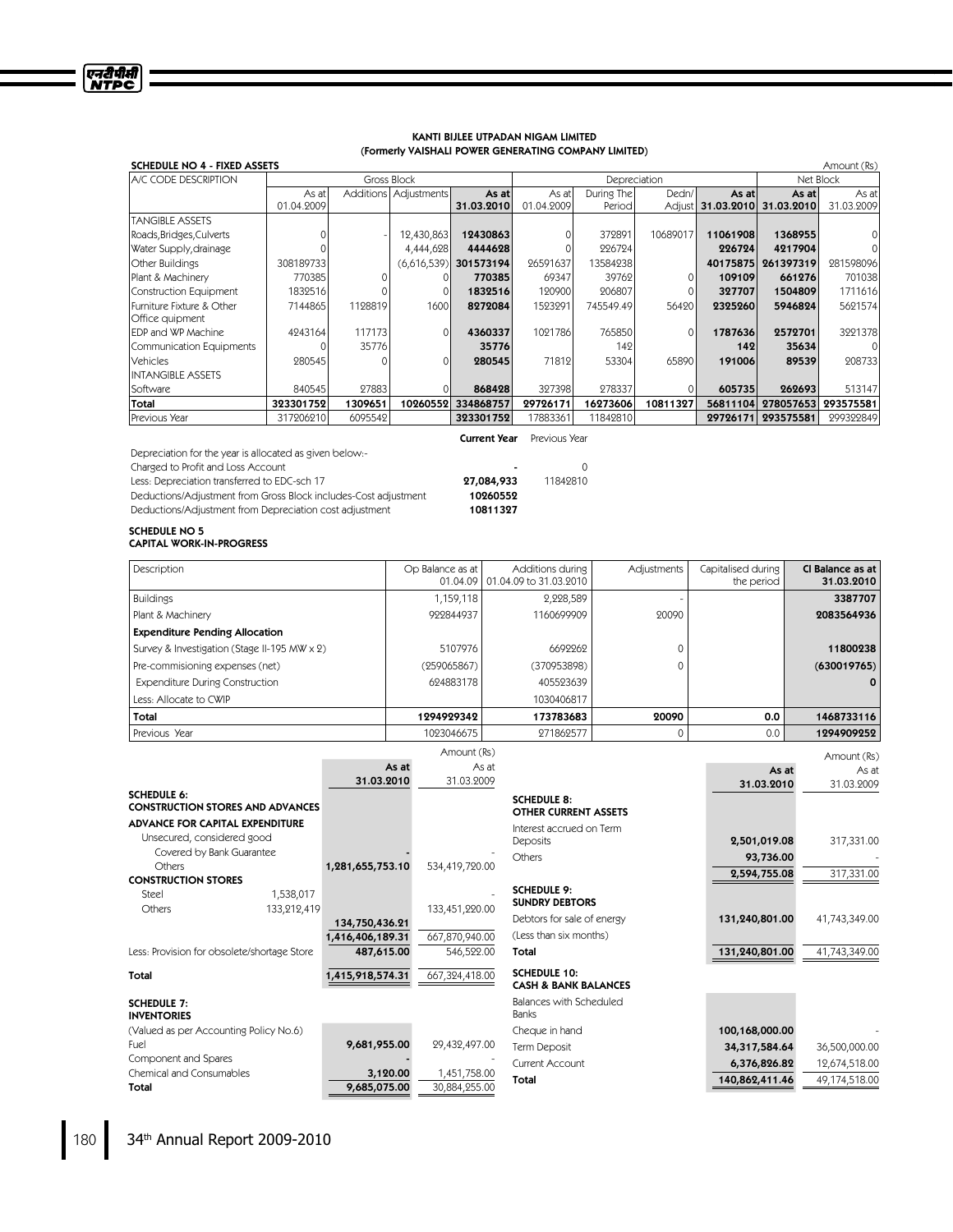| Amount (Rs)                                                       |                               |                               |                                            |                | Amount (Rs)     |
|-------------------------------------------------------------------|-------------------------------|-------------------------------|--------------------------------------------|----------------|-----------------|
|                                                                   | As at                         | As at                         |                                            | For the period | For the period  |
|                                                                   | 31.03.2010                    | 31.03.2009                    |                                            | 01.04.2009 to  | 01.04.2008 to   |
| <b>SCHEDULE 11:</b>                                               |                               |                               | <b>SCHEDULE 16:</b>                        | 31.03.2010     | 31.03.2009      |
| <b>LOANS AND ADVANCES</b>                                         |                               |                               | <b>ADMINISTRATION &amp; OTHER EXPENSES</b> |                |                 |
| (Considered good, unless otherwise stated)                        |                               |                               | Repair & Maintenance                       |                |                 |
| Loans<br><b>Employees</b>                                         |                               |                               | <b>Buildings</b>                           | 1,727,677.98   | 4,140,738.00    |
| Secured                                                           |                               | 22,346,906.00                 | P&M-power station                          | 72,185,515.62  | 54,568,044.00   |
| Unsecured                                                         |                               | 1,692,946.00                  | Others                                     | 45,351.00      | 1,131,042.00    |
| <b>Advances</b>                                                   |                               |                               | Chemicals & Consumables                    | 3,231,437.56   | 3,362,866.00    |
| Employees                                                         | 177,309.00                    | 37,266,481.00                 | Training & Recruitment                     | 254,205.00     | 27,866.00       |
| Others                                                            | 1,167,030.36                  | 56,361,396.00                 | Legal Expenses                             | 252,913.00     | 100.00          |
| <b>Deposits</b>                                                   |                               |                               | Profession Charges and Consultancy Fees    | 1,006,572.00   | 3,290,912.00    |
| Advance Tax (TDS)                                                 | 391,343.00                    | 82,334.00                     | <b>Communication Expenses</b>              | 2,677,138.57   | 1,717,402.00    |
| Advance Tax -FBT                                                  | 597,375.00                    |                               | <b>Travelling Expenses</b>                 | 8,924,039.00   | 7,666,863.00    |
| Deposits with others                                              | 8,485,798.00                  | 8,966,468.00                  | <b>Tender Expenses</b>                     | 662,982.00     | 747,449.00      |
| Total                                                             | 10,818,855.36                 | 126,716,531.00                | Auditors Remuneration                      |                |                 |
|                                                                   |                               |                               | 70,332.00<br>Fees                          |                |                 |
| <b>SCHEDULE 12:</b>                                               |                               |                               | 36,924.00<br>Out of Pocket Expenses        | 107,256.00     | 62,108.00       |
| <b>CURRENT LIABILITIES</b>                                        |                               |                               | Advertisement Exp                          | 54,850.00      |                 |
| <b>Sundry Creditors</b><br>For Capital expenditure                |                               |                               | Printing and Stationery                    | 610,674.00     | 390,874.00      |
| Other than Micro & Small Enterprises                              | 94,139,195.01                 | 274,350,217.00                | EDP Hire and Other Charges                 | 170,264.00     | 105,802.00      |
| For goods and services                                            |                               |                               | Security Expenses                          | 43,592,273.57  | 14,349,495.00   |
| Other than Micro & Small Enterprises                              | 52,220,646.34                 | 55,726,034.00                 | <b>Entertainment Expenses</b>              | 389,406.00     | 153,969.00      |
| Deposits, Retention money from                                    |                               |                               | Expenses for Guest House                   | 3,535,124.15   | 2,742,061.00    |
| contractors and others                                            | 15,256,320.45                 | 9,586,050.00                  | <b>Books and Periodicals</b>               | 75,010.00      | 10,035.00       |
| Less: Investments held as security                                | 1,255,500.00                  | 1,143,412.00                  |                                            |                |                 |
|                                                                   | 160,360,661.80                | 338,518,889.00                | Stipend                                    |                |                 |
| Other liabilities                                                 | 18,232,901.38                 | 936,962.00                    | <b>Education Expenses</b>                  |                |                 |
| Amount payable to Holding Company                                 | 67,760,128.13                 | 88,174,394.00                 | Rent                                       | 616,372.00     | 1,144,000.00    |
| Total                                                             | 246,353,691.31                | 427,630,245.00                | Plant & Machinery written off              |                | 180,615.00      |
| <b>SCHEDULE 13:</b>                                               |                               |                               | Insurance                                  | 5,316,032.20   | 98,363.00       |
| <b>PROVISIONS</b>                                                 |                               |                               | Rates & Taxes                              | 764,786.00     | 338,861.00      |
| Fringe Benefit Tax                                                |                               |                               | Miscellaneous expenses                     |                |                 |
| Opening Balance                                                   | 101,690.00                    | 81,672.00                     | Expenses on Hiring of                      |                |                 |
| Addition during the year                                          |                               | 1,290,797.00                  | Vehicles                                   | 4,252,027.76   | 4,261,475.00    |
| Less: advance tax deposited                                       | 101,690.00                    | 1,270,779.00                  | Other Expenses                             | 846,080.34     | 1,741,994.00    |
| Closing Balance (Fringe Benefit tax)                              |                               | 101,690.00                    | Prov. For Unserviceable Store              | 447,120.00     | 546,522.00      |
| <b>Employee Benefits</b>                                          |                               |                               | Prov. For Shortage store                   | 40,495.00      |                 |
| Opening Balance                                                   | 15,547,730.00                 | 7,424,235.00                  |                                            | 151,785,602.75 | 102,779,456.00  |
| Additions during the year                                         | 12,953,470.00                 | 11,212,265.00<br>3,088,770.00 | Transferred to Expenditure During          |                |                 |
| Amount used during the year<br>Closing Balance (Employee Benefit) | 3,678,991.00<br>24,822,209.00 | 15,547,730.00                 | Construction - Schedule 19                 | 151,043,782.75 | 102,751,590.00  |
| Total                                                             | 24,822,209.00                 | 15,649,420.00                 |                                            | 741,820.00     | 27,866.00       |
|                                                                   |                               |                               |                                            |                |                 |
| <b>SCHEDULE 14:</b>                                               |                               |                               |                                            |                |                 |
| <b>OTHER INCOME</b>                                               | For the period                | For the period                | <b>SCHEDULE 17:</b>                        |                |                 |
|                                                                   | 01.04.2009 to                 | 01.04.2008 to                 | <b>INTEREST AND FINANCE CHARGES</b>        |                |                 |
|                                                                   | 31.03.2010                    | 31.03.2009                    | Interest on Ioan from Holding              |                |                 |
| Interest from bank(Gross) (Tax Deducted at                        |                               |                               | Company                                    | 34,451,208.00  | 41,861,587.00   |
| Source Rs.309009, Previous Year Rs.82334)                         | 2,933,282.72                  | 399,665.00                    | Interest on Cash Credit from               |                |                 |
| Misc. income<br>Recoveries of Rent& Electricity                   |                               |                               | SBI                                        | 5,947,881.00   | 139,073.00      |
| Other Receipts                                                    | 1,515,242.84<br>237,654.57    | 1,048,421.00<br>275,923.00    | Interest as per IT Act                     | 9,130.00       |                 |
|                                                                   | 4,686,180.13                  | 1,724,009.00                  | <b>Bank Charges</b>                        | 1,361,042.00   | 1,156,473.00    |
| Transferred to Expenditure During                                 |                               |                               |                                            | 41,769,261.00  | 43,157,133.00   |
| Construction - Schedule 19                                        | 4,686,180.13                  | 1,724,009.00                  | Less: Interest and Finance charges         |                |                 |
| Total                                                             |                               |                               | transferred to EDC - Schedule 19           | 41,760,131.00  | 43, 157, 133.00 |
|                                                                   |                               |                               | Total                                      | 9,130.00       |                 |
| <b>SCHEDULE 15:</b>                                               |                               |                               |                                            |                |                 |
| <b>EMPLOYEES' REMUNERATION AND BENEFITS</b>                       |                               |                               |                                            |                |                 |
| Salaries, wages, bonus, allowances &<br>benefits                  | 148,282,311.53                | 110,026,911.00                |                                            |                |                 |
| Contribution to provident fund and other                          |                               |                               | <b>SCHEDULE 18:</b>                        |                |                 |
| funds                                                             | 9,343,938.41                  | 12,283,672.00                 | PRIOR PERIOD INCOME/EXPENDITURE(NET)       |                |                 |
| Welfare expenses                                                  | 9,810,761.39                  | 13,387,581.00                 | Expenditure                                |                |                 |
|                                                                   | 167,437,011.33                | 135,698,164.00                | Depreciation                               | 10,811,327.00  |                 |

Construction - Schedule 19 167,437,011.33 135,698,164.00<br>
Total Total and the state of the state of the state of the state of the state of the state of the state of the state

Transferred to Expenditure During

| <b>EXPETIQILLE</b>       |               |   |
|--------------------------|---------------|---|
| Depreciation             | 10,811,327.00 |   |
| Salary & Wages           | 22,883,961.00 |   |
| Total                    | 33,695,288.00 | - |
| Less: Transferred to EDC | 33,695,288.00 | - |
|                          |               |   |

एनदीपीसी<br>NTPC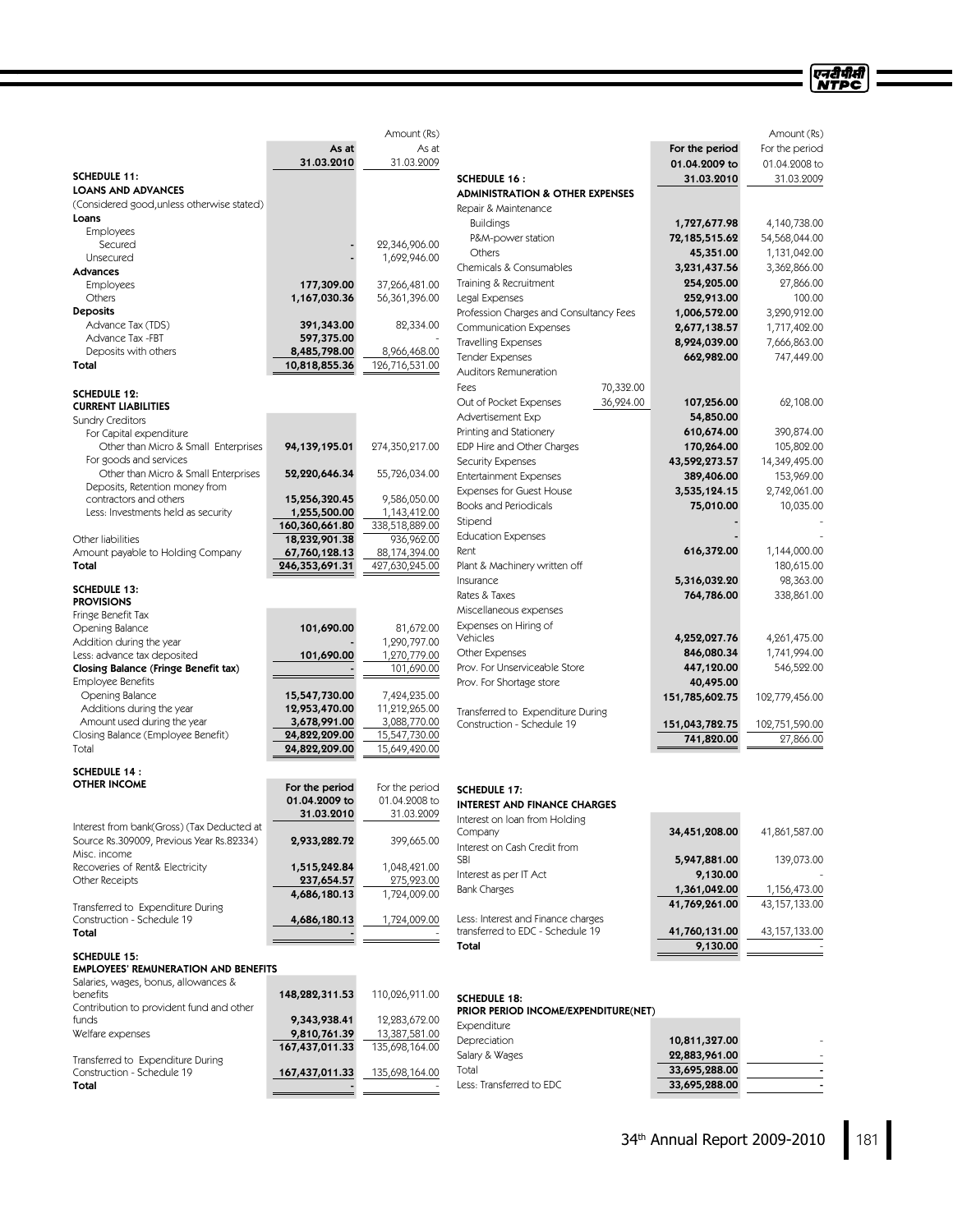|                                                 | For the period             | For the period                  |
|-------------------------------------------------|----------------------------|---------------------------------|
|                                                 | 01.04.2009 to              | 01.04.2008 to                   |
|                                                 | 31.03.2010                 | 31.03.2009                      |
| <b>SCHEDULE 19:</b>                             |                            |                                 |
| <b>EXPENDITURE DURING CONSTRUCTION</b>          |                            |                                 |
| A. Employees Remuneration and Other             |                            |                                 |
| <b>Benefits</b>                                 |                            |                                 |
| Salaries, Wages, Allowances and Benefits        | 148,282,311.53             | 110,026,911.00                  |
| Contribution to provident and other funds       | 9,343,938.41               | 12,283,672.00                   |
| Welfare Expenses                                | 9,810,761.39               | 13,387,581.00                   |
| Total (A)                                       | 167,437,011.33             | 135,698,164.00                  |
| B. Admn & Other Expenses                        |                            |                                 |
| Repair & Maintenance                            |                            |                                 |
| <b>Buildings</b>                                | 1,727,677.98               | 4,140,738.00                    |
| P&M-station                                     | 72,185,515.62              | 54,568,044.00                   |
| Others                                          | 45,351.00                  | 1,131,042.00                    |
| Chemicals & Consumables                         | 3,231,437.56               | 3,362,866.00                    |
| Legal Expenses                                  | 252,913.00                 | 100.00                          |
| Profession Charges and Consultancy Fees         | 1,006,572.00               | 3,290,912.00                    |
| <b>Communication Expenses</b>                   | 2,677,138.57               | 1,717,402.00                    |
| <b>Travelling Expenses</b>                      | 8,924,039.00               | 7,666,863.00                    |
| <b>Tender Expenses</b>                          | 662,982.00                 | 747,449.00                      |
| Audit Fee                                       | 107,256.00                 | 62,108.00                       |
| Advertisement Exp                               | 54,850.00                  |                                 |
| Printing and Stationery                         | 610,674.00                 | 390,874.00                      |
| EDP Hire and Other Charges                      | 170,264.00                 | 105,802.00                      |
| <b>Security Expenses</b>                        | 43,592,273.57              | 14,349,495.00                   |
| <b>Entertainment Expenses</b>                   | 389,406.00                 | 153,969.00                      |
| <b>Expenses for Guest House</b>                 | 3,535,124.15               | 2,742,061.00                    |
| <b>Books and Periodicals</b>                    | 75,010.00                  | 10,035.00                       |
| <b>Education Expenses</b>                       |                            |                                 |
| Rent                                            | 616,372.00                 | 1,144,000.00                    |
| Plant & Machinery written off<br>Insurance      |                            | 180,615.00                      |
| Rates & Taxes                                   | 5,316,032.20<br>764,786.00 | 98,363.00<br>338,861.00         |
|                                                 |                            |                                 |
| Miscellaneous expenses                          |                            |                                 |
| Expenses on Hiring of Vehicle<br>Other Expenses | 4,252,027.76               | 4,261,475.00                    |
|                                                 | 846,080.34                 | 1,741,994.00                    |
| Total (B)<br>C. Depreciation                    | 151,043,782.75             | 102,205,068.00<br>11,842,810.00 |
| Total $(A+B+C)$                                 | 16,273,605.96              |                                 |
| D. Interest and Finance Charges                 | 334,754,400.04             | 249,746,042.00                  |
| Interest on Ioan from Holding Company           | 34,451,208.00              | 41,861,587.00                   |
| Interest on Cash Credit from SBI                | 5,947,881.00               | 139,073.00                      |
| Interest as per IT Act                          |                            |                                 |
| Finance Charges                                 | 1,361,042.00               |                                 |
| Total (D)                                       | 41,760,131.00              | 1,156,473.00<br>43,157,133.00   |
| E. Fringe Benefit Tax                           |                            | 1,290,797.00                    |
| G. Prior period Exp                             | 33,695,288.00              |                                 |
| H. Other receipts                               |                            |                                 |
|                                                 | 4,686,180.13               | 1,724,009.00                    |
| GRAND TOTAL (A+B+C+D+E+F-G)                     | 405,523,638.91             | 292,469,963.00                  |

#### Schedule-20

# Notes on Accounts:

- 1. The name of the Company has been changed to "Kanti Bijlee Utpadan Nigam Limited"(KBUNL) (formerly known as Vaishali Power Generating Company Limited) vide Registrar of Companies, National Capital Territory of Delhi & Haryana's certificate dated 10<sup>th</sup> April 2008.
- In terms of transfer notification dated 08.09.2006 issued by Government of Bihar, Muzaffarpur Thermal Power Station of Bihar State Electricity Board (BSEB) was vested in Kanti Bijlee Utpadan Nigam Limited (Formerly known as Vaishali Power Generating Company Limited) w.e.f. 8<sup>th</sup> September 2006. As per terms of notification, all assets of the Station (excluding Land which has been transferred on 33 years Lease) have been vested in KBUNL in lieu of purchase consideration of Rs.88,40,75,367/- based on the report dt. 25.12.2009 of M/s Thakur Vaidyanath Aiyer & Co., Chartered Accountants, Patna. Life Insurance Corporation of India had a charge of Rs.57.10 crore on these transferred assets, which has been vacated on 29-03-2008, on payment of Rs. 57.10 crores to LIC by the Holding Company NTPC Ltd as per the transfer notification. Fully paid

up share have been issued to NTPC and BSEB in lieu of purchase consideration to the extent of Rs.88,40,75,370/- (NTPC no. of Share 5,71,00,000- value Rs. 57,10,00,000/-& BSEB no of Share 3,13,07,537- value Rs.31,30,75,370/ respectively) as per the resolution of KBUNL Board, in their 18th meeting dt. 6th March,2010 .

- 3. On allocation of depreciated book value of assets, & assessment of their residual useful life as on transfer date by M/s Thakur Vaidyanath Aiyer & Co., Chartered Accountants, Patna, the depreciation has been charged in the accounts of 2009-10 prospectively for the remaining life of the assets.
- 4. BSEB vide their letter dt.03.03.2009 requested that M/s PGCIL has created switch yard assets worth Rs. 3,85,33,287/- to be considered in transfer value. Pending receipt of details sought from BSEB the switch yard assets worth Rs. 3,85,33,287/- have been accounted in CWIP through credit to Sundry Creditors for Capital Expenditures the amount payable to BSEB for transfer Value of assets.
- 5. Both the units of the transferred station are under renovation & modernization since the date of transfer (and not in operation). The plant & machinery comprised in the assets therefore has been accounted as CWIP. From 29- 01-08 unit no. 02 (1 x 110 MW) after restoration & refurbishment is on trial operation for attaining stability in operation. The infirm power generated from the unit-02 (1 x 110 MW) of plant during the stability period has been accounted at mutually agreed rate of Rs. 3.65 p/kwh between BSEB & KBUNL .Charges accrued and related expenses including fuel & other direct expenses during stabilization period has been accounted as pre-commissioning income/expenditure. In firm power sent out during the F.Y.-(2009-10) 396 MU (previous year 189MU).
- 6. As per the MOU dt.9<sup>th</sup> May 2006, Govt. of India sanctioned a grant of Rs.350.00 crore through Govt of Bihar for renovation & modernization of the taken over station under RSVY grant. M/s BHEL has been paid an advance of Rs.172.50 crores till 31.03.2010 and KBUNL has been paid Rs. 15 crores out of the sanctioned amount and the same have been accounted as 'Grants-in-Aid' in Schedule 2 as Capital Reserve.

7. Estimated amount of contracts remaining to be executed on Capital account and not provided for is Rs. 139.12 cores (Previous Year 152.57 Crores).

# 8. Earning per share :-

Amount (Rs)

The elements considered for calculation of Earning per Share (Basic and Diluted) are as under:

|                                                                 | Current year | Previous year |
|-----------------------------------------------------------------|--------------|---------------|
| Net Profit after tax used as numerator (Rs)                     | (750950)     | (27866)       |
| Weighted average number of equity shares<br>used as denominator | 5913098      | 100000        |
| Earning per share Rupees                                        | (0.13)       | (0.28)        |
| Diluted (Earning less than paise one)                           | ۰            |               |
| Face value per share (Rupees)                                   | $10/-$       | 10/-          |

9. a) Licensed capacity –Not applicable.

b) Installed capacity - 2x110 MW (Since 29-01-08 one unit no. 02 is in trial operation).

- 10. Figures have been rounded off to nearest rupee.
- 11. Previous year figures have been regrouped /rearranged wherever necessary.
- 12 . a) Balances shown under advances, creditors and material lying with contractors and material issued on loan in so far as these have since not been realized/discharged or adjusted are subject to confirmation/ reconciliation and consequential adjustment, if any.
	- b) In the opinion of the management, the value of current assets, loans and advances on realization in the ordinary course of business, will not be less than the value at which these are stated in the Balance Sheet.
- 13. Operating leases-

The Company's significant leasing arrangements are in respect of operating leases of Premises for residential use of employees and offices. These leasing arrangements are usually renewable on mutually agreed terms but are not noncancellable.Employees' remuneration and benefits include Rs.53,50,828/- (Previous Year Rs.20,10,230/-) towards lease payments, net of recoveries, in respect of premisesfor residential use of employees.Lease paymentsin respect of premises for offices are shown as Rent in Schedule 16 - Administration and Other expenses.

14. Quantitative information in respect of Generation and Energy sent out during Pre-Commissioning period (in MUs):

|                       | <b>Current Year</b> | Previous Year. |
|-----------------------|---------------------|----------------|
| Generation (MUs)      | 461                 | 226            |
| Energy Sent Out (MUs) | 396                 | 189            |

- Information pursuant to Ministry of Environment & Forest notification no. s. o. 2804(E) New Delhi the 3<sup>rd</sup> November, 2009 for ash:
	- Unit no. (1\*210MW) is under trial operation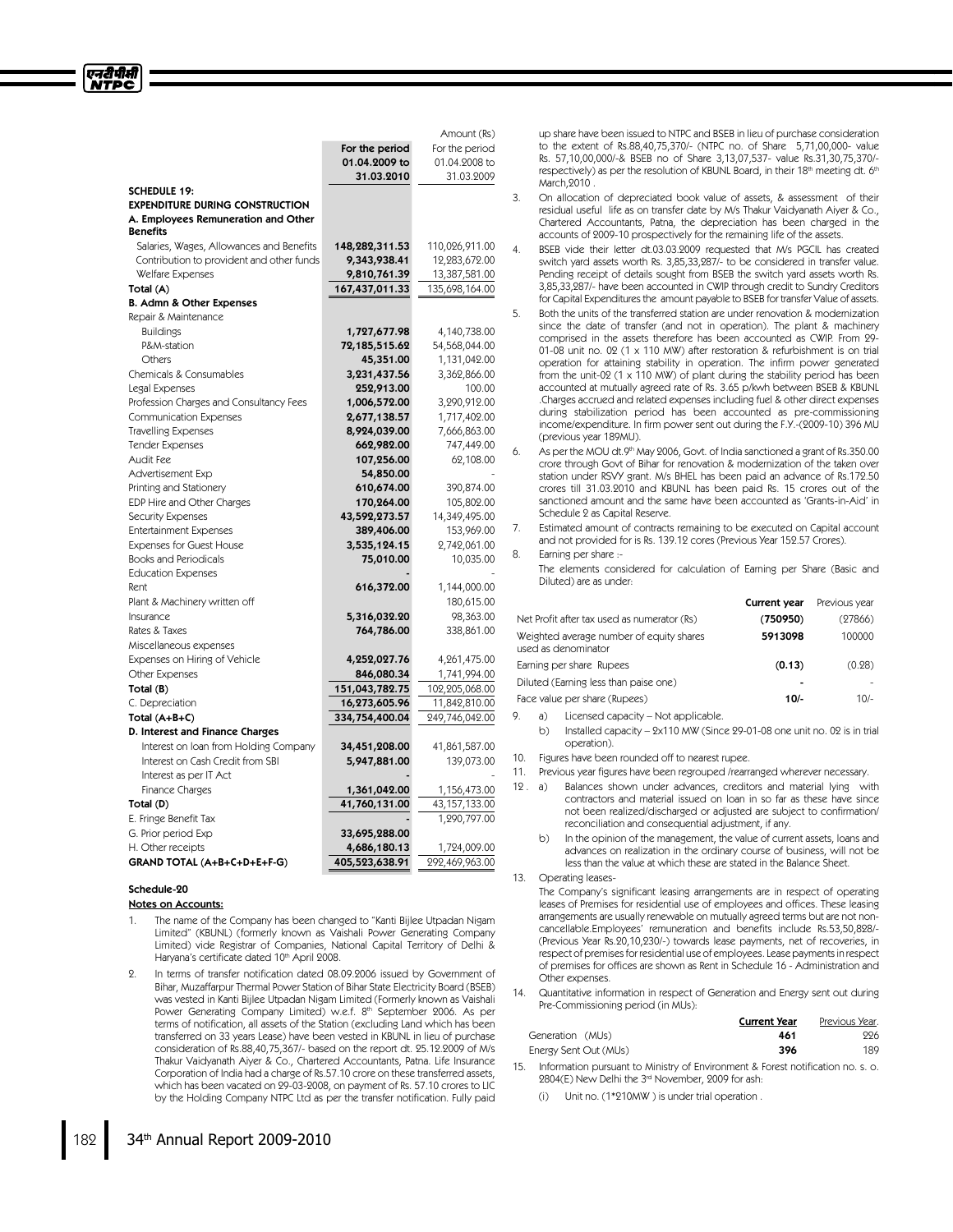एनटीपीसी **NTPC** 

- (ii) Only slurry ash generated (1.80 Lacs.MT) & there is no sale of ash.
- (iii) Efforts are on for use of Pond & Slurry ash by road Construction authorities /brick manufacturers as per above notification guidelines.
- (iv) For use of Pond ash work shop was organized on 06.02.2010 with brick manufacturers and others.

16. Information pursuant to Part IV of Schedule VI of the Companies Act, 1956.

BALANCE SHEET ABSTRACT AND COMPANY'S GENERAL BUSSINESS PROFILE

| ı.   | <b>Registration Details</b>                              | 15<br>15<br>State Code:<br>10                                                                                      |
|------|----------------------------------------------------------|--------------------------------------------------------------------------------------------------------------------|
|      | Registration No.<br>0                                    | $\overline{5}$<br>3 1<br>$\mathbf{1}$<br>6<br>$\overline{2}$<br>l G I<br>9<br>$\mathbf 0$<br>6<br>0<br>0<br>∩<br>D |
|      |                                                          | Month<br>Date<br>Year                                                                                              |
|      | Balance-Sheet date                                       | 3<br>$\vert$ 1<br>3<br>lo.<br>$\overline{2}$<br>0<br>1<br>l0                                                       |
| II.  | Capital Raised during the year (Amount in Rs. Thousands) |                                                                                                                    |
|      | Public Issue                                             | Right issue                                                                                                        |
|      | $\mathsf{N}$<br>$\perp$<br>ı                             | N                                                                                                                  |
|      | Bonus Issue                                              | Private Placement                                                                                                  |
|      | N                                                        |                                                                                                                    |
|      |                                                          | III. Position of Mobilization and Deployment of funds (Amount in Rs. Thousands)                                    |
|      | <b>Total Liability</b>                                   | <b>Total Assets</b>                                                                                                |
|      | $\overline{5}$<br>3<br>4<br>7<br>9                       | 3<br>5<br>4<br>7<br>9<br>1                                                                                         |
|      | Source of Funds                                          |                                                                                                                    |
|      | Paid-up Capital                                          | Reserves & Surplus                                                                                                 |
|      | 5<br>8 8 5 0                                             | 4<br>2<br>8<br>8                                                                                                   |
|      | Secured Loans                                            | Unsecured Loans                                                                                                    |
|      | 3<br>8 3 <br>3<br>7<br>9                                 |                                                                                                                    |
|      | <b>Application of Funds</b>                              |                                                                                                                    |
|      | <b>Net Fixed Assets</b>                                  | Investment                                                                                                         |
|      | 9<br>3<br>6<br>$\overline{2}$<br>1<br>7<br>$\Omega$      |                                                                                                                    |
|      | Net Current Assets                                       | Misc. Expenditure                                                                                                  |
|      | 9<br>9<br>$^{0}$<br>6<br>4                               |                                                                                                                    |
|      | IV. Performance of Company(Amount in Rs. Thousands)      |                                                                                                                    |
|      | Turnover                                                 | <b>Total Expenditure</b>                                                                                           |
|      | N                                                        | 5                                                                                                                  |
|      | Profit/Loss before Tax                                   | Profit/Loss after Tax                                                                                              |
|      | 5                                                        | 5<br>$\sim$                                                                                                        |
|      | Earning per share in Rs.                                 | Dividend Rate%                                                                                                     |
|      | 3<br>0                                                   |                                                                                                                    |
| V.   |                                                          | Generic Name of three Principal Product/Services of Company                                                        |
|      | (As per monetary terms)                                  |                                                                                                                    |
| G IE | Product Description:<br>E<br>R<br>OIN<br>IN<br>А         | Item Code No.<br>İF<br>E<br>E<br>O<br>R                                                                            |
|      |                                                          | For & On Behalf of the Board of Directors                                                                          |
|      | As per our report of even date                           |                                                                                                                    |
|      | For GRA & Associates<br>Chartered Accountants            |                                                                                                                    |
|      |                                                          |                                                                                                                    |

| (Rohit Gupta)                    | (Ruchi Agarwal)   | (R.K.Sharma) | (R.S.Sharma) |
|----------------------------------|-------------------|--------------|--------------|
| Partner                          | Company Secretary | Director     | Chairman     |
| M. No 091710                     |                   |              |              |
| Place: New Delhi                 |                   |              |              |
| Dated: 11 <sup>th</sup> May 2010 |                   |              |              |

#### AUDITOR'S REPORT

To the Members of

KANTI BIJLEE UTPADAN NIGAM LTD.

(Formerly Vaishali Power Generating Company Ltd.)

- 1. We have audited the attached Balance Sheet of KANTI BIJLEE UTPADAN NIGAM LTD. (Formerly Vaishali Power Generating Company Ltd.) (a Subsidiary of NTPC Ltd.) as at 31st March 2010, the Profit and Loss Account and also the cash flow statement for the period ended on that date annexed thereto. These financial statements are the responsibility of company's management. Our responsibility is to express an opinion on these financial statements based on our audit.
- 2. We conducted our audit in accordance with auditing standards generally accepted in India. Those standards require that we plan and perform the audit to obtain reasonable assurance about whether the financial statements are free of material misstatement. An audit includes examining, on a test basis, evidence supporting the amounts and disclosures in the financial statements. An audit also includes assessing the accounting principles used and significant estimates made by the management, as well as evaluating the overall financial statement presentation. We believe that our audit provides a reasonable basis for our opinion.
- 3. As required by the Companies (Auditor's Report) Order, 2003 issued by the Central Government of India in terms of sub section (4A) of the section 227 of the Companies Act 1956, we enclose in annexure a statement on the matters specified in paragraphs 4 and 5 of the said order.

## CASH FLOW STATEMENT FOR THE YEAR ENDED 31 st MARCH 2010

|                                                                                                 |                                           | Amount (Rs)           |
|-------------------------------------------------------------------------------------------------|-------------------------------------------|-----------------------|
|                                                                                                 | For the period                            | For the period        |
|                                                                                                 | 01.04.2009 to                             | 01.04.2008 to         |
|                                                                                                 | 31.03.2010                                | 31.03.2009            |
| A. CASH FLOW FROM OPERATING ACTIVITIES                                                          |                                           |                       |
| Net Loss before tax and Prior Period                                                            |                                           |                       |
| Adjustments                                                                                     | (750, 950.0)                              | (27866)               |
| Adjustment for:                                                                                 |                                           |                       |
| Preliminary Expenses written off                                                                |                                           |                       |
| Operating Profit before Working Capital<br>Changes                                              | (750, 950.0)                              | (27, 866)             |
| Adjustment for:                                                                                 |                                           |                       |
| Trade Payables & Other                                                                          |                                           |                       |
| Liabilities<br>(172103767)                                                                      |                                           | 58331473              |
| (89497452)<br><b>Debtors</b>                                                                    |                                           | 111519070             |
| <b>Other Current Assets</b><br>(2277424)                                                        |                                           | (317331)              |
| 21199180<br>Inventories                                                                         |                                           | (23191459)            |
| 116566353<br>Loans & advances                                                                   |                                           | (69877132)            |
| Cash generated from operations                                                                  | (126, 113, 110.0)                         | 76464621              |
|                                                                                                 |                                           |                       |
| Net Cash from Operating Activities - A<br>Income Tax/Advance TaxPaid                            | (126, 864, 060.0)<br>(668, 677.0)         | 76436755<br>(1353113) |
| <b>B. CASH FLOW FROM INVESTING ACTIVITIES</b>                                                   |                                           |                       |
|                                                                                                 |                                           |                       |
| <b>Fixed Capital Expenditure</b><br>Preliminary Expenses                                        | (906, 900, 091.0)                         | (119728390)           |
| Net Cash Flow from Investing Activities - B                                                     |                                           |                       |
| C. CASH FLOW FROM FINANCING ACTIVITIES                                                          | (906, 900, 091.0)                         | (119728390)           |
| Proceeds from Loan                                                                              | 63,045,351.0                              | 105714286             |
|                                                                                                 |                                           |                       |
| Grants-in-aid received                                                                          | 750,000,000.0                             |                       |
| Proceeds from Issue of Share Capital/Share                                                      |                                           |                       |
| Capital Deposit                                                                                 | 313,075,370.0                             | 43800000              |
| Net Cash Flow from Financing Activities-C                                                       | 1,126,120,721.0                           | 149514286             |
| Net increase/Decrease in                                                                        |                                           |                       |
| cash and cash equivalents (A+B+C)                                                               | 91,687,893.0                              | 47843435              |
| Cash and cash equivalents                                                                       |                                           |                       |
| (Opening Balance)                                                                               | 49,174,518.0                              | 1331083               |
| Cash and cash equivalents                                                                       |                                           | 49174518              |
| (Closing Balance)                                                                               | 140,862,411.46                            |                       |
|                                                                                                 | For & On Behalf of the Board of Directors |                       |
| As per our report of even date                                                                  |                                           |                       |
| For GRA & Associates<br><b>Chartered Accountants</b>                                            |                                           |                       |
|                                                                                                 |                                           |                       |
| (Rohit Gupta)<br>(Ruchi Agarwal)                                                                | (R.K.Sharma)                              | (R.S.Sharma)          |
| Partner<br>Company Secretary                                                                    | Director                                  | Chairman              |
| M. No 091710                                                                                    |                                           |                       |
| Place: New Delhi<br>Dated: 11 <sup>th</sup> May 2010                                            |                                           |                       |
|                                                                                                 |                                           |                       |
| $\overline{4}$ .<br>Further to our comments in the Annexure referred to above, we report that : |                                           |                       |
| We have obtained all the information and explanations, which to the<br>(a)                      |                                           |                       |
| best of our knowledge and belief were necessary for the purpose of our                          |                                           |                       |
| Audit.                                                                                          |                                           |                       |
| (b)<br>In our opinion proper books of account, as required by law, have been                    |                                           |                       |
| kept by the Company so far as it appears from our examination of such                           |                                           |                       |

books. (c) The Balance Sheet, Profit and Loss Account and Cash Flow Statement

- dealt by this report are in agreement with the books of accounts.
- (d) In our opinion, the Balance Sheet, Profit and Loss Account and Cash Flow Statement, subject to notes to accounts annexed thereto, dealt with by this report comply with the accounting standards referred to in sub-section (3C) of section 211 of the Companies Act, 1956.
- (e) Being a Government Company, pursuant to the Notification No. GSR 829(E) dated 17.07.2003 issued by Government of India. Provision of clause (g) or sub-section (1) of section 274 of the Companies Act, 1956 are not applicable to the company;
- (f) In our opinion and to the best of our information and according to the explanation given to us, the said accounts give the information required by the Companies Act 1956, in the manner so required and give a true and fair view in conformity with the accounting principles generally accepted in India : -
	- (i) in the case of the Balance Sheet, of the state of the affairs of the Company as at 31st March, 2010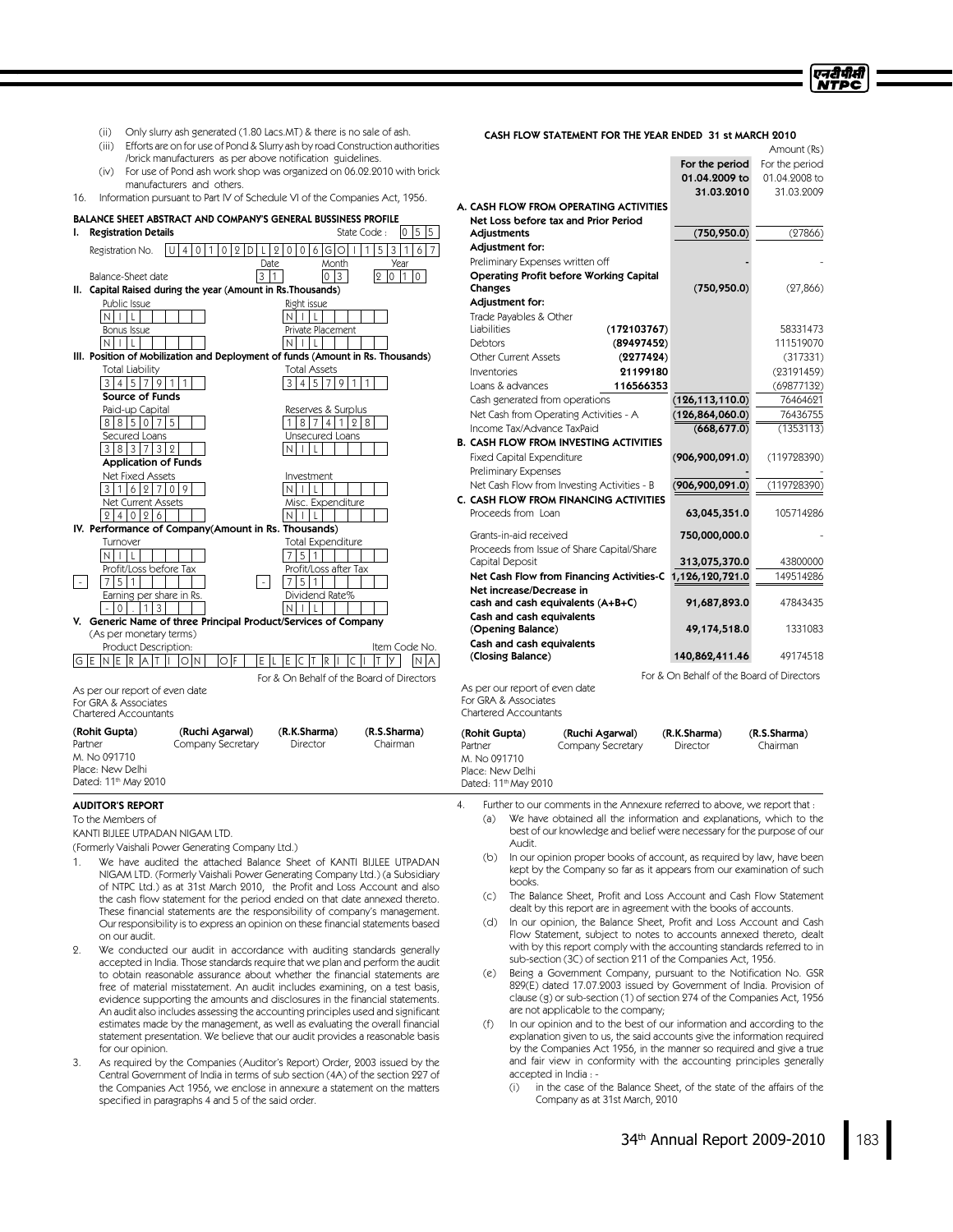

- (ii) in the case of the Profit & Loss Account, of the loss of the Company for the period ended on that date and
- (iii) In the case of Cash Flow Statement, of the cash flow for the period ended on that date.

For GRA & Associates Chartered Accountants (Rohit Gupta) Place : New Delhi **Partner** Date : 12-05-2010 M. No. 091710

#### ANNEXURE TO AUDITORS' REPORT

{Referred to in paragraph (3) of our report of even date} Re : KANTI BIJLEE UTPADAN NIGAM LTD.

(Formerly Vaishali Power Generating Company Ltd.)

- (i) (a) The company has been formed to take over the assets of Muzaffarpur Power Station from BSEB, the fixed assets records of the same has been maintained and physical verification has been done. However in case of purchases made by the company, the records regarding the same are being maintained. In view of the above the company has maintained proper records showing full particulars including quantitative details and situation of fixed assets.
	- (b) There is a regular program of verification, which, in our opinion, is reasonable having regard to the size of the company and the nature of its assets and according to the information and explanations given to us no material discrepancies were noticed on such verification.
	- (c) During the year under reference there has been no substantial disposal of fixed assets of the company.
- (ii) (a) The company has been formed to take over the assets of Muzaffarpur Power Station from BSEB, the fixed assets records of the same has been maintained and physical verification has been done. However in case of purchases made by the company, the records regarding the same are being maintained In view of this inventory has been physically verified during the year by the management. In our opinion, the frequency of verification is reasonable.
	- (b) The procedures of physical verification of inventory followed by the management are reasonable and adequate in relation to the size of the company and the nature of its business.
	- (c) The company is maintaining proper records of inventory. The discrepancies noticed on verification between the physical stocks and the book records were not material.
- (iii) (a) The company has not granted any loans, secured or unsecured to companies, firms or other parties covered in the register maintained under section 301 of the Act.
	- (b) Not Applicable.
	- (c) Not Applicable.
	- (d) Not Applicable.
	- (e) The company hastaken secured loan from NTPC its holding company. The maximum amount involved during the year was Rs.30,57,14,286/- and the year-end balance of loans taken from such party was Rs.26,28,57,144/-
	- In our opinion, the rate of interest and other terms and conditions on which loans have been taken from the companies, firms or other parties listed in the register maintained under section 301 of the Companies Act, 1956 are not, prima facie, prejudicial to the interest of the company.
	- (g) The company is regular in repaying the principal amounts as stipulated and has been regular in the payment of interest.
- (iv) In our opinion and according to the information and explanations given to us, there are adequate internal control procedures commensurate with the size of the company and the nature of its business with regard to purchases of inventory, fixed assets and sale of goods and services. During the course of our audit, we have not observed any continuing failure to correct any major weaknesses in internal control system.
- (v) (a) According to the information and explanations given to us, we are of the opinion that there are no transactions that needed to be entered into the register maintained under section 301 of the Companies Act, 1956. (b) Not Applicable.
- (vi) In our opinion and according to the information and explanations given to us, the company has not accepted any deposits, from the public, covered by the directives issued by the Reserve Bank of India, the provisions of section 58-A, 58AA or any other relevant provisions of the Companies Act, 1956 and rules framed thereunder. No order has been passed by the Company Law Board or National Company Law Tribunal or Reserve Bank of India or any Court or any other Tribunal.
- (vii) In our opinion, the company has an internal audit system commensurate with the size and nature of its businesss.
- (viii) According to the information and explanation given to us and on the basis of records produced for our verification, we are of the opinion that the

maintenance of cost records under Section 209(1)(d) of the Companies Act, 1956, are not applicable on the company.

(ix) (a) According to the information and explanations given to us, the company is regular in depositing with appropriate authorities undisputed statutory dues including provident fund, investor education protection fund, and employees state insurance, income tax, sales tax, Wealth Tax, Service tax, custom duty, excise duty, cess and other material statutory dues applicable to it.

> According to the information and explanations given to us, no undisputed amounts payable in respect of income tax, wealth tax, sales tax, customs duty, excise duty and cess were in arrears, as at the last day of the financial year, for a period of more than six months from the date they became payable.

- (b) According to the information and explanation given to us, there are no dues of Income tax, Sale tax, Wealth tax, Service tax, Custom duty, Excise duty and cess which have not been deposited on account of any dispute.
- (x) Not applicable as the company has been formed only on 6th September, 2006 and a period of more than five years has not elapsed since its registration.

(xi) In our opinion and according to the information and explanations given to us, the company has not defaulted in repayment of dues to a financial institution, bank or debenture holders.

(xii) The company has not granted any loans or advances on the basis of security by way of pledge of shares, debentures and other securities.

(xiii) In our opinion and according to the information and explanation given to us, the company is not a chit fund or a nidhi / mutual benefit fund / society. Therefore, the provisions of clause 4(xiii) of the Companies (Auditor's Report) Order, 2003 are not applicable to the company.

(xiv) According to the information and explanations given to us, the company is not dealing in or trading in shares, securities, debentures and other investment. Accordingly, the provisions of clause 4(xiv) of the Companies (Auditor's Report) Order, 2003 are not applicable to the company.

(xv) According to the information and explanations given to us, the company has not given guarantees for loans taken by others from banks or financial institutions.

(xvi) In our opinion and according to the information and explanations given to us, the term loans have been applied for the purpose for which they were raised.

(xvii) In our opinion and according to the information and explanations given to us and on an overall examination of the balance sheet of the company, we report that the no funds raised on short-term basis have been used for long-term investment.

(xviii) According to the information and explanations given to us, the company has not made any preferential allotment of shares to parties and companies covered in the register maintained under section 301 of the Act, during the year under reference. (xix) According to the information and explanations given to us the company has not issued any debentures.

(xx) According to the information and explanation given to us the company has not raised any money by way of public issues.

(xxi) According to the information and explanations given to us, no fraud on or by the company has been noticed or reported during the course of our audit.

|                   | For GRA & Associates         |
|-------------------|------------------------------|
|                   | <b>Chartered Accountants</b> |
|                   | (Rohit Gupta)                |
| Place : New Delhi | Partner                      |
| Date : 12-05-2010 | M. No. 091710                |

COMMENTS OF THE COMPTROLLER AND AUDITOR GENERAL OF INDIA UNDER SECTION 619 (4) OF THE COMPANIES ACT, 1956, ON THE ACCOUNTS OF KANTI BIJLEE UTPADAN NIGAM LTD., NEW DELHI FOR THE YEAR ENDED 31 MARCH 2010.

The preparation of financial statements of KANTI BIJLEE UTPADAN NIGAM LTD., New Delhi, for the year ended 31 March 2010 in accordance with the financial reporting framework prescribed under the Companies Act, 1956, is the responsibility of the management of the Company. The statutory auditors appointed by the Comptroller and Auditors General of India under Section 619(2) of the Companies Act, 1956, are responsible for expressing opinion on these financial statements under Section 227 of the Companies Act, 1956, based on independent audit in accordance with the auditing and assurance standards prescribed by their professional body the Institute of Chartered Accountants of India. This is stated to have been done by them vide their Audit Report dated 12<sup>th</sup> May 2010.

I, on behalf of the Comptroller and Auditors General of India, have decided not to review the report of the statutory auditors' on the accounts of KANTI BIJLEE UTPADAN NIGAM LTD., New Delhi for the year ended 31 March 2010 and as such have no comments to make under Section 619(4) of the Companies Act, 1956.

> For and on behalf of the Comptroller & Auditor General of India

Place: New Delhi Dated: 14<sup>th</sup> May, 2010

(M. K. Biswas) Principal Director of Commercial Audit and Ex-officio Member Audit Board-III, New Delhi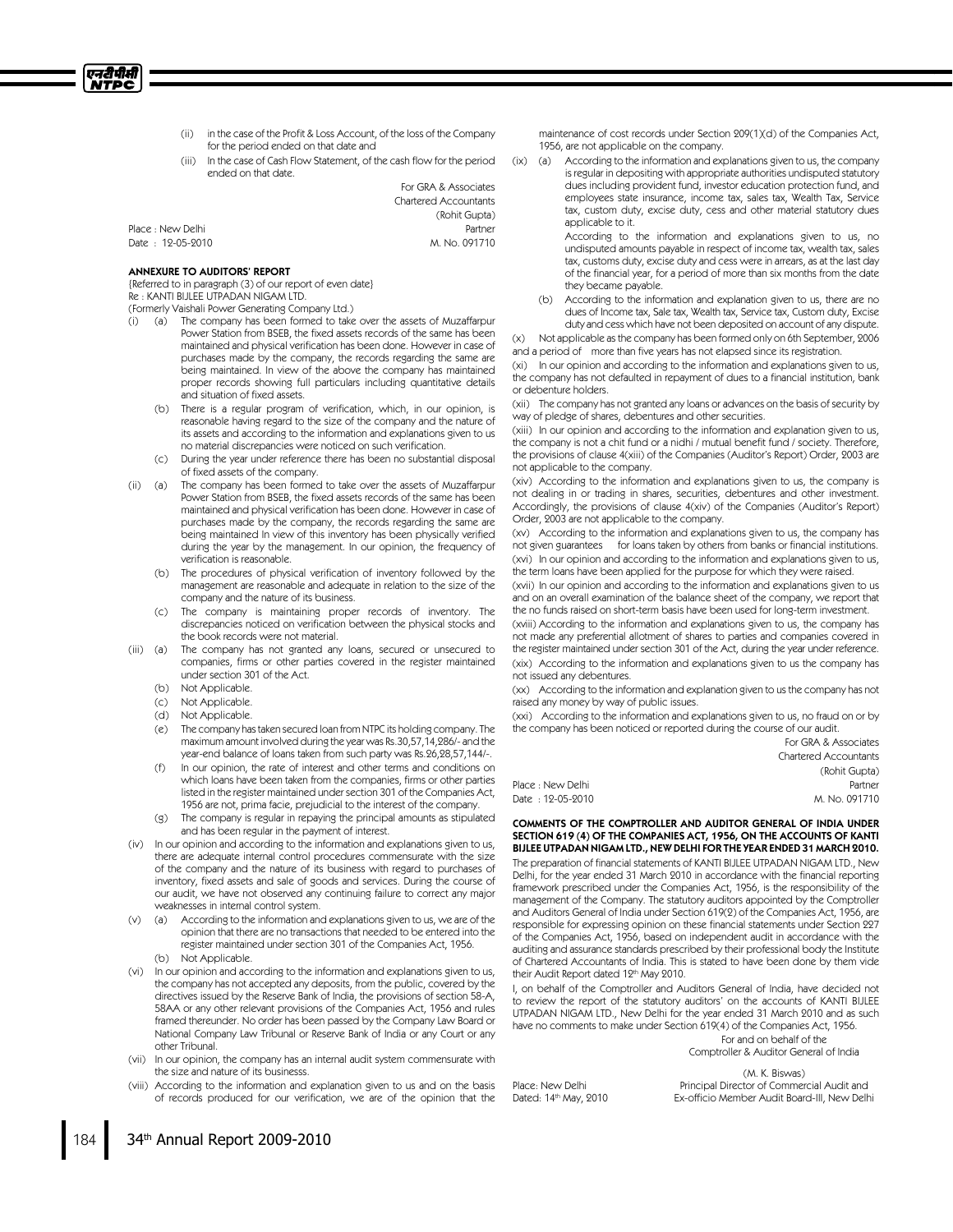

#### BHARTIYA RAIL BIJLEE COMPANY LIMITED DIRECTORS' REPORT

#### Dear Members,

Your Directors have pleasure in presenting the Third Annual Report on the working of the Company together with Audited Accounts and Auditors' Report thereon for the year ended 31st March 2010.

#### OPERATIONAL REVIEW

For setting up 4X250 MW Power Project at Nabinagar, Bihar, 1249.11 acres of land has been handed over by the Government of Bihar during the year 2009-10 and the cumulative land holding of the Company as on 31st March 2010 is 1259.62 acres. Bandobasti Land (Phase II) of 68.5375 acres for which Sec 4 was done on 10.6.09 is under re-verification by DM-Aurangabad. Possession of this land is expected shortly. Further requisition of Makeup water Corridor (39.3775 acre), Additional land for Ash Dyke (50.3125 acre), Left land under main plant and township area (82.7575 acre) and Left land under ash pond area (50.00 acre) i.e. approx220 acre land requisition is pending with district administration. Due to poor land records and nonavailability of Govt staff verification work land acquisition is getting delayed. Further land is to be acquired for MGR corridor for which DPR is to be finalized by Rites. In a bid to reduce project cost Rites has been advised to explore whether single line connection from Nabinagar station is feasible instead of Double line Railway Corridor as was proposed by them. Once this is finalized land for MGR corridor shall be surveyed and thereafter requisition shall be submitted for land acquisition.

Infrastructure civil works has already started and considerable progress has been achieved in site leveling job. Also construction of boundary wall, office building and store shed has been started. Your Company has also awarded Main plant civil works & chimney package in which the agency has mobilized site. Other main packages like 400 KV switchyard, power transformer, LT & HT switchgear etc have also been awarded. Balance packages are in different stage of award by our consultant NTPC limited.

As of now the schedule of Boiler Erection for Unit#1 was June 2010 as against the originally targeted for October 2008. The schedule for synchronization of first unit of 250 MW is in Feb' 12 which is likely to slip due to delay in land acquisition.

Your Company has also commenced the work for the enabling township with award of construction of field hostel, township boundary wall and CISF barracks. Estimate of main township is under preparation.

The company had in June' 09 obtained permission from court for certain premises of Rohtas Industries Limited (which is under liquidation) at Dalmianagar on rent for accommodation of employees and office space. The possession of the buildings has been taken in March' 10 and work of its repairs is under progress which is likely to take 3-4 months. Dalmianagar is about 30-35 kms away from the project site whereas Aurangabad town where our employees are presently staying in different hotels is about 55 kms away.

Your company has approved Rs. 50 lac for Initial Community Development in the affected villages through which activities like providing solar lights etc have been taken up. With a view to improve the employability of the village youth and also to improve availability of skilled manpower around project, your company has approved setting up of ITI in the locality. A public information centre and mobile heath clinic is functioning effectively. Scholarships worth Rs. 8.5 lac has been disbursed to Project Affected Person for pursuing various ITI courses.

#### FINANCIAL REVIEW

The financial highlights of the Company for the year ended on 31st March 2010 are as under:- (Rs. Crore)

| <b>Particulars</b>                        | Fiscal 2010 | Fiscal 2009 |
|-------------------------------------------|-------------|-------------|
| Paid-up Share Capital                     | 400.00      | 250.00      |
| Share Capital Deposit Pending Allotment   | 146.15      | 101.11      |
| Net Block                                 | 146.41      | 0.45        |
| Capital Work in Progress                  | 89.44       | 23.26       |
| <b>Construction Stores &amp; Advances</b> | 306.57      | 309.99      |
| Current Assets, Loans and Advances        | 19.91       | 19.71       |
| <b>Current Liabilities</b>                | 9.66        | 2.76        |
| Net Current Assets                        | 10.25       | 16.95       |
| Profit and Loss                           | (0.49)      | (0.47)      |
| Earning Per Share                         | (0.00)      | (0.03)      |

The financial statements and the performance of the Company have been discussed in the Management Discussion & Analysis section which is at Annex-1 to this Report.

#### AUDIT COMMITTEE

An Audit Committee of the Board of Directors of the Company was constituted in accordance with Section 292A of the Companies Act, 1956 comprising S/ Shri Chandan Roy, A.K. Singhal and Sudhir Kumar Saxena, Directors as members of the Committee. During the period, three meetings of the Audit Committee were held i.e. on 11.05.2009, 14.10.2009 and on 06.05.2010.

# FIXED DEPOSITS

The Company has not accepted any fixed deposit during the period ending 31st March 2010.

#### PARTICULARS OF EMPLOYEES

The particulars of employees as prescribed under Sec. 217(2A) of Companies Act, 1956 read with the Companies (Particulars of Employees) Rules, 1975, who have received remuneration more than Rs. 24,00,000/- if employed for the whole year and Rs. 2,00,000/- per month if employed for part of the year, are given at Annex-2 to the Directors' Report.

#### AUDITORS' REPORT

The Comptroller & Auditor General of India through letter dated 20th August, 2009 has appointed M/s H.S. Madan & Co., Chartered Accountants as Statutory Auditors of the Company for the Financial Year 2009-2010. The Statutory Auditors has submitted their report and there is no adverse comment or remark in their report.

#### COMPTROLLER & AUDITOR GENERAL REVIEW

The Comptroller & Auditor General of India (C&AG) through letter dated 2nd June 2010 has conveyed that a supplementary audit was conducted under Section 619(3) (b) of the Companies Act, 1956 of the financial statements of the Company for the year ended 31 March 2010. On the basis of audit nothing significant has come to the knowledge of C&AG which would give rise to any comment upon or supplement to Statutory Auditors' report under Section 619 (4) of the Companies Act, 1956.

As advised by the office of the C&AG, the above comments of C&AG and Management Replies' thereto on the accounts for the year 2009-2010 are being placed with the report of the Statutory Auditors.

#### CONSERVATION OF ENERGY, TECHNOLOGY ABSORPTION, FOREIGN EXCHANGE EARNING & OUTGO

As a measure to conserve energy, the Company has installed solar lights in the affected villages. During the period under review the Company had no earning or outgo in foreign exchange.

#### DIRECTORS' RESPONSIBILITY STATEMENT

Pursuant to Section 217(2AA) of the Companies Act, 1956, your Directors confirm that:

- i) in the preparation of the annual accounts for the year ended 31st March 2010. the applicable accounting standards have been followed alongwith proper explanation relating to material departures;
- ii) the Directors had selected such accounting policies and applied them consistently and made judgments and estimates that are reasonable and prudent so as to give a true and fair view of the state of affairs of the company as at the end of 31st March 2010 and of the loss of the company for the said period;
- iii) the Directors had taken proper and sufficient care for the maintenance of adequate accounting records in accordance with the provisions of the Companies Act, 1956, for safeguarding the assets of the company and for preventing and detecting fraud and other irregularities; and
- iv) The Directors had prepared the annual accounts for the year ended 31st March 2010, on going concern basis.

#### DIRECTORS

Shri K.B. Dubey ceased to be the Director of the Company w.e.f. 31.07.2009 consequent upon attaining the age of superannuation. Ms. Manju Gupta has also ceased to be the Director of the Company w.e.f. 23.02.2010 consequent upon nomination withdrawn by the Ministry of Railways.

NTPC has nominated Shri G.J. Deshpande, Executive Director, NTPC as a Director on the Board of your Company in place of Shri K.B. Dubey. Ministry of Railways has nominated Shri S.K. Saxena, Executive Director (EEM), Railways as the Director on the Board of your Company in place of Ms. Manju Gupta. The Board of your Company has appointed Shri G.J. Deshpande and Shri S.K. Saxena as Director on the Board w.e.f. 14.10.2009 and 23.02.2010 respectively.

The Board wishes to place on record its deep appreciation for the valuable services rendered by Shri K.B. Dubey and Ms. Manju Gupta during their association with your Company.

As per the provisions of the Companies Act, 1956, Shri A.K. Singhal, Director shall retire by rotation at the ensuing Annual General Meeting and being eligible, offers himself for re-appointment.

#### ACKNOWLEDGEMENT:

Your Directors acknowledge with deep sense of appreciation for the co-operation extended by Ministry of Power and Ministry of Railways.

Your Directors also convey their gratitude to the Holding Company i.e. NTPC Ltd., Auditors, Bankers, contractors, vendors and consultants of the Company.

We wish to place on record our appreciation for the untiring efforts and contributions by the employees at all levels to ensure that the Company continues to grow and excel.

For and on behalf of the Board of Directors PLACE: New Delhi (Chandan Roy)

DATE: 29.07.2010 Chairman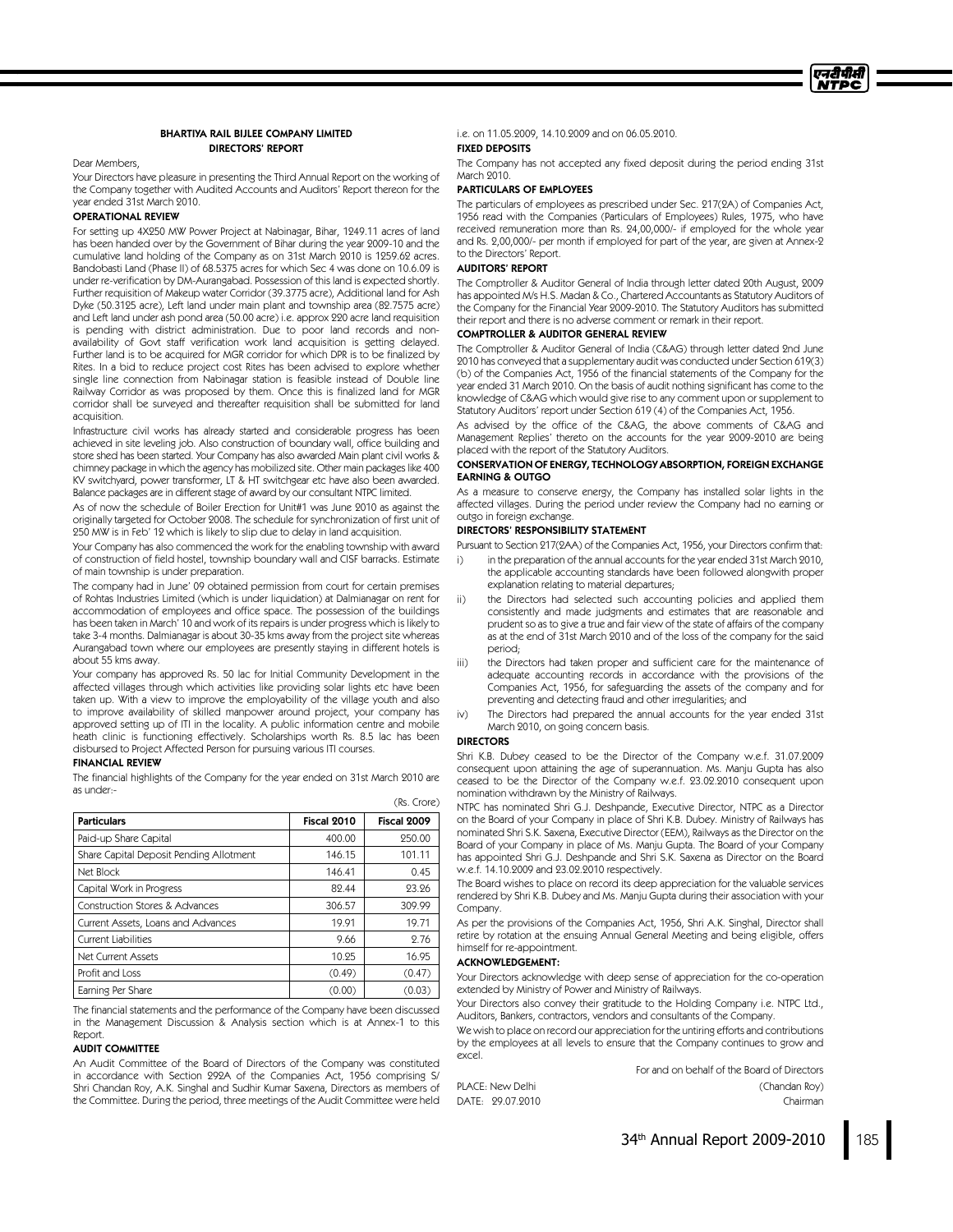### Existing Installed Capacity

As the Indian economy continues to surge ahead, its power sector has been expanding concurrently to support the growth rate. The demand for power is growing exponentially and the scope for the growth of this sector is immense. The total installed capacity in the country as on March 31, 2010 was 159,398.49 MW.

#### **Existing Generation**

The total power generation in the country during the year 2009-10 was 771.173 BUs as compare to 723.794 BUs generated during the last year registering a growth of 6.5%. Demand and Supply Position

Currently, the sector is characterised by acute power shortages. During the year, the peak shortage was 13.3% and the energy shortage was 10.1%.

#### Capacity Utilisation

Capacity utilisation in the Indian power sector is measured by Plant Load Factor (PLF). The All-India PLF for the power sector was 77.48% during 2009-10.

#### SWOT ANALYSIS

#### Strength:

- Reputed background of promoters
- Strong back up of Ministry of Railways and Government of Bihar
- NTPC Limited as a major stake holder
- NTPC as a consultant having wide experience in engineering and management expertise from planning to commissioning and operating power plants
- BHEL as EPC contractor
- Initial Community Development measures like setting up ITI.

# Weakness:

- Land Acquisition
- Climatic condition of Bihar: Huge Rainfall and Floods
- Socio-economic condition of the area
- Non availability of adequate infrastructure facilities
- Lack of technically skilled and experienced local manpower

#### Opportunity:

- Huge Demand of power by Bihar
- Increasing industrial development in Bihar
- Allocation of power to other States

# Threats:

- Land Acquisition
- Rising prices of the feed stock
- Environmental concern for increasing pollution
- Clearances from various Authorities
- Security Concern as area is naxalite affected

#### **OUTLOOK**

The company's outlook appears to be very bright and will get break even very soon once the plant is commissioned and production is stabilized. It will generate sufficient revenue for the growth and development of the company vis-à-vis employment opportunities to the local inhabitants.

#### RISKAND CONCERN

The risk to which company is exposed and the initiatives taken by the company to mitigate such risks are given below:

Hazard risks are related to natural hazards arising out of nature of product/operation, accidents and natural calamities like fire, earthquake or cyclone etc.

Financial Risks are concerned with delayed realisation of sale proceeds from Railways and BSEB, servicing of debt.

Operational risks are associated with systems, processes and people and cover areas such as succession planning, attrition and retention of people, operational failure or interruption, disruption in supply chain, failure of research & development facilities and faulty application of information technology and non-compliance of regulatory provisions.

As the company is in construction phase of project it is not exposed to all such operational risks.

#### INTERNAL CONTROL

The Company has robust internal systems and processes for efficient conduct of business. It is following delegation of powers as is being followed in NTPC Limited. The accounts are being prepared in accordance with the Accounting Standards issued by Institute of Chartered Accountants of India from time to time and as per the guidelines issued from NTPC Limited. The Company is in the process of implementation of SAP in all modules like HR, Accounting, Engineering, etc. which will help in retrieving data and maintaining systematic backup.

#### FINANCIAL DISCUSSION AND ANALYSIS

Bhartiya Rail Bijlee Company Limited was incorporated on 22.11.2007 as a subsidiary of NTPC Limited in joint venture with Ministry of Railways. NTPC holds 74% of equity share capital of the Company and the balance 26% of the equity is held by Ministry of Railways. The Company has been incorporated for providing power to Railways by implementing 4X250MW Coal Based Thermal Power Plant at Nabinagar, Bihar.

Your Company has prepared the financial statements on accrual basis of accounting under historical cost convention in accordance with generally accepted accounting principles in India and the relevant provisions of the Companies Act, 1956 including accounting standards notified thereunder.

During the Financial Year 2009-10, your company had allotted 15 crore shares of Rs.10/- each to NTPC Ltd and Ministry of Railways in the ratio of 74:26. Share Capital pending allotment amounted to Rs.71 crore and Rs.75 crore of NTPC Limited and Ministry of Railways respectively. The gross assets comprising of tangible and intangible assets amounted to Rs.146.88 crore and after charging depreciation of Rs. 0.47 crore, the net block was Rs. 146.41 crore. The expenses relating to training have been charged to Profit and Loss Account. Except the training expenses, employees remuneration & benefits, administration & other expenses, depreciation, interest & finance charges amounting to Rs.12.73 crore have been charged to Expenditure During Construction Account and transferred to Capital Work-in-progress.

Your Company has completed financial closure for the project by tying up loan of Rs. 2248 crore and Rs. 1498.75 crore from Power Finance Corporation Limited and Rural Electrification Corporation Limited respectively.

The Company has engaged NTPC Consultancy Wing as its Consultant for pre-award and post-award activities from concept to commissioning of the project at a total contract price of Rs.76 crore, out of which Rs. 31.69 crore payment has been made to NTPC this year.

Your Company has paid Rs. 255.94 crore to BHEL for main plant equipment supply packages. This amount has been included under the head construction, stores and advances.

During the year your company has paid Rs. 8.5 lac to poor students of project affected families for pursuing ITI courses.

The Chief Executive Officer of the Company were paid Rs. 29.61 lac towards salaries, allowances, contribution to PF, gratuity and other benefits during the year in addition to benefit of use of car for official and personal purposes on payment of Rs. 780 per month. HUMAN RESOURCE

Presently, the Company has total strength of 80 employees, out of which, 79 employees have been deputed from the Holding Company i.e. NTPC Limited and 1 employee has been deputed from Ministry of Railways. As a socially responsible and socially conscious organisation the company has deployed 13 SC employees and 6 ST employees out of the total strength.

The Company is paying adequate perks to the employees. They are being imparted training for their professional up gradation from time to time and as an endeavour of being a learning organisation.

The Company had paid Rs. 8.63 Cr towards Salaries, Wages, Allowances, Benefits, Contribution to Provident and other Funds and welfare expenses.

ENVIRONMENTAL PROTECTION AND CONSERVATION, TECHNOLOGICAL CONSERVATION,RENEWABLE ENERGY DEVELOPMENTS,FOREIGN EXCHANGE CONSERVATION

The Company is using solar lights in the affected villages as a measure to conserve energy. During the period under review the Company had no earning or outgo in foreign exchange.

#### CORPORATE SOCIAL RESPONSIBILITY

The Company has opened public information centre and mobile health clinic for public in and around the project. Scholarships worth Rs. 8.5 lac has been disbursed to Project Affected Persons for pursuing ITI courses.

#### CAUTIONARY STATEMENT

It is clarified that the actual results may vary materially from those expressed or implied in the Management Discussion & Analysis due to risks or uncertainties associated therewith depending upon economic conditions, government policies and other incidental factors.

For and on behalf of Board of Directors

Place: New Delhi (Chandan Roy) Dated: 29.07.2010 Chairman

#### Annex-2 to Directors' Report

Particulars of Employees pursuant to Section 217(2A) of the Companies Act, 1956.

| Name   Designation   Remun-   Quali- |  | Date of                                                           |  | Exp   Age   Last   Remarks |
|--------------------------------------|--|-------------------------------------------------------------------|--|----------------------------|
|                                      |  | & nature of   eration   fication   commencement   Yrs   Yrs   Emp |  |                            |
| duties                               |  | of employment                                                     |  |                            |
|                                      |  |                                                                   |  |                            |

#### Employed for whole of the Year

| Shrivastav R R   AGM (Proj Coord)   26,41,841   BE (Elect)   15.01.78   31   53 | $\log$ Dipak Kr $\log M$ (ME) |  | 25,58,276 BE (Mech) 29.11.85 24 51 SAIL - |  |  |  |
|---------------------------------------------------------------------------------|-------------------------------|--|-------------------------------------------|--|--|--|
|                                                                                 |                               |  |                                           |  |  |  |

#### Employed for the part of the Year

| Das P K          |         | GM (Proj) 38,11,153 BE (Mech) 26.11.79 30 50 -    |  |  | Resigned |
|------------------|---------|---------------------------------------------------|--|--|----------|
| Krishna<br>Gopal | CEO     | 46,05,235   BE (Elect)   24.11.80   29   60   DVC |  |  | Retired  |
| Sen S S          | CEO     | 4, 26, 456 BE (Elect) 18.11.81 28 53 -            |  |  |          |
| Michael G V IDGM | 'Civil) | 2,13,029 BE (Civil)   12.04.84 25 53 GDC Ltd  -   |  |  |          |

Notes:

2 Remuneration includes salary, allowances, leave encashment, leave travel concession, payment for subsidized leased accommodation, reimbursement



Persons named above are/ were employees of the Company.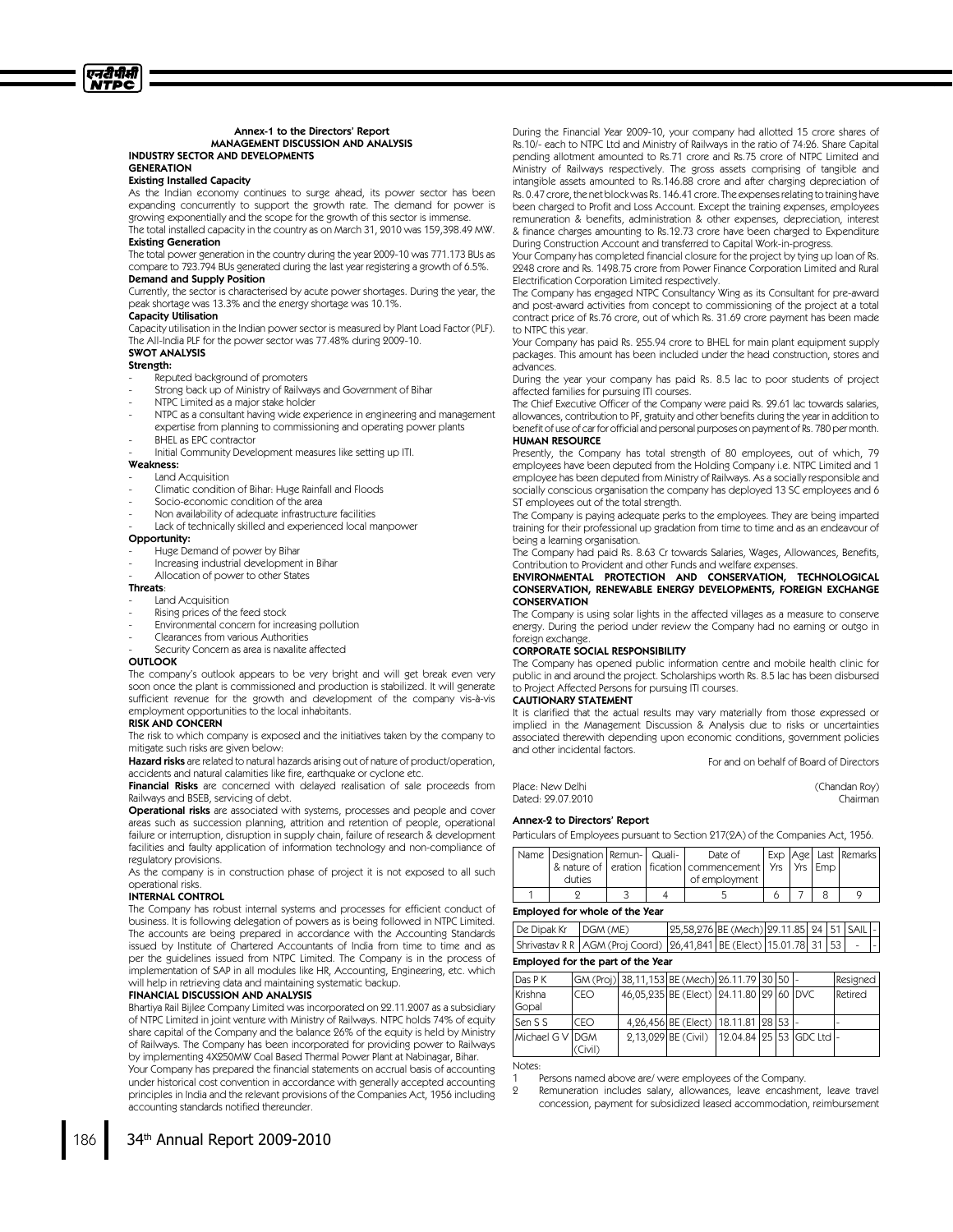

of medical expenses to employees and employer's contribution to Provident Fund and other funds. However, it does not include the monetary value of the medical treatment provided in the Company's dispensaries/hospitals at Project sites, since it can not be quantified employees-wise. In addition, the employees are entitled to gratuity/group insurance in accordance with Company's Rules.

- 3 None of the employees listed above is related to any director of the company.
- Remuneration mentioned above is inclusive of retirement /separation benefits paid during the year and is not indicative of any regular remuneration structure of employees of the Company.
- 5 None of the employees hold any equity in the Company.

For and on behalf of the Board of Directors

| Place: New Delhi  | (Chandan Roy) |
|-------------------|---------------|
| Dated: 29.07.2010 | Chairman      |

#### BHARTIYA RAIL BIJLEE COMPANY LIMITED

#### ACCOUNTING POLICIES 1. BASIS OF PREPARATION

The financial statements are prepared on accrual basis of accounting under historical cost convention in accordance with generally accepted accounting principles in India and the relevant provisions of the Companies Act, 1956 including accounting standards notified there under.

#### 2. USE OF ESTIMATES

The preparation of financial statements requires estimates and assumptions that affect the reported amount of assets, liabilities, revenue and expenses during the reporting period. Although such estimates and assumptions are made on a reasonable and prudent basis taking into account all available information, actual results could differ from these estimates & assumptions and such differences are recognized in the period in which the results are crystallized.

#### 3. FIXED ASSETS

- 3.1 Fixed Assets are carried at historical cost.
- 3.2 Intangible assets are recorded at their cost of acquisition.
- 3.3 Capital expenditure on assets not owned by the company is reflected as a distinct item in Capital Work-in-progress till the period of completion and thereafter in the Fixed Assets.
- 3.4 Deposits, payments/liabilities made provisionally towards compensation, rehabilitation and other expenses relatable to land in possession are treated as cost of land.
- 3.5 In the case of assets put to use, where final settlement of bills with contractors is yet to affected, capitalization is done on provisional basis subject to necessary adjustment in the year of final settlement.

#### **4. CAPITAL WORK IN PROGRESS**

- 4.1 In respect of supply-cum-erection contracts, the value of supplies received at site and accepted is treated as Capital Work-in-Progress.
- 4.2 Deposit work/cost plus contracts are accounted for on the basis of statements of account received from the contractors.

#### 5. FOREIGN CURRENCY TRANSACTION

- 5.1 Foreign currency transactions are initially recorded at the rates of exchange ruling at the date of transaction.
- 5.2 At the balance sheet date, foreign currency monetary items are reported using the closing rate, Non-monetary items denominated in foreign currency are reported at the exchange rate ruling at the date of transaction.

#### 6. PROFIT AND LOSS ACCOUNT

# 6.1 EXPENDITURE

6.1.1 Depreciation on Fixed Assets is charged on straight line method at the rates specified in schedule XIV of the Companies Act, 1956 except for the following at the rates mentioned below:

| a) | Kutcha Roads                                                                                                                                                                                                                                                       | 47.50%           |
|----|--------------------------------------------------------------------------------------------------------------------------------------------------------------------------------------------------------------------------------------------------------------------|------------------|
| b) | Enabling works<br>residential buildings including their internal<br>electrification.<br>non-residential buildings including their internal<br>Electrification, water supply, sewerage & drainage<br>Works, railway sidings, aerodromes, helipads and<br>airstrips. | 06.33%<br>19.00% |
| C) | Personal computers and Laptops including<br>peripherals                                                                                                                                                                                                            | 19.00%           |
| d) | Photocopies and Fax Machines                                                                                                                                                                                                                                       | 19.00%           |
| e) | Air conditioners, water coolers and Refrigerators                                                                                                                                                                                                                  | 08.00%           |
|    |                                                                                                                                                                                                                                                                    |                  |

- 6.1.2 Depreciation on additions to/deductions from fixed assets during the year is charged on pro-rata basis from/up to the month in which the asset is available for use/disposal.
- 6.1.3 Assets costing up to Rs.5000/- are fully depreciated in the year of acquisition.
- 6.1.4 Cost of software recognized as intangible asset, is amortised on straight line method over a period of legal right to use or 3 years, whichever is earlier.
- 6.1.5 Expenses incurred on training are charged to revenue.
- 6.1.6 Preliminary expenses on account of new projects incurred prior to approval of feasibility report are charged to revenue.
- 6.1.7 Prepaid expenses and prior period expenses/income of items of Rs.1,00,000/- and below are charged to natural heads of accounts.

#### 7. PROVISIONS AND CONTINGENT LIABILITIES

A provision is recognised when the company has a present obligation as a result of a past event and it is probable that an outflow of resources will be required to settle the obligation and in respect of which a reliable estimate can be made. Provisions are determined based on management estimate required to settle the obligation at the Balance Sheet date and are not discounted to present value. Contingent liabilities are disclosed on the basis of judgment of the management/independent experts. These are reviewed at each Balance Sheet date and are adjusted to reflect the current management estimate.

#### 8. CASH FLOW STATEMENT

Cash flow statement is prepared in accordance with the indirect method prescribed in Accounting Standard (AS) 3 on 'Cash Flow Statement'.

#### BHARTIYA RAIL BIJLEE COMPANY LIMITED BALANCE SHEET AS AT 31ST MARCH, 2010

|                                                                             |          |                 |                    | Amount (Rs.)                            |  |
|-----------------------------------------------------------------------------|----------|-----------------|--------------------|-----------------------------------------|--|
|                                                                             |          | <b>SCHEDULE</b> | 31.03.2010         | 31.03.2009                              |  |
|                                                                             |          | NO.             |                    |                                         |  |
| SOURCES OF FUNDS                                                            |          |                 |                    |                                         |  |
| <b>SHAREHOLDERS' FUNDS</b>                                                  |          |                 |                    |                                         |  |
| Capital                                                                     |          | 1               | 4,000,000,000      | 2,500,000,000                           |  |
| Share Capital Deposit                                                       |          | $\overline{2}$  | 1,461,539,000      | 1,011,148,000                           |  |
| <b>TOTAL</b>                                                                |          |                 | 5,461,539,000      | 3,511,148,000                           |  |
| <b>APPLICATION OF FUNDS</b>                                                 |          |                 |                    |                                         |  |
| <b>FIXED ASSETS</b>                                                         |          | 3               |                    |                                         |  |
| Gross Block                                                                 |          |                 | 1,468,794,303      | 5,812,868                               |  |
| Less: Depreciation                                                          |          |                 | 4,670,802          | 1,333,443                               |  |
| Net Block                                                                   |          |                 | 1,464,123,501      | 4,479,425                               |  |
| Capital Work-in-Progress                                                    |          | 4               | 824,359,877        | 232,555,358                             |  |
| <b>Construction Stores And Advances</b>                                     |          | 5               | 3,065,676,691      | 3,099,915,336                           |  |
|                                                                             |          |                 | 5,354,160,069      | 3,336,950,119                           |  |
| <b>CURRENT ASSETS, LOANS AND ADVANCES</b>                                   |          |                 |                    |                                         |  |
| Cash and Bank Balances                                                      |          | 6               | 193,844,317        | 195,426,361                             |  |
| Other Current Assets                                                        |          | 7               | 184,396            | 29,353                                  |  |
| Loans & Advances                                                            |          | 8               | 5,102,227          | 1,642,025                               |  |
|                                                                             |          |                 | 199,130,940        | 197,097,739                             |  |
| <b>LESS: CURRENT LIABILITIES AND PROVISIONS</b>                             |          |                 |                    |                                         |  |
| Liabilities                                                                 |          | 9               | 96,639,613         | 26,838,622                              |  |
| Provisions                                                                  |          | 10              |                    | 780,486                                 |  |
|                                                                             |          |                 | 96,639,613         | 27,619,108                              |  |
| <b>Net Current Assets</b>                                                   |          |                 | 102,491,327        | 169,478,631                             |  |
| Profit and Loss Account                                                     |          |                 | 4,887,604          | 4,719,250                               |  |
| <b>TOTAL</b>                                                                |          |                 | 5,461,539,000      | 3,511,148,000                           |  |
| Notes on Accounts                                                           |          | 16              |                    |                                         |  |
| Schedules 1 to 16 and accounting policies form an integral part of accounts |          |                 |                    |                                         |  |
|                                                                             |          |                 |                    | For and on behalf of Board of Directors |  |
| As per our Audit Report of even date                                        |          |                 |                    |                                         |  |
| For H.S. MADAN & CO.,                                                       |          |                 |                    |                                         |  |
| <b>Chartered Accountants</b>                                                |          |                 |                    |                                         |  |
| <b>H.S. MADAN</b>                                                           | S.S. SEN |                 | <b>S.K. SAXENA</b> | <b>CHANDAN ROY</b>                      |  |

Partner CEO Director Chairman

M. No. 09036 Place :Delhi Date : 08.05.2010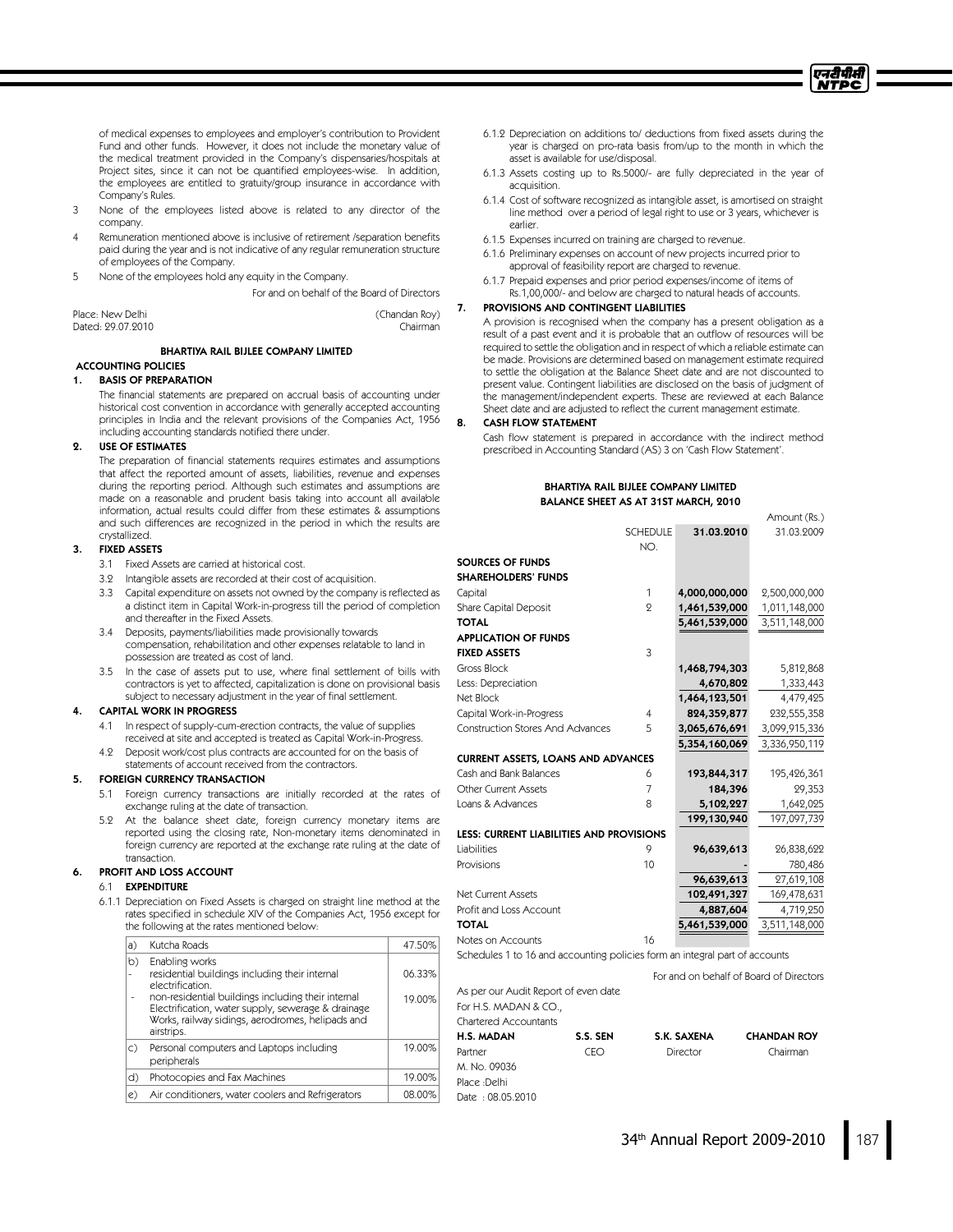| <b>BHARTIYA RAIL BIJLEE COMPANY LIMITED</b>                 |
|-------------------------------------------------------------|
| PROFIT AND LOSS ACCOUNT FOR THE YEAR ENDED 31ST MARCH, 2010 |

|                                         |                 |                     | Amount (Rs.)  |
|-----------------------------------------|-----------------|---------------------|---------------|
|                                         | <b>SCHEDULE</b> | <b>Current Year</b> | Previous Year |
|                                         | NO.             |                     |               |
| <b>INCOME</b>                           |                 |                     |               |
| Other Income                            | 11              |                     |               |
| <b>TOTAL</b>                            |                 |                     |               |
| <b>EXPENDITURE</b>                      |                 |                     |               |
| Employees Remuneration and Benefits     | 19              |                     |               |
| Administration and other expenses       | 13              | 168,354             | 3,891,180     |
| Depreciation                            |                 |                     |               |
| Interest and Finance Charges            | 14              |                     |               |
| <b>TOTAL</b>                            |                 | 168,354             | 3,891,180     |
| Profit / (Loss) before Tax              |                 | (168, 354)          | (3,891,180)   |
| Provision for :                         |                 |                     |               |
| Fringe Benefit Tax                      |                 |                     |               |
| Current Year                            |                 |                     | 407,694       |
| Earlier Year                            |                 | 9,998               |               |
| Less:                                   |                 |                     |               |
| Fringe Benefit Tax transferred to       |                 |                     |               |
| <b>Expenditure during Construction</b>  |                 | 9,998               | 407,694       |
| Profit / (Loss) After Tax               |                 | (168, 354)          | (3,891,180)   |
| Balance(Loss) brought forward           |                 | (4, 719, 250)       | (828,070)     |
| Balance (Loss) carried to Balance Sheet |                 | (4,887,604)         | (4,719,250)   |
| <b>Expenditure During Construction</b>  | 15              |                     |               |
| Earning Per Share (Equity Shares,       |                 |                     |               |
| face value Rs.10/-each)                 |                 |                     |               |
| - Basic and Diluted (Rs.)               |                 | (0.0)               | (0.03)        |
| Notes on Accounts                       | 16              |                     |               |

Schedules 1 to 16 and accounting policies form an integral part of accounts For and on behalf of Board of Direct

As per our Audit Report of even date For H.S. MADAN & CO., Partner CEO Director Chairman M. No. 09036 Place :Delhi

Chartered Accountants H.S.MADAN S.S.SEN S.K.SAXENA CHANDAN ROY

# SCHEDULES FORMING PART OF ACCOUNTS

| (Rs.)<br>Year                     |                                                                                                                                                                                                                                                                                | 31.03.2010<br>Amount (Rs.) | 31.03.2009<br>Amount (Rs.) |
|-----------------------------------|--------------------------------------------------------------------------------------------------------------------------------------------------------------------------------------------------------------------------------------------------------------------------------|----------------------------|----------------------------|
|                                   | <b>SCHEDULE - 1</b>                                                                                                                                                                                                                                                            |                            |                            |
|                                   | <b>CAPITAL</b>                                                                                                                                                                                                                                                                 |                            |                            |
|                                   | <b>AUTHORISED</b>                                                                                                                                                                                                                                                              |                            |                            |
|                                   | 160,60,00,000 equity shares of Rs.10/- each                                                                                                                                                                                                                                    | 16,060,000,000             | 16,060,000,000             |
| ,180                              | (Previous Year: 160,60,00,000 equity shares<br>of Rs.10/- each)                                                                                                                                                                                                                |                            |                            |
|                                   | <b>ISSUED, SUBSCRIBED AND PAID-UP</b>                                                                                                                                                                                                                                          |                            |                            |
| ,180<br>180)                      | 40,00,00,000 equity shares of Rs.10 each<br>fully paid-up (29,60,00,000 equity shares<br>fully paid-up held by NTPC Ltd and their<br>nominees and 10,40,00,000 equity shares                                                                                                   |                            |                            |
| ,694                              | fully paid-up held by Ministry of Railways,<br>Govt of India and their nominees)                                                                                                                                                                                               | 4,000,000,000              | 2,500,000,000              |
| $\frac{694}{180}$<br>070)<br>250) | (Previous year: 25,00,00,000 equity shares<br>of Rs.10 each fully paid-up consisting of<br>18,50,00,000 shares fully paid-up held by<br>NTPC Ltd and their nominees and 6,50,00,000<br>shares fully paid-up held by Ministry of<br>Railways, Govt of India and their nominees) |                            |                            |
|                                   | Total                                                                                                                                                                                                                                                                          | 4,000,000,000              | 2,500,000,000              |
|                                   |                                                                                                                                                                                                                                                                                |                            |                            |
| ).03)                             | <b>SCHEDULE - 2</b>                                                                                                                                                                                                                                                            |                            |                            |
|                                   | SHARE CAPITAL DEPOSIT                                                                                                                                                                                                                                                          |                            |                            |
|                                   | (Amount received pending allotment)<br>NTPC Ltd.                                                                                                                                                                                                                               | 711,539,000                | 571,148,000                |
| ctors:                            | Ministry of Railways, Govt. of India.                                                                                                                                                                                                                                          | 750,000,000                | 440,000,000                |
|                                   | Total                                                                                                                                                                                                                                                                          | 1,461,539,000              | 1,011,148,000              |
|                                   |                                                                                                                                                                                                                                                                                |                            |                            |

# Date : 08.05.2010

# SCHEDULE - 3<br>FIXED ASSETS

| <b>FIXED ASSETS</b><br>Amount (Rs) |                                           |                         |             |                       |           |                     |                             |           |                         |           |
|------------------------------------|-------------------------------------------|-------------------------|-------------|-----------------------|-----------|---------------------|-----------------------------|-----------|-------------------------|-----------|
|                                    | <b>GROSS BLOCK</b><br><b>DEPRECIATION</b> |                         |             |                       |           |                     | <b>NET BLOCK</b>            |           |                         |           |
|                                    | As at                                     | <b>Additions</b>        | Deductions/ | As at                 | As at     | For the I           | Deductions/                 | Upto      | As at                   | As at     |
|                                    | 01.04.09                                  |                         | AdJustments | 31.03.2010            | 01.04.09  |                     | year AdJustments 31.03.2010 |           | 31.03.10                | 31.03.09  |
| <b>TANGIBLE ASSETS</b>             |                                           |                         |             |                       |           |                     |                             |           |                         |           |
| ILAND                              |                                           |                         |             |                       |           |                     |                             |           |                         |           |
| -Freehold                          | 2,385,515                                 | 1,436,038,701           |             | 1,438,424,216         |           |                     |                             |           | 1,438,424,216           | 2,385,515 |
| Roads, Bridges & Culverts          | 108,192                                   | 305,673                 |             | 413,865               | 51,391    | 111,889             |                             | 163,280   | 250,585                 | 56,801    |
| Temporary Erections                | 1,088,370                                 | 3,200,426               |             | 4,288,796             | 1,088,370 | 2,023,252           |                             | 3,111,622 | 1,177,174               |           |
| Water Supply, Drainage &           |                                           |                         |             |                       |           |                     |                             |           |                         |           |
| Sewerage system                    |                                           | 21,400                  |             | 21,400                |           | 4,067               |                             | 4,067     | 17,333                  |           |
| Furniture, Fixtures & Other        |                                           |                         |             |                       |           |                     |                             |           |                         |           |
| Office Equipments                  | 942,628                                   | 5,012,768               | 58,400      | 5,896,996             | 110,628   | 630,707             | 9,348                       | 731,987   | 5,165,009               | 832,000   |
| <b>EDP</b> Equipments              | 229,884                                   | 1,592,002               | 54,436      | 1,767,450             | 52,267    | 299,533             | 17,565                      | 334,235   | 1,433,215               | 177,617   |
| Construction Equipment             |                                           | 15,725,333              |             | 15,725,333            |           | 148,211             |                             | 148,211   | 15,577,122              |           |
| Electrical Installations           | 1,036,479                                 | 635,418                 |             | 1,671,897             | 18,320    | 95,742              |                             | 114,062   | 1,557,835               | 1,018,159 |
| Communication Equipments           | 9,800                                     | 156,236                 |             | 166,036               | 9,800     | 619                 |                             | 10,419    | 155,617                 |           |
| Laboratory & Workshop              |                                           |                         |             |                       |           |                     |                             |           |                         |           |
| Equipments                         |                                           | 7,784                   |             | 7,784                 |           | 7,784               |                             | 7,784     |                         |           |
| <b>INTANGIBLE ASSETS</b>           |                                           |                         |             |                       |           |                     |                             |           |                         |           |
| Software                           | 12,000                                    | 398,530                 |             | 410,530               | 2,667     | 42,468              |                             | 45,135    | 365,395                 | 9,333     |
| <b>TOTAL</b>                       |                                           | 5,812,868 1,463,094,271 |             | 112,836 1,468,794,303 |           | 1,333,443 3,364,272 | 26,913                      |           | 4,670,802 1,464,123,501 | 4,479,425 |
| Previous year ended 31st           |                                           |                         |             |                       |           |                     |                             |           |                         |           |
| March, 2009                        | 3,473,885                                 | 2,338,983               |             | 5,812,868             | 90,698    | 1,242,745           |                             | 1,333,443 | 4,479,425               | 3,383,187 |

Deduction/Adjustments from Gross Block includes : Disposal/Retirement of assets 112,836

Deduction/Adjustments from Depreciation includes : Disposal/Retirement of assets

Transferred to Expenditure during construction

| 112,836          |           |
|------------------|-----------|
| 26,913<br>26,913 |           |
| 3,364,272        | 1,242,745 |
| 3,364,272        | 1,242,745 |

**Current year (Rs.)** Previous Year (Rs.)

Depreciation for the year is allocated as given below: Charged to Profit & Loss Account

(Schedule-15)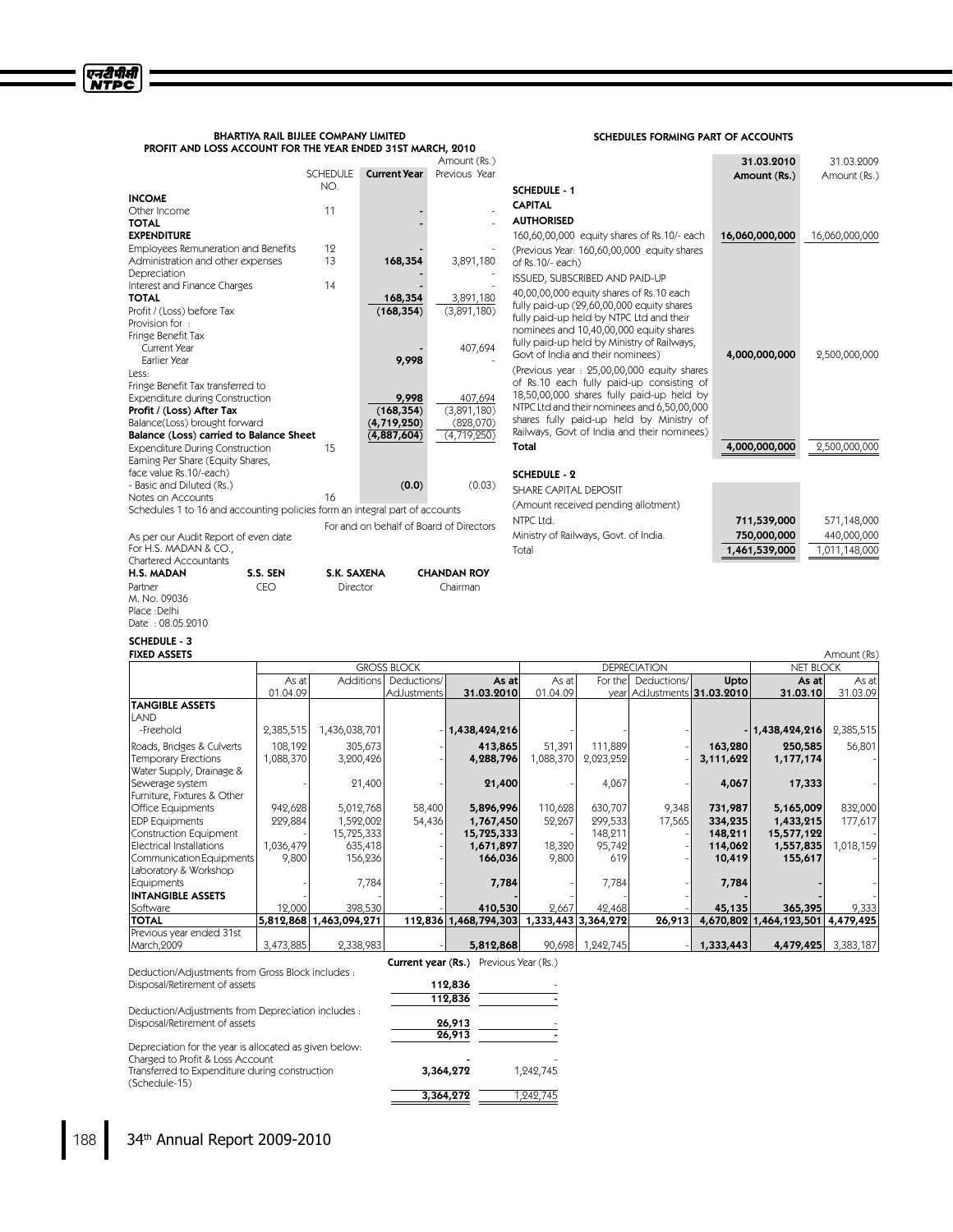# SCHEDULE-4

| <b>CAPITAL WORK-IN-PROGRESS</b>                                       |               |                |              |                                            |                            |              | Amount Rs.     |
|-----------------------------------------------------------------------|---------------|----------------|--------------|--------------------------------------------|----------------------------|--------------|----------------|
|                                                                       |               | As at 01.04.09 |              | Additions                                  | Deductions/<br>Adjustments | Capitalised  | As at 31.03.10 |
| Development of Land                                                   |               |                |              | 33,089,430                                 |                            |              | 33089430       |
| Roads, Bridges & Culverts                                             |               |                |              | 305,673                                    |                            | 305,673      |                |
| <b>Buildings</b>                                                      |               |                |              |                                            |                            |              |                |
| Others                                                                |               |                |              | 1,698,114                                  |                            |              | 1698114        |
| <b>Temporary Erections</b>                                            |               |                | 1,159,118    | 275,732                                    |                            | 1,434,850    |                |
| Temporary Fencing-Plant                                               |               |                |              | 516,500                                    |                            |              | 516,500        |
| Temporary Construction - Water Supply & Drains - Plant                |               |                | 21,400       |                                            |                            | 21,400       |                |
| Electrical Installations                                              |               |                |              | 28,268                                     |                            |              | 28,268         |
| Communication Equipment                                               |               |                |              | 136,038                                    |                            |              | 136,038        |
| Capital Expenditure on Assets not owned by the compnay                |               |                |              | 104,718,280                                |                            |              | 104,718,280    |
|                                                                       |               |                | 1,180,518    | 140,768,035                                | $\overline{\phantom{a}}$   | 1,761,923    | 140,186,630    |
| Expenditure pending allocation                                        |               |                |              |                                            |                            |              |                |
| Survey, Investigation, Consultancy & Supervision Charges              |               | 169,326,073    |              | 325,537,018                                |                            |              | 494,863,091    |
| <b>Expenditure During Construction</b>                                |               | 62,048,767     |              | 127,261,389                                |                            |              | 189,310,156    |
|                                                                       |               | 231,374,840    |              | 452,798,407                                | $\overline{\phantom{a}}$   |              | 684, 173, 247  |
| <b>TOTAL</b>                                                          |               | 232,555,358    |              | 593,566,442                                | $\overline{\phantom{a}}$   | 1,761,923    | 824,359,877    |
| Previous year                                                         |               |                | 1,604,870    | 230,950,488                                |                            |              | 232,555,358    |
|                                                                       | 31.03.2010    | 31.03.2009     |              |                                            |                            |              |                |
|                                                                       |               |                |              |                                            |                            | 31.03.2010   | 31.03.2009     |
| <b>SCHEDULE - 5</b>                                                   | Amount (Rs.)  | Amount (Rs.)   |              | <b>SCHEDULE - 9</b>                        |                            | Amount (Rs.) | Amount (Rs.)   |
| <b>CONSTRUCTION STORES AND ADVANCES</b>                               |               |                |              | <b>CURRENT LIABILITIES</b>                 |                            |              |                |
|                                                                       |               |                |              | <b>Sundry Creditors</b>                    |                            |              |                |
| <b>CONSTRUCTION STORES*</b>                                           |               |                |              | For Capital Expenditure                    |                            |              |                |
| (At cost)                                                             |               |                |              | Other than Micro & Small Enterprises       |                            |              |                |
| Steel                                                                 | 4,705,747     |                |              | NTPC Ltd.                                  |                            | 23,765,238   | 9,662,937      |
| Cement                                                                | 220,000       |                |              | Others                                     |                            | 13,667,976   | 787,175        |
| Others                                                                | 4,500,954     |                |              | For Goods & Services                       |                            |              |                |
|                                                                       | 9,426,701     |                |              | Other than Micro & Small Enterprises       |                            |              |                |
| Less: Provision for Shortages                                         |               |                |              | NTPC Ltd.                                  |                            | 20,300,281   | 8,591,833      |
|                                                                       | 9,426,701     |                |              | Others                                     |                            | 11,707,086   | 3,229,698      |
| Advance for Capital Expenditure                                       |               |                |              | Deposits, Retention Money from contractors |                            |              |                |
| (Unsecured, considered good)                                          |               |                |              | & others                                   |                            | 11,848,799   | 1,816,055      |
| Covered by Bank Guarantee                                             | 2,762,387,280 | 2,559,421,597  |              | Other Liabilities                          |                            | 15,350,233   | 2,750,924      |
| Others                                                                | 293,862,710   | 540,493,739    | Total        |                                            |                            | 96,639,613   | 26,838,622     |
|                                                                       | 3,056,249,990 | 3,099,915,336  |              |                                            |                            |              |                |
| Less: Provision for bad & doubtful advances                           |               |                |              |                                            |                            |              |                |
|                                                                       | 3,056,249,990 | 3,099,915,336  |              |                                            |                            |              |                |
| Total                                                                 | 3,065,676,691 | 3,099,915,336  |              | SCHEDULE - 10                              |                            |              |                |
|                                                                       |               |                |              | <b>PROVISIONS</b>                          |                            |              |                |
| * includes material in transit, under inspection and with contractors |               |                |              | <b>Fringe Benefit Tax</b>                  |                            |              |                |
|                                                                       |               |                |              | As per last Balance Sheet                  |                            | 132,803      | 22,410         |
|                                                                       |               |                |              | Adjustment during the year                 |                            | 9,998        | 407,694        |
| <b>SCHEDULE - 6</b>                                                   |               |                |              | Paid during the year                       |                            | 142,801      | 297,301        |
| <b>CASH &amp; BANK BALANCES</b>                                       |               |                |              | Closing Balance                            |                            |              | 132,803        |
| Cash on hand                                                          | 90,191        | 13,911         |              | <b>Employee Benefits</b>                   |                            |              |                |
| Balances with Scheduled Banks                                         |               |                |              | As per last Balance Sheet                  |                            | 647,683      | 714,122        |
| Current Account                                                       | 162,754,126   | 1,901,889      |              | Additions during the year                  |                            |              | 55,796         |
| Term Deposit Account                                                  | 31,000,000    | 193,510,561    |              | Amount paid/adjusted during the year       |                            | 647,683      | 122,235        |
| Total                                                                 | 193,844,317   | 195,426,361    |              | Closing Balance                            |                            |              | 647,683        |
|                                                                       |               |                | <b>TOTAL</b> |                                            |                            |              | 780,486        |
|                                                                       |               |                |              |                                            |                            |              |                |
| <b>SCHEDULE - 7</b>                                                   |               |                |              |                                            |                            |              |                |
| <b>OTHER CURRENT ASSETS</b>                                           |               |                |              |                                            |                            |              |                |
| Interest Accrued on :                                                 |               |                |              |                                            |                            |              |                |
|                                                                       |               |                |              | SCHEDULE - 11                              |                            |              |                |
| Term Deposits with Indian Banks                                       | 184,396       | 29,353         |              | <b>OTHER INCOME</b>                        |                            |              |                |
| Total                                                                 | 184,396       | 29,353         |              | Interest from Indian Banks (Gross)         |                            |              |                |
|                                                                       |               |                |              | (Tax deducted at source Rs.5,94,978/-,     |                            |              |                |
|                                                                       |               |                |              | previous year Rs.70,037)                   |                            | 3,399,732    | 339,514        |
| <b>SCHEDULE - 8</b>                                                   |               |                |              | Interest from Contractors                  |                            | 916,951      |                |
| <b>LOANS &amp; ADVANCES</b>                                           |               |                |              | Liquidated damages recovered               |                            | 46,588       |                |

| <b>ADVANCES</b> (Unsecured, Considered Good) |           |           |
|----------------------------------------------|-----------|-----------|
| <b>Employees</b>                             | 82,500    | 322,870   |
| Amount Recoverable from others               | 4,270,397 | 1.249.118 |
| Advance Tax & Tax deducted at source         | 749,330   | 70.037    |
| Total                                        | 5,102,227 | 1,642,025 |
|                                              |           |           |

 $\frac{44,091}{4,407,362}$ 

Other Miscellaneous receipts 44,091 -

During Construction (Schedule-15) 4,407,362 339,514 Total and the state of the state of the state of the state of the state of the state of the state of the state

Less : Income Transferred to Expenditure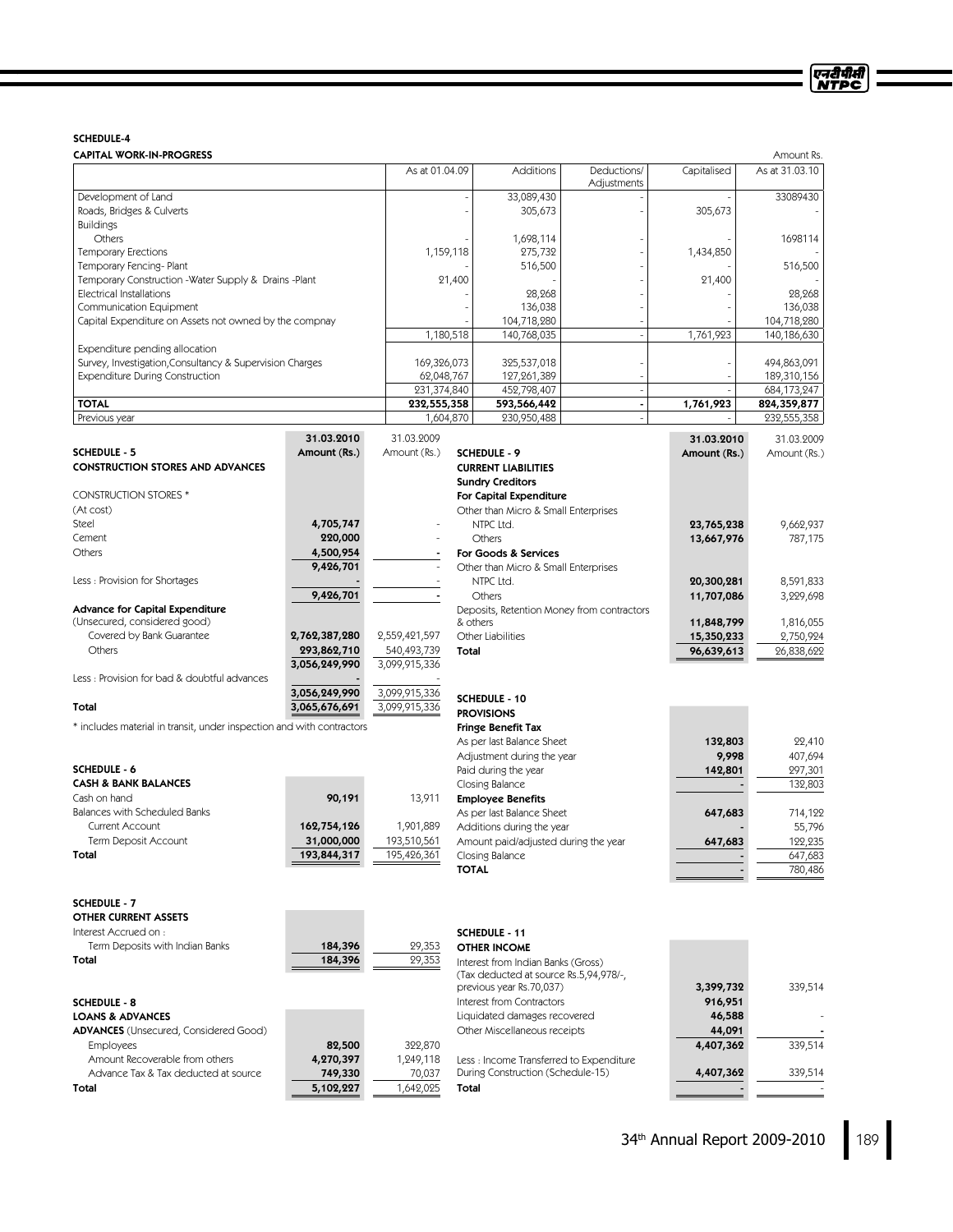|                                                                       | 31.03.2010           | 31.03.9009          |                                                 | 31.03.2010   | 31.03.2009          |
|-----------------------------------------------------------------------|----------------------|---------------------|-------------------------------------------------|--------------|---------------------|
| <b>SCHEDULE - 12</b>                                                  | Amount (Rs.)         | Amount (Rs.)        |                                                 | Amount (Rs.) | Amount (Rs.)        |
| <b>EMPLOYEES REMUNERATION AND BENEFITS</b>                            |                      |                     | <b>SCHEDULE - 15</b>                            |              |                     |
| Salaries, Wages, Bonus, Allowances and                                |                      |                     | <b>EXPENDITURE DURING CONSTRUCTION</b>          |              |                     |
| <b>Benefits</b>                                                       | 77,121,611           | 15,923,703          | A EMPLOYEES REMUNERATION<br><b>AND BENEFITS</b> |              |                     |
| Contribution to Provident and Other Funds                             | 5,752,482            | 1,370,928           | Salaries, Wages, Bonus, Allowances and          |              |                     |
| Welfare Expenses                                                      | 3,396,898            | 1,211,641           | <b>Benefits</b>                                 | 77,121,611   | 15,923,703          |
|                                                                       | 86,270,991           | 18,506,272          | Contribution to Provident and Other Funds       | 5,752,482    | 1,370,928           |
| Less: Transferred to Expenditure During<br>Construction (Schedule-15) | 86,270,991           | 18,506,272          | Welfare Expenses                                | 3,396,898    | 1,211,641           |
| Total                                                                 |                      |                     | Total (A)                                       | 86,270,991   | 18,506,272          |
|                                                                       |                      |                     | B.<br><b>ADMINISTRATION AND OTHER EXPENSES</b>  |              |                     |
|                                                                       |                      |                     | Rent                                            | 3,665,452    | 741,608             |
| <b>SCHEDULE - 13</b><br><b>ADMINISTRATION AND OTHER EXPENSES</b>      |                      |                     | Repair & Maintenance                            |              |                     |
| Rent                                                                  | 3,665,452            | 741,608             | Leased Buildings                                | 676,232      | 147,546             |
| Repair & Maintenance                                                  |                      |                     | Others                                          | 42,972       | 286,280             |
| Office Building                                                       | 676,232              | 147,546             | Insurance                                       | 58,989       | 7,731               |
| Others                                                                | 42,972               | 286,280             | Rates & Taxes                                   | 20,000       |                     |
| Insurance                                                             | 58,989               | 7,731               | <b>Communication Expenses</b>                   | 3,205,776    | 358,059             |
| Rates & Taxes                                                         | 20,000               |                     |                                                 |              |                     |
| <b>Training Expenses</b>                                              | 168,354              | 11,000              | <b>Travelling Expenses</b>                      |              |                     |
| <b>Communication Expenses</b>                                         | 3,205,776            | 358,059             | <b>Inland Travel</b>                            | 11,462,956   | 5,080,044           |
| <b>Travelling Expenses</b>                                            |                      |                     | <b>Tender Expenses</b><br>8183752               |              |                     |
| <b>Inland Travel</b>                                                  | 11,462,956           | 5,080,044           | Less:- Income from sale of<br>tenders           |              |                     |
| <b>Tender Expenses</b><br>8183752                                     |                      |                     | 246943<br>Remuneration to Auditors              | 7,936,809    | 8,801,343<br>22,060 |
| Less:- Income from sale of<br>tenders                                 |                      |                     |                                                 | 38,605       |                     |
| 246943<br>Remuneration to Auditors                                    | 7,936,809<br>38,605  | 8,801,343<br>22,060 | Statutory Audit out of pocket exp.              | 57,705       |                     |
| Statutory Audit out of pocket exp.                                    | 57,705               |                     | Advertisement and publicity                     | 262,557      | 63,831              |
| Advertisement and publicity                                           | 262,557              | 63,831              | <b>Security Expenses</b>                        | 2,113,978    | 409,707             |
| <b>Security Expenses</b>                                              | 2,113,978            | 409,707             | <b>Entertainment Expenses</b>                   | 608,008      | 142,289             |
| <b>Entertainment Expenses</b>                                         | 608,008              | 142,289             | <b>Transit Hostel Expenses</b>                  | 858,207      | 149,278             |
| Transit Hostel Expenses                                               | 858,207              | 149,278             | Brokerage expenses                              | 12,600       |                     |
| Brokerage expenses                                                    | 12,600               |                     | R&R-expenses                                    | 2,034,305    |                     |
| R&R expenses                                                          | 2,034,305            |                     | Books & Periodicals                             | 43,795       | 13,869              |
| Books & Periodicals                                                   | 43,795               | 13,869              | Wages of daily rated manpower                   | 1,903,728    | 119,548             |
| Wages of daily rated manpower                                         | 1,903,728            | 119,548             | Professional Charges & Consultancy              | 155,324      | 16,345              |
| Professional Charges & Consultancy                                    | 155,324              | 16,345              | Legal Expenses                                  | 7,296        | 21,752,475          |
| Legal Expenses                                                        | 7,296                | 21,752,475          | Postage & Courier Charges                       | 56,158       | 10,008              |
| Postage & Courier Charges                                             | 56,158               | 10,008              | EDP expenses                                    |              | 27,102              |
| EDP expenses<br>Printing and Stationery                               | 893,878              | 27,102<br>504,242   | Printing and Stationery                         | 893,878      | 504,242             |
| Expenses on Hiring of Vehicles<br>4077621                             |                      |                     | Expenses on Hiring of                           |              |                     |
| Less:- Vehicle hire charge                                            |                      |                     | 4077621<br>Vehicles                             |              |                     |
| 0<br>recovery                                                         | 4,077,621            | 1,236,605           | Less:- Vehicle hire charge                      |              |                     |
| Hire charges-Office Equipment                                         | 427,250              | 124,950             | $\mathsf{O}\xspace$<br>recovery                 | 4,077,621    | 1,236,605           |
| Operating expenses of D.G.                                            |                      |                     | Hire charges-Office Equipment                   | 427,250      | 124,950             |
| sets                                                                  | 433,462              | 6.111               | Operating expenses of D.G. sets                 | 433,462      | 6,111               |
| <b>Furnishing Expenses</b>                                            | 54,885               |                     | <b>Furnishing Expenses</b>                      | 54,885       |                     |
| Subscription to Trade & Other Assocn.                                 |                      | 3,300               | Subscription to Trade & Other Assocn.           |              | 3,300               |
| Preliminary Expenses written off                                      |                      | 3,880,180           | Miscellaneous Expenses                          | 816,534      | 591,875             |
| Miscellaneous Expenses                                                | 816,534              | 591,875             | Loss on disposal/writeoff of fixed assets       | 43,804       |                     |
| Loss on disposal/writeoff of fixed assets                             | 43,804<br>42,137,240 | 44,507,386          | Total (B)                                       | 41,968,886   | 40,616,206          |
| Less: Transferred to Expenditure During                               |                      |                     | C DEPRECIATION                                  | 3,364,272    | 1,242,745           |
| Construction (Schedule-15)                                            | 41,968,886           | 40,616,206          | <b>D</b> INTEREST AND FINANCE CHARGES           |              |                     |
| Total                                                                 | 168,354              | 3,891,180           | <b>FINANCE CHARGES</b>                          |              |                     |
|                                                                       |                      |                     | Bank Charges                                    | 54,604       | 10,494              |
|                                                                       |                      |                     | Total (D)                                       | 54,604       | 10,494              |
| <b>SCHEDULE - 14</b>                                                  |                      |                     | E LESS :- OTHER INCOME                          |              |                     |
| <b>INTEREST AND FINANCE CHARGES</b>                                   |                      |                     | Other Income-transferred from Schedule-11       | 4,407,362    | 339,514             |
| <b>FINANCE CHARGES</b>                                                |                      |                     | Total (E)                                       | 4,407,362    | 339,514             |
| <b>Bank Charges</b>                                                   | 54,604               | 10,494              | F FRINGE BENEFIT TAX                            |              |                     |
|                                                                       | 54,604               | 10,494              | Fringe Benefit Tax                              | 9,998        | 407,694             |
| Less: Transferred to Expenditure During                               |                      |                     | TOTAL (F)                                       | 9,998        | 407,694             |
| Construction (Schedule-15)                                            | 54,604               | 10,494              | GRAND TOTAL (A+B+C+D-E+F)                       | 127,261,389  | 60,443,897          |
| Total                                                                 |                      |                     |                                                 |              |                     |

एनदीपीसी<br>NTPC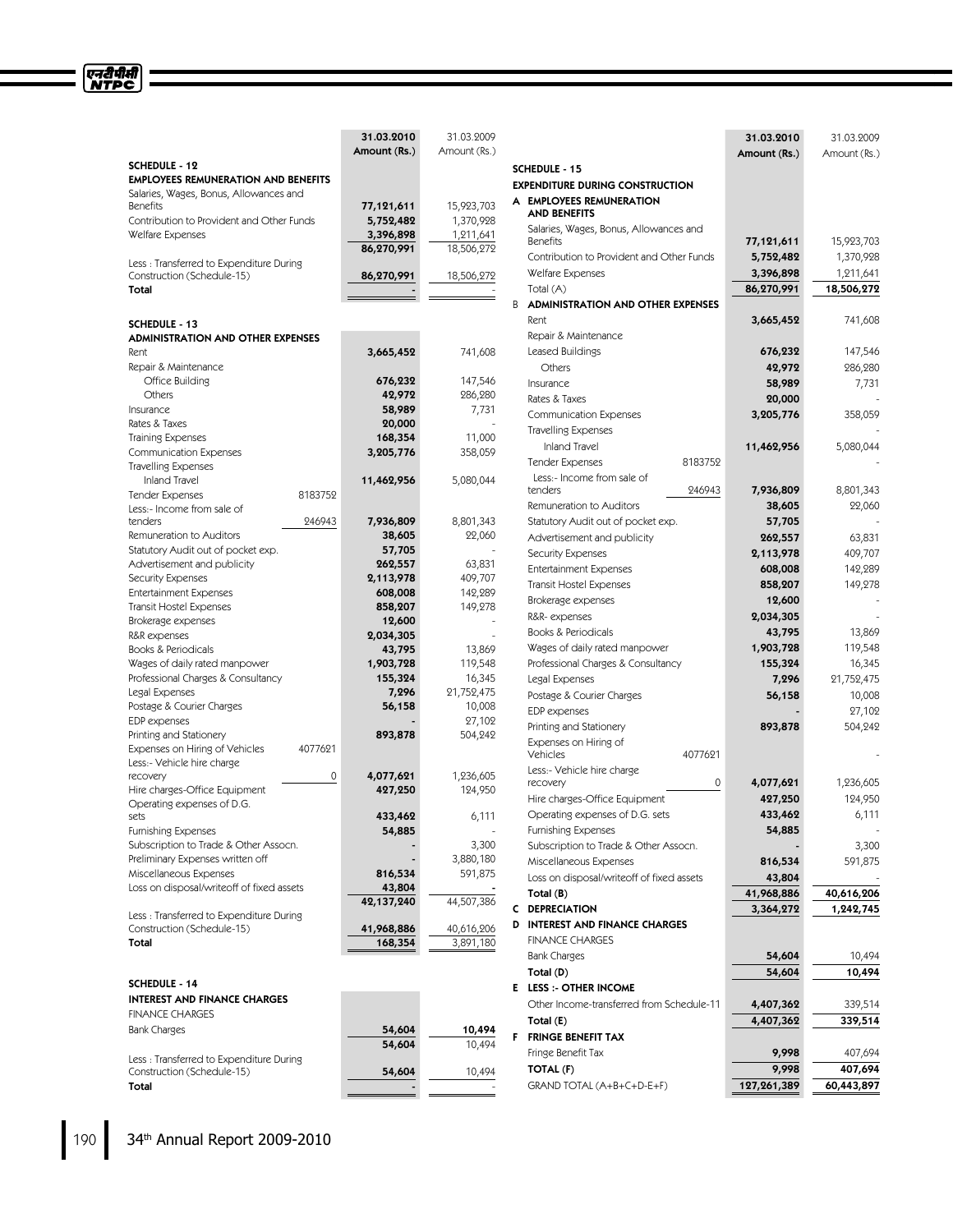

# SCHEDULE-16

NOTES ON ACCOUNTS:

- 1. Estimated amount of Contracts remaining to be executed on capital account and not provided for as on 31.03.2010 is Rs.3094.30 Crores. (Previous year: Rs.2037.15 Crores.)
- 2. The conveyancing of the title of 1259.62 acres (previous year : 10.51 acres) of Freehold Land of Value Rs.143.84 crores (previous year : Rs.23.85 lacs) in possession of the company as on 31.03.2010 is awaiting completion of legal formalities. Further, an amount of Rs.10.29 Crores (previous year : Rs.50.20 crores) is appearing as deposit for Land as on 31.03.2010 but possession is still awaited.
- 3. Earning Per Share:

Earnings per Share has been calculated in accordance with the AS-20. The elements considered for calculation of Earnings Per Share (Basic & Diluted) are as under:

|                                                                         | <b>Current Year</b> | <b>Previous Year</b> |
|-------------------------------------------------------------------------|---------------------|----------------------|
| Net loss used as numerator (Rs.)                                        | (1,68,354)          | (38, 91, 180)        |
| Weighted average number of equity<br>shares used as denominator. (Nos.) | 34,08,21,918        | 13,97,70,137         |
| Earning per Share<br>-Basic and Diluted. (Rs.)                          | (0.00)              | (0.03)               |

- 4. Contingent liability: Claims against the company not acknowledged as debts is Rs. NIL (Previous year: NIL).
- 5. All the employees of the company are on secondment posting from the holding company. i.e. NTPC Ltd. excepting one employee on deputation from Ministry of Railways. Salaries paid to Employees on secondment and other benefits to them have been entered in to the Books of Company on the basis of transfer entries made by NTPC in this regard.
- 6. Expenses on operating leases of the premises for residential use of the employees amounting to Rs.20,62,841/- (previous year: Rs.2,53,390/-) are included in Schedule-12-"Employees Remuneration and Benefits". Similarly, lease payments in respect of premises for offices/transit accommodation are shown in Rent in Schedule-13- "Administration and other expenses".
- 7. The employees remuneration and benefits includes Rs.47,76,559/- (Previous Year: Rs.23,47,610/-) in respect of gratuity, leave encashment, post retirement medical benefits, transfer traveling allowance on retirement / death, long service awards to employees, retirement benefits, farewell gift on retirement and economic rehabilitation scheme (for employees on secondment from NTPC Ltd.) as apportioned by Holding company i.e. NTPC Ltd. on actuarial valuation.
- 8. The schedule '5' of construction stores and advances includes amounts of Rs.255,94,21,597.00 (Previous year 31.03.2009: Rs.255,94,21,597.00) paid to M/s Bharat Heavy Electricals Ltd. and Rs.10,29,31,122/- (Previous year 31.03.2009: Rs.50,20,05,798.00) deposited with District Magistrate and Collector, Aurangabad, Bihar, towards main plant equipment supply packages and land respectively.
- 9. Based on information available with the company, there are no suppliers/ contractors/service providers who are registered as micro, small or medium, enterprise under "The Micro, Small and Medium Enterprises Development Act, 2006.
- 10. Company has incurred Rs.8,50,000/-(Previous year- Rs.Nil) during the year on scholarship to poor students of project affected families, where the land is to be acquired/to be acquired for company's project as resolved by the board of directors in their meeting.
- 11. Managerial remuneration paid/payable to Chief Executive Officer :

|                                                                                         | <b>Current Year(Rs)</b> | Previous Year(Rs) |
|-----------------------------------------------------------------------------------------|-------------------------|-------------------|
| Salaries and allowances                                                                 | 22,77,169               | 16,28,515         |
| Contribution to provident fund &<br>other funds including gratuity &<br>group insurance | 1,47,901                | 99.859            |
| Other Benefits                                                                          | 5,35,932                | 2,26,604          |

In addition to the above remuneration the Chief Executive Officer has been allowed the use of car including for private journey, on payment of Rs.780/- per month.

The provisions for/contribution to gratuity, leave encashment and post retire-

ment medical facilities are ascertained on actuarial valuation done by the holding company on overall Company basis and hence not ascertainable separately.

- 12. This year liability of Rs.12,50,000/- (Previous year : Nil ) has been provided on account of price escalation for Site Leveling and Ash Dyke Contract as per contract terms. Further, value of additions made in assets, such as Site Leveling etc. based on estimates and provided in the books of accounts at the end of financial year have been shown as Current Liabilities.
- 13. As per AS-17, Segmental Reporting are not applicable.
- 14. Previous year figures have been re-grouped/re-arranged wherever necessary.
- 15. Information pursuant to part IV of schedule VI of the Companies Act, 1956.

**I.** Registration Details  $\begin{bmatrix} 0 & 5 & 5 \end{bmatrix}$ 

BALANCE SHEET ABSTRACT AND COMPANY'S GENERAL BUSSINESS PROFILE

| Registration No.                                                                | 0<br>1<br>4         | $\circ$<br>$\Omega$<br>D<br>2<br>L | $\mathbf{0}$<br>0<br>7<br>P<br>L<br>C | 1<br>1<br>7<br>0<br>6 <sup>1</sup><br>6 |
|---------------------------------------------------------------------------------|---------------------|------------------------------------|---------------------------------------|-----------------------------------------|
|                                                                                 |                     | Date                               | Month                                 | Year                                    |
| Balance-Sheet date                                                              |                     | 3 I 1                              | 0 3                                   | $\Omega$<br>011<br>0                    |
| II. Capital Raised during the year (Amount in Rs. Thousands)                    |                     |                                    |                                       |                                         |
| Public Issue                                                                    |                     |                                    | Right issue                           |                                         |
| ΙL<br>Νl<br>$\mathbf{I}$                                                        |                     |                                    | N.<br>I<br>L                          |                                         |
| Bonus Issue                                                                     |                     |                                    | Private Placement                     |                                         |
| $N$ $ $ $ $ $ $ $ $                                                             |                     |                                    | 1 5 0 0 0 0                           | 0                                       |
| III. Position of Mobilization and Deployment of funds (Amount in Rs. Thousands) |                     |                                    |                                       |                                         |
| <b>Total Liability</b>                                                          |                     |                                    | <b>Total Assets</b>                   |                                         |
| 5 5 8 1<br>5                                                                    | 7 <sup>1</sup><br>9 |                                    | 5<br>5<br>5 8 1<br>7                  | 9                                       |
| <b>Source of Funds</b>                                                          |                     |                                    |                                       |                                         |
| Paid-up Capital                                                                 |                     |                                    | Capital Deposit Account               |                                         |
| 4000000                                                                         | $\mathbf 0$         |                                    | 4 6 1 5 3 9<br>1                      |                                         |
| Secured Loans                                                                   |                     |                                    | Reserves & Surplus                    |                                         |
| N<br>$\mathbf{I}$<br>ΙL                                                         |                     |                                    | N<br>T<br>L                           |                                         |
| Deferred Tax Liability                                                          |                     |                                    | Unsecured Loans                       |                                         |
| NIIL                                                                            |                     |                                    | $\overline{1}$<br>N<br>$\mathsf{L}$   |                                         |
| <b>Application of Funds</b>                                                     |                     |                                    |                                       |                                         |
| <b>Net Fixed Assets</b>                                                         |                     |                                    | Investment                            |                                         |
| 3 5 4 1<br>5                                                                    | 0<br>6              |                                    | N<br>I.<br>L                          |                                         |
| Net Current Assets                                                              |                     |                                    | Misc. Expenditure                     |                                         |
| 0 2 4 9<br>1                                                                    | 1                   |                                    | I<br>Ν<br>L                           |                                         |
| Accumulated Losses                                                              |                     |                                    |                                       |                                         |
| 888<br>4 I                                                                      |                     |                                    |                                       |                                         |
| IV. Performance of Company(Amount in Rs. Thousands)                             |                     |                                    |                                       |                                         |
| Turnover                                                                        |                     |                                    | <b>Total Expenditure</b>              |                                         |
| Ν<br>I<br>L                                                                     |                     |                                    | 8<br>1<br>6                           |                                         |
| Loss before Tax                                                                 |                     |                                    | Loss after Tax                        |                                         |
| $\mathbf{1}$<br>6 8                                                             |                     |                                    | 11<br>6 8                             |                                         |
| Earning per share in Rs.                                                        |                     |                                    | Dividend Rate%                        |                                         |
| 0<br>0<br>$\overline{0}$                                                        |                     |                                    | N<br>1<br>L                           |                                         |
| Generic Name of three Principal Product/Services of Company<br>V.               |                     |                                    |                                       |                                         |
| (As per monetary terms)                                                         |                     |                                    |                                       |                                         |
| Product Description:<br>GIE<br>R I<br>$\mathsf{A}$<br>Т                         | $\mathbf{L}$        | O F<br>E I<br>L                    | E.<br>C<br>R<br>C                     | Item Code No.<br>T<br>ı                 |
| $N \mid E \mid$                                                                 | O N                 |                                    | Т<br>T                                | N<br>Α                                  |
|                                                                                 |                     |                                    |                                       | For and on behalf of Board of Directors |
| As per our Audit Report of even date                                            |                     |                                    |                                       |                                         |
| For H.S. MADAN & CO.,                                                           |                     |                                    |                                       |                                         |
| Chartered Accountants                                                           |                     |                                    |                                       |                                         |
| <b>H.S. MADAN</b>                                                               | S.S. SEN            |                                    | <b>S.K. SAXENA</b>                    | <b>CHANDAN ROY</b>                      |
| Partner                                                                         | <b>CEO</b>          |                                    | Director                              | Chairman                                |
| M. No. 09036                                                                    |                     |                                    |                                       |                                         |
| Place:Delhi                                                                     |                     |                                    |                                       |                                         |
| Date: 08.05.2010                                                                |                     |                                    |                                       |                                         |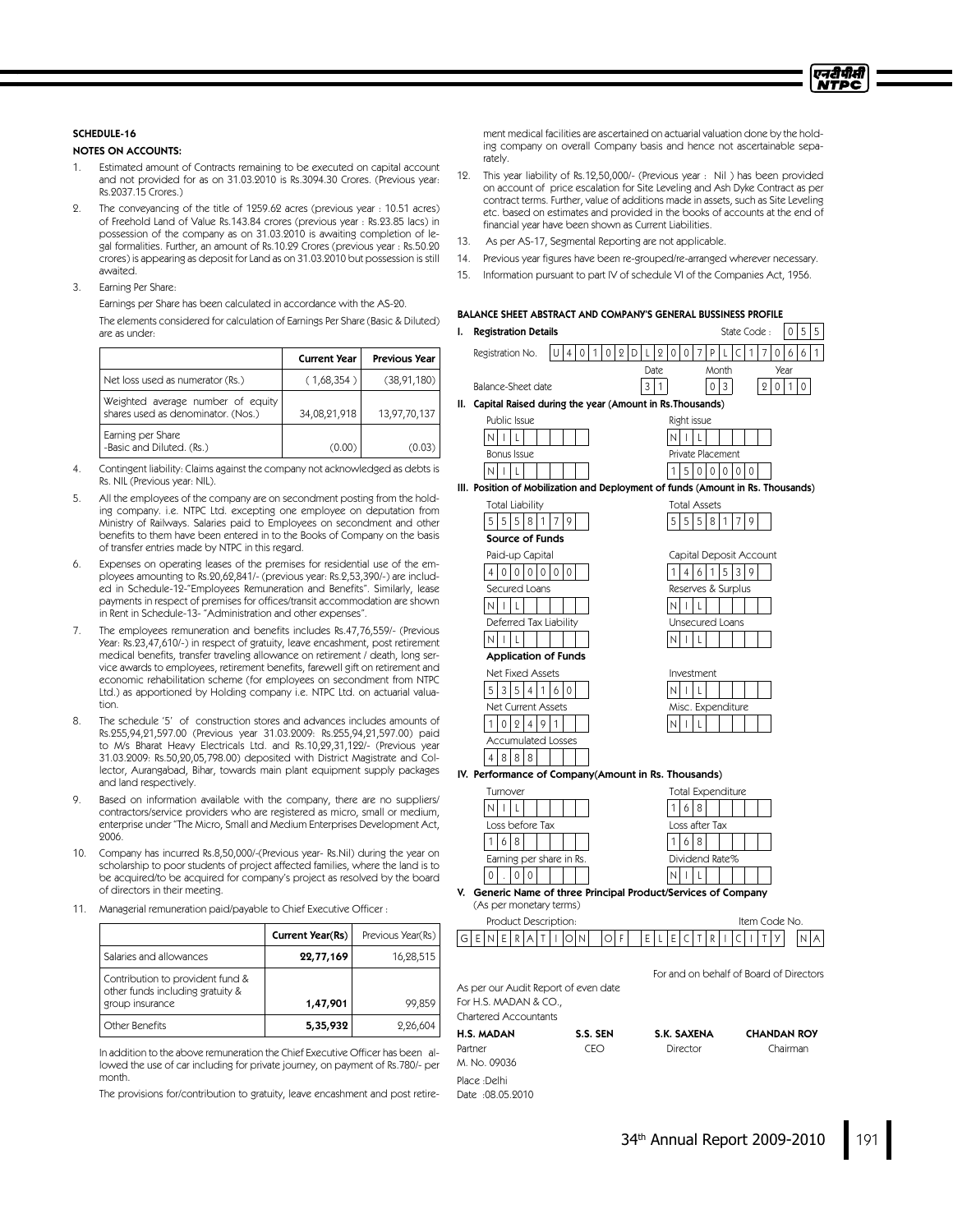# BHARTIYA RAIL BIJLEE COMPANY LIMITED CASH FLOW STATEMENT FOR THE YEAR ENDED 31ST MARCH, 2010

|                                               | <b>Current Year</b> | Previous year   |
|-----------------------------------------------|---------------------|-----------------|
|                                               | Rs.                 | Rs.             |
| A CASH FLOW FROM OPERATING ACTIVITIES         |                     |                 |
| Net Loss as per Profit and Loss Account       | (168, 354)          | (3,891,180)     |
| Adjustment for Depreciation                   |                     |                 |
| <b>Operating Loss before Working Capital</b>  |                     |                 |
| Changes                                       | (168, 354)          | (3,891,180)     |
| Adjustment for                                |                     |                 |
| Sundry Creditors & Provisions                 | 42,037,403          | 15,544,992      |
| <b>Other Current Assets</b>                   | (155, 043)          | (29, 353)       |
| Loans & Advances                              | (3,460,202)         | (1,642,025)     |
|                                               | 38,422,158          | 13,873,614      |
| Net Cash from Operating Activities-A          | 38,253,804          | 9,982,434       |
| <b>B CASH FLOW FROM INVESTMENT ACTIVITIES</b> |                     |                 |
| Purchase of Fixed Assets and CWIP             | (1,990,226,848)     | (691, 148, 263) |
| Net Cash used in Investing Activities -B      | (1,990,226,848)     | (691, 148, 263) |
| C CASH FLOW FROM FINANCING ACTIVITIES         |                     |                 |
| Proceeds from issue of Share Capital          | 1,500,000,000       | 2,499,000,000   |
| Proceeds from Share Capital Deposit           | 450,391,000         | (1,634,502,000) |
| Net Cash flow from Financing Activities-C     | 1,950,391,000       | 864,498,000     |
| Net Increase/(Decrease) in Cash and Cash      |                     |                 |
| equivalents(A+B+C)                            | (1,582,044)         | 183,332,171     |
| Cash and Cash equivalents (Opening Balance)   | 195,426,361         | 12,094,190      |
| Cash and Cash equivalents(Closing Balance)    | 193,844,317         | 195,426,361     |

#### NOTES :

एनटीपीसी **NTPC** 

> Cash and Cash Equivalents consists of Cash in Hand and balance with Banks Figures for Previous year have been regrouped/rearranged wherever necessary.

> > For and on behalf of Board of Directors

As per our Audit Report of even date For H.S. MADAN & CO., Chartered Accountants

| <b>H.S. MADAN</b> | S.S. SEN | S.K. SAXENA | <b>CHANDAN ROY</b> |
|-------------------|----------|-------------|--------------------|
| Partner           | CEO      | Director    | Chairman           |
| M. No. 09036      |          |             |                    |
| Place : Delhi     |          |             |                    |
| Date: 08.05.2010  |          |             |                    |

#### AUDITORS' REPORT TO THE MEMBERS OF BHARTIYA RAIL BIJLEE COMPANY LIMITED

- We have audited the attached Balance Sheet of BHARTIYA RAIL BIJLEE COMPANY LIMITED (a Subsidiary Company of N.T.P.C. Ltd.) as at 31st March 2010, and the related Profit & Loss Account and Cash Flow Statement for the year ended on that date annexed thereto, which we have signed under reference to this report. These financial statements are the responsibility of the company's management. Our responsibility is to express an opinion on these financial statements based on our audit.
- We conducted our audit in accordance with the auditing standards generally accepted in India. Those Standards require that we plan and perform the audit to obtain reasonable assurance about whether the financial statements are free of material misstatement. An audit includes examining, on a test basis, evidence supporting the amounts and disclosures in the financial statements. An audit also includes assessing the accounting principles used and significant estimates made by management, as well as evaluating the overall financial statement presentation. We believe that our audit provides a reasonable basis for our opinion.
- As required by the Companies (Auditor's Report) Order, 2003, as amended by the Companies (Auditor's Report) (Amendment) Order, 2004, issued by the Central Government of India in terms of Sub-section (4A) of Section 227 of ' The Companies Act, 1956' of India (the 'Act') and on the basis of such checks of the books and records of the company as we considered appropriate and

according to the information and explanations given to us, we give in the Annexure a statement on the matters specified in paragraphs 4 and 5 of the said Order.

#### Further we report that:

Date : 8th May, 2010

- (a) We have obtained all the information and explanations, which to the best of our knowledge and belief were necessary for the purposes of our audit;
- (b) In our opinion, proper books of accounts as required by law have been kept by the company so far as appears from our examination of those books;
- (c) The Balance Sheet, Profit and Loss Account and Cash Flow Statement dealt with by this report are in agreement with the books of accounts
- (d) In our opinion, the Balance Sheet, Profit and Loss Account and Cash Flow Statement dealt with by this report comply with the accounting standards referred to in sub-section (3C) of Section 211 of the Act;
- (e) Being a Government Company, pursuant to Notification No.GSR 829(E) dated 17/07/2003 issued by the Government of India, provisions of clause (g) of sub-section (1) of section 274 of the Companies Act, 1956 are not applicable to the company.
- (f) In our opinion and to the best of our information and according to the explanations given to us, the said financial statements together with the notes thereon give in the prescribed manner the information required by the Act and give a true and fair view in conformity with the accounting principles generally accepted in India:
	- (i) in the case of the Balance Sheet, of the state of affairs of the company as at 31st March, 2010 and
	- (ii) in the case of the Profit and Loss Account of the loss for the year ended on that date.
	- (iii) in the case of the Cash Flow Statement, of the cash flows for the year ended on that date.

For H.S.MADAN & CO. Chartered Accountants (H.S. MADAN) Place : Delhi Partner (1990)<br>
Partner (1990)<br>
M. No. 09036

#### ANNEXURE TO AUDITOR'S REPORT

REFFERED TO IN PARAGRAPH 3 OF THE AUDITOR'S REPORT OF EVEN DATE TO THE MEMBERS OF BHARTIYA RAIL BIJLEE COMPANY LIMITED ON THE FINANCIAL STATEMENTS FOR THE YEAR ENDED 31st MARCH, 2010

- (i) (a) The company is maintaining proper record showing full particulars including quantitative details and situation of fixed assets.
	- (b) The fixed assets of the company have been physically verified by the management during the year and no material discrepancies have been noticed.
	- (c) In our opinion and according to the information and explanations given to us, no substantial part of fixed assets has been disposed off during the year.
- (ii) The Company does not have inventory. Accordingly, the provisions of clause 4(ii)(b) & (c) of the Companies (Auditor's Report) Order, 2003 are not applicable to the Company.
- (iii) The company has neither granted nor taken any loans, secured or unsecured, to/from companies, firms or other parties covered in the register maintained under Section 301 of the Companies Act, 1956. Accordingly the provisions of clauses 4(iii)(b), (c) & (d) of the Companies (Auditor's Report) Order, 2003 are not applicable to the Company.

However, Share Capital Deposit still has an unadjusted balance of Rs.146.15 Crores as on 31/03/2010 against which no shares have been allotted by Company so far.

- (iv) In our opinion and according to the information and explanation given to us, there are adequate internal control procedures commensurate with the size of the company and the nature of its business with the regard to purchase of fixed assets. The company has not made any purchase/sale of goods. During the course of our audit, we have not observed any continuing failure to correct major weakness in internal control system.
- (v) According to the information given to us, there are no transactions that need to be entered in the register maintained U/s 301 of the Act. Company has awarded a Consultancy Contract of Rs.76.00 Crores to NTPC Ltd., holding